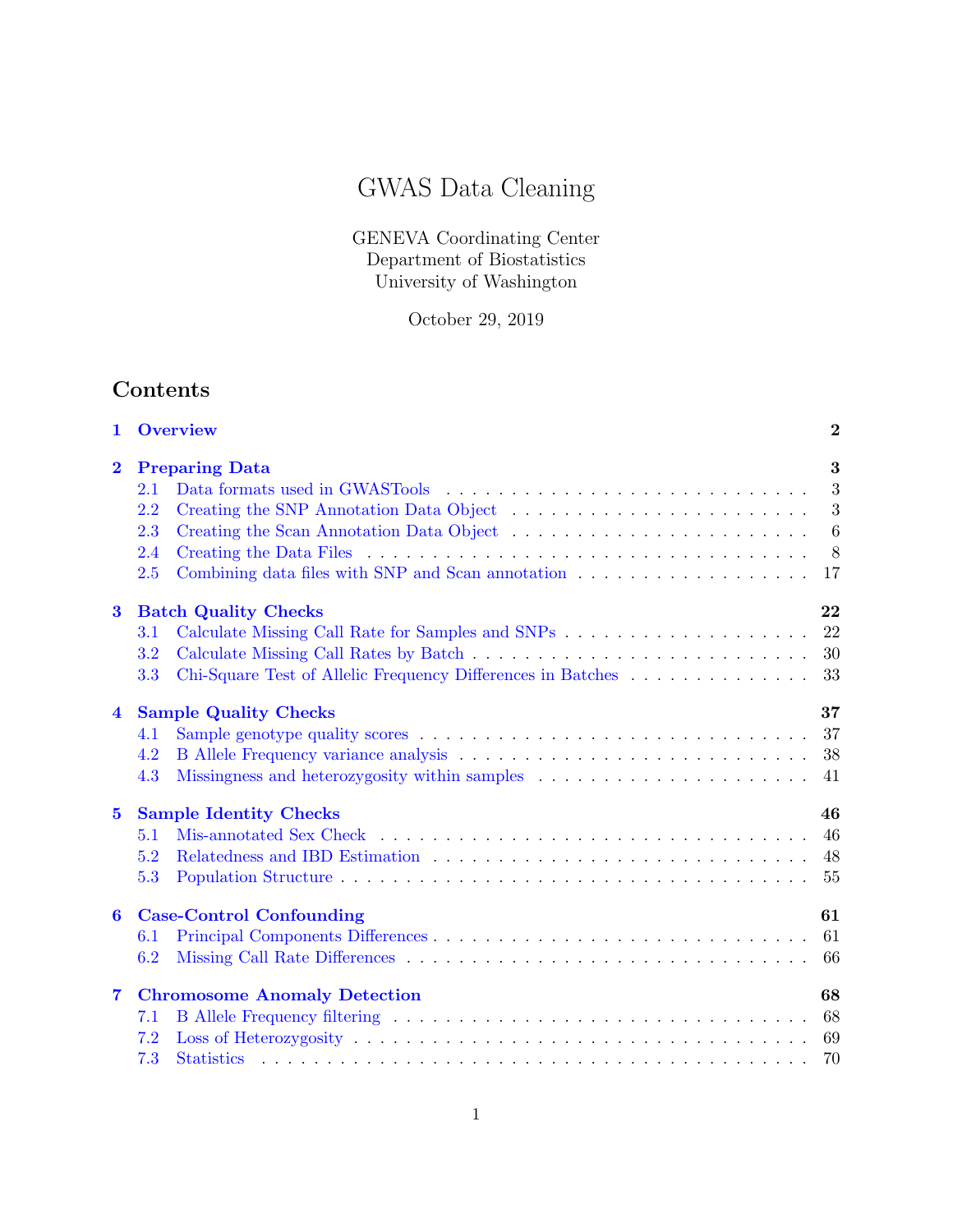|   | 7.5                                  |    |
|---|--------------------------------------|----|
| 8 | <b>SNP Quality Checks</b>            | 73 |
|   |                                      |    |
|   | 8.2                                  |    |
|   |                                      |    |
| 9 | <b>Preliminary Association Tests</b> | 89 |
|   | 9.1                                  |    |
|   |                                      |    |
|   |                                      |    |
|   |                                      |    |
|   | 10 Acknowledgements                  | 93 |

# <span id="page-1-0"></span>1 Overview

This vignette takes a user through the data cleaning steps developed and used for genome wide association data as part of the Gene Environment Association studies (GENEVA) project. This project [\(http://www.genevastudy.org\)](http://www.genevastudy.org) is a collection of whole-genome studies supported by the NIH-wide Gene-Environment Initiative. The methods used in this vignette have been published in Laurie et al.  $(2010).<sup>1</sup>$  $(2010).<sup>1</sup>$  $(2010).<sup>1</sup>$ 

For replication purposes the data used here are taken from the HapMap project. These data were kindly provided by the Center for Inherited Disease Research (CIDR) at Johns Hopkins University and the Broad Institute of MIT and Harvard University (Broad). The data are in the same format as these centers use in providing data to investigators: the content and format of these data are a little different from those for processed data available at the HapMap project site. The data supplied here should not be used for any purpose other than this tutorial.

<span id="page-1-1"></span><sup>&</sup>lt;sup>1</sup>Laurie, Cathy C., et al. Quality Control and Quality Assurance in Genotypic Data for Genome-Wide Association Studies. Genetic Epidemiology 34, 591-602 (August 2010).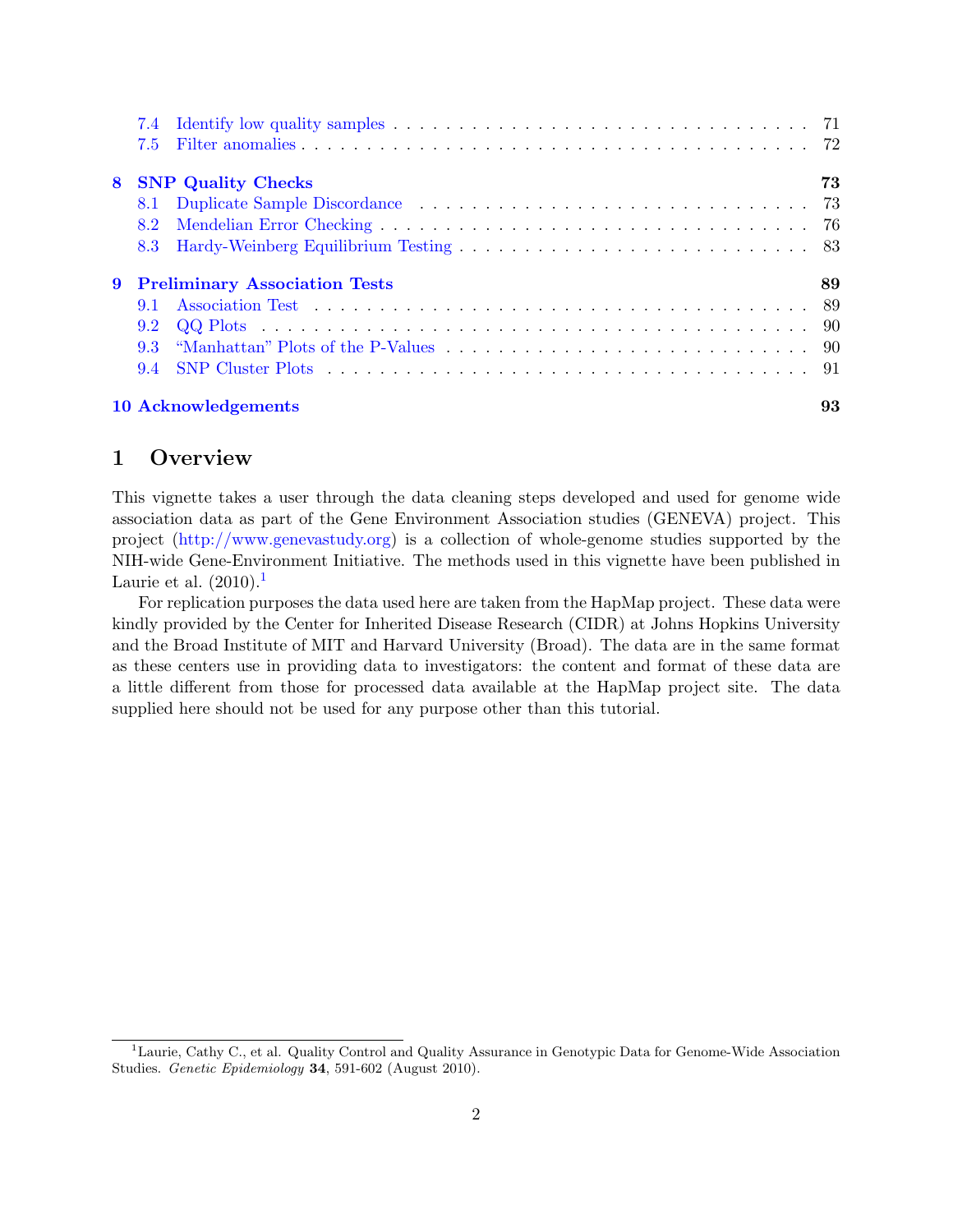# <span id="page-2-0"></span>2 Preparing Data

# <span id="page-2-1"></span>2.1 Data formats used in GWASTools

The GWASTools package provides containers for storing annotation data called SnpAnnotation-DataFrame and ScanAnnotationDataFrame (derived from the AnnotatedDataFrame class in the Biobase package). The name "scan" refers to a single genotyping instance. Some subjects in a study are usually genotyped multiple times for quality control purposes, so these subjects will have duplicate scans. Throughout this tutorial, "scan" or "sample" refers to a unique genotyping instance.

The AnnotationDataFrame classes provide a way to store metadata about an annotation variable in the same R object as the variable itself. When a new column is added to an Annotation-DataFrame, we also add a column to the metadata describing what that data means. The SNP and scan AnnotationDataFrame objects are stored in R data objects (.RData files) which can be directly loaded into R.

The raw and called genotype data can be stored in the Genomic Data Structure (GDS) format  $(\text{http://corearray.sourceforge.net}),$  or the Network Common Data Format (NetCDF)  $(\text{http://www.unidata.ucar.edu/10.016}$ In the *GWASTools* package, access to the GDS files is provided by the **GdsGenotypeReader** and GdsIntensityReader classes. These classes are built on top of the *gdsfmt* package and provide access to a standard set of variables defined for GWAS data. NetCDF files can be accessed with the equivalent classes NcdfGenotypeReader and NcdfIntensityReader, which are built on top of the  $ncdf4$  package. The union classes GenotypeReader and IntensityReader allow the  $GWASTools$ functions to use either storage format interchangeably.

Additionally, the GDS (or NetCDF) files and SNP and scan annotation can be linked through the GenotypeData and IntensityData classes, which have slots for a GenotypeReader (or IntensityReader) object, a SnpAnnotationDataFrame object, and a ScanAnnotationDataFrame object. When an object of one of these classes is created, it performs checks to ensure that the annotation matches the data stored in the data file and all required information is present. The majority of the functions in the *GWASTools* package take GenotypeData or IntensityData objects as arguments.

#### <span id="page-2-2"></span>2.2 Creating the SNP Annotation Data Object

All of the functions in *GWASTools* require a minimum set of variables in the SNP annotation data object. The minimum required variables are

- snpID, a unique integer identifier for each SNP.
- chromosome, an integer mapping for each chromosome, with values 1-27, mapped in order from 1-22, 23=X, 24=XY (the pseudoautosomal region),  $25=Y$ ,  $26=$ M (the mitochondrial probes), and 27=U (probes with unknown positions). (It is possible to change the default integer mapping, e.g., to match the codes used by PLINK, but this should be done with caution. See the manual pages for more details.)
- position, the base position of each SNP on the chromosome.

We create the integer chromosome mapping for a few reasons. The chromosome is stored as an integer in the data files, so in order to link the SNP annotation with the data file, we use the integer values in the annotation as well. For convenience when using GWASTools functions, the chromosome variable is most times assumed to be an integer value. Thus, for the sex chromosomes,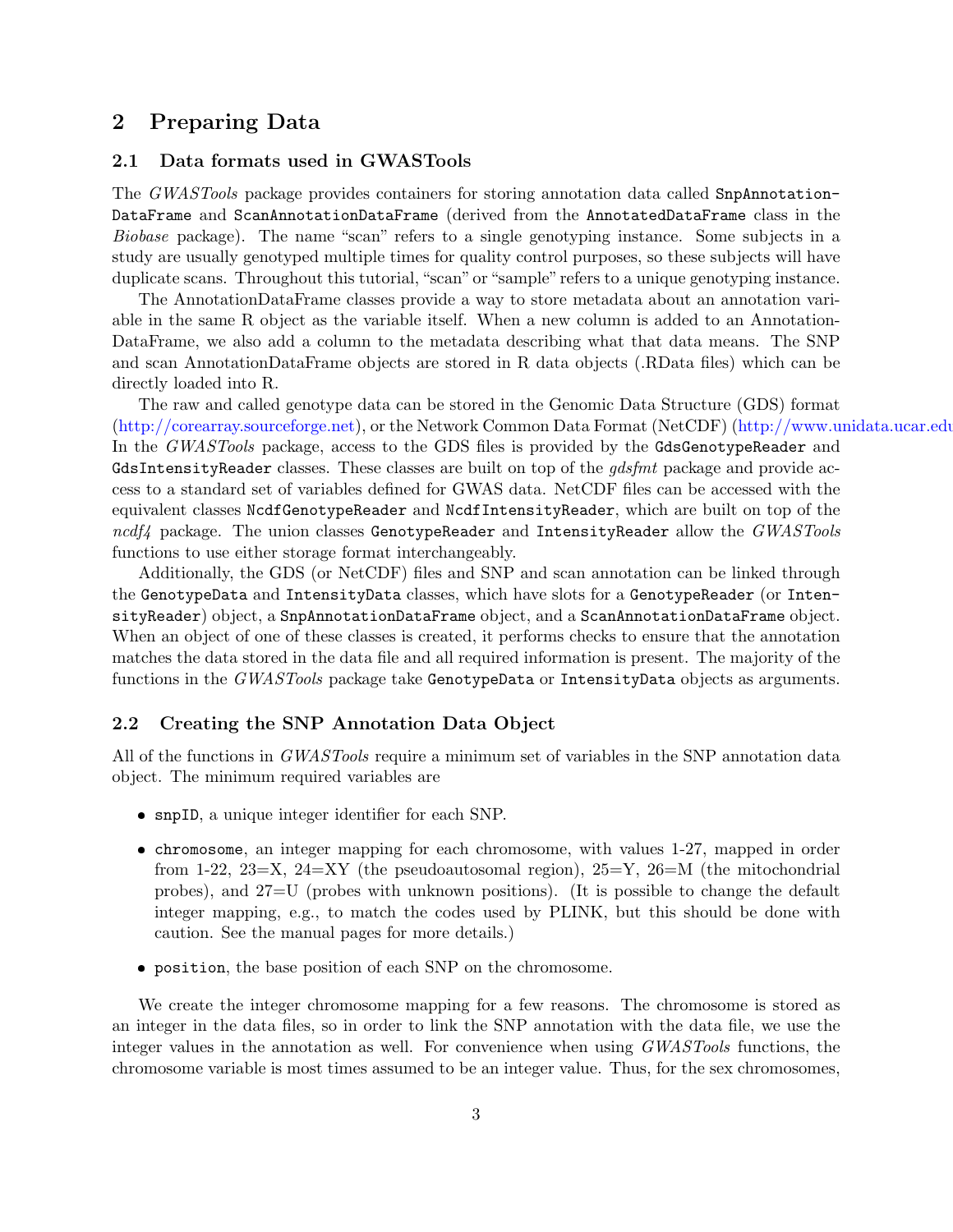we can simply use the chromosome values. For presentation of results, it is important to have the mapping of the integer values back to the standard designations for the chromosome names, thus the getChromosome() functions in the GWASTools objects have a char=TRUE option to return the characters 1-22, X, XY, Y, M, U. The position variable should hold all numeric values of the physical position of a probe. The SNP annotation file is assumed to list the probes in order of chromosome and position within chromosome.

```
> library(GWASTools)
> library(GWASdata)
> # Load the SNP annotation (simple data frame)
> data(illumina_snp_annot)
> # Create a SnpAnnotationDataFrame
> snpAnnot <- SnpAnnotationDataFrame(illumina_snp_annot)
> # names of columns
> varLabels(snpAnnot)
 [1] "snpID" "chromosome" "position" "rsID"
 [5] "alleleA" "alleleB" "BeadSetID" "IntensityOnly"
 [9] "tAA" "tAB" "tBB" "rAA"
[13] "rAB" "rBB"
> # data
> head(pData(snpAnnot))
  snpID chromosome position rsID alleleA alleleB BeadSetID IntensityOnly
1 999447 21 13733610 rs3132407 A G 1185447327 1
2 999465 21 13852569 rs2775671 T C 1169708488 0
3 999493 21 14038583 rs2775018 T C 1192445330 0
4 999512 21 14136579 rs3115511 T C 1149617207 0
5 999561 21 14396024 rs2822404 T C 1149961944 0
6 999567 21 14404476 rs1556276 A G 1149617207 0
        tAA tAB tBB rAA rAB rBB
1 0.013743570 0.3290431 0.9184624 1.5622030 1.5927530 1.6142590
2 0.063259460 0.5440393 0.9796721 0.4431986 0.4431986 0.4431986
3 0.001315146 0.2623954 0.5362323 2.6349810 2.3149340 2.0012760
4 0.011004820 0.5692499 0.9846884 0.8781826 0.9453412 0.8209958
5 0.040206810 0.5691788 0.9902423 1.0941700 1.1270790 0.9898759
6 0.030895730 0.6842008 0.9837771 0.5954081 0.7681253 0.7900150
> # Add metadata to describe the columns
> meta <- varMetadata(snpAnnot)
> meta[c("snpID", "chromosome", "position", "rsID", "alleleA", "alleleB",
+ "BeadSetID", "IntensityOnly", "tAA", "tAB", "tBB", "rAA", "rAB", "rBB"),
+ "labelDescription"] <- c("unique integer ID for SNPs",
+ paste("integer code for chromosome: 1:22=autosomes,",
+ "23=X, 24=pseudoautosomal, 25=Y, 26=Mitochondrial, 27=Unknown"),
+ "base pair position on chromosome (build 36)",
```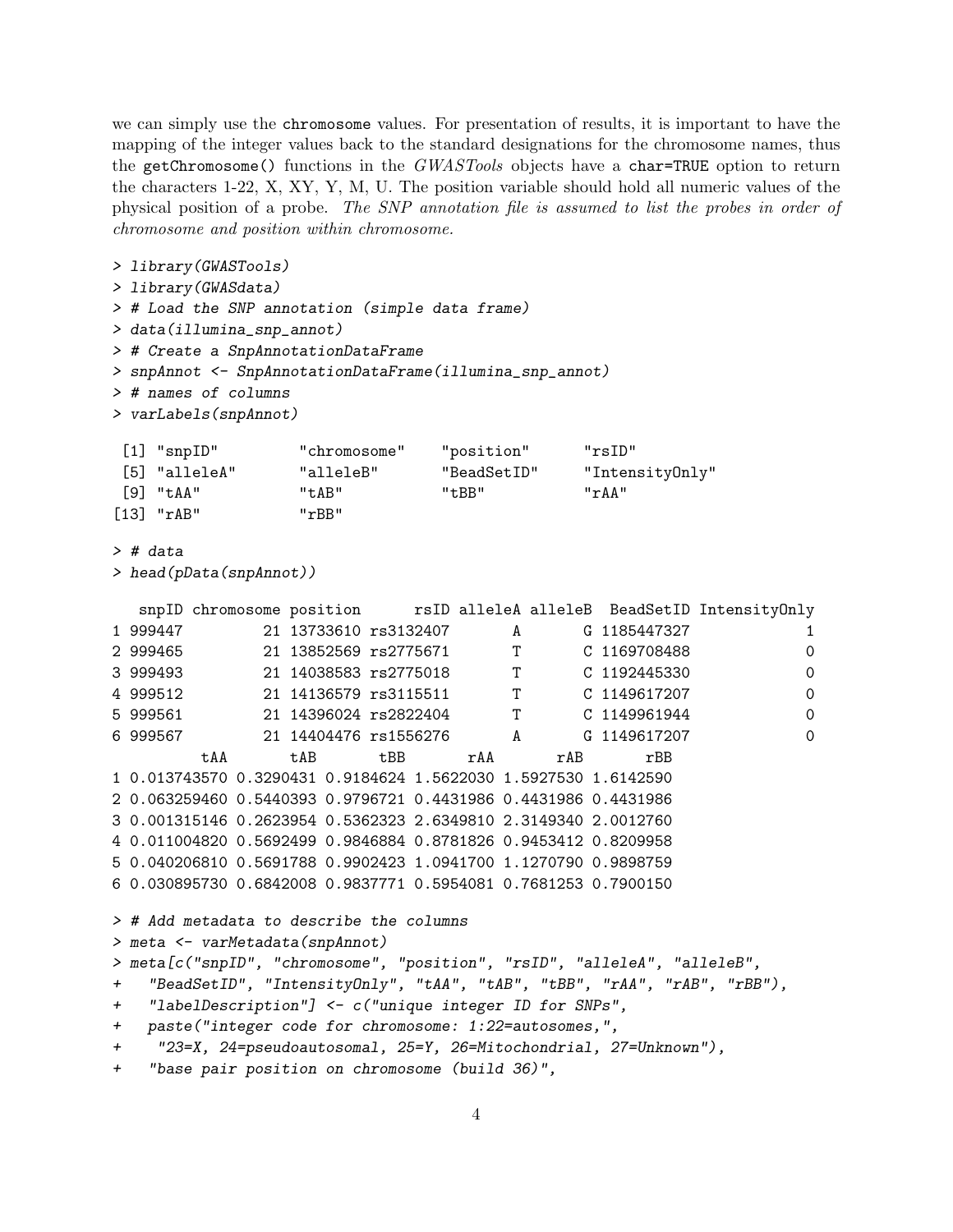```
+ "RS identifier",
+ "alelleA", "alleleB",
+ "BeadSet ID from Illumina",
+ "1=no genotypes were attempted for this assay",
+ "mean theta for AA cluster",
+ "mean theta for AB cluster",
+ "mean theta for BB cluster",
+ "mean R for AA cluster",
+ "mean R for AB cluster",
+ "mean R for BB cluster")
```

```
> varMetadata(snpAnnot) <- meta
```
Variables in the SNP annotation data frame can be accessed either with the data frame operators \$ and [[ or with "get" methods.

```
> snpID <- snpAnnot$snpID
> snpID <- getSnpID(snpAnnot)
> chrom <- snpAnnot[["chromosome"]]
> chrom <- getChromosome(snpAnnot)
> table(chrom)
chrom
  21 22 23 24 25 26
1000 1000 1000 100 100 100
> chrom <- getChromosome(snpAnnot, char=TRUE)
> table(chrom)
chrom
  21 22 M X XY Y
1000 1000 100 1000 100 100
> position <- getPosition(snpAnnot)
> rsID <- getVariable(snpAnnot, "rsID")
```
The following methods are equivalent and can all be used on SnpAnnotationDataFrame objects:

| AnnotatedDataFrame method | <i>GWASTools</i> method |
|---------------------------|-------------------------|
| pData                     | getAnnotation           |
| varMetadata               | getMetadata             |
| varLabels                 | getVariableNames        |

However, only the AnnotatedDataFrame methods have corresponding "set" methods. New variables can be added with \$ or [[. [ also behaves as expected for standard data frames.

```
> tmp <- snpAnnot[,c("snpID", "chromosome", "position")]
> snp <- getAnnotation(tmp)
```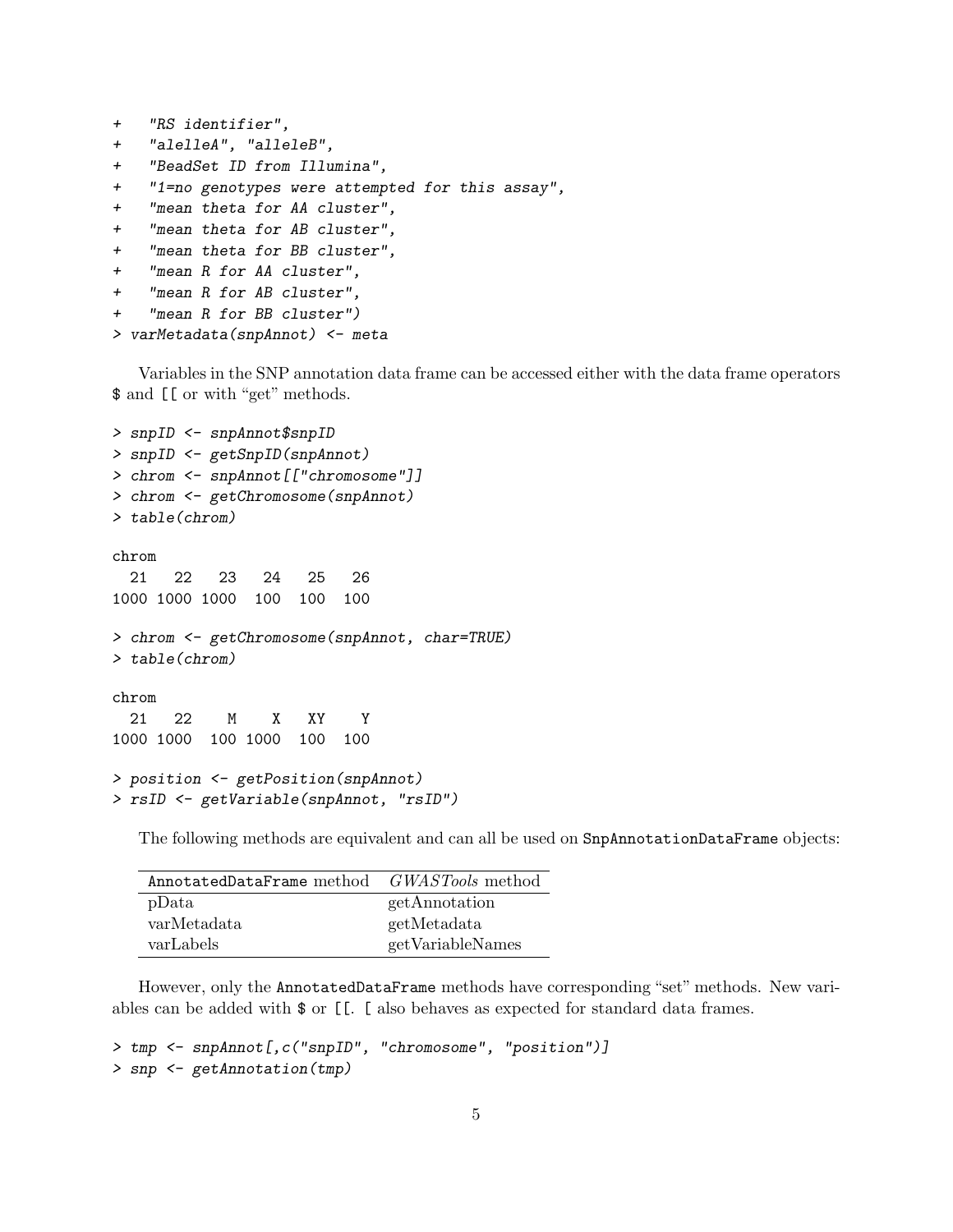```
> snp$flag <- sample(c(TRUE, FALSE), nrow(snp), replace=TRUE)
> pData(tmp) <- snp
> meta <- getMetadata(tmp)
> meta["flag", "labelDescription"] <- "flag"
> varMetadata(tmp) <- meta
> getVariableNames(tmp)
[1] "snpID" "chromosome" "position" "flag"
> varLabels(tmp)[4] <- "FLAG"
> rm(tmp)
```
#### <span id="page-5-0"></span>2.3 Creating the Scan Annotation Data Object

The scan annotation file holds attributes for each genotyping scan that are relevant to genotypic data cleaning. These data include processing variables such as tissue type, DNA extraction method, and genotype processing batch. They also include individual characteristics such as sex, race, ethnicity, and case status. Since a single subject may have been genotyped multiple times as a quality control measure, it is important to distinguish between the scanID (unique genotyping instance) and subjectID (person providing a DNA sample). The miniumum required variables for the scan annotation data object are

- scanID, a unique identifier for each scan.
- sex, coded as "M"/"F". (Note that a ScanAnnotationDataFrame object may be valid without a sex variable, but it is required for many GWASTools functions.)

```
> # Load the scan annotation (simple data frame)
> data(illumina_scan_annot)
> # Create a ScanAnnotationDataFrame
> scanAnnot <- ScanAnnotationDataFrame(illumina_scan_annot)
> # names of columns
> varLabels(scanAnnot)
[1] "scanID" "subjectID" "family" "father" "mother" "CoriellID"
[7] "race" "sex" "status" "genoRunID" "plate" "batch"
[13] "file"
> # data
> head(pData(scanAnnot))
 scanID subjectID family father mother CoriellID race sex status
1 280 200191449 1341 0 0 NA06985 CEU F 1
2 281 200191449 1341 0 0 NA06985 CEU F 1
3 282 200030290 1341 200099417 200191449 NA06991 CEU F 0
4 283 200030290 1341 200099417 200191449 NA06991 CEU F 0
5 284 200099417 1341 0 0 NA06993 CEU M 1
```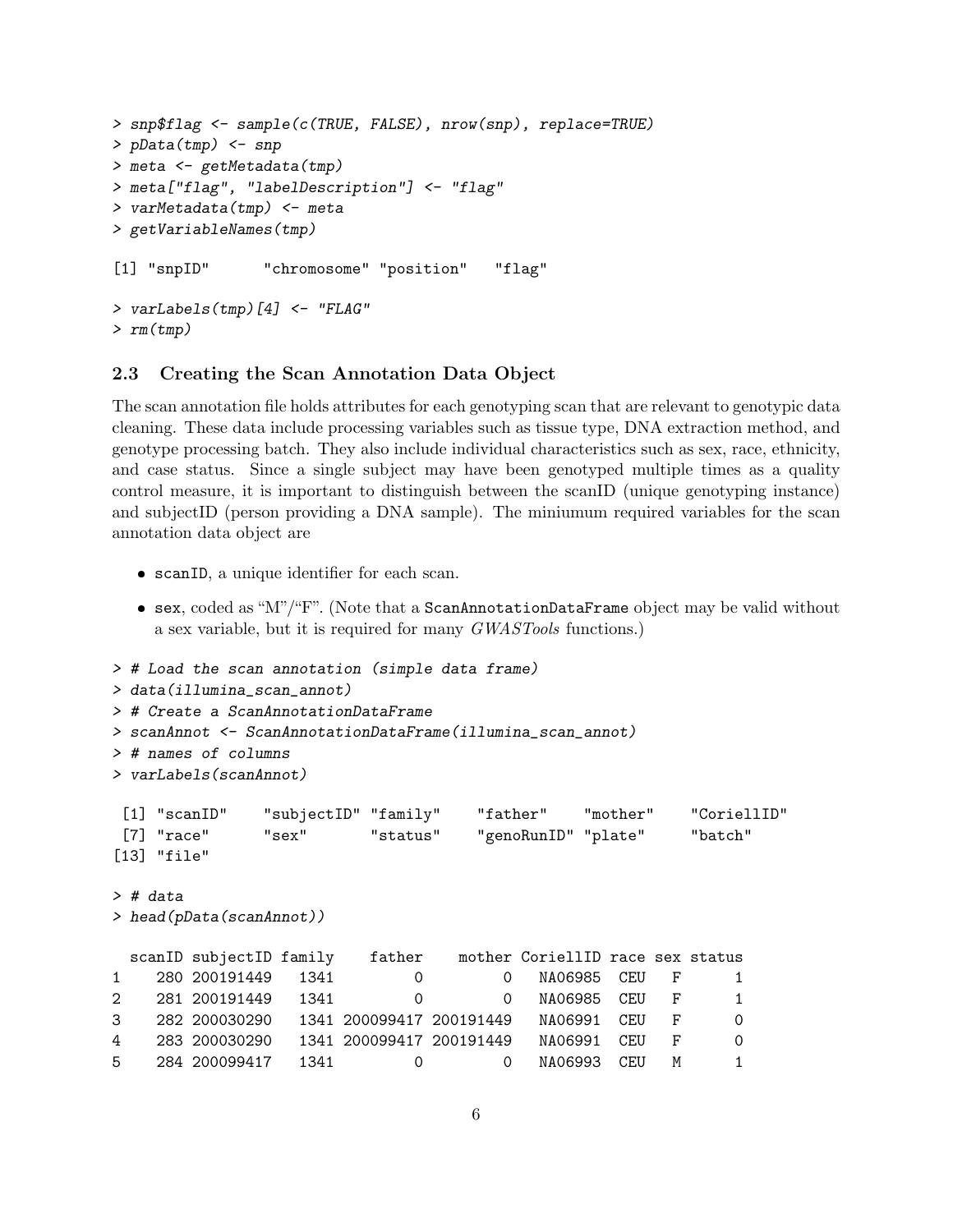6 285 200099417 1341 0 0 NA06993 CEU M 1 genoRunID plate batch 1 WG1000993-DNAG10-CIDR\_06985@1007850397 WG0052814-AMP2 A 2 WG1000992-DNAF10-CIDR\_06985@1007850586 WG0061258-AMP2 A 3 WG1000970-DNAB11-CIDR\_06991@1007850444 WG0061536-AMP2 B 4 WG1000969-DNAA11-CIDR\_06991@1007850587 WG0053489-AMP2 A 5 WG1000972-DNAE10-CIDR\_06993@1007850591 WG0060475-AMP2 C 6 WG1000971-DNAD10-CIDR\_06993@1007850421 WG0061540-AMP2 B file 1 GENEVA\_1M\_HapMap\_37.csv 2 GENEVA\_1M\_HapMap\_58.csv 3 GENEVA\_1M\_HapMap\_5.csv 4 GENEVA\_1M\_HapMap\_3.csv 5 GENEVA\_1M\_HapMap\_10.csv 6 GENEVA\_1M\_HapMap\_71.csv > # Add metadata to describe the columns > meta <- varMetadata(scanAnnot) > meta[c("scanID", "subjectID", "family", "father", "mother", + "CoriellID", "race", "sex", "status", "genoRunID", "plate", + "batch", "file"), "labelDescription"] <- + c("unique ID for scans", + "subject identifier (may have multiple scans)", + "family identifier", + "father identifier as subjectID", + "mother identifier as subjectID", + "Coriell subject identifier", + "HapMap population group", + "sex coded as M=male and F=female", + "simulated case/control status" , + "genotyping instance identifier", + "plate containing samples processed together for genotyping chemistry", + "simulated genotyping batch",  $" raw data file"$ > varMetadata(scanAnnot) <- meta

As for SnpAnnotationDataFrame, variables in the scan annotation data frame can be accessed either with the data frame operators  $\$  and  $\lfloor \cdot \rfloor$  or with "get" methods.

```
> scanID <- scanAnnot$scanID
> scanID <- getScanID(scanAnnot)
> sex <- scanAnnot[["sex"]]
> sex <- getSex(scanAnnot)
> subjectID <- getVariable(scanAnnot, "subjectID")
```
The AnnotatedDataFrame methods and their GWASTools equivalents described in Section [2.2](#page-2-2) apply to ScanAnnotationDataFrame as well.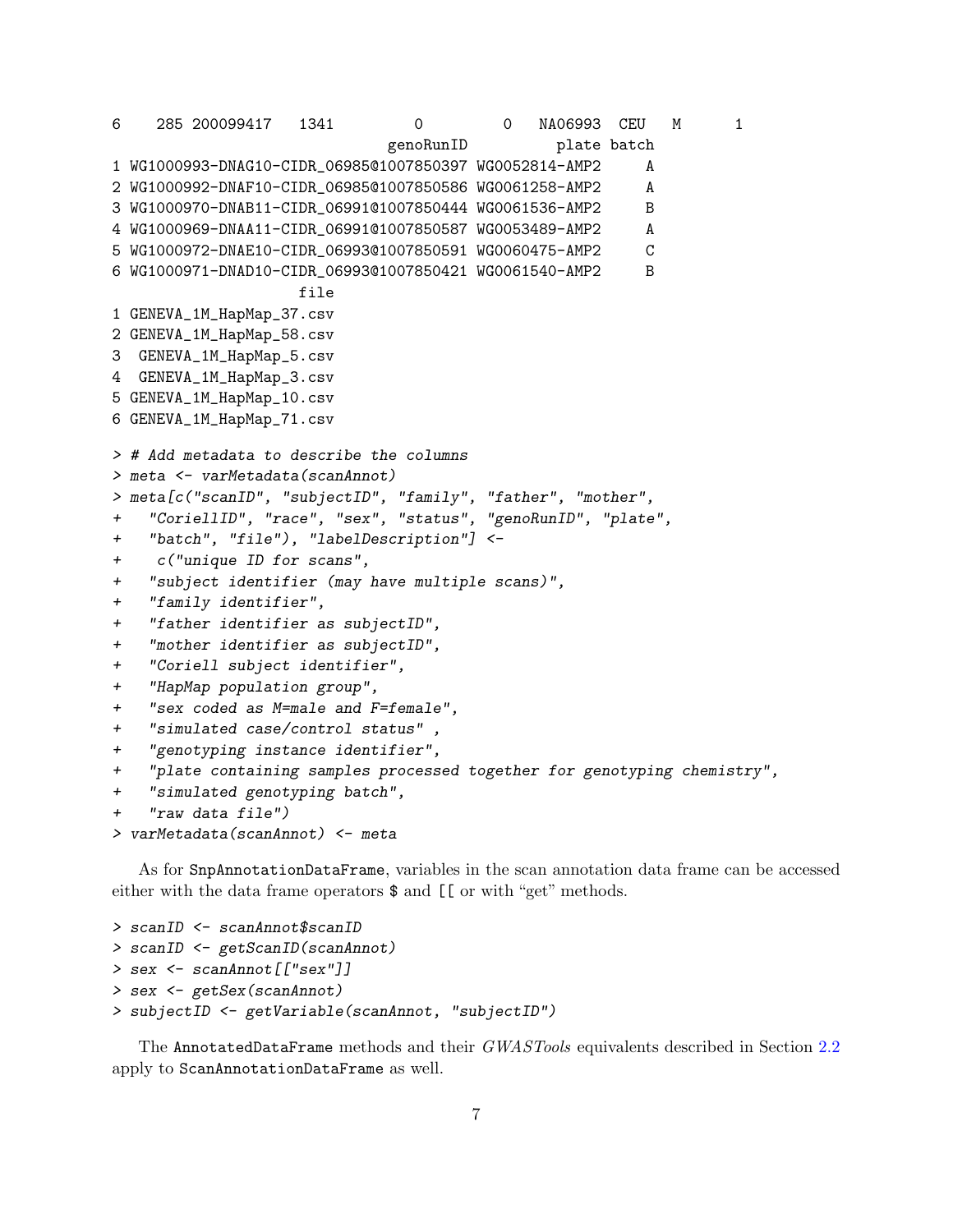#### <span id="page-7-0"></span>2.4 Creating the Data Files

The data for genotype calls, allelic intensities and other variables such as B Allele Frequency are stored as GDS or NetCDF files. This format is used for the ease with which extremely large multidimensional arrays of data can be stored and accessed, as many GWAS datasets are too large to be stored in memory at one time. We will create three different GDS files to be used in subsequent cleaning and analysis steps.

All data files contain variables for scanID, snpID, chromosome, and position. The scanID ordering must match the scanID values as listed in the sample annotation object (Section [2.3\)](#page-5-0). Since snpID is in chromosome and position order, these variables also provide a check on ordering and are often used to select subsets of SNPs for analysis. Analogous to the sample ordering, these values must match the snpID values listed in the SNP annotation object (Section [2.2\)](#page-2-2). To prevent errors in ordering samples or SNPs, the functions in the GWASTools package take as arguments R objects which will return an error on creation if the sample and SNP annotation does not match the data file.

#### Genotype Files

The genotype files store genotypic data in 0, 1, 2 format indicating the number of "A" alleles in the genotype (i.e.  $AA=2$ ,  $AB=1$ ,  $BB=0$  and missing  $=1$ ). The conversion from AB format and forward strand (or other) allele formats can be stored in the SNP annotation file.

The genotypic data are stored as a two-dimensional array, where rows are SNPs and columns are samples. To store the genotype data, the raw data files are opened and checked to ensure the sample identifier from the sample annotation file and the genotype data file match. If no discrepencies exist, the probes listed in the file are checked against the expected list of probes, then ordered and written to the data file. This process iterates over each file (sample). Diagnostics are stored as the process continues so that after the data are written one can ensure the function performed as expected.

#### Creating the Genotype file

We create a GDS file from a set of plain text files containing the genotypes, one file per sample. The data are written to the GDS file one sample at a time and, simultaneously, the corresponding sample identifier scanID is written to the sample ID variable. The file variable from the scan annotation holds the name of the raw data file for each sample/scan; these are the files we must read in to get genotype data for each sample.

The function createDataFile creates the common SNP variables as described above. In this case, we also want the genotype variable to be created, so the variables argument must be set to "genotype". col.nums is an integer vector indicating which columns of the raw text file contain variables for input. A set of diagnostic values are written and stored in diag.geno, so we must look at those to ensure no errors occurred.

```
> # Define a path to the raw data files
> path <- system.file("extdata", "illumina_raw_data", package="GWASdata")
> geno.file <- "tmp.geno.gds"
> # first 3 samples only
> scan.annotation <- illumina_scan_annot[1:3, c("scanID", "genoRunID", "file")]
```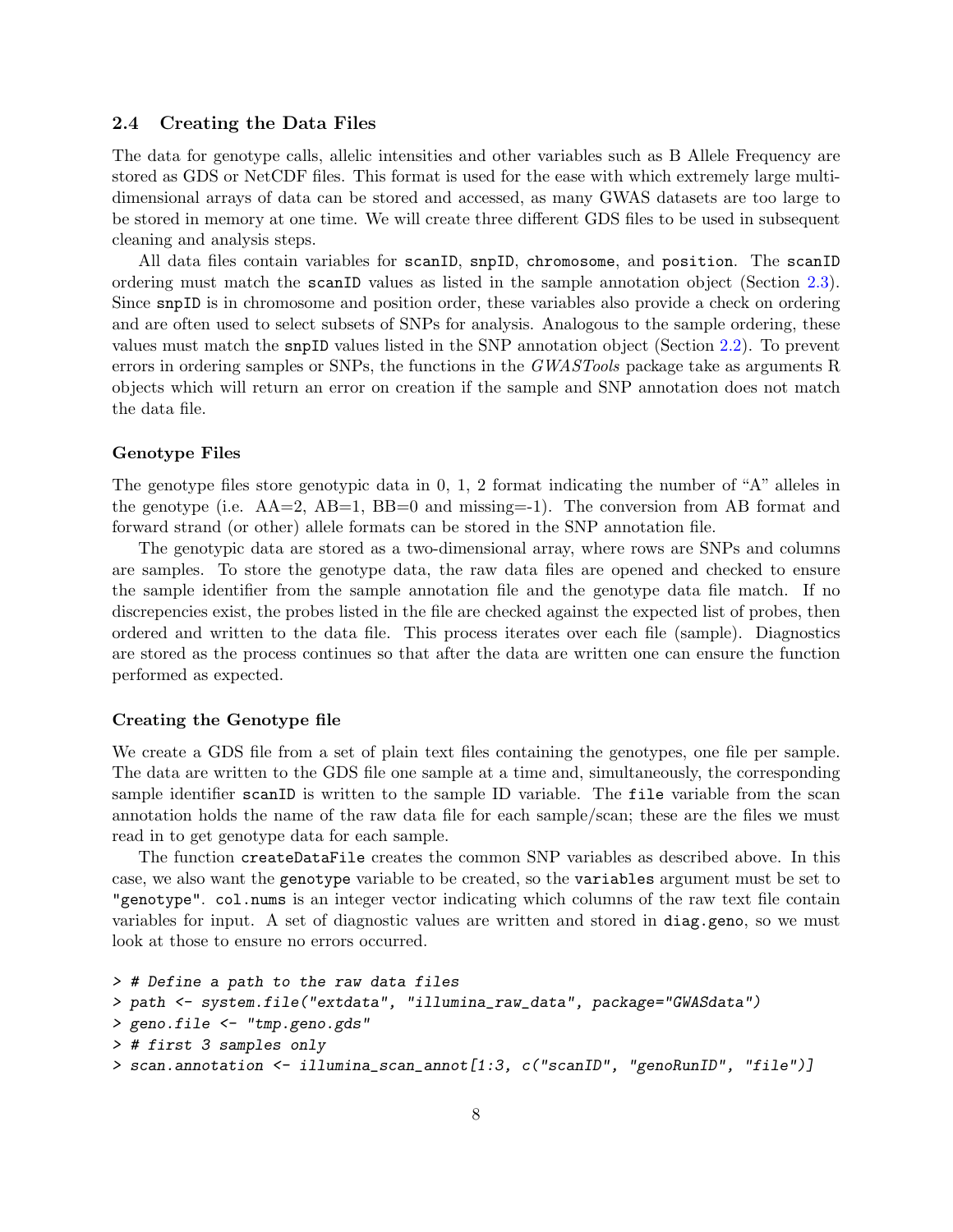```
> names(scan.annotation)[2] <- "scanName"
> snp.annotation <- illumina_snp_annot[,c("snpID", "rsID", "chromosome", "position")]
> # indicate which column of SNP annotation is referenced in data files
> names(snp.annotation)[2] <- "snpName"
> col.nums \leq as.integer(c(1,2,12,13))
> names(col.nums) <- c("snp", "sample", "a1", "a2")
> diag.geno.file <- "diag.geno.RData"
> diag.geno <- createDataFile(path = path,
+ filename = geno.file,
+ file.type = "gds",
+ variables = "genotype",
+ snp.annotation = snp.annotation,
+ scan.annotation = scan.annotation,
+ sep.type = ", "+ skip.num = 11,
+ col.total = 21,
+ col.nums = col.nums,
+ scan.name.in.file = 1,
+ diagnostics.filename = diag.geno.file,
+ verbose = FALSE)
> # Look at the values included in the "diag.geno" object which holds
> # all output from the function call
> names(diag.geno)
[1] "read.file" "row.num" "samples" "sample.match" "missg"
[6] "snp.chk" "chk"
> # `read.file' is a vector indicating whether (1) or not (0) each file
> # `read.file' is a vector indicating whether (1) or not (0)<br>> # specified in the `files' argument was read successfully
> table(diag.geno$read.file)
1
3
> # `row.num' is a vector of the number of rows read from each file
> table(diag.geno$row.num)
3300
  3
> # `sample.match' is a vector indicating whether (1) or not (0)
> # the sample name inside the raw text file matches that in the
> # sample annotation data.frame
> table(diag.geno$sample.match)
1
3
```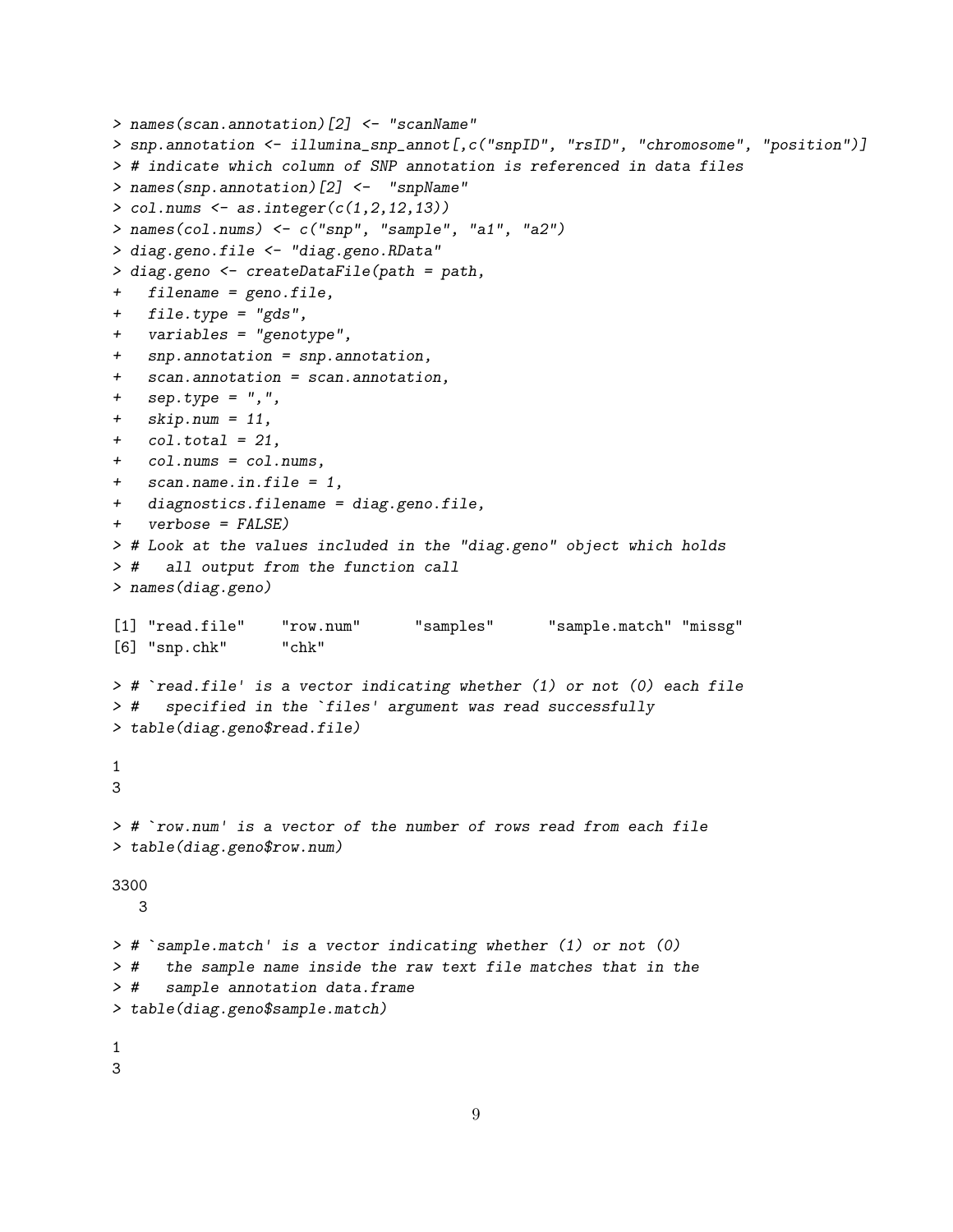```
> # `snp.chk' is a vector indicating whether (1) or not (0)
> # the raw text file has the expected set of SNP names
> table(diag.geno$snp.chk)
1
3
> # `chk' is a vector indicating whether (1) or not (0) all previous
> # checks were successful and the data were written to the data file
> table(diag.geno$chk)
1
3
```
Run the function checkGenotypeFile to check that the GDS file contains the same data as the raw data files.

```
> check.geno.file <- "check.geno.RData"
> check.geno <- checkGenotypeFile(path = path,
+ filename = geno.file,
+ file.type = "gds",
+ snp.annotation = snp.annotation,
+ scan.annotation = scan.annotation,
+ sep.type = ",",
+ skip.num = 11,
+ col.total = 21,
+ col.nums = col.nums,
+ scan.name.in.file = 1,
+ check.scan.index = 1:3,
+ n.scans.loaded = 3,
+ diagnostics.filename = check.geno.file,
+ verbose = FALSE)
> # Look at the values included in the "check.geno" object which holds
> # all output from the function call
> names(check.geno)
[1] "read.file" "row.num" "sample.names" "sample.match" "missg"
[6] "snp.chk" "chk" "geno.chk"
> # 'geno.chk' is a vector indicating whether (1) or not (0) the genotypes
> # match the text file
> table(check.geno$geno.chk)
1
3
```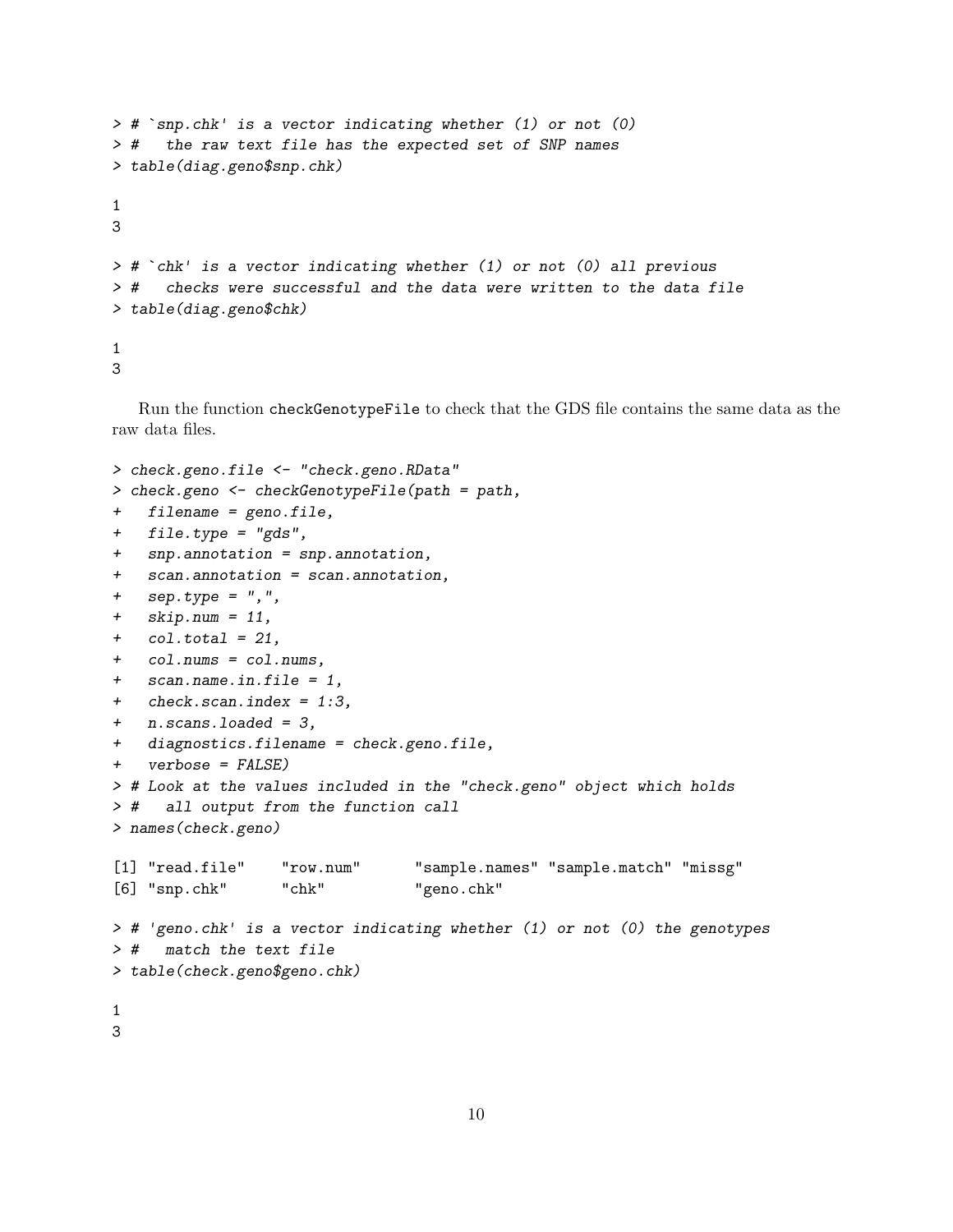## Reading the Genotype file

The GdsGenotypeReader class provides a convenient interface for retrieving data from a genotype GDS file. Some of the same "get" methods that applied to SNP and scan annotation data objects can be used for GdsGenotypeReader objects.

```
> (gds <- GdsGenotypeReader(geno.file))
File: /tmp/RtmpFCSFcv/Rbuild24e550dd7a52/GWASTools/vignettes/tmp.geno.gds (27.0K)
+ [ ]
|--+ sample.id { Int32 3 LZMA_ra(683.3%), 89B }
|--+ snp.id { Int32 3300 LZMA_ra(25.9%), 3.3K }
|--+ snp.chromosome { UInt8 3300 LZMA_ra(3.45%), 121B }
|--+ snp.position { Int32 3300 LZMA_ra(68.4%), 8.8K }
|--+ snp.rs.id { Str8 3300 LZMA_ra(33.6%), 11.0K }
\--+ genotype { Bit2 3300x3, 2.4K } *
> nscan(gds)
[1] 3
> nsnp(gds)
[1] 3300
> head(getScanID(gds))
[1] 280 281 282
> head(getSnpID(gds))
[1] 999447 999465 999493 999512 999561 999567
> head(getChromosome(gds))
[1] 21 21 21 21 21 21
> head(getPosition(gds))
[1] 13733610 13852569 14038583 14136579 14396024 14404476
> # genotypes for the first 3 samples and the first 5 SNPs
> getGenotype(gds, snp=c(1,5), scan=c(1,3))
     [,1] [,2] [,3][1,] NA NA NA
[2,] 0 0 0[3,] 0 0 0[4,] 1 1 1
[5,] 0 0 0
```
> close(gds)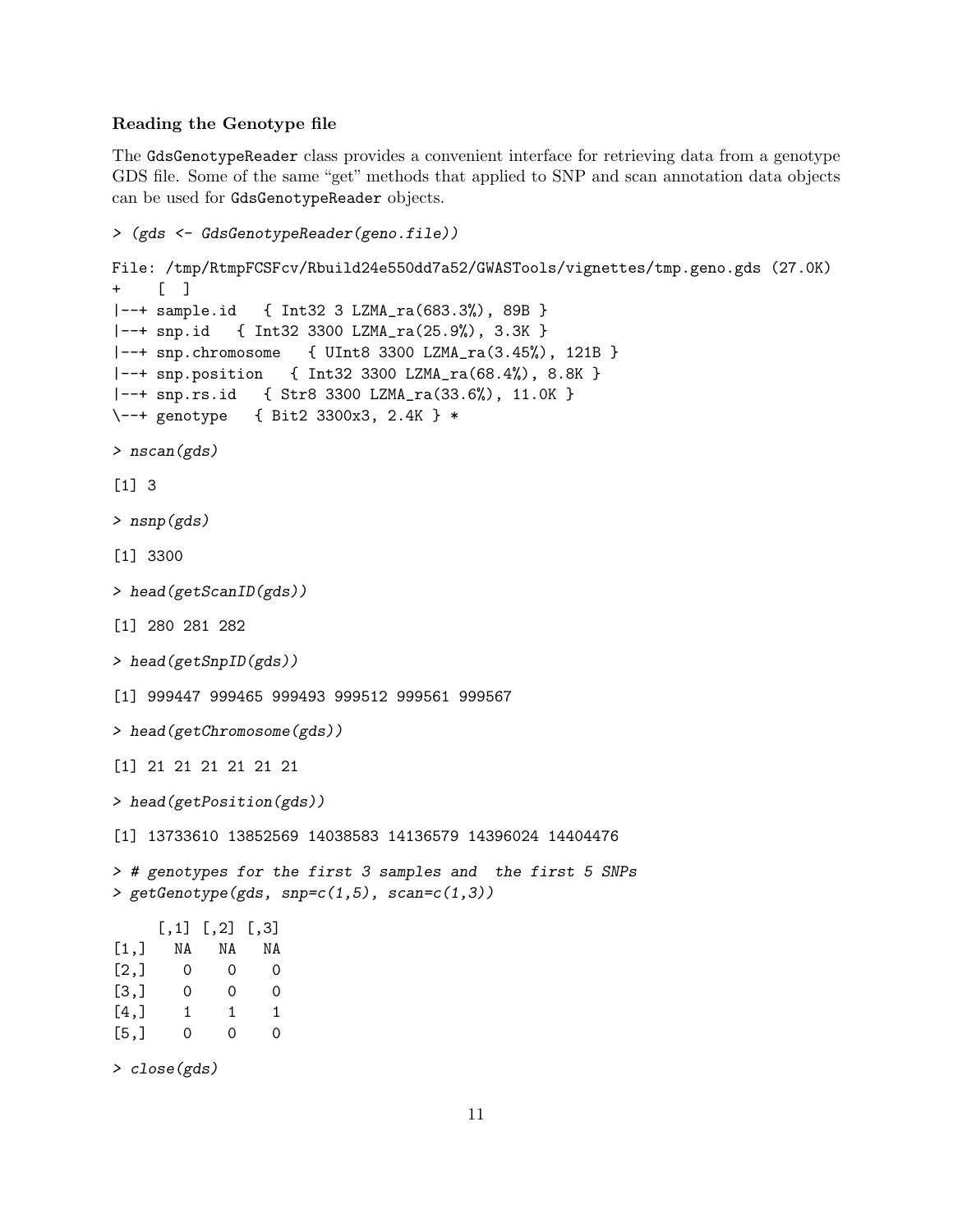#### Intensity Files

The intensity files store quality scores and allelic intensity data for each SNP. The normalized X and Y intensities as well as the confidence scores are written to the file for all samples, for all SNPs. (To keep file sizes manageable, a separate file will store the B Allele Frequency and Log R Ratio data.)

In addition to the sample and SNP identifiers, chromosome, and position, the intensity and quality data are written to the intensity file in a two dimensional format, with SNPs corresponding to rows and samples corresponding to columns. To write the intensity data, the raw data files are opened and the intensities and quality score are read. Like with the genotype data, if all sample and probe identifiers match between the data files and the annotation files, the data are populated in the file and diagnostics are written.

#### Creating the Intensity file

We call createDataFile again, this time specifying quality, X, and Y in the variables argument. A set of diagnostic values are written and stored in diag.qxy.

```
> qxy.file <- "tmp.qxy.gds"
> col.nums \leq as.integer(c(1, 2, 5, 16, 17))
> names(col.nums) <- c("snp", "sample", "quality", "X", "Y")
> diag.qxy.file <- "diag.qxy.RData"
> diag.qxy <- createDataFile(path = path,
+ filename = qxy.file,
+ file.type = "gds",
+ variables = c("quality","X","Y"),
+ snp.annotation = snp.annotation,
+ scan.annotation = scan.annotation,
+ sep.type = ",",
+ skip.num = 11,
+ col.total = 21,
+ col.nums = col.nums,
+ scan.name.in.file = 1,
+ diagnostics.filename = diag.qxy.file,
+ verbose = FALSE)
```
Run the function checkIntensityFile to check that the GDS file contains the same data as the raw data files.

```
> check.qxy.file <- "check.qxy.RData"
> check.qxy <- checkIntensityFile(path = path,
+ filename = qxy.file,
+ file.type = "gds",
+ snp.annotation = snp.annotation,
+ scan.annotation = scan.annotation,
+ sep.type = ",",
+ skip.num = 11,
```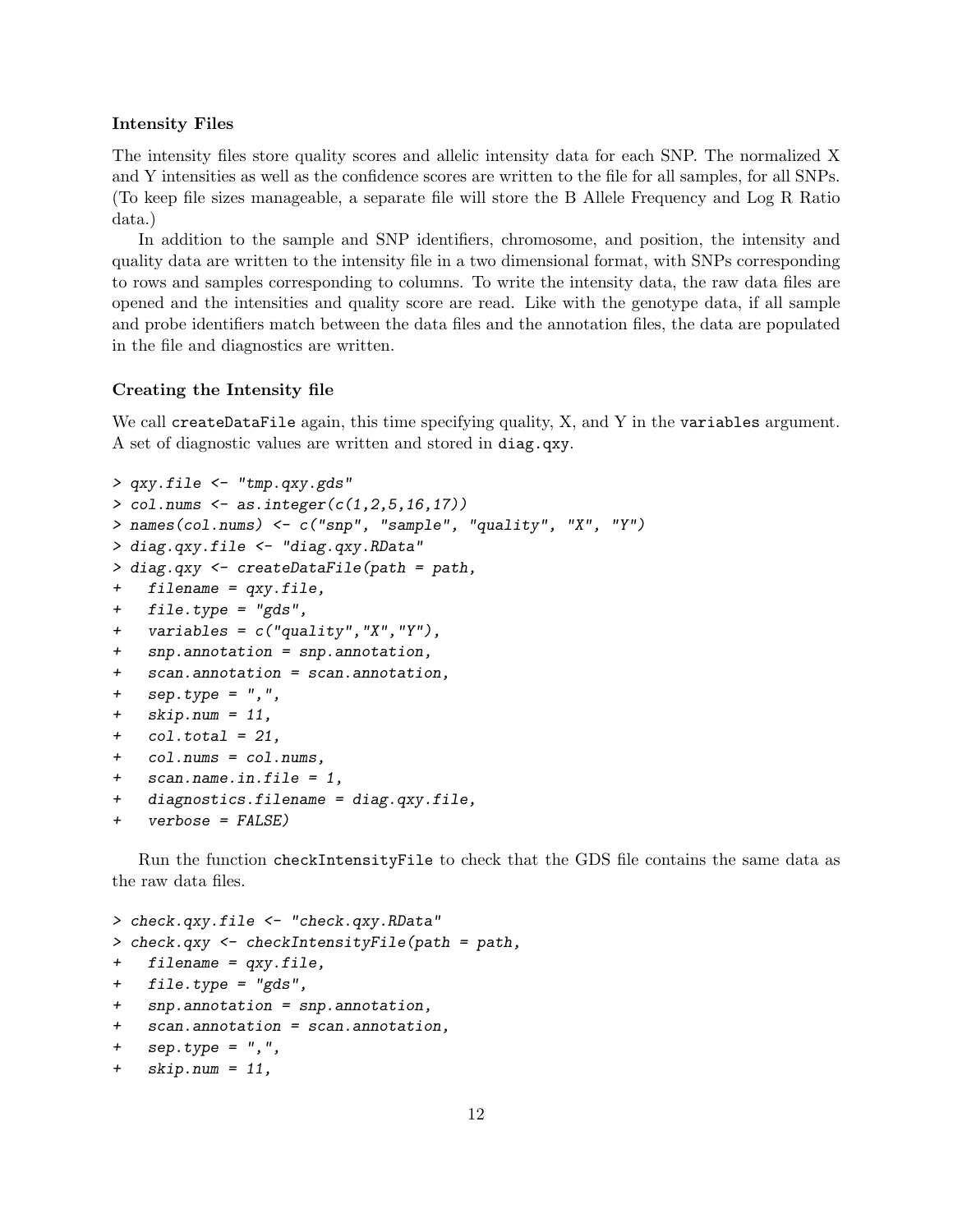```
+ col.total = 21,
```
- + col.nums = col.nums,
- + scan.name.in.file = 1,
- + check.scan.index = 1:3,
- + n.scans.loaded = 3,
- + diagnostics.filename = check.qxy.file,
- + verbose = FALSE)

#### Reading the Intensity file

The GdsIntensityReader class provides a convenient interface for retrieving data from an intensity GDS file. Its methods are similar to GdsGenotypeReader.

```
> (gds <- GdsIntensityReader(qxy.file))
File: /tmp/RtmpFCSFcv/Rbuild24e550dd7a52/GWASTools/vignettes/tmp.qxy.gds (66.9K)
+ [ ]
|--+ sample.id { Int32 3 LZMA_ra(683.3%), 89B }
|--+ snp.id { Int32 3300 LZMA_ra(25.9%), 3.3K }
|--+ snp.chromosome { UInt8 3300 LZMA_ra(3.45%), 121B }
|--+ snp.position { Int32 3300 LZMA_ra(68.4%), 8.8K }
|--+ snp.rs.id { Str8 3300 LZMA_ra(33.6%), 11.0K }
|--+ quality { Float32 3300x3 LZMA_ra(20.4%), 7.9K }
|--+ X { Float32 3300x3 LZMA_ra(44.6%), 17.2K }
\--+ Y { Float32 3300x3 LZMA_ra(43.4%), 16.8K }
> nscan(gds)
[1] 3
> nsnp(gds)
[1] 3300
> head(getScanID(gds))
[1] 280 281 282
> head(getSnpID(gds))
[1] 999447 999465 999493 999512 999561 999567
> head(getChromosome(gds))
[1] 21 21 21 21 21 21
> head(getPosition(gds))
```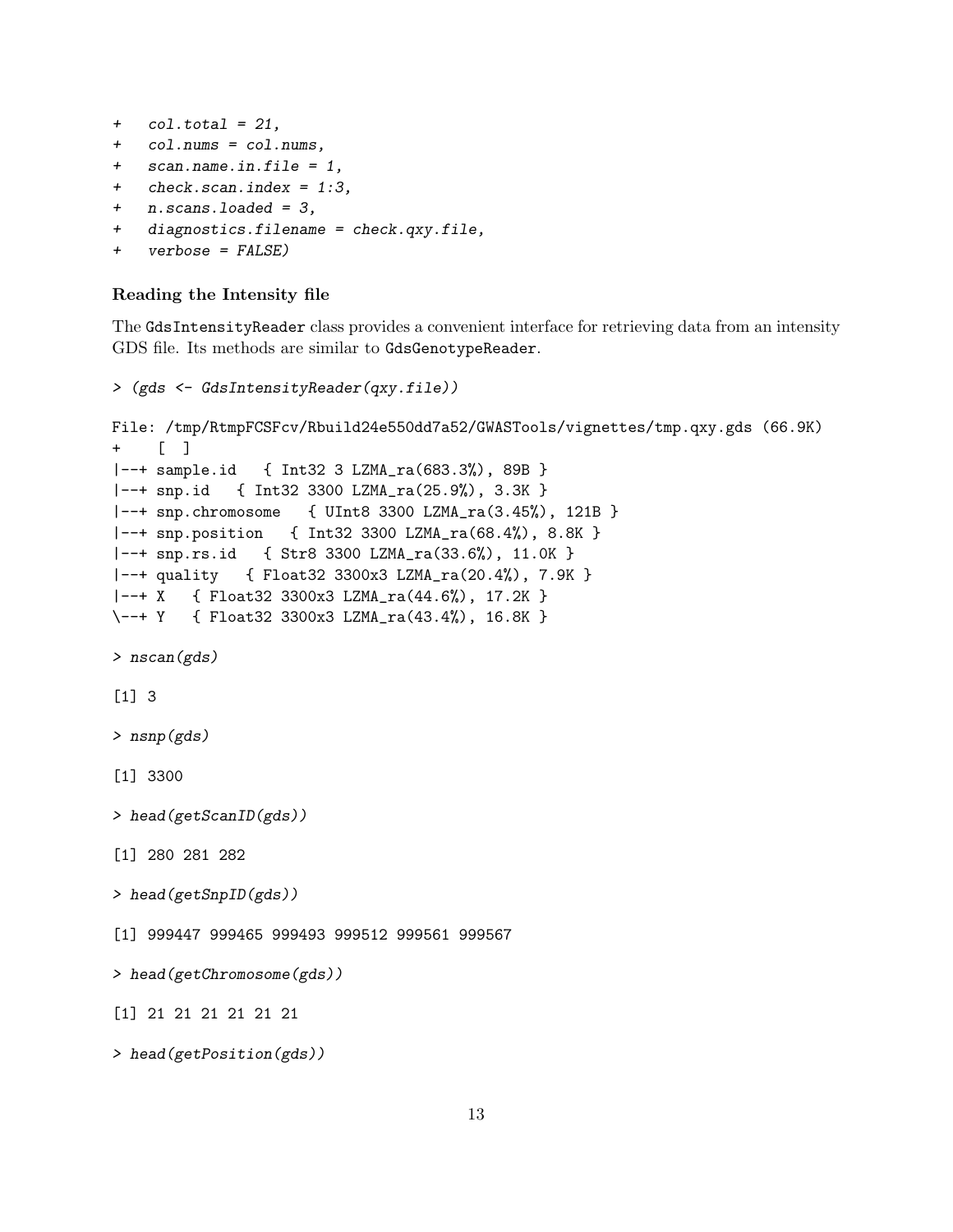[1] 13733610 13852569 14038583 14136579 14396024 14404476 > # quality score for the first 3 samples and the first 5 SNPs >  $getQuality(gds, snp=c(1,5), scan=c(1,3))$  $[,1]$   $[,2]$   $[,3]$ [1,] 0.0000 0.0000 0.0000 [2,] 0.7242 0.7242 0.7242 [3,] 0.2587 0.2587 0.2587 [4,] 0.9206 0.9206 0.9206 [5,] 0.9389 0.9389 0.9389 > # X intensity for the first 3 samples and the first 5 SNPs > getX(gds, snp= $c(1,5)$ , scan= $c(1,3)$ )  $[,1]$   $[,2]$   $[,3]$ [1,] 1.668 1.581 1.462 [2,] 0.010 0.011 0.008 [3,] 0.941 0.965 0.796 [4,] 0.390 0.380 0.329 [5,] 0.010 0.010 0.008 > # Y intensity for the first 3 samples and the first 5 SNPs > getY(gds, snp= $c(1,5)$ , scan= $c(1,3)$ )  $[0,1]$   $[0,2]$   $[0,3]$ [1,] 0.027 0.034 0.034 [2,] 0.404 0.482 0.429 [3,] 1.088 1.149 0.934 [4,] 0.480 0.486 0.485 [5,] 0.996 0.919 0.984 > close(gds)

#### B Allele Frequency and Log R Ratio Files

The B Allele Frequency (BAF) and Log R Ratio (LRR) file stores these values for every sample by SNP. For Illumina data, these values are calculated by the BeadStudio software and may be provided by the genotyping center. For a thorough explanation and presentation of an application of these values, please refer to Peiffer, Daniel A., et al. (2006).[2](#page-13-0)

For a given sample and SNP, R and  $\theta$  are calculated using the X and Y intensities, where

$$
R = X + Y \tag{1}
$$
\n
$$
\theta = \frac{2 \arctan(Y/X)}{\pi}
$$

<span id="page-13-0"></span><sup>&</sup>lt;sup>2</sup>Peiffer, Daniel A., et al. High-resolution genomic profiling of chromosomal aberrations using Infinium wholegenome genotyping. Genome Research 16, 1136-1148 (September 2006).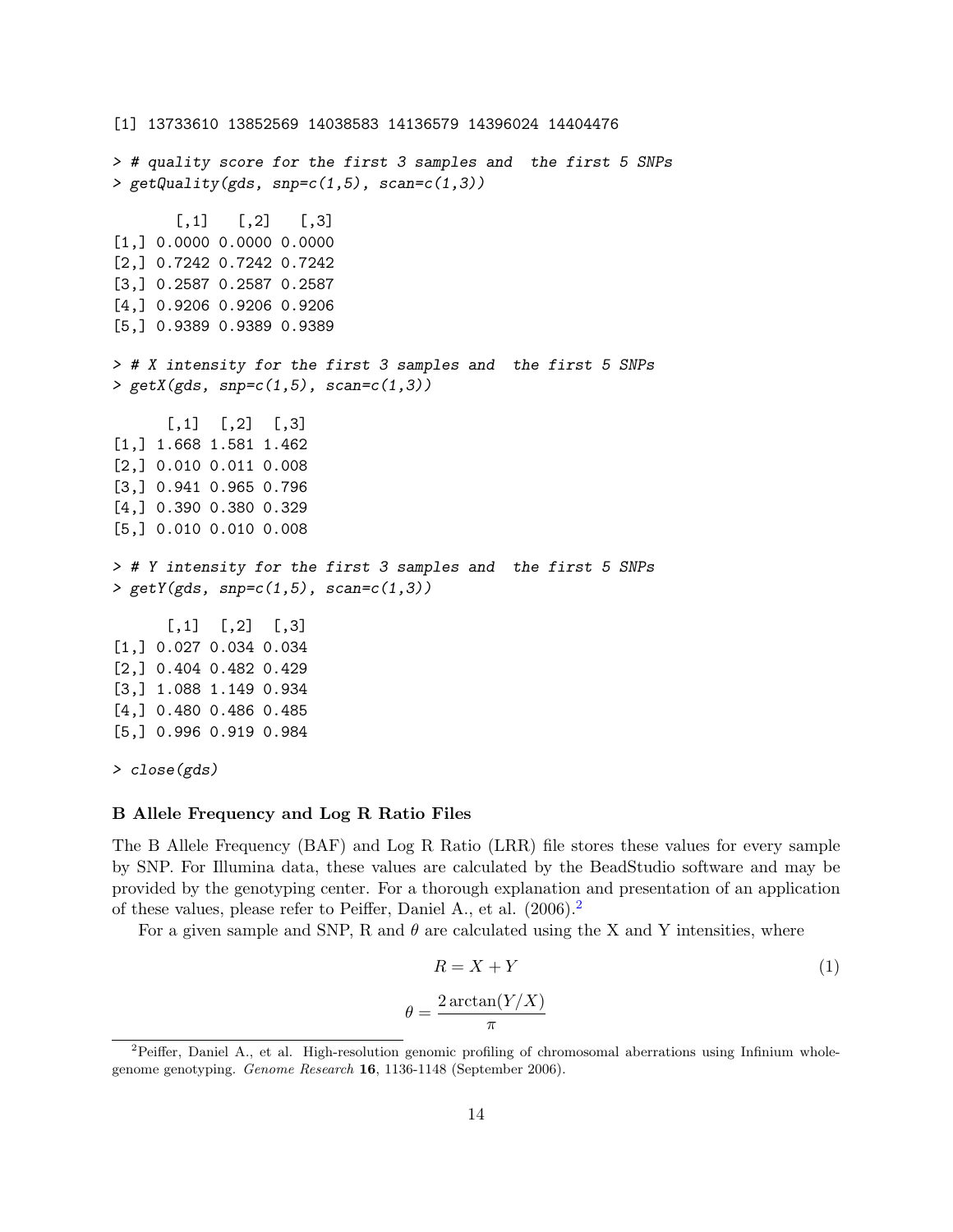$\theta$  corresponds to the polar coordinate angle and R is the sum of the normalized X and Y intensities (not, as one might assume, the magnitude of the polar coordinate vector).

The LRR is given below. The expected value of R is derived from a plot of  $\theta$  versus R for a given SNP. It is the predicted value of R derived from a line connecting the centers of the two nearest genotype clusters.

$$
LRR = \log\left(\frac{R_{\text{observed values}}}{R_{\text{expected values}}}\right)
$$
 (2)

Variation in the LRR across a single chromosome indicates possible duplication or deletion, and is an indication of overall sample quality.

The BAF is the frequency of the B allele in the population of cells from which the DNA is extracted. Each sample and SNP combination has a BAF value. Note the BAF values vary for a subject with each DNA extraction and tissue used. After all SNPs have been read and all samples have been clustered for a probe, the mean  $\theta$  "cluster" value is calculated for each probe, for each of the three genotype clusters, resulting in  $\theta_{AA}$ ,  $\theta_{AB}$  and  $\theta_{BB}$  for every probe. Then the  $\theta$  value for each sample, call it  $\theta_n$ , is compared to  $\theta_{AA}$ ,  $\theta_{AB}$  and  $\theta_{BB}$ . The BAF is calculated

$$
\text{BAF} = \begin{cases} 0 & \text{if } \theta_n < \theta_{AA} \\ \frac{(1/2)(\theta_n - \theta_{AA})}{\theta_{AB} - \theta_{AA}} & \text{if } \theta_{AA} \le \theta_n < \theta_{AB} \\ \frac{1}{2} + \frac{(1/2)(\theta_n - \theta_{AB})}{\theta_{BB} - \theta_{AB}} & \text{if } \theta_{AB} \le \theta_n < \theta_{BB} \\ 1 & \text{if } \theta_n \ge \theta_{BB} \end{cases}
$$

A  $\theta_n$  value of 0 or 1 corresponds to a homozygote genotype for sample n at that particular probe, and a  $\theta_n$  value of 1/2 indicates a heterozygote genotype. Thus,  $BAF \in [0,1]$  for each probe. Across a chromosome, three bands are expected, one hovering around 0, one around 1 and one around 0.5, and any deviation from this is considered aberrant.

We use the BAF and LRR values to detect mixed samples or samples of low quality, as well as chromosomal duplications and deletions. Samples that have a significantly large (partial or full chromosome) aberration for a particular chromosome as detected from the BAF values are recommended to be filtered out, for the genotype data are not reliable in these situations. Because of these applications, the BAF and LRR values are a salient part of the data cleaning steps.

#### Creating the BAF and LRR file

We call createDataFile again, this time specifying BAlleleFreq and LogRRatio in the variables argument.

```
> bl.file <- "tmp.bl.gds"
> col.nums <- as.integer(c(1, 2, 20, 21))> names(col.nums) <- c("snp", "sample", "BAlleleFreq", "LogRRatio")
> diag.bl.file <- "diag.bl.RData"
> diag.bl <- createDataFile(path = path,
```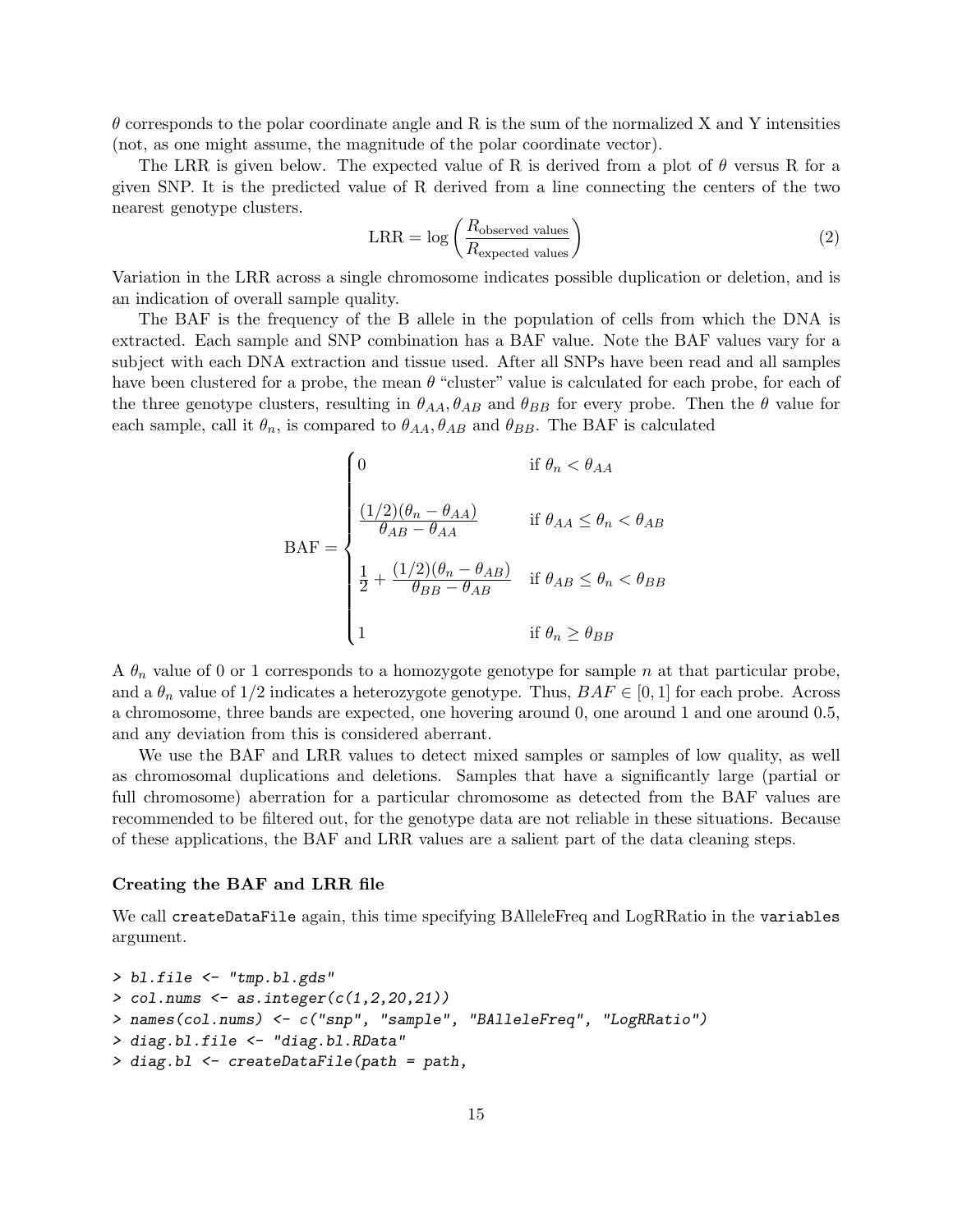```
+ filename = bl.file,
```
- + file.type = "gds",
- + variables = c("BAlleleFreq","LogRRatio"),
- + snp.annotation = snp.annotation,
- + scan.annotation = scan.annotation,
- + sep.type = ",",
- + skip.num = 11,
- $+$  col.total = 21,
- + col.nums = col.nums,
- + scan.name.in.file = 1,
- + diagnostics.filename = diag.bl.file,
- + verbose = FALSE)

#### Reading the BAF and LRR file

We also use the GdsIntensityReader class for BAF/LRR data.

```
> (gds <- GdsIntensityReader(bl.file))
File: /tmp/RtmpFCSFcv/Rbuild24e550dd7a52/GWASTools/vignettes/tmp.bl.gds (63.6K)
+ [ ]
|--+ sample.id { Int32 3 LZMA_ra(683.3%), 89B }
|--+ snp.id { Int32 3300 LZMA_ra(25.9%), 3.3K }
|--+ snp.chromosome { UInt8 3300 LZMA_ra(3.45%), 121B }
|--+ snp.position { Int32 3300 LZMA_ra(68.4%), 8.8K }
|--+ snp.rs.id { Str8 3300 LZMA_ra(33.6%), 11.0K }
|--+ BAlleleFreq { Float32 3300x3 LZMA_ra(38.7%), 15.0K }
\--+ LogRRatio { Float32 3300x3 LZMA_ra(61.7%), 23.9K }
> getBAlleleFreq(gds, snp=c(1,5), scan=c(1,3))
       [,1] [,2] [,3][1,] 0.0000 0.0000 0.0005
[2,] 1.0000 1.0000 1.0000
[3,] 0.9898 1.0000 0.9987
[4,] 0.4773 0.4873 0.5363
[5,] 1.0000 1.0000 1.0000
> getLogRRatio(gds, snp=c(1,5), scan=c(1,3))
        [0,1] [0,2] [0,3][1,] 0.0840 0.0140 -0.0962
[2,] -0.2727 -0.0180 -0.1944[3,] 0.1124 0.1779 -0.1147
[4,] 0.0104 0.0020 -0.0858
[5,] 0.0409 -0.0734 0.0224
> close(gds)
```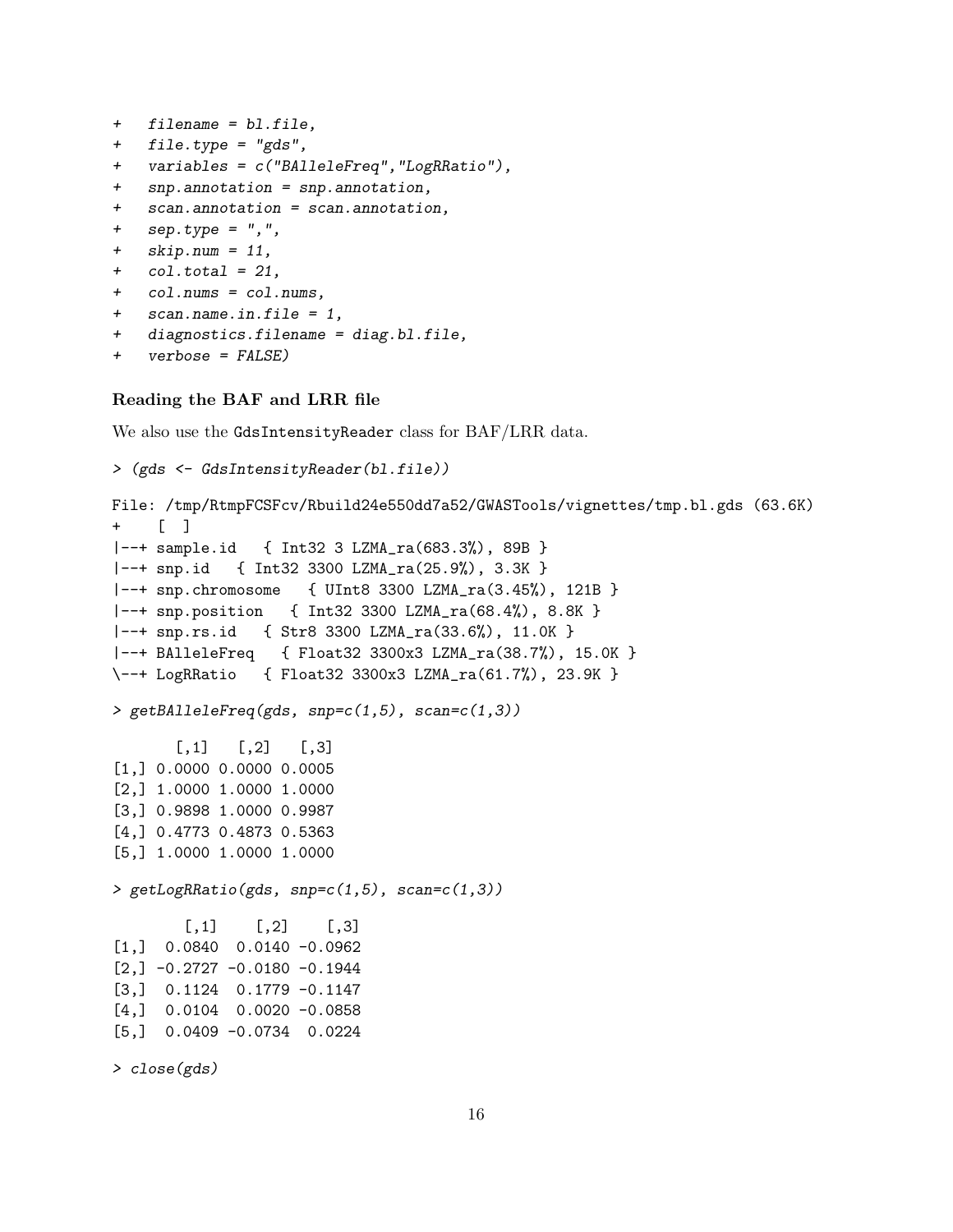#### <span id="page-16-0"></span>2.5 Combining data files with SNP and Scan annotation

The GenotypeData and IntensityData objects combine SNP and scan annotation with GDS (or NetCDF) files, ensuring that scanID, snpID, chromosome, and position are consistent. The constructor for a GenotypeData object takes a GdsGenotypeReader object as its first argument. Either or both of the scanAnnot and snpAnnot slots may be empty (NULL), but if annotation objects are provided to the constructor, the relevant columns will be checked against the data file during object creation.

```
> genofile <- system.file("extdata", "illumina_geno.gds", package="GWASdata")
> gds <- GdsGenotypeReader(genofile)
> # only GDS file
> genoData <- GenotypeData(gds)
> # with scan annotation
> genoData <- GenotypeData(gds, scanAnnot=scanAnnot)
> # with scan and SNP annotation
> genoData <- GenotypeData(gds, snpAnnot=snpAnnot, scanAnnot=scanAnnot)
> genoData
An object of class GenotypeData
 | data:
File: /home/biocbuild/bbs-3.10-bioc/R/library/GWASdata/extdata/illumina_geno.gds (94.0K)
+ [ ]
|--+ sample.id { Int32 77 ZIP(42.2%), 130B }
|--+ snp.id { Int32 3300 ZIP(38.5%), 5.0K }
|--+ snp.chromosome { UInt8 3300 ZIP(1.15%), 38B } *
|--+ snp.position { Int32 3300 ZIP(91.0%), 11.7K }
|--+ snp.rs.id { VStr8 3300 ZIP(38.4%), 12.5K }
|--+ snp.allele { VStr8 3300 ZIP(9.49%), 1.2K }
\--+ genotype { Bit2 3300x77, 62.0K } *
| SNP Annotation:
An object of class 'SnpAnnotationDataFrame'
  snps: 1 2 ... 3300 (3300 total)
 varLabels: snpID chromosome ... rBB (14 total)
 varMetadata: labelDescription
 | Scan Annotation:
An object of class 'ScanAnnotationDataFrame'
  scans: 1 2 ... 77 (77 total)
  varLabels: scanID subjectID ... file (13 total)
 varMetadata: labelDescription
```
GenotypeData objects have methods in common with GdsGenotypeReader, SnpAnnotation-DataFrame, and ScanAnnotationDataFrame, along with methods to access variables in the annotation slots.

> nsnp(genoData)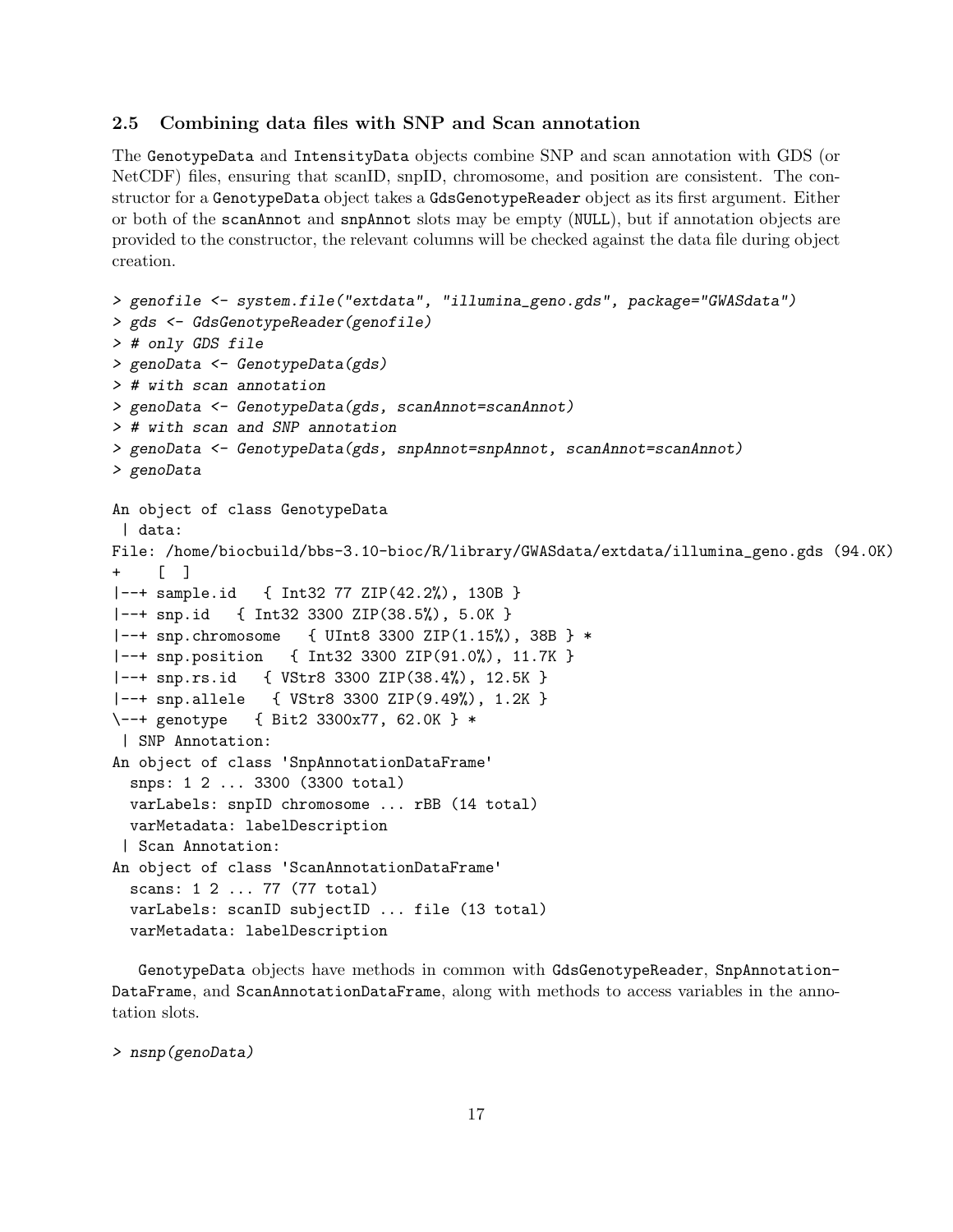[1] 3300 > nscan(genoData) [1] 77 > # scan annotation > range(getScanID(genoData)) [1] 280 356 > hasSex(genoData) [1] TRUE > table(getSex(genoData)) F M 33 44 > hasScanVariable(genoData, "subjectID") [1] TRUE > head(getScanVariable(genoData, "subjectID")) [1] 200191449 200191449 200030290 200030290 200099417 200099417 > getScanVariableNames(genoData) [1] "scanID" "subjectID" "family" "father" "mother" "CoriellID" [7] "race" "sex" "status" "genoRunID" "plate" "batch" [13] "file" > # snp annotation > range(getSnpID(genoData)) [1] 999447 1072820 > table(getChromosome(genoData, char=TRUE)) 21 22 M X XY Y 1000 1000 100 1000 100 100 > head(getPosition(genoData)) [1] 13733610 13852569 14038583 14136579 14396024 14404476 > hasSnpVariable(genoData, "rsID")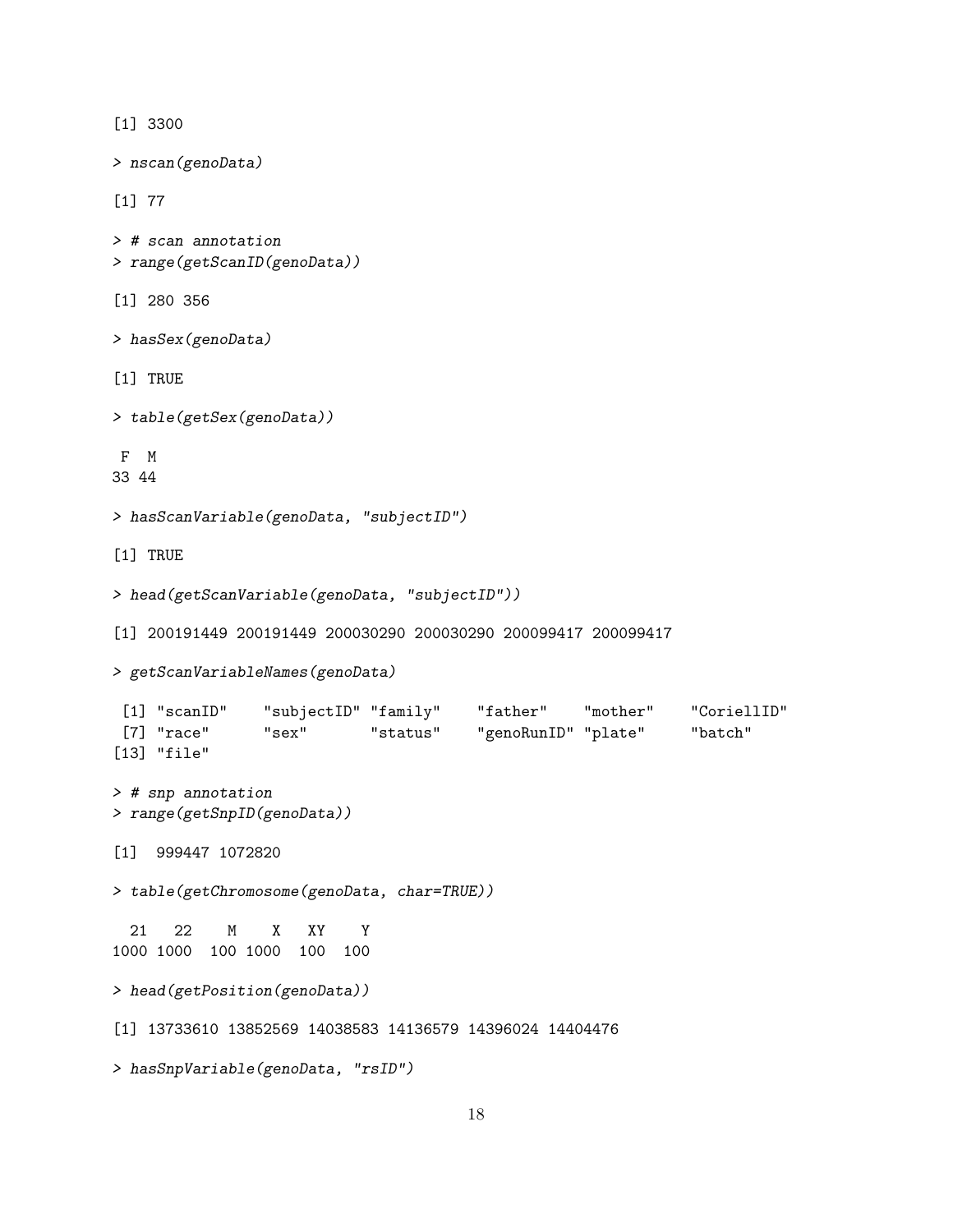[1] TRUE

```
> head(getSnpVariable(genoData, "rsID"))
```
[1] "rs3132407" "rs2775671" "rs2775018" "rs3115511" "rs2822404" "rs1556276"

> getSnpVariableNames(genoData)

| $[1]$ "snp $ID$ " | "chromosome" | "position"  | "rsID"          |
|-------------------|--------------|-------------|-----------------|
| [5] "alleleA"     | "alleleB"    | "BeadSetID" | "IntensityOnly" |
| $[9]$ "taa"       | "t.AB"       | "t.BB"      | "rAA"           |
| $[13]$ "rAB"      | "rBB"        |             |                 |

```
> # genotypes
```

```
> getGenotype(genoData, snp=c(1,5), scan=c(1,5))
```

|      |    |          | $[, 1]$ $[, 2]$ $[, 3]$ $[, 4]$ $[, 5]$ |          |    |
|------|----|----------|-----------------------------------------|----------|----|
| [1,] | NA | NA       | NA                                      | NA       | ΝA |
| [2,] | O  | $\Omega$ | $\Omega$                                | $\Omega$ | 0  |
| [3,] | 0  | Ω        | Ω                                       | 0        | 1. |
| [4,] | 1  | 1        | 1                                       | 1        | 0  |
| [5,] | Ω  | 0        | $\Omega$                                | 0        | O. |

> close(genoData)

IntensityData objects behave in the same way as GenotypeData objects, but take a GdsIntensityReader object as the first argument.

```
> # quality score, X and X intensity
> qxyfile <- system.file("extdata", "illumina_qxy.gds", package="GWASdata")
> gds <- GdsIntensityReader(qxyfile)
> qxyData <- IntensityData(gds, snpAnnot=snpAnnot, scanAnnot=scanAnnot)
> qxyData
An object of class IntensityData
| data:
File: /home/biocbuild/bbs-3.10-bioc/R/library/GWASdata/extdata/illumina_qxy.gds (1.0M)
+ [ ]
|--+ sample.id { Int32 77 ZIP(42.2%), 130B }
|--+ snp.id { Int32 3300 ZIP(38.5%), 5.0K }
|--+ snp.chromosome { UInt8 3300 ZIP(1.15%), 38B } *
|--+ snp.position { Int32 3300 ZIP(91.0%), 11.7K }
|--+ snp.rs.id { VStr8 3300 ZIP(38.4%), 12.5K }
|--+ quality { Float32 3300x77 ZIP(4.93%), 48.9K }
|--+ X { Float32 3300x77 ZIP(50.3%), 498.8K }
\--+ Y { Float32 3300x77 ZIP(49.4%), 490.5K }
| SNP Annotation:
```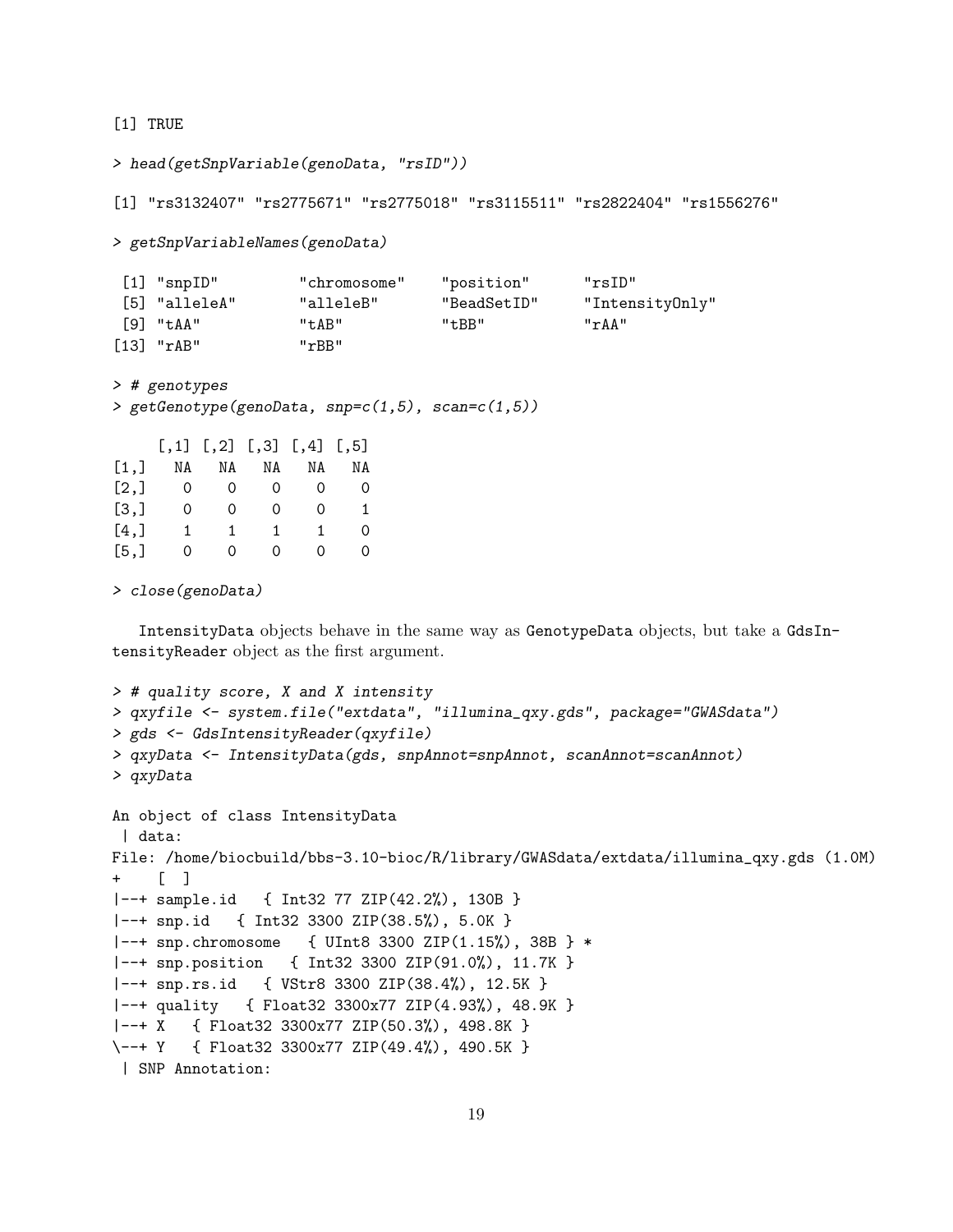```
An object of class 'SnpAnnotationDataFrame'
 snps: 1 2 ... 3300 (3300 total)
 varLabels: snpID chromosome ... rBB (14 total)
 varMetadata: labelDescription
 | Scan Annotation:
An object of class 'ScanAnnotationDataFrame'
  scans: 1 2 ... 77 (77 total)
 varLabels: scanID subjectID ... file (13 total)
 varMetadata: labelDescription
> getQuality(qxyData, snp=c(1,5), scan=c(1,5))
       [0,1] [0,2] [0,3] [0,4] [0,5][1,] 0.0000 0.0000 0.0000 0.0000 0.0000
[2,] 0.7242 0.7242 0.7242 0.7242 0.7242
[3,] 0.2587 0.2587 0.2587 0.2587 0.2587
[4,] 0.9206 0.9206 0.9206 0.9206 0.9206
[5,] 0.9389 0.9389 0.9389 0.9389 0.9389
> getX(qxyData,3np=c(1,5),scan=c(1,5))[0,1] [0,2] [0,3] [0,4] [0,5][1,] 1.668 1.581 1.462 1.456 1.512
[2,] 0.010 0.011 0.008 0.008 0.000
[3,] 0.941 0.965 0.796 0.942 1.518
[4,] 0.390 0.380 0.329 0.411 0.023
[5,] 0.010 0.010 0.008 0.016 0.013
> getY(qxyData, snp=c(1,5), scan=c(1,5))[0,1] [0,2] [0,3] [0,4] [0,5][1,] 0.027 0.034 0.034 0.024 0.027
[2,] 0.404 0.482 0.429 0.357 0.437
[3,] 1.088 1.149 0.934 1.045 0.696
[4,] 0.480 0.486 0.485 0.462 0.895
[5,] 0.996 0.919 0.984 0.978 1.006
> close(qxyData)
> # BAF/LRR
> blfile <- system.file("extdata", "illumina_bl.gds", package="GWASdata")
> gds <- GdsIntensityReader(blfile)
> blData <- IntensityData(gds, snpAnnot=snpAnnot, scanAnnot=scanAnnot)
> blData
An object of class IntensityData
| data:
File: /home/biocbuild/bbs-3.10-bioc/R/library/GWASdata/extdata/illumina_bl.gds (1.1M)
```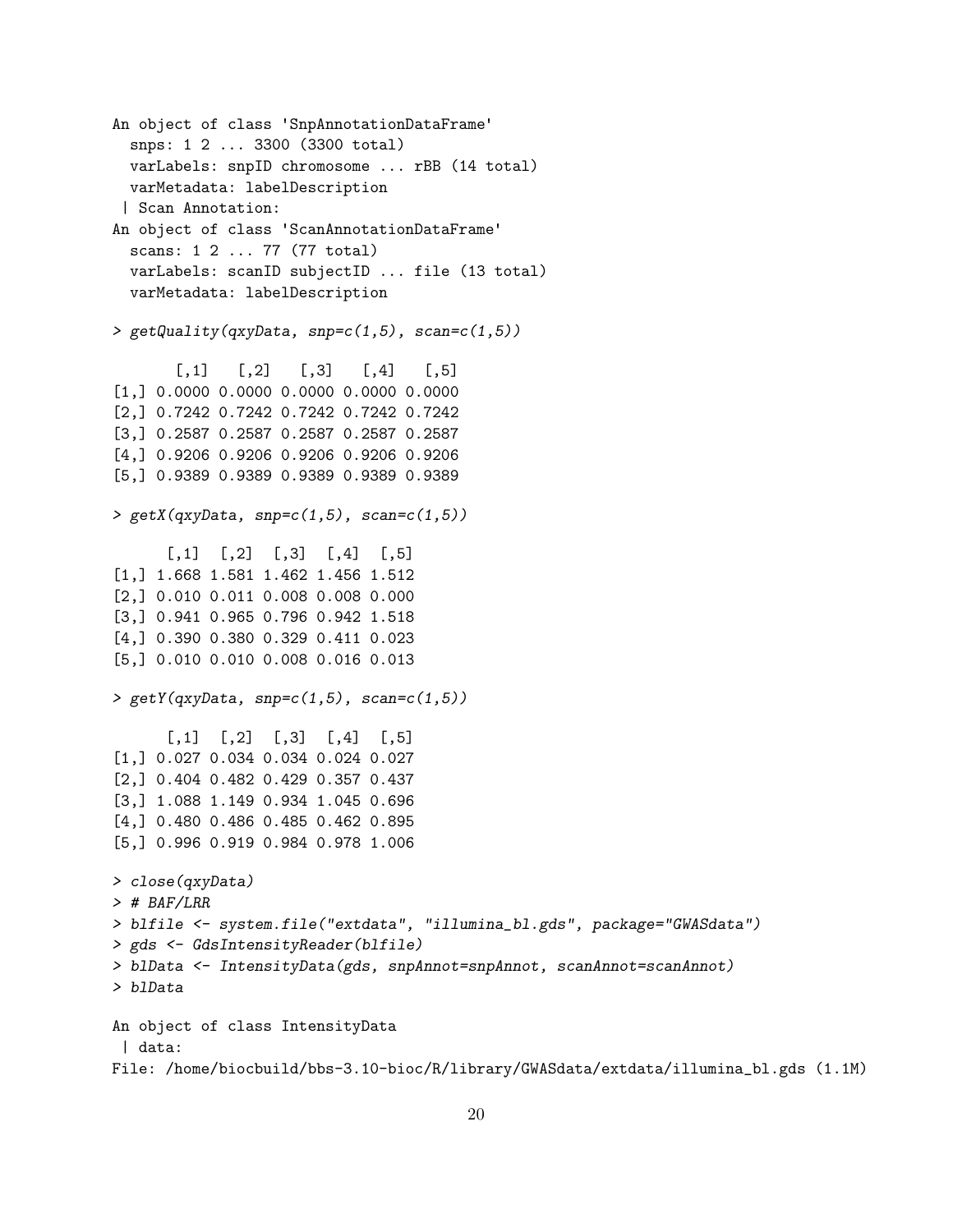```
+ [ ]
|--+ sample.id { Int32 77 ZIP(42.2%), 130B }
|--+ snp.id { Int32 3300 ZIP(38.5%), 5.0K }
|--+ snp.chromosome { UInt8 3300 ZIP(1.15%), 38B } *
|--+ snp.position { Int32 3300 ZIP(91.0%), 11.7K }
|--+ snp.rs.id { VStr8 3300 ZIP(38.4%), 12.5K }
|--+ BAlleleFreq { Float32 3300x77 ZIP(40.9%), 405.8K }
\--+ LogRRatio { Float32 3300x77 ZIP(68.2%), 676.6K }
| SNP Annotation:
An object of class 'SnpAnnotationDataFrame'
  snps: 1 2 ... 3300 (3300 total)
 varLabels: snpID chromosome ... rBB (14 total)
 varMetadata: labelDescription
 | Scan Annotation:
An object of class 'ScanAnnotationDataFrame'
 scans: 1 2 ... 77 (77 total)
 varLabels: scanID subjectID ... file (13 total)
 varMetadata: labelDescription
> getBAlleleFreq(blData, snp=c(1,5), scan=c(1,5))
       [0,1] [0,2] [0,3] [0,4] [0,5][1,] 0.0000 0.0000 0.0005 0.0000 0.0000
[2,] 1.0000 1.0000 1.0000 1.0000 1.0000
[3,] 0.9898 1.0000 0.9987 0.9664 0.4893
[4,] 0.4773 0.4873 0.5363 0.4531 0.9978
[5,] 1.0000 1.0000 1.0000 1.0000 1.0000
> getLogRRatio(blData, snp=c(1,5), scan=c(1,5))
        [0,1] [0,2] [0,3] [0,4] [0,5][1,] 0.0840 0.0140 -0.0962 -0.1122 -0.0550
[2,] -0.2727 -0.0180 -0.1944 -0.4495 -0.2003[3,] 0.1124 0.1779 -0.1147 0.0729 0.0628
[4,] 0.0104 0.0020 -0.0858 0.0223 0.1904
[5,] 0.0409 -0.0734 0.0224 0.0226 0.0591
> close(blData)
```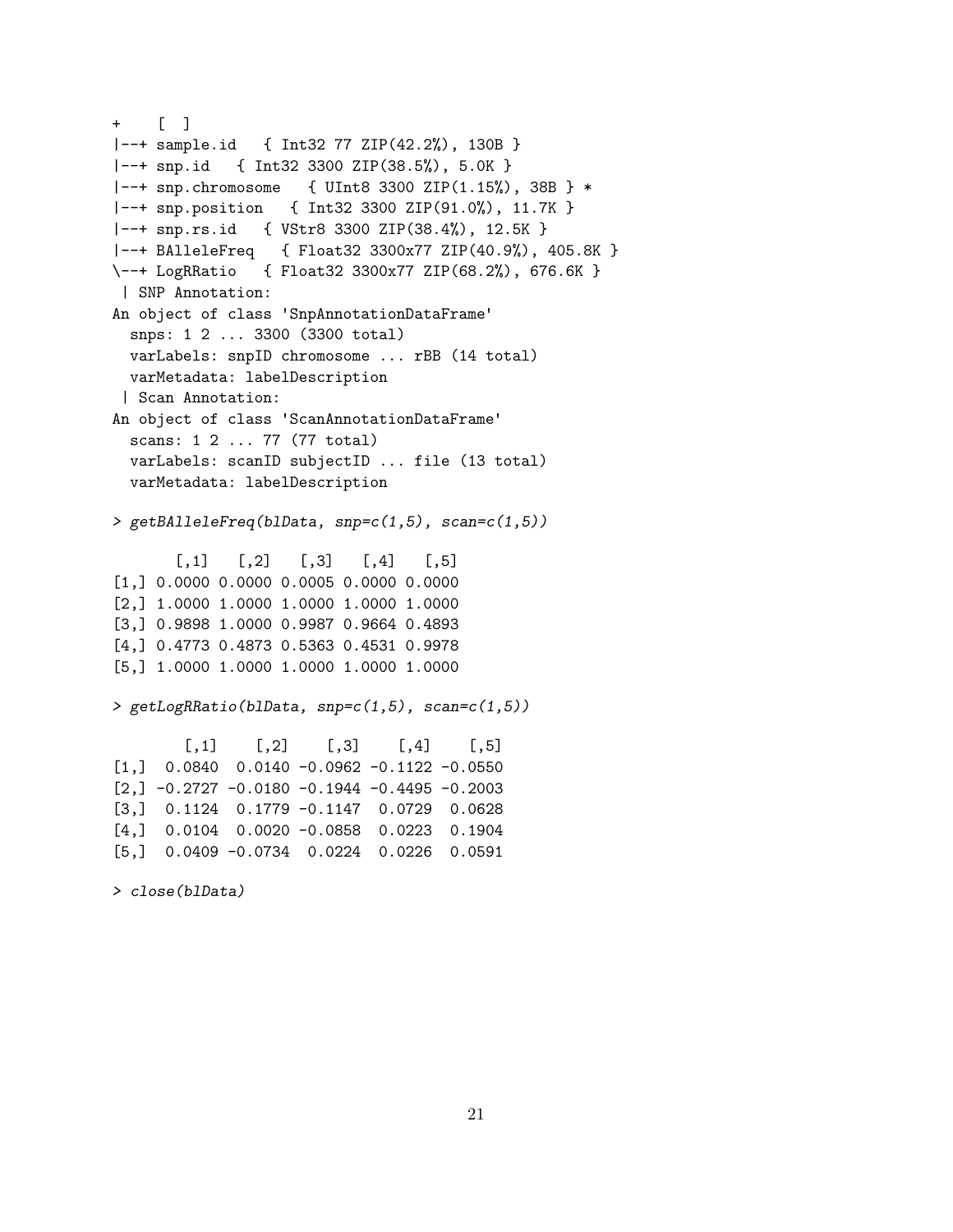# <span id="page-21-0"></span>3 Batch Quality Checks

The overall goal of this step is to check the quality of the sample batches. Substantial quality control is done by the genotyping centers prior to releasing the genotype data; however it is our experience that despite the stringent quality controls it is still possible for batches with lower than desired quality to pass the pre-release data quality checks. If a lower quality batch is detected then it may be necessary to re-run the genotyping for that batch. We check the batch quality by comparing the missing call rates between batches and looking for significant allele frequency differences between batches.

## <span id="page-21-1"></span>3.1 Calculate Missing Call Rate for Samples and SNPs

The first step is to calculate the missing call rates for each SNP and for each sample. A high missing call rate for a sample is often indicative of a poorly performing sample. It has been seen that samples from DNA that has undergone whole-genome amplification (WGA) have a relatively higher missing call rate. Similarly a high missing call rate for a SNP is indicative of a problem SNP. Experience from the GENEVA studies has shown that there seem to be a subset of SNPs from which genotype calls are more difficult to make than others. We calculate the missing call rates in a two step process: first the missing call rates over all samples and SNPs are calculated, then the missing call rates are calculated again, filtering out SNPs and samples that have an initial missing call rate greater than 0.05. The initial SNP missing call rate over all samples is saved in the SNP annotation data file as missing.n1. The analogous idea is applied to the samples: missing.e1 is saved in the sample annotation file and corresponds to the missing call rate per sample over all SNPs, excluding those SNPs with all calls missing. The missing.n2 is calculated as the call rate per SNP over all samples whose missing.e1 is less than 0.05. Again, similarly for the samples, missing.e2 is calculated for each sample over all SNPs with missing.n2 values less than 0.05. It is important to remember that the Y chromosome values should be calculated for males only, since we expect females to have no genotype values for the Y chromosome.

#### Calculate missing.n1

This step calculates and examines missing.n1, the missing call rate per SNP over all samples by calling the function missingGenotypeBySnpSex. This function takes a GenotypeData object as an argument, and requires that the scan annotation of this object contains a "sex" column. There is also an option to send a vector of SNPs to exclude from the calculation, which is what we will use later to find missing.n2. For now, we will use all SNPs for each sample, being sure to calculate by sex. The function returns a list, with one element that holds the missing counts for each SNP, one element that holds the sex counts, and one element that holds the fraction of missing calls.

```
> # open the GDS file and create a GenotypeData object
> gdsfile <- system.file("extdata", "illumina_geno.gds", package="GWASdata")
> gds <- GdsGenotypeReader(gdsfile)
> # sex is required for this function, so we need the scan annotation
> genoData <- GenotypeData(gds, scanAnnot=scanAnnot)
> # Calculate the number of missing calls for each snp over all samples
> # for each sex separately
> miss <- missingGenotypeBySnpSex(genoData)
```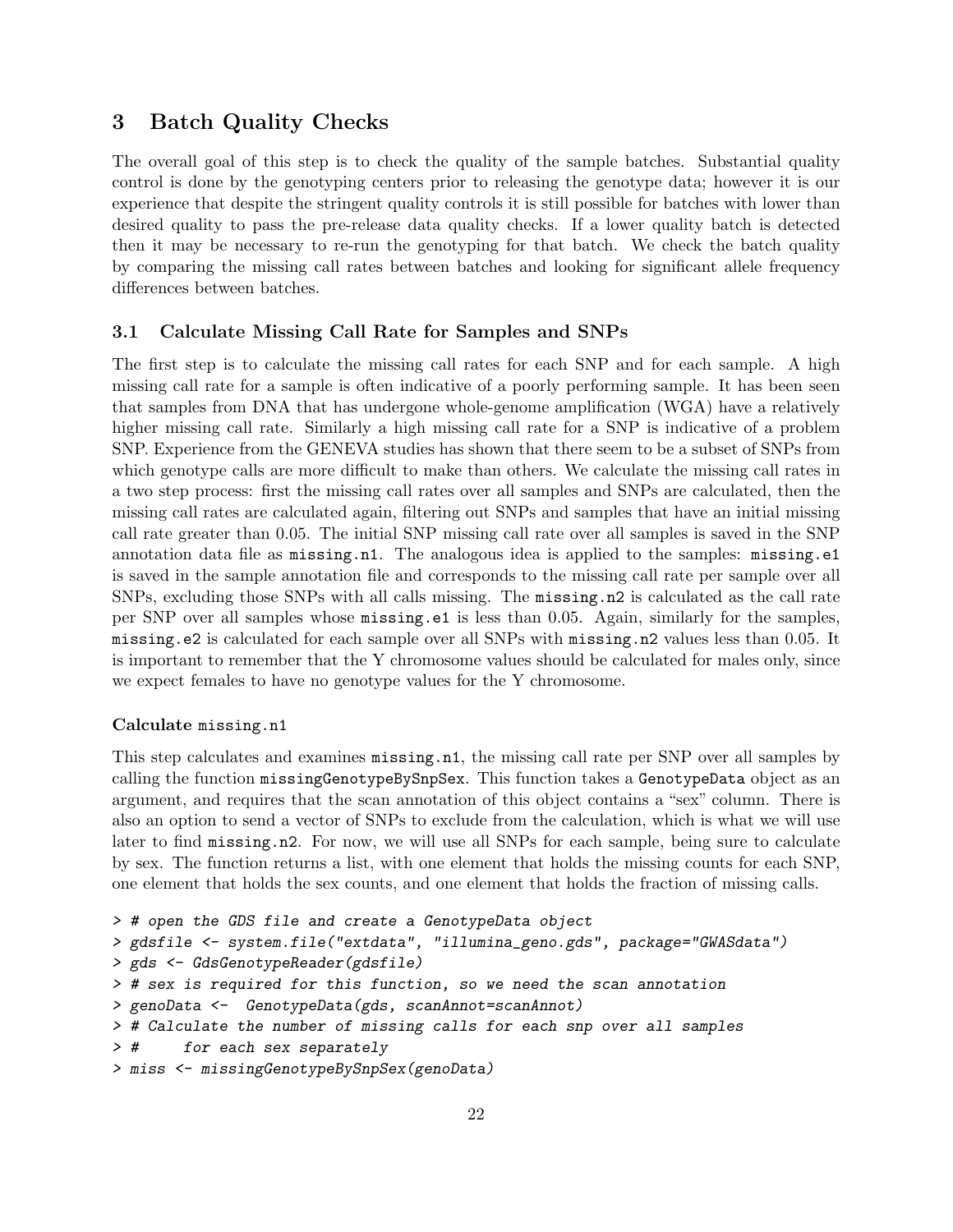> # Examine the results > names(miss) [1] "missing.counts" "scans.per.sex" "missing.fraction" > head(miss\$missing.counts) M F 999447 44 33 999465 0 1 999493 3 2 999512 0 0 999561 0 0 999567 0 0 > miss\$scans.per.sex M F 44 33 > head(miss\$missing.fraction) 999447 999465 999493 999512 999561 999567 1.00000000 0.01298701 0.06493506 0.00000000 0.00000000 0.00000000

The Y chromosome should be missing for all females, but an occasional probe on the Y chromosome is called in a female. missingGenotypeBySnpSex excludes females when calculating the missing rate for Y chromosome SNPs. Note this may need to be changed later if there are some sex mis-annotations because the Y chromosome SNP missing call rates may change. We add the missing call rates to the SNP annotation.

```
> # Make sure ordering matches snp annotation
> allequal(snpAnnot$snpID, as.numeric(names(miss$missing.fraction)))
```
[1] TRUE

```
> snpAnnot$missing.n1 <- miss$missing.fraction
> varMetadata(snpAnnot)["missing.n1", "labelDescription"] <- paste(
+ "fraction of genotype calls missing over all samples",
    "except that females are excluded for Y chr SNPs")
> summary(snpAnnot$missing.n1)
```
Min. 1st Qu. Median Mean 3rd Qu. Max. 0.00000 0.00000 0.00000 0.04899 0.00000 1.00000

We plot the missing call rates so we can easily identify any outliers. We also find the number of SNPs with 100% missing, and the fraction of SNPs with missing call rate less than 0.05 for each chromosome type.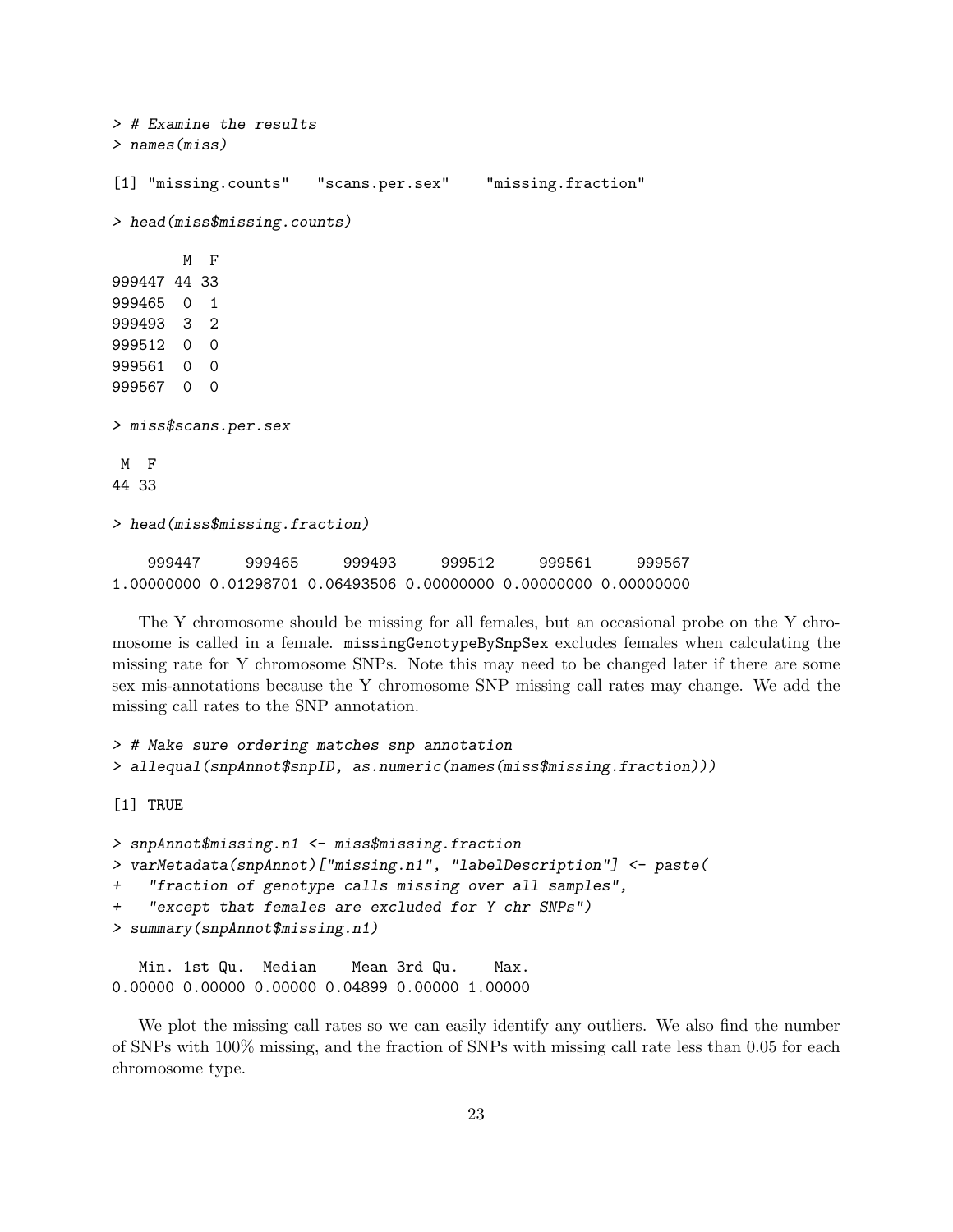```
> hist(snpAnnot$missing.n1, ylim=c(0,100),
```

```
+ xlab="SNP missing call rate",
```

```
+ main="Missing Call Rate for All Probes")
```


# **Missing Call Rate for All Probes**

SNP missing call rate

```
> # Find the number of SNPs with every call missing
> length(snpAnnot$missing.n1[snpAnnot$missing.n1 == 1])
```
[1] 151

```
> # Fraction of autosomal SNPs with missing call rate < 0.05
> x <- snpAnnot$missing.n1[snpAnnot$chromosome < 23]
> length(x[x < 0.05]) / length(x)
```
[1] 0.9805

```
> # Fraction of X chromosome SNPs with missing call rate < 0.05
> x <- snpAnnot$missing.n1[snpAnnot$chromosome == 23]
> length(x[x < 0.05]) / length(x)
```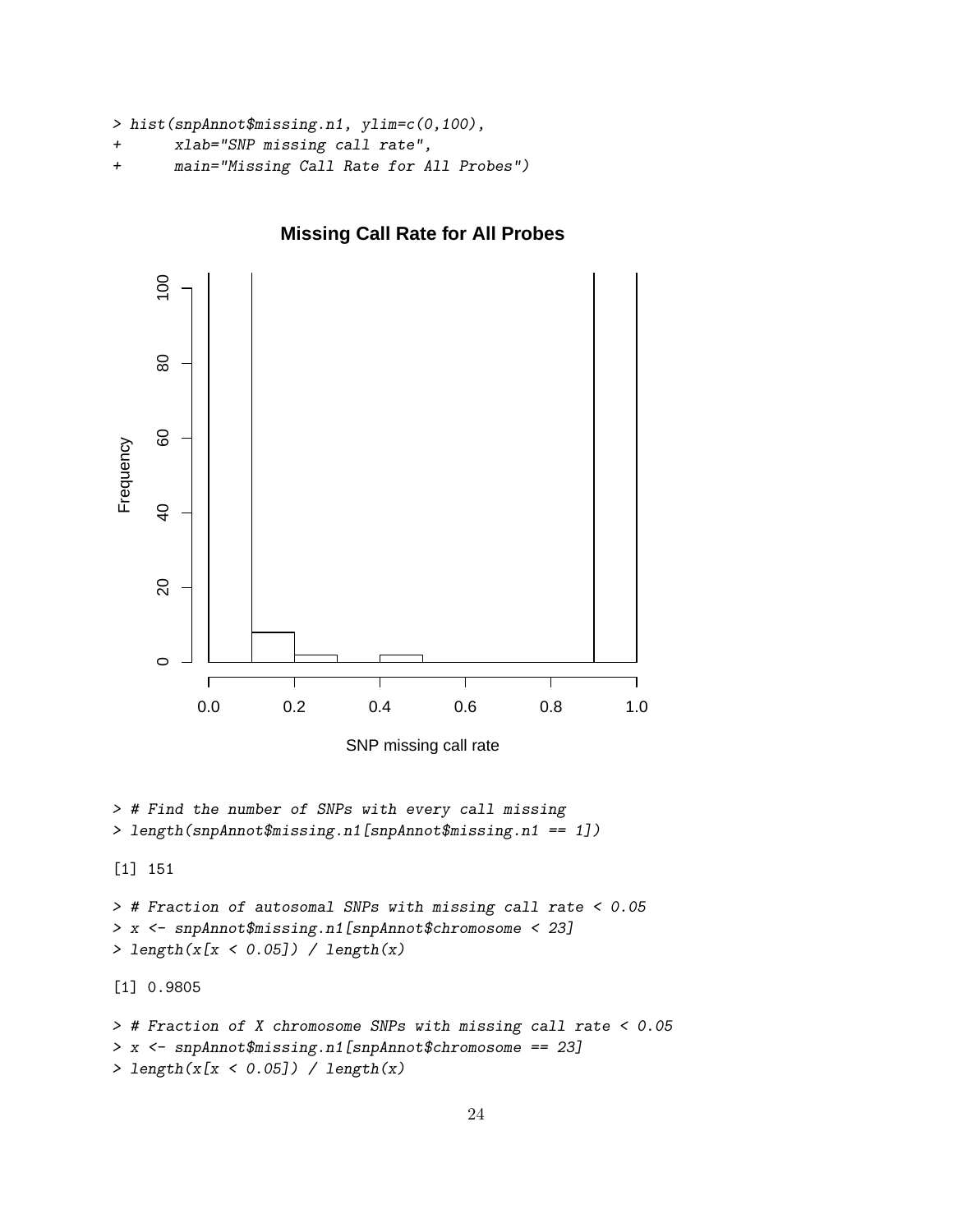[1] 0.95

```
> # Fraction of Y chromosome SNPs with missing call rate < 0.05
> x <- snpAnnot$missing.n1[snpAnnot$chromosome == 25]
> length(x[x < 0.05]) / length(x)
```
[1] 0.38

```
Calculate missing.e1
```
This step calculates missing.e1, which is the missing call rate per sample over all SNPs, by chromosome. We read in the new SNP annotation file which holds the missing.n1 variable. For those SNPs with a missing.n1 value less than one, we call the missingGenotypeByScanChrom function that returns a list with one element holding the missing counts per sample by chromosome, one element holding the number of SNPs per chromosome, and one element holding the fraction of missing calls over all chromosomes.

```
> # Want to exclude all SNP probes with 100% missing call rate
> # Check on how many SNPs to exclude
> sum(snpAnnot$missing.n1 == 1)
[1] 151
> # Create a variable that contains the IDs of these SNPs to exclude
> snpexcl <- snpAnnot$snpID[snpAnnot$missing.n1 == 1]
> length(snpexcl)
[1] 151
> # Calculate the missing call rate per sample
> miss <- missingGenotypeByScanChrom(genoData, snp.exclude=snpexcl)
> names(miss)
[1] "missing.counts" "snps.per.chr" "missing.fraction"
> head(miss$missing.counts)
   21 22 X XY Y M
280 2 3 0 1 42 0
281 1 3 0 1 42 8
282 6 5 3 0 42 0
283 3 4 3 0 42 25
284 1 2 1 0 1 0
285 0 0 1 0 1 9
> head(miss$snps.per.chr)
21 22 X XY Y M
999 997 950 61 42 100
```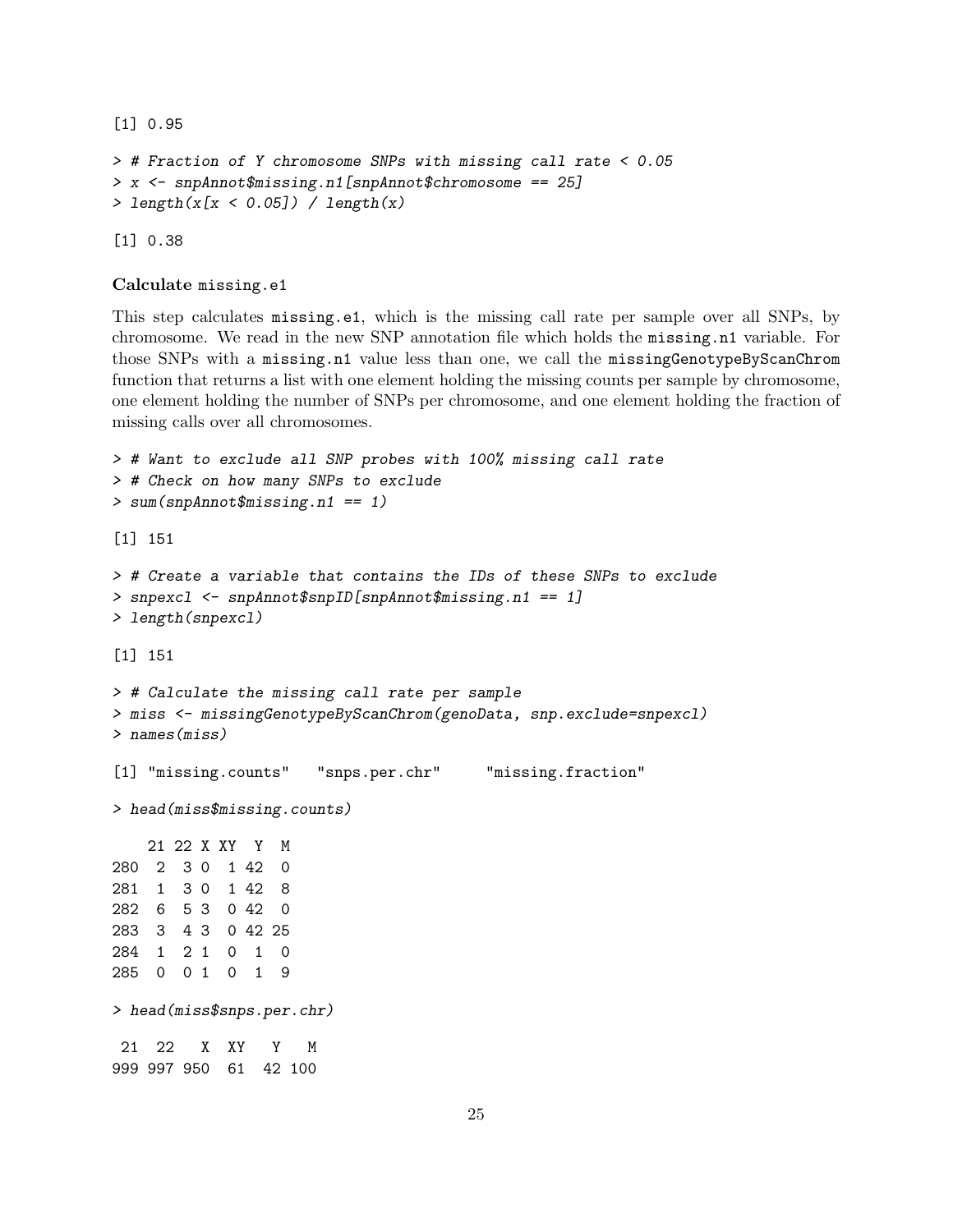> # Check to make sure that the correct number of SNPs were excluded > sum(miss\$snps.per.chr)

[1] 3149

```
> nrow(snpAnnot) - sum(miss$snps.per.chr)
```
snps

151

missingGenotypeByScanChrom calculates the missing call rate for each sample over all SNPs. For females, the missing call rate does not include the probes on the Y chromosome. The values for missing.e1 are added to the sample annotation file.

> head(miss\$missing.fraction)

280 281 282 283 284 285 0.001931123 0.004184100 0.004505954 0.011264886 0.001587806 0.003493172 > # Check the ordering matches the sample annotation file > allequal(names(miss\$missing.fraction), scanAnnot\$scanID) [1] TRUE > # Add the missing call rates vector to the sample annotation file > scanAnnot\$missing.e1 <- miss\$missing.fraction > varMetadata(scanAnnot)["missing.e1", "labelDescription"] <- paste( + "fraction of genotype calls missing over all snps with missing.n1<1", + "except that Y chr SNPs are excluded for females") > summary(scanAnnot\$missing.e1) Min. 1st Qu. Median Mean 3rd Qu. Max.

0.0000000 0.0009656 0.0022229 0.0032324 0.0041283 0.0247827

We will create a histogram of the overall missing call rate per sample in order to identify any samples with a relatively larger missing call rate. It is known that genotype data taken from DNA that has been through whole-genome amplification (WGA) has an overall higher missing call rate; this is something that we would see at this step if any samples are of WGA origin. We also look at the summary of the missing call rate for females and males separately to ensure there are no large sex differences. Finally, we calculate the number of samples with a missing call rate greater than 0.05. In this case, there are no such samples but in other data this may not be the case. If any samples have a high missing rate, we recommend further investigation of what may be causing the missing calls; the samples with a missing call rate greater than 0.05 should be filtered out due to low sample quality.

```
> hist(scanAnnot$missing.e1,
+ xlab="Fraction of missing calls over all probes",
```
+ main="Histogram of Sample Missing Call Rate for all Samples")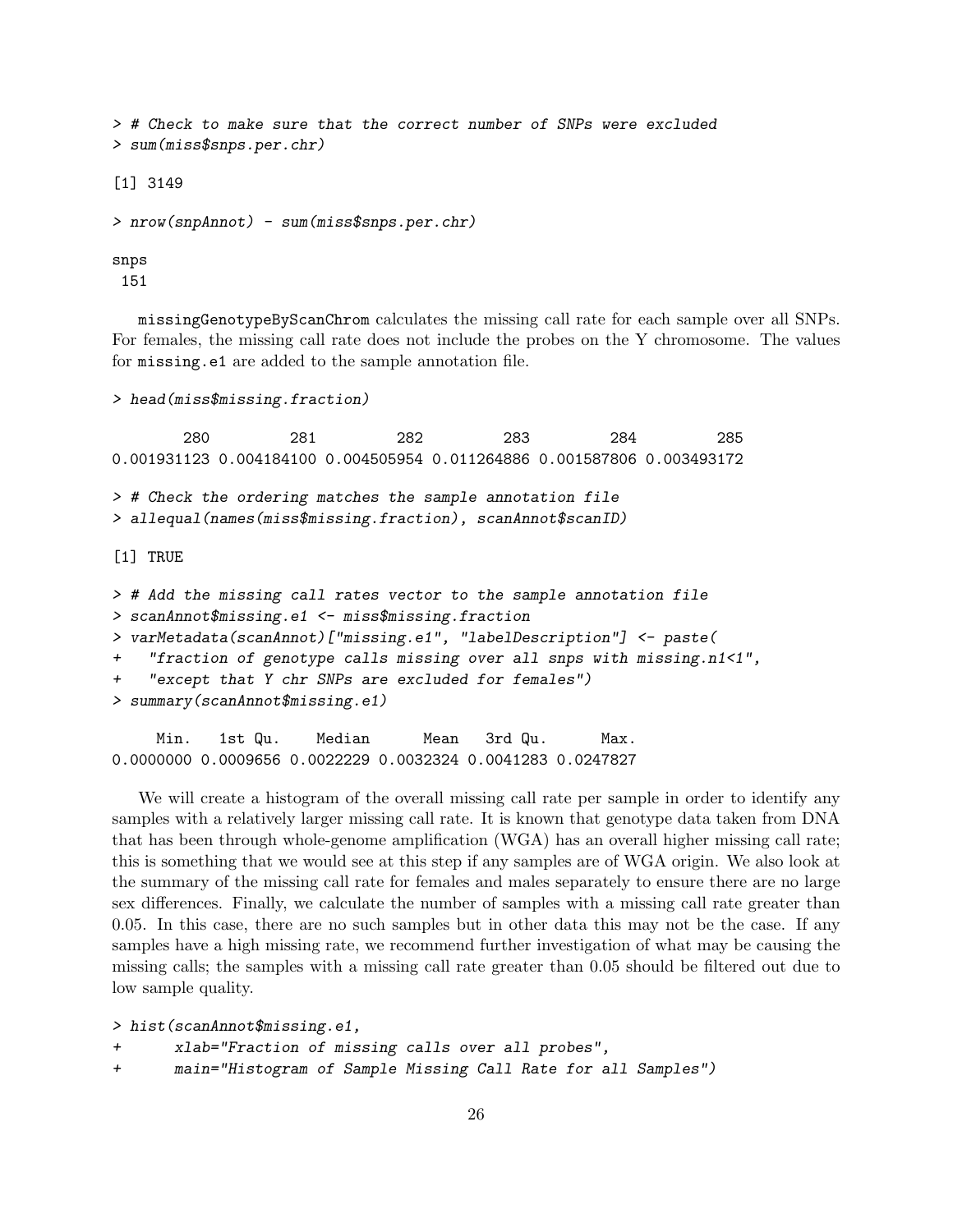

# **Histogram of Sample Missing Call Rate for all Samples**

```
Min. 1st Qu. Median Mean 3rd Qu. Max.
0.0003219 0.0009656 0.0016093 0.0034331 0.0041841 0.0247827
```

```
> # Number of samples with missing call rate > 5%
> sum(scanAnnot$missing.e1 > 0.05)
```
[1] 0

For some analyses we require the missing call rate for autosomes and the X chromosome to be separated. We calculate these values here and add them to the sample annotation file. Also,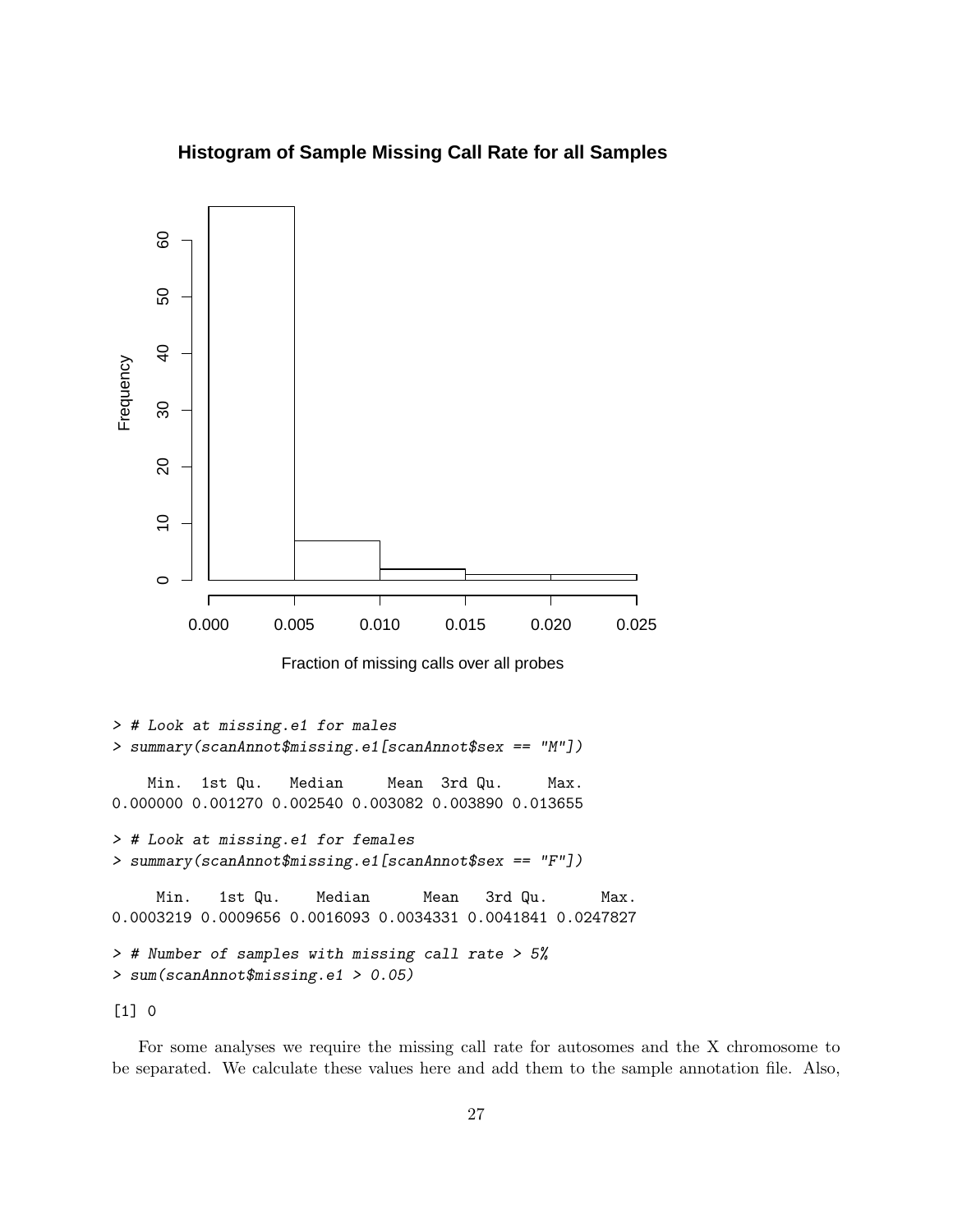we will create a logical duplicated variable. We can identify the duplicated scans in the sample annotation file by identifying the subject ids that occur more than once. Among samples with the same subject id, the one with the lowest missing.e1 value will have the variable duplicated set to FALSE.

```
> auto <- colnames(miss$missing.counts) %in% 1:22
> missa <- rowSums(miss$missing.counts[,auto]) / sum(miss$snps.per.chr[auto])
> summary(missa)
    Min. 1st Qu. Median Mean 3rd Qu. Max.
0.000000 0.001002 0.001503 0.002726 0.003507 0.027555
> missx <- miss$missing.counts[,"X"] / miss$snps.per.chr["X"]
> summary(missx)
    Min. 1st Qu. Median Mean 3rd Qu. Max.
0.000000 0.000000 0.001053 0.001394 0.001053 0.022105
> # check they match sample annotation file
> allequal(names(missa), scanAnnot$scanID)
[1] TRUE
> allequal(names(missx), scanAnnot$scanID)
[1] TRUE
> # Add these separate sample missing call rates to the sample
> # annotation
> scanAnnot$miss.e1.auto <- missa
> scanAnnot$miss.e1.xchr <- missx
> # Order scanAnnot by missing.e1 so duplicate subjectIDs
> # with a higher missing rate are marked as duplicates
> scanAnnot <- scanAnnot[order(scanAnnot$subjectID, scanAnnot$missing.e1),]
> scanAnnot$duplicated <- duplicated(scanAnnot$subjectID)
> table(scanAnnot$duplicated, useNA="ifany")
FALSE TRUE
   43 34
> # Put scanAnnot back in scanID order; this is very important!!
> scanAnnot <- scanAnnot[order(scanAnnot$scanID),]
> allequal(scanAnnot$scanID, sort(scanAnnot$scanID))
[1] TRUE
> varMetadata(scanAnnot)["duplicated", "labelDescription"] <-
```

```
"TRUE for duplicate scan with higher missing.e1"
```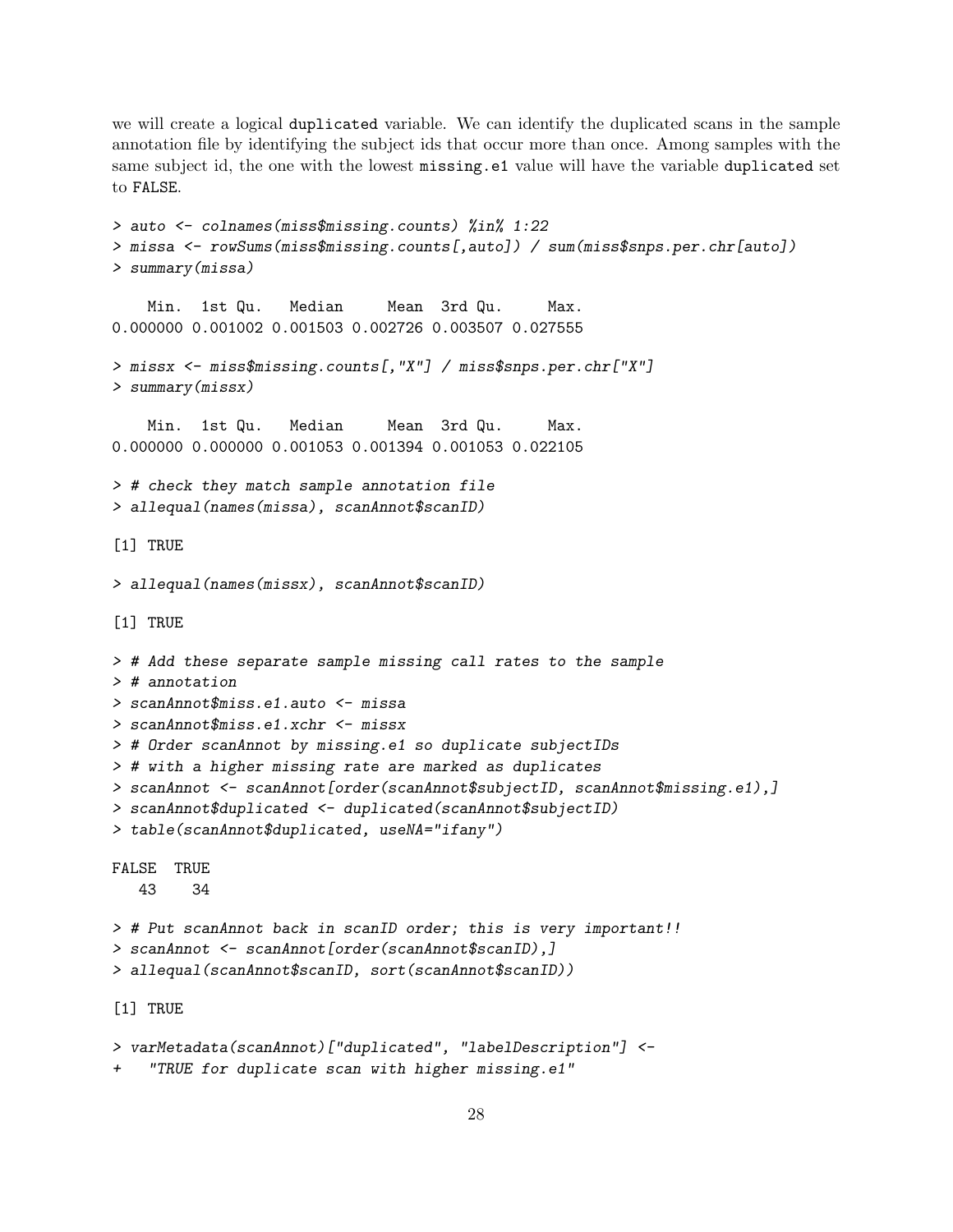#### Calculate missing.n2

This step calculates missing.n2, which is the missing call rate per SNP with missing.e1 less than 0.05 over all samples. In some cases, there will be samples with missing call rate greater than 0.05. However, because of the high quality of the HapMap data, there are no such samples in this case. We will continue with the steps as if there are samples we must exclude from the missing.n2 calculation. We call the missingGenotypeBySnpSex function just as we did to calculate for missing.n1, but this time we include the list of sample numbers to exclude from the calculation (although here that list is empty).

```
> # Find the samples with missing.e1 > .05 and make a vector of
```

```
> # scanID to exclude from the calculation
```

```
> scan.exclude <- scanAnnot$scanID[scanAnnot$missing.e1 > 0.05]
```
> # Call missingGenotypeBySnpSex and save the output

```
> miss <- missingGenotypeBySnpSex(genoData, scan.exclude=scan.exclude)
```
- > snpAnnot\$missing.n2 <- miss\$missing.fraction
- > varMetadata(snpAnnot)["missing.n2", "labelDescription"] <- paste(
- + "fraction of genotype calls missing over all samples with missing.e1<0.05",
- + "except that females are excluded for Y chr SNPs")
- > summary(snpAnnot\$missing.n2)

Min. 1st Qu. Median Mean 3rd Qu. Max. 0.00000 0.00000 0.00000 0.04899 0.00000 1.00000

#### Calculate missing.e2

This step calculates missing.e2, which is the missing call rate per sample over all SNPs with missing.n2 less than 0.05.

```
> # Create a vector of the SNPs to exclude.
> snpexcl <- snpAnnot$snpID[snpAnnot$missing.n2 >= 0.05]
> length(snpexcl)
```
[1] 206

```
> miss <- missingGenotypeByScanChrom(genoData, snp.exclude=snpexcl)
> # Add the missing call rates vector to the sample annotation file
> scanAnnot$missing.e2 <- miss$missing.fraction
> varMetadata(scanAnnot)["missing.e2", "labelDescription"] <- paste(
+ "fraction of genotype calls missing over all snps with missing.n2<0.05",
+ "except that Y chr SNPs are excluded for females")
> summary(scanAnnot$missing.e2)
```
Min. 1st Qu. Median Mean 3rd Qu. Max. 0.0000000 0.0003272 0.0006544 0.0018289 0.0019392 0.0242147

We will create a histogram of the overall missing call rate per sample in order to identify any samples with a relatively larger missing call rate.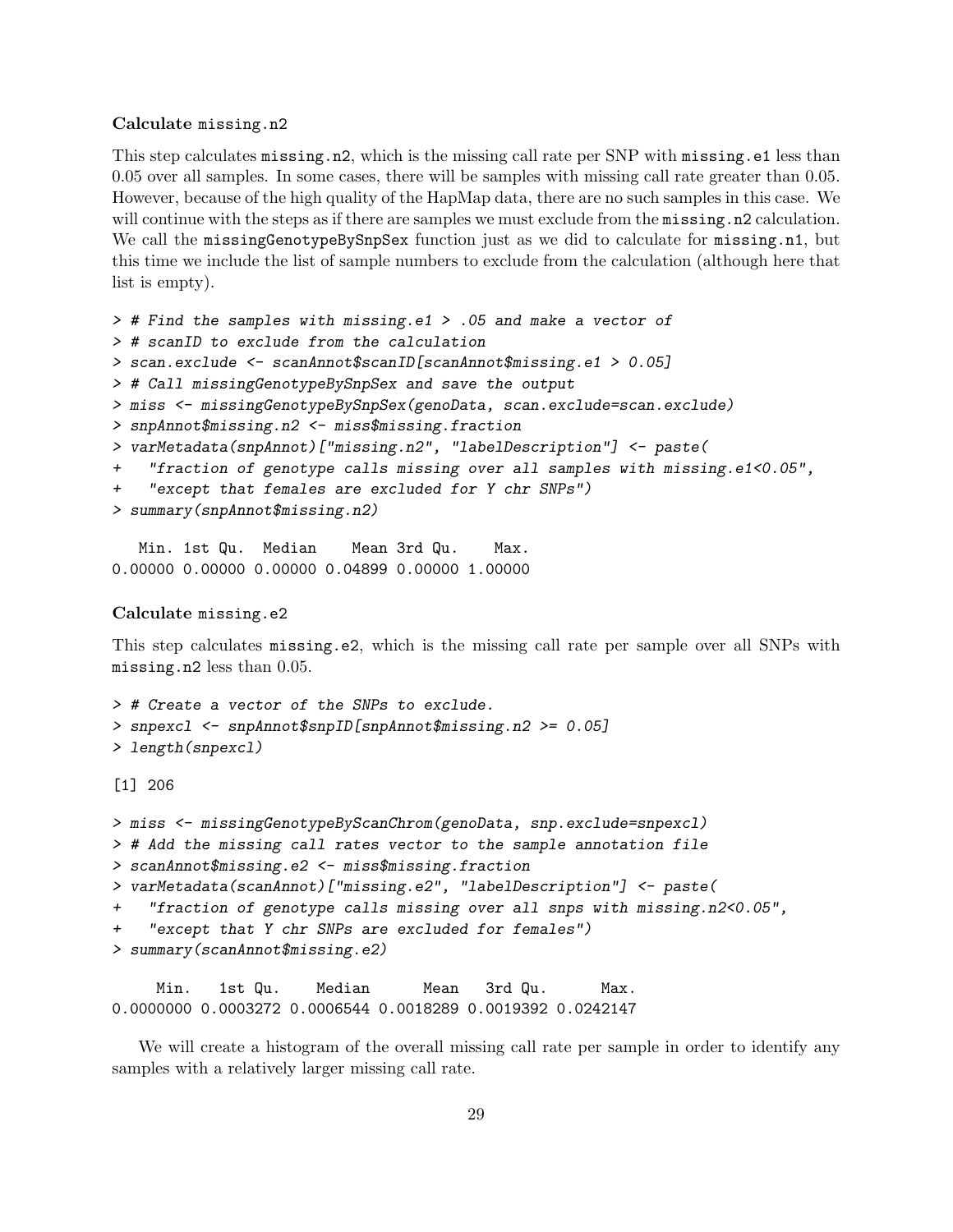```
> hist(scanAnnot$missing.e2, xlab="Fraction of missing calls over all probes
```

```
+ with missing call rate < 0.05",
```

```
+ main="Histogram of Sample Missing Call Rate for all Samples")
```
# **Histogram of Sample Missing Call Rate for all Samples**



# <span id="page-29-0"></span>3.2 Calculate Missing Call Rates by Batch

Next, the missing call rate by batch is calculated to check that there are no batches with comparatively lower call rates. Usually a "batch" is a plate containing samples that were processed together through the genotyping chemistry. In this case all samples were run on different plates (as controls for another dataset), so we use the simulated variable "batch." We calculate the mean missing call rate for all samples in each of the batches.

#### > varLabels(scanAnnot)

| $[1]$ "scanID"                   | "subjectID" | "family"     | "father"     | "mother"       |
|----------------------------------|-------------|--------------|--------------|----------------|
| [6] "CoriellID"                  | "race"      | "sex"        | "status"     | "genoRunID"    |
| $[11]$ "plate"                   | "batch"     | "file"       | "missing.e1" | "miss.e1.auto" |
| [16] "miss.e1.xchr" "duplicated" |             | "missing.e2" |              |                |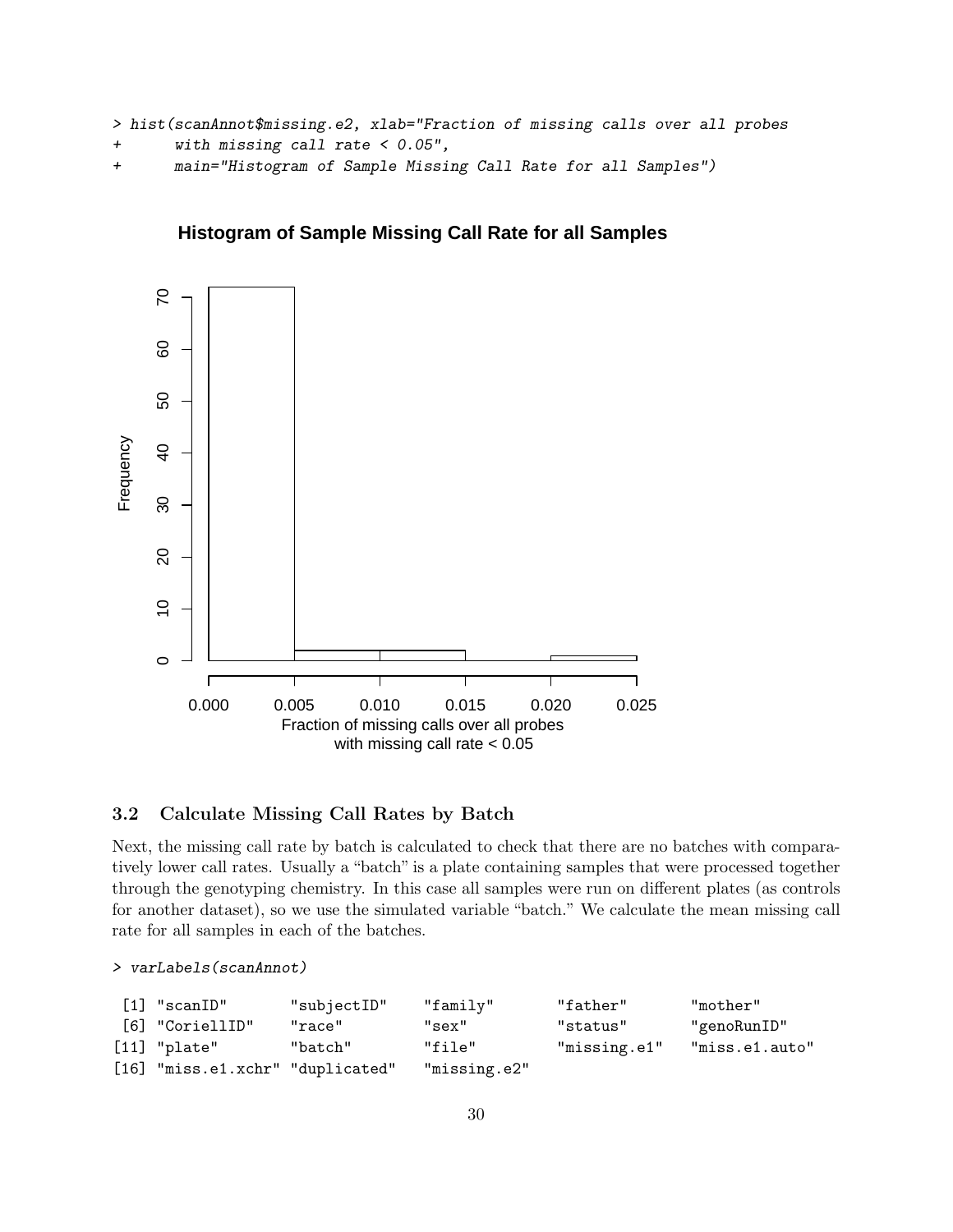> # Check how many batches exist and how many samples are in each batch > length(unique(scanAnnot\$batch))

# [1] 3

```
> table(scanAnnot$batch, useNA="ifany")
A B C
27 26 24
> # Plot the distribution of the number of samples per batch.
> barplot(table(scanAnnot$batch),
+ ylab="Number of Samples", xlab="Batch",
```
+ main="Distribution of Samples per Batch")



# **Distribution of Samples per Batch**

```
> # Examine the mean missing call rate per batch for all SNPs
```

```
> batches <- unique(scanAnnot$batch)
```

```
> bmiss <- rep(NA,length(batches)); names(bmiss) <- batches
```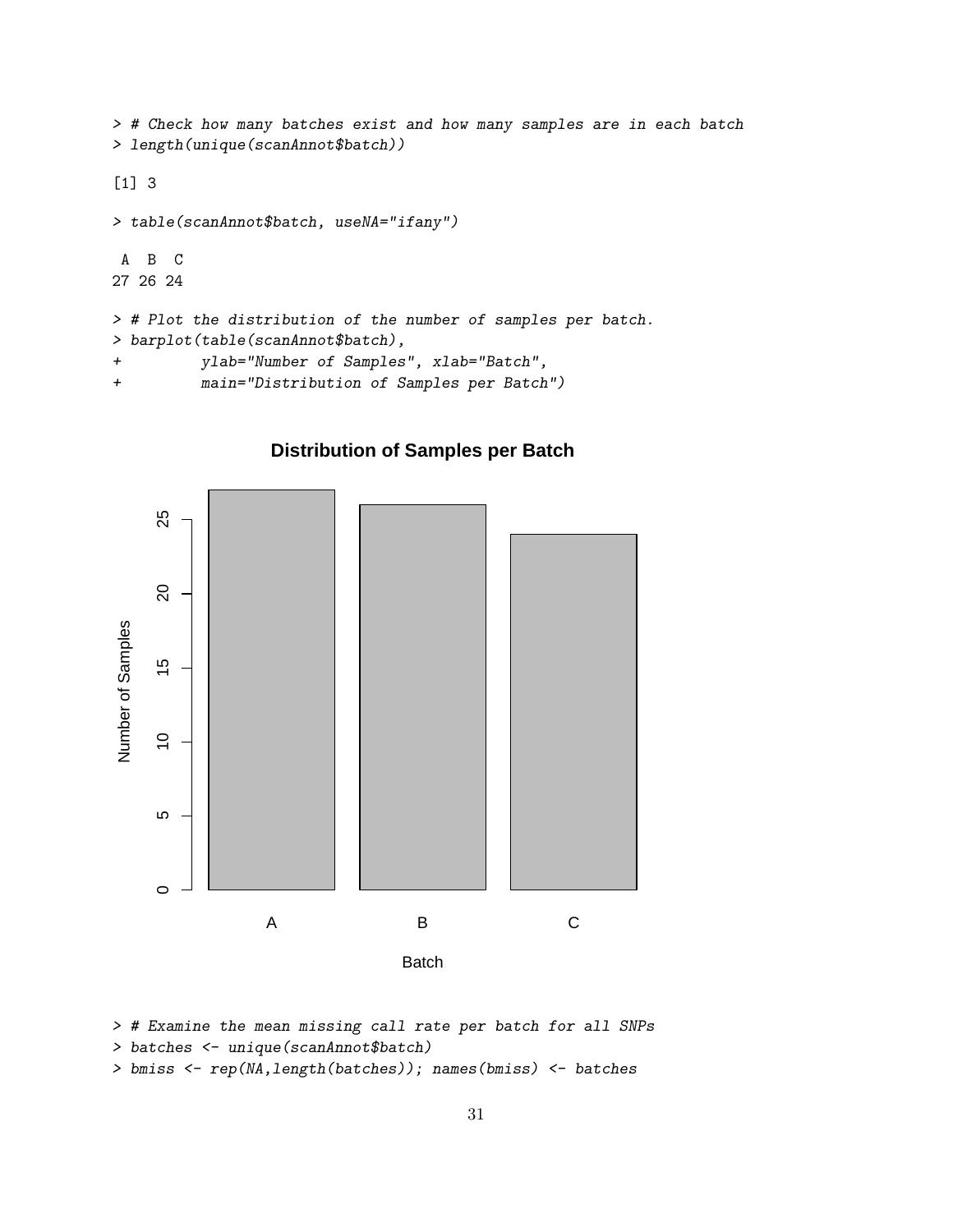```
> bn <- rep(NA,length(batches)); names(bn) <- batches
> for(i in 1:length(batches)) {
+ x <- scanAnnot$missing.e1[is.element(scanAnnot$batch, batches[i])]
+ bmiss[i] <- mean(x)+ bn[i] <- length(x)+ }
```
To find the slope of the regression line from the mean missing call rate per batch regressed on the number of samples per batch, we will take the results from ANOVA. Then we can plot the mean missing call rate against the number of samples in the batch with the regression line. For studies with more batches, this test can identify any batch outliers with regard to missing call rate for samples in a given batch. We can do the same analysis using the mean missing call rate for autosomal SNPs, or SNPs on the X chromosome in the exact same way, substituting missing.e1 with either miss.e1.auto or miss.e1.xchr. Because the results are nearly identical, we will not show them here.

```
> y \leftarrow \text{lm(bmiss} \sim \text{bn})> anova(y)
Analysis of Variance Table
Response: bmiss
          Df Sum Sq Mean Sq F value Pr(>F)
bn 1 8.7186e-07 8.7186e-07 1.114 0.4828
Residuals 1 7.8266e-07 7.8266e-07
> plot(bn, bmiss,
+ xlab="Number of samples per batch", ylab="Mean missing call rate",
+ main="Mean Missing Call Rate vs\nSamples per Batch")
> abline(y$coefficients)
```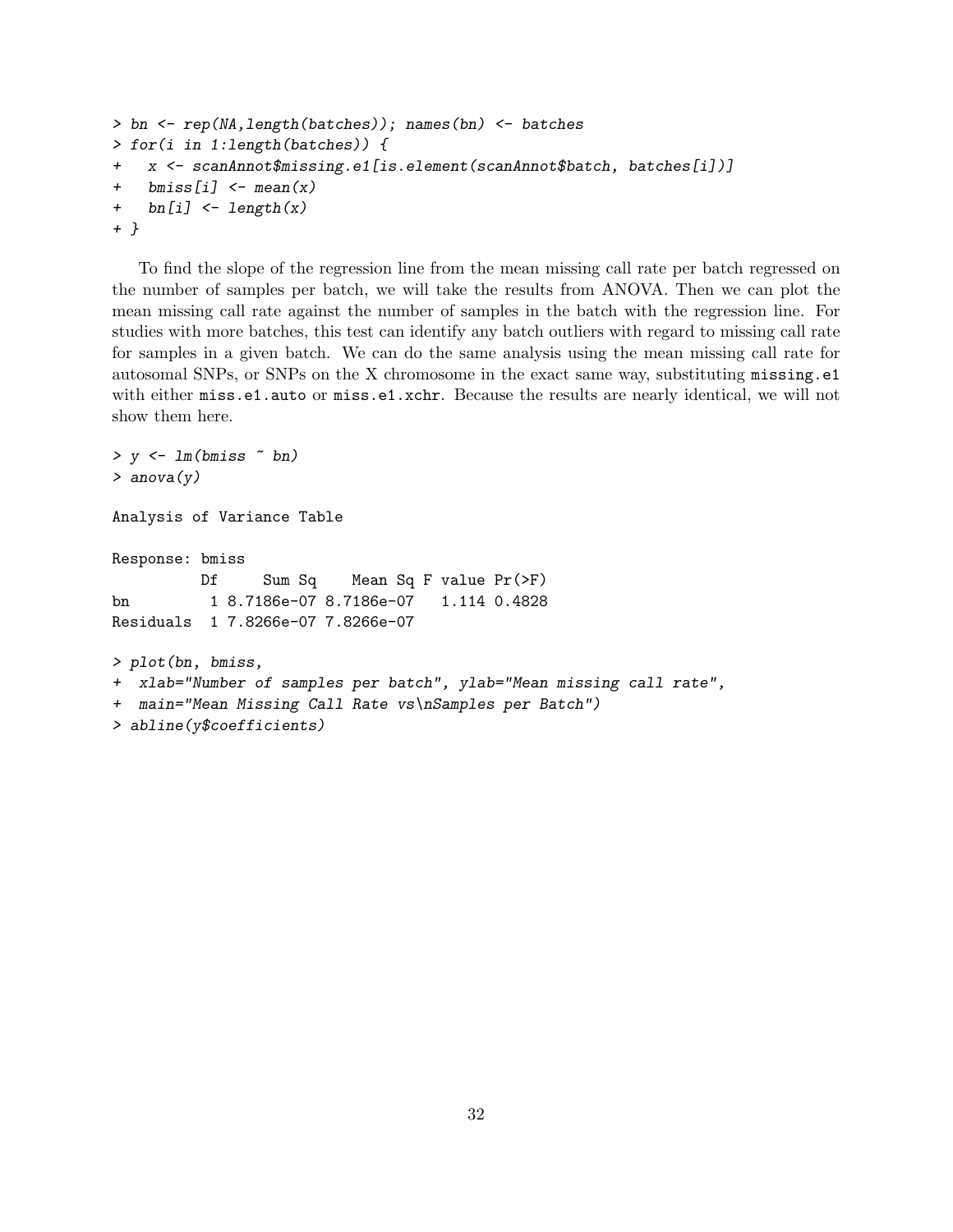

# <span id="page-32-0"></span>3.3 Chi-Square Test of Allelic Frequency Differences in Batches

In this step, the chi-square test for differences in allelic frequency is performed between each batch individually and a pool of all the other batches in the study. We then look at the mean  $\chi^2$  statistic over all SNPs for each batch as a function of the ethnic composition of samples in a batch. We use the batch variable in the scan annotation to identify the samples in each batch, so we must include the scan annotation in the GenotypeData object. Then we call the function batchChisqTest which calculates the  $\chi^2$  values from  $2 \times 2$  tables for each SNP, comparing each batch with the other batches. This function returns the genomic inflation factors for each batch, as well as matrix of  $\chi^2$  values for each SNP.

```
> res <- batchChisqTest(genoData, batchVar="batch", return.by.snp=TRUE)
> close(genoData)
> # chi-square values for each SNP
> dim(res$chisq)
[1] 2000 3
```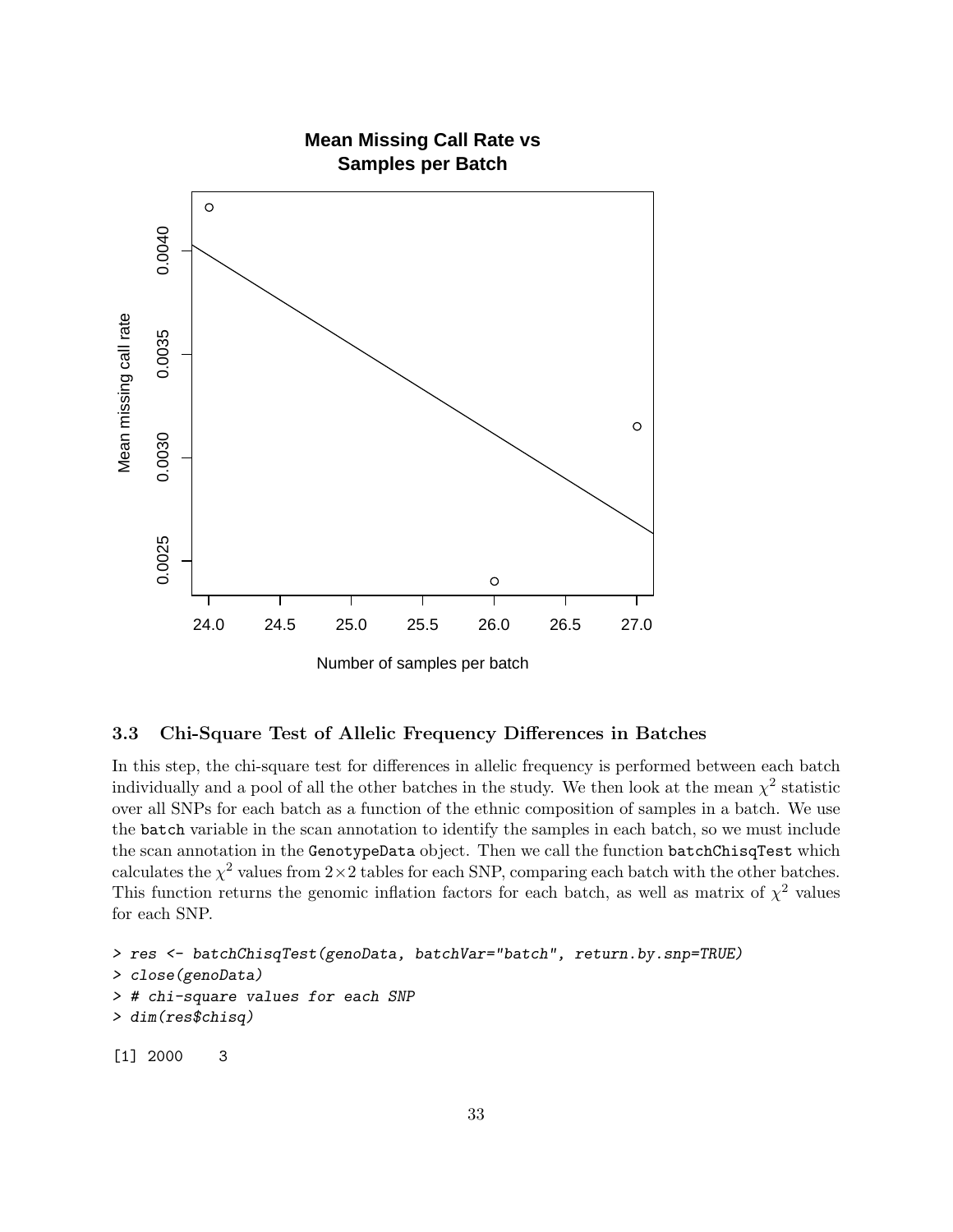```
> # genomic inflation factor
> res$lambda
       A B C
0.6742432 0.1769204 0.3857391
> # average chi-square test statistic for each of the batches
> res$mean.chisq
       A B C
0.8733652 0.3452383 0.5587996
```
Next we test for association between batches and population groups, using a  $\chi^2$  contingency test. Then we look at the relationship between the ethnic composition of each batch and the previously calculated  $\chi^2$  test of allelic frequency between each batch and a pool of the other batches. The point is to look for batches that differ from others of similar ethnic composition, which might indicate a batch effect due to genotyping artifact. In this experiment, there are only a few batches and wide variations in race among batches, so it is difficult to interpret the results. In larger GWAS experiments, we generally observe a U-shaped curve of allelic frequency test statistic as a function of ethnic composition.

```
> x <- table(scanAnnot$race, useNA="ifany")
> x
CEU YRI
49 28
> x[1] / sum(x)CEU
0.6363636
> x[2] / sum(x)YRI
0.3636364
> x <- table(scanAnnot$race, scanAnnot$batch)
> x
       A B C
  CEU 15 18 16
  YRI 12 8 8
> # Run an approximate chi-square test to see if there are ethnic effects
> chisq \leq chisq.test(x)
> chisq$p.value
```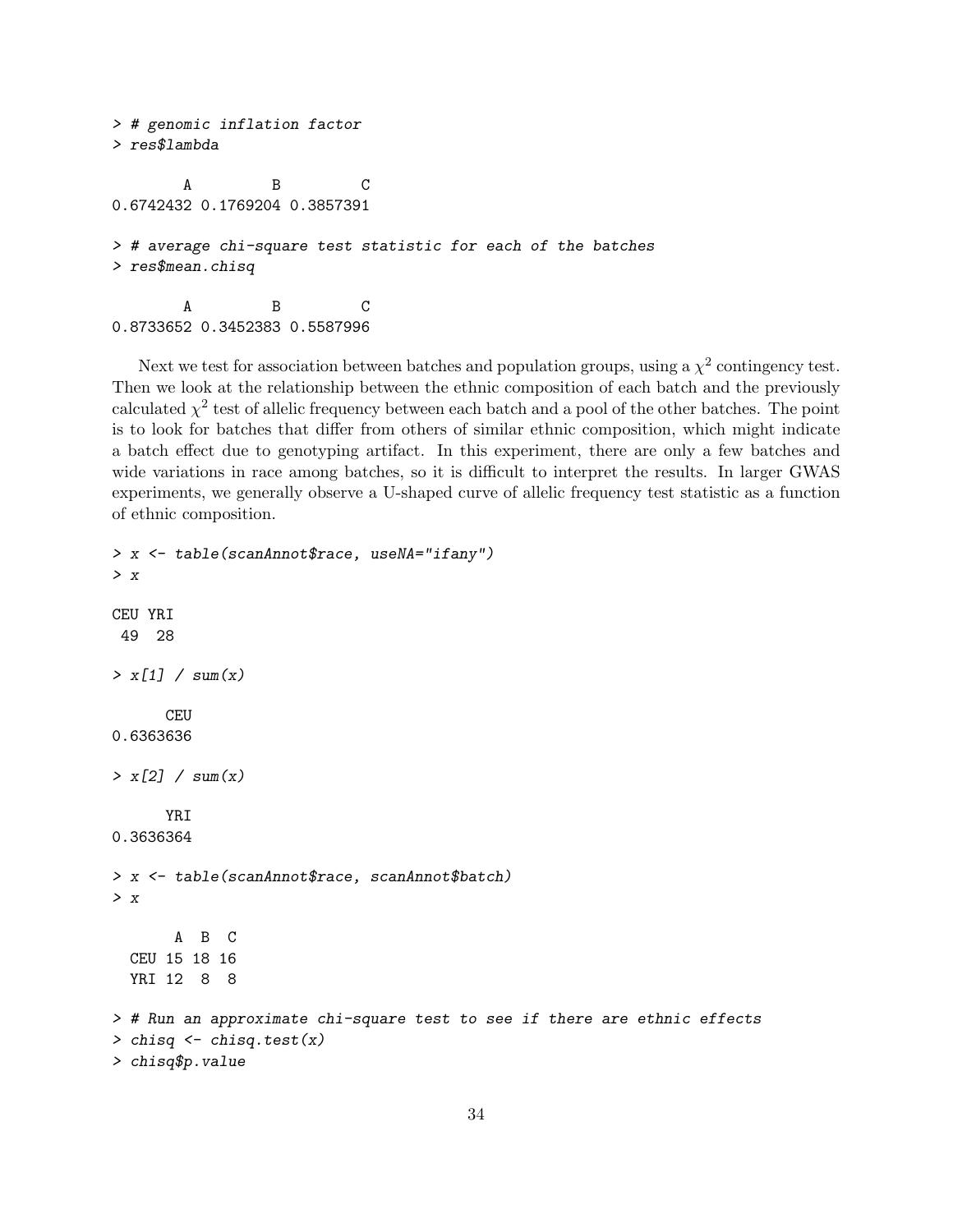[1] 0.5464046

```
> # Calculate the fraction of samples in each batch that are CEU
> batches <- unique(scanAnnot$batch)
> eth <- rep(NA,length(batches)); names(eth) <- sort(batches)
> for(i in 1:length(batches)){
+ x <- scanAnnot$race[is.element(scanAnnot$batch, batches[i])]
+ x1 \leftarrow \text{length}(x[x == "CEU"])+ eth[i] <- xl / length(x)
+ }
> allequal(names(eth), names(res$mean.chisq))
[1] TRUE
> # Plot the average Chi-Square test statistic against the
> # fraction of samples that are CEU
> plot(eth, res$mean.chisq, xlab="Fraction of CEU Samples per Batch",
+ ylab="Average Chi-square Test Statistic",
+ main="Fraction of CEU Samples per Batch
+ vs Average Chi-square Test Statistic")
> abline(v=mean(eth), lty=2, col="red")
```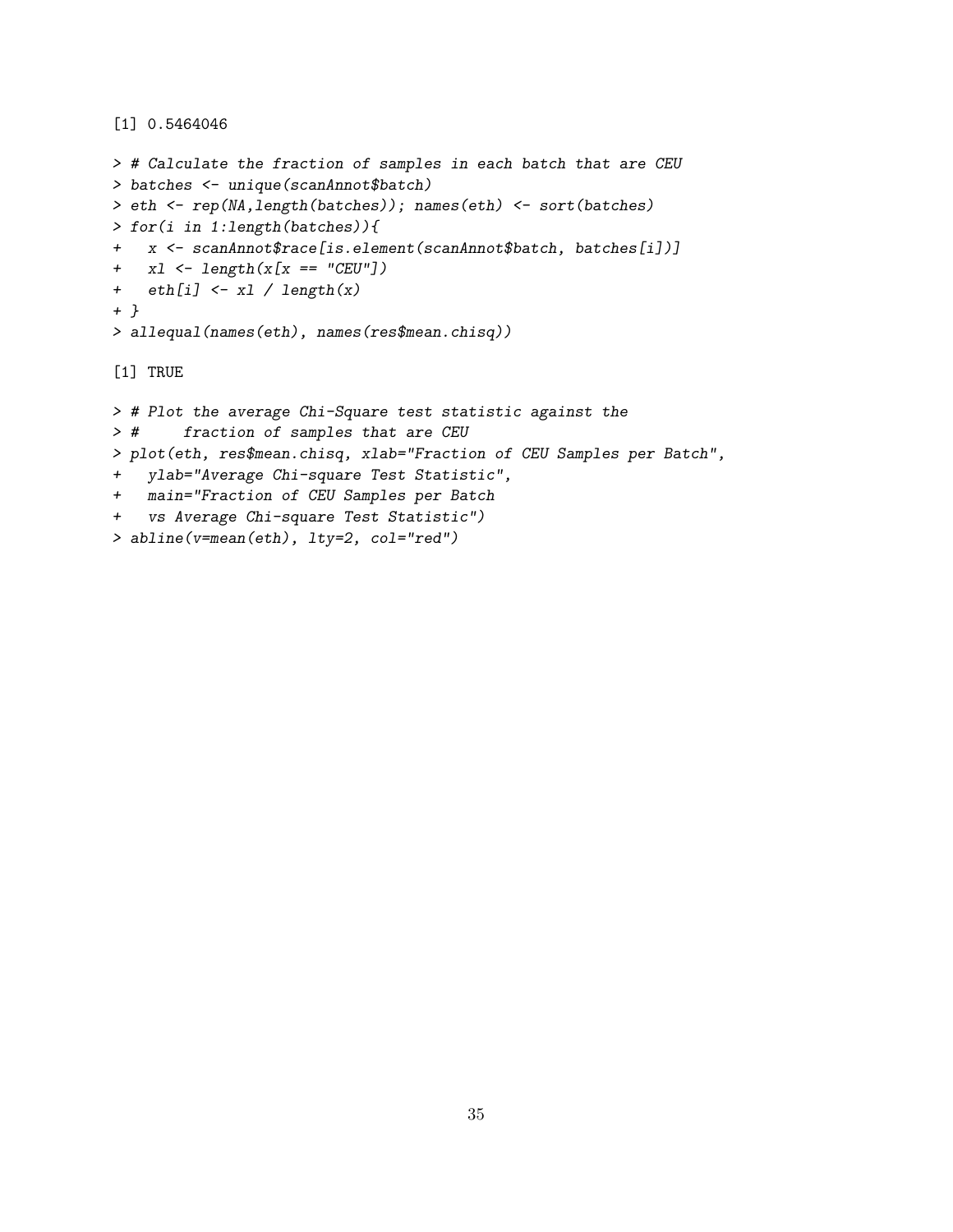

The  $\chi^2$  test is not suitable when the 2 × 2 tables for each SNP have very small values. For arrays in which many SNPs have very low minor allele frequency, Fisher's exact test is more appropriate. The function batchFisherTest can be used in a very similar way to batchChisqTest, but the run time is significantly longer, as it iterates over each SNP.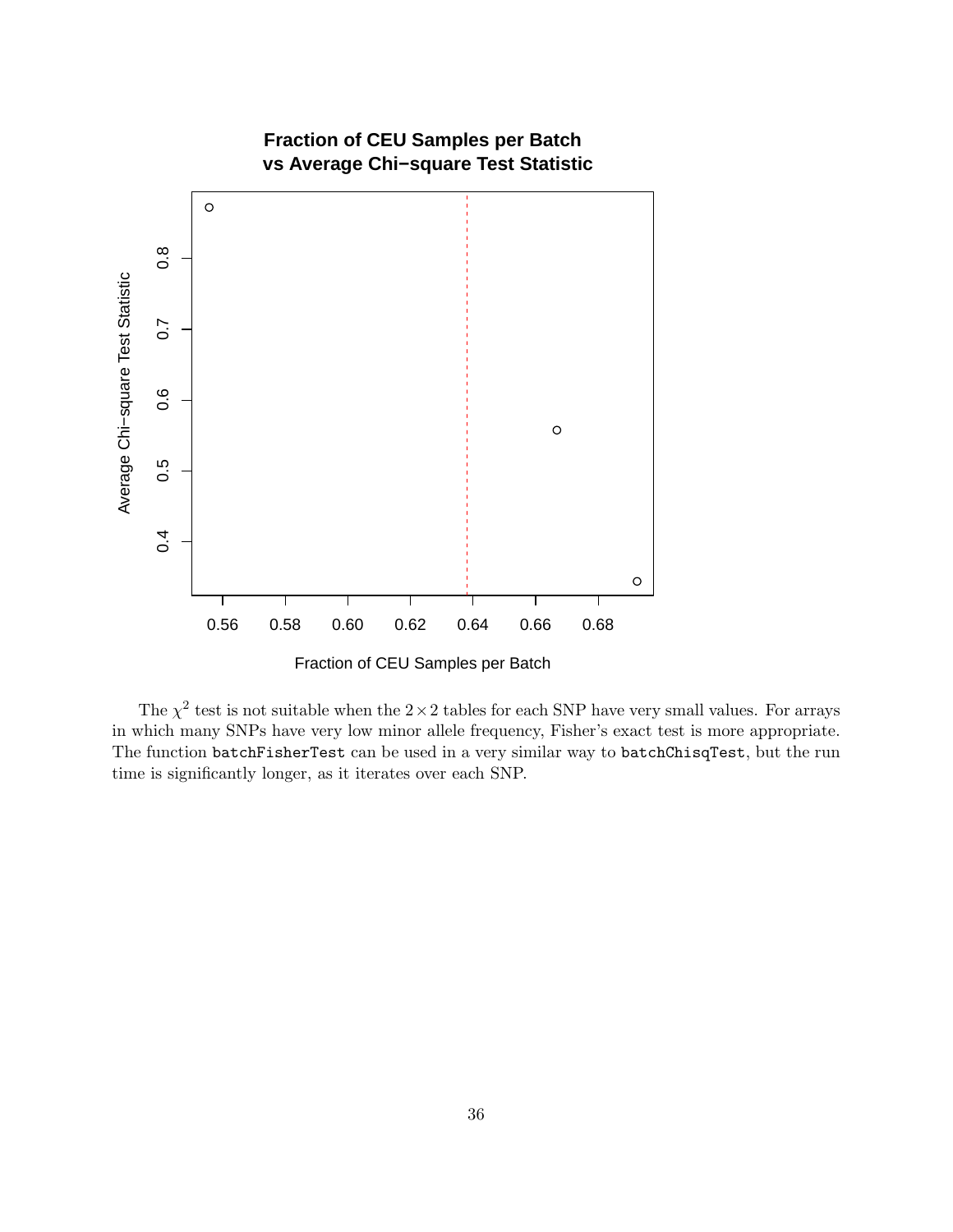# 4 Sample Quality Checks

In this step we examine sample quality using three methods. We check for outliers in genotype quality score; we check for anomalous sample-chromosome pairs using BAF variance analysis; lastly, we check sample missingness and heterozygosities.

# 4.1 Sample genotype quality scores

Genotype calling algorithms report quality scores and classify genotypes with insufficient confidence as missing. This code calculates the mean and median genotype quality score for each sample.

Calculate quality scores by sample. The qualityScoreByScan function requires both an IntensityData object, to read the quality scores, and a GenotypeData object, to determine which scans have missing genotypes and should be omitted from the calculation.

```
> qxyfile <- system.file("extdata", "illumina_qxy.gds", package="GWASdata")
> qualGDS <- GdsIntensityReader(qxyfile)
> qualData <- IntensityData(qualGDS, scanAnnot=scanAnnot)
> genofile <- system.file("extdata", "illumina_geno.gds", package="GWASdata")
> genoGDS <- GdsGenotypeReader(genofile)
> genoData <- GenotypeData(genoGDS, scanAnnot=scanAnnot)
> qual.results <- qualityScoreByScan(qualData, genoData)
> close(qualData)
```
We plot the distribution of median quality scores; it is unsurprising that these are all good, given that some quality checking happens at the genotyping centers. Clear outliers in this plot would be cause for concern that the sample(s) in question were of significantly lower quality than the other samples.

```
> hist(qual.results[,"median.quality"], main="Median Genotype Quality Scores
+ of Samples", xlab="Median Quality")
```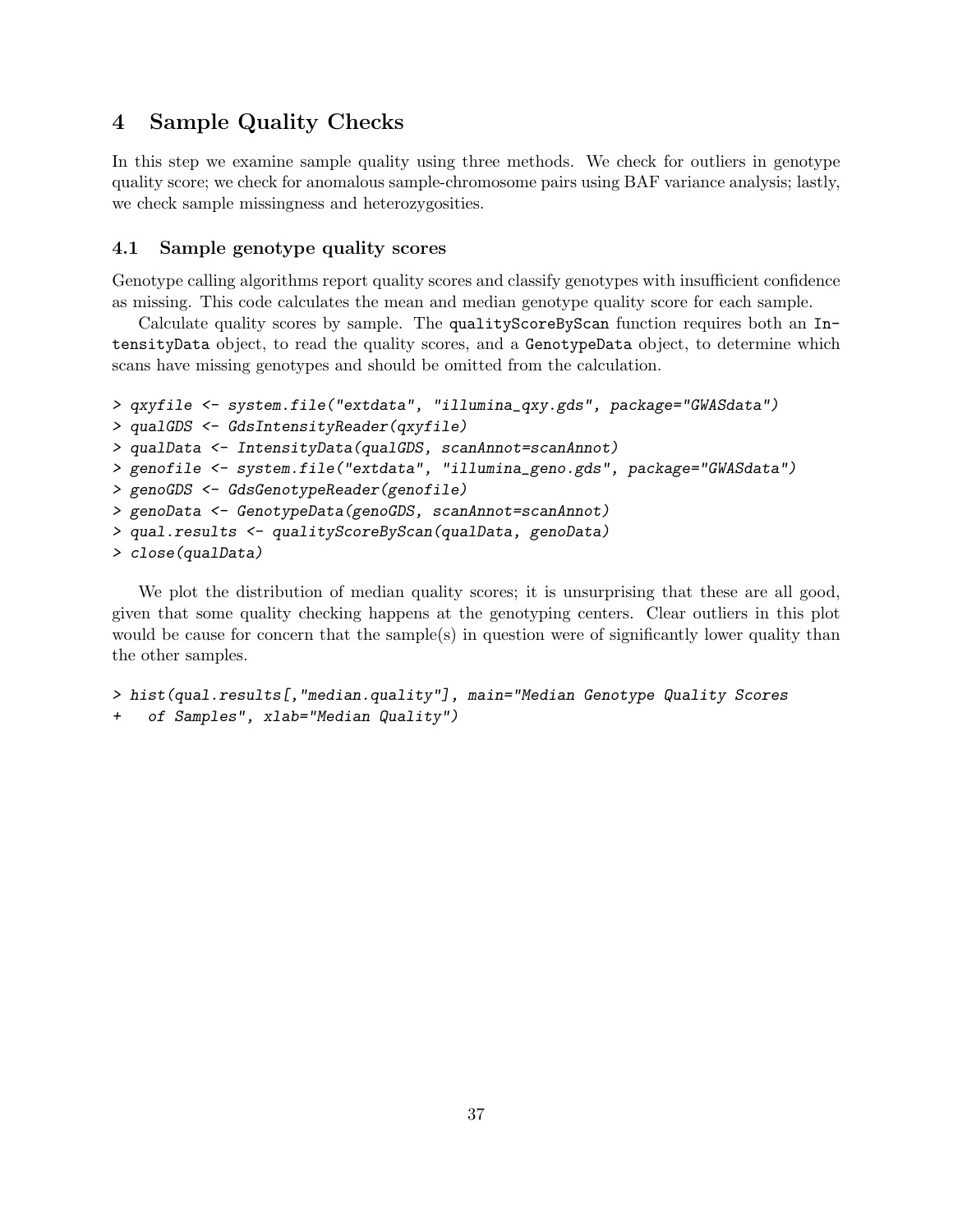

#### 4.2 B Allele Frequency variance analysis

BAF is a standardized version of the polar coordinate angle (Section [2.4\)](#page-13-0). It calculates the frequency of the B allele within a single sample. Under normal circumstances, the true frequency is  $0, \frac{1}{2}$ , or 1. In cases of allelic imbalance the true frequencies may vary. For example, in a population of trisomic cells, the true frequencies would be 0,  $\frac{1}{3}$ ,  $\frac{2}{3}$  $\frac{2}{3}$ , or 1. Here we calculate the variance of BAF (for SNPs called as heterozygotes) within a sliding window along each chromosome for each sample. Each chromosome is divided into 12 sections with equal numbers of SNPs and the variance is calculated in a window of two adjacent sections (one-sixth of the chromosome), which slides along the chromosome in increments of one section. Regions (windows) with very high BAF variance can indicate chromosomal anomalies.

#### Calculate the sliding window BAF standard deviation

This process identifies chromosome-sample pairs that have windows with very high BAF standard deviation, with "very high" defined as more than 4 standard deviations from the window's mean BAF standard deviation over all samples. The output is a matrix listing all sample-chromosome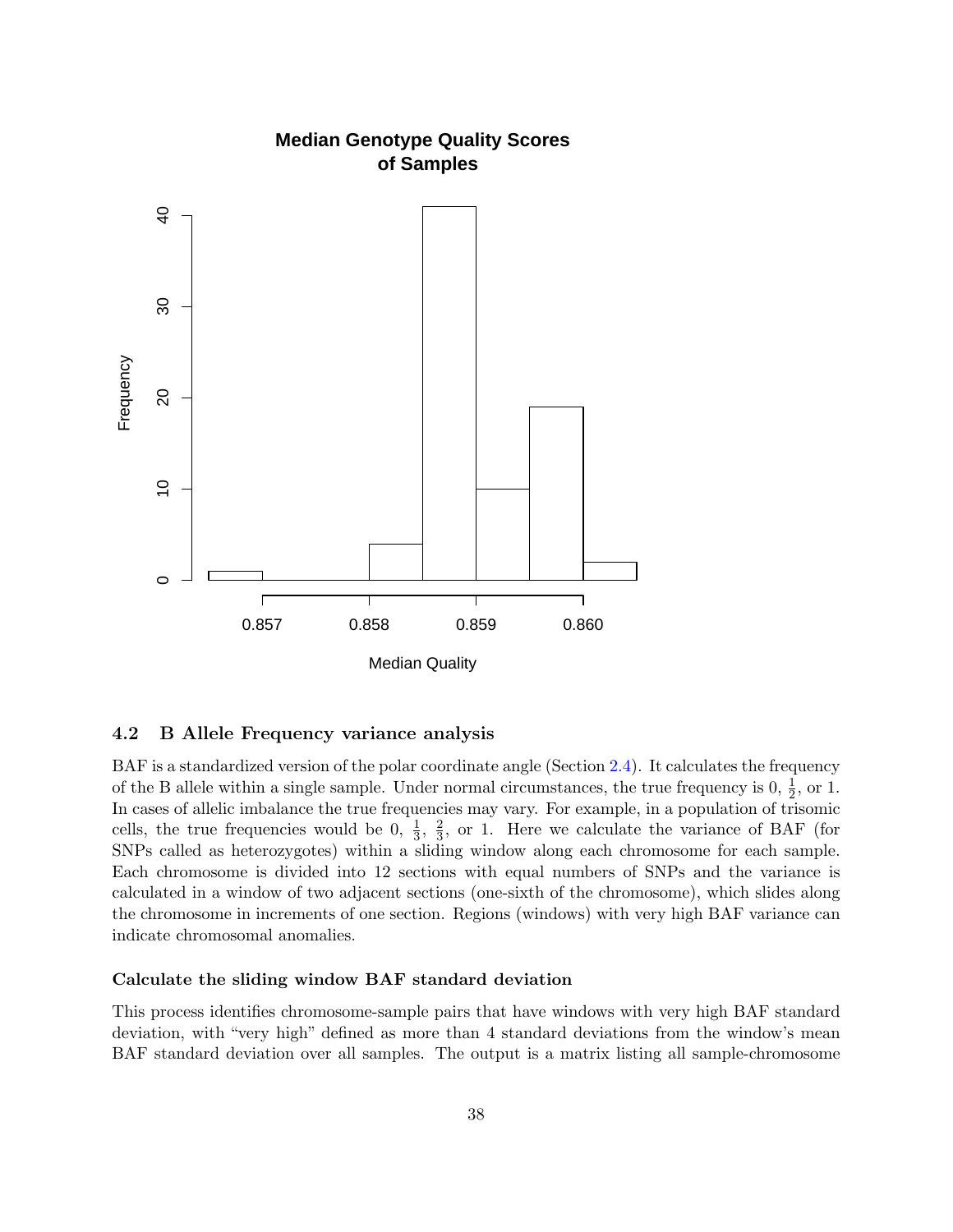pairs with high BAF standard deviations, the number of windows with high SDs in each pair, and the sample's sex. We examine plots of BAF by position for each identified chromosome-sample pair (though only a subset of plots are shown here).

First, run the meanBAFbyScanChromWindow function. This requires both an IntensityData object with BAF and a GenotypeData object. Its output is a list of matrices, with one matrix for each chromosome containing the standard deviation of BAF at each window in each scan.

```
> blfile <- system.file("extdata", "illumina_bl.gds", package="GWASdata")
> blGDS <- GdsIntensityReader(blfile)
> blData <- IntensityData(blGDS, scanAnnot=scanAnnot)
> nbins \leq rep(12, 3)
> slidingBAF12 <- sdByScanChromWindow(blData, genoData, nbins=nbins)
> names(slidingBAF12)
[1] "21" "22" "X"
```

```
> dim(slidingBAF12[["21"]])
```
[1] 77 11

The function meanBAFSDbyChromWindow calculates the mean and standard deviation of the BAF standard deviations in each window in each chromosome over all samples. For the X chromosome, males and females are calculated separately, and we save the results split by sex.

```
> sds.chr <- meanSdByChromWindow(slidingBAF12, scanAnnot$sex)
> sds.chr[["21"]]
```

```
[0,1] [0,2] [0,3] [0,4] [0,5] [0,6]Mean 0.08262367 0.04971894 0.04991385 0.04578610 0.04156682 0.04139052
SD 0.02082800 0.01652451 0.01710329 0.01507464 0.01547533 0.01498545
         [0,7] [0,8] [0,9] [0,10] [0,11]Mean 0.04120665 0.03912475 0.03953937 0.04189777 0.04518619
SD 0.01663141 0.01243865 0.01064164 0.01197254 0.01572490
```
> sds.chr[["X"]]

 $[0,1]$   $[0,2]$   $[0,3]$   $[0,4]$   $[0,5]$   $[0,6]$ Female Mean 0.14716196 0.09812081 0.13814218 0.16212499 0.12026203 0.16164527 Male Mean 0.45376698 0.40033938 0.42632934 0.49092806 0.51290672 0.46628564 Female SD 0.02180043 0.02262856 0.02079684 0.01511986 0.01887621 0.03871470 Male SD 0.07911264 0.21107322 0.14798379 0.04035185 0.12124391 0.03363656  $[$ ,7]  $[$ ,8]  $[$ ,9]  $[$ ,10]  $[$ ,11] Female Mean 0.20995912 0.20889014 0.19920944 0.16731386 0.16652783 Male Mean 0.46238267 0.46621029 0.47629489 0.46236851 0.39731254 Female SD 0.03532426 0.02814304 0.02518857 0.01615855 0.01887127 Male SD 0.02354006 0.03209559 0.03023546 0.06024623 0.08535684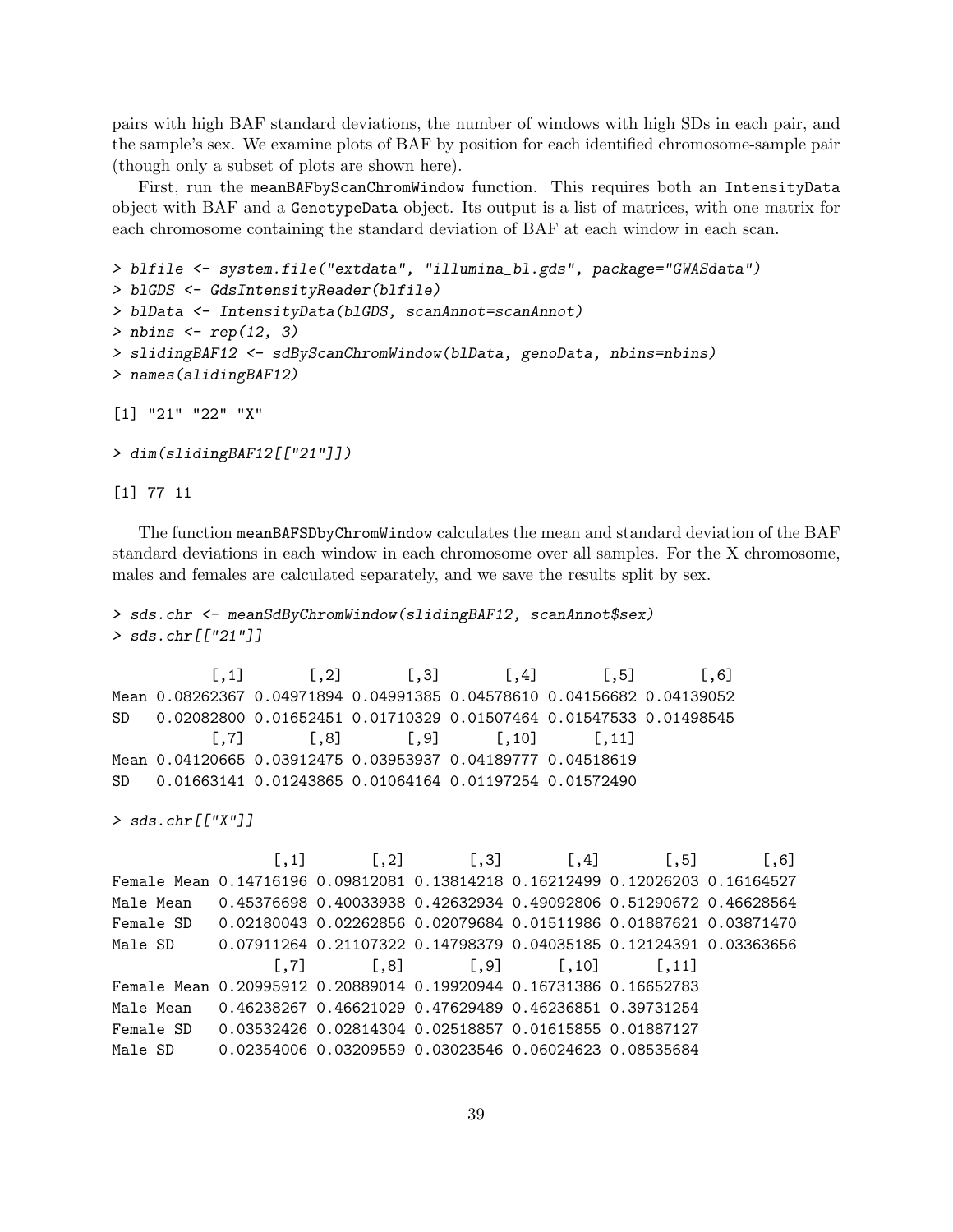Next, identify windows within sample-chromosome pairs that have very high BAF standard deviations compared to the same window in other samples.

```
> res12bin4sd <- findBAFvariance(sds.chr, slidingBAF12, scanAnnot$sex,
+ sd.threshold=4)
> head(res12bin4sd)
    scanID chromosome bin sex
[1,] "322" "21" "1" "M"
[2,] "324" "21" "3" "F"
[3,] "350" "21" "2" "F"
[4,] "296" "22" "2" "M"
[5,] "297" "22" "2" "M"
[6,] "324" "22" "2" "F"
> table(res12bin4sd[, "chromosome"])
21 22
3 3
```
Call chromIntensityPlot to plot the BAF of all SNPs on the indicated chromosome-sample pairs against position. This yields many plots that must be individually examined to distinguish noisy data from chromosomal abnormalities.

```
> scanID <- as.integer(res12bin4sd[, "scanID"])
> chrom <- as.integer(res12bin4sd[, "chromosome"])
> chrom[res12bin4sd[, "chromosome"] == "X"] <- 23
> bincode <- paste("Bin", res12bin4sd[, "bin"], sep = " ")
> chromIntensityPlot(blData, scanID, chrom, info=bincode, ideogram=FALSE)
> close(blData)
```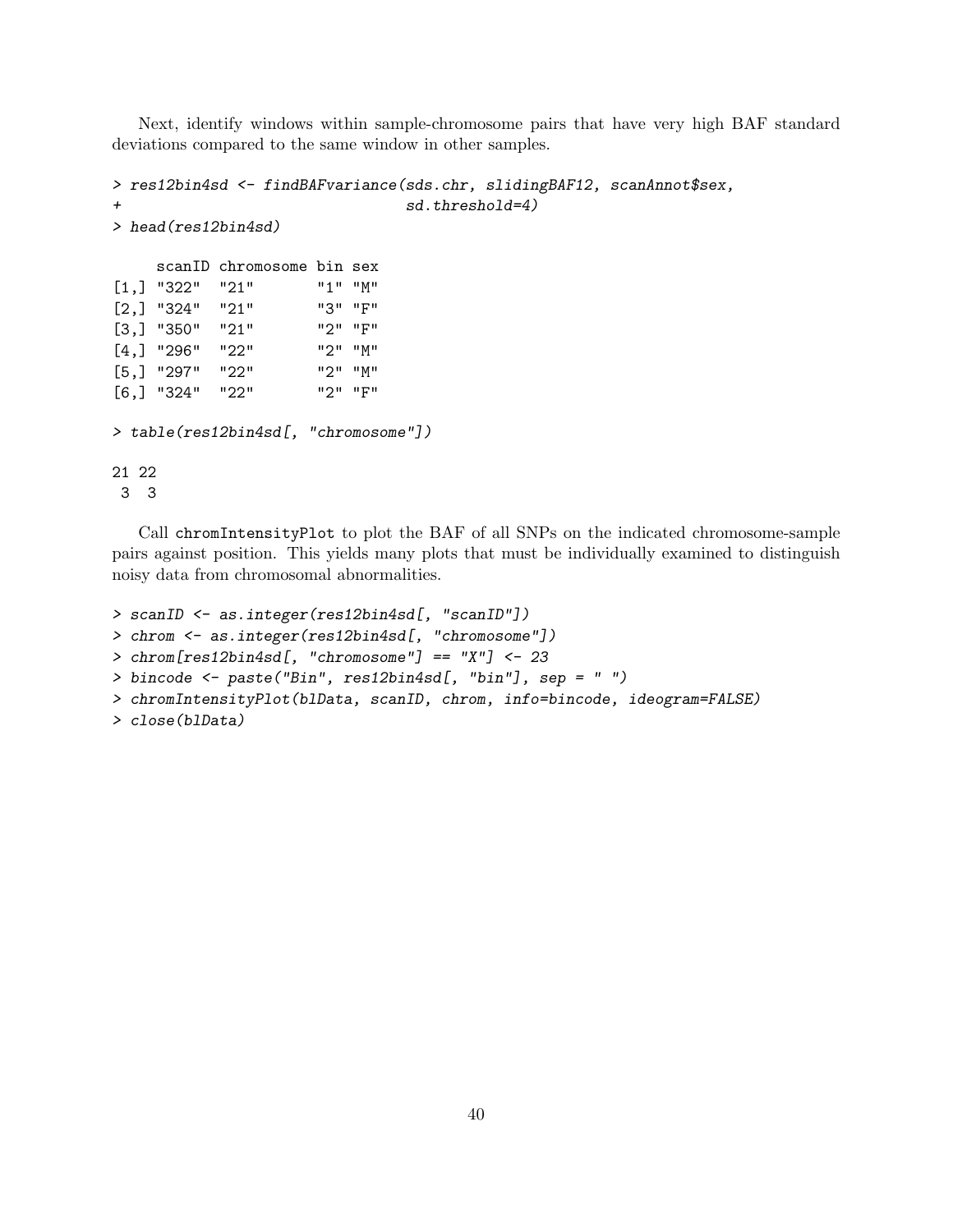

At this stage, we have generated plots of those chromosomes (over all chromosomes and samples) that have unusually high BAF standard deviation. The next step in the process is to examine each of these plots to look for evidence of sample contamination or other quality issues.

#### 4.3 Missingness and heterozygosity within samples

This step calculates the percent of missing and heterozygous genotypes in each chromosome of each sample. We create boxplots of missingness by individual chromosome, as well as autosomal and X chromosome heterozygosity in each population. This allows for identification of samples that may have relatively high heterozygosity for all chromosomes, indicating a possible mixed sample. Further, we are able to identify any outliers with regard to missingness. Plotting by chromosome enables visualization of chromosomal artifacts on a particular subset of SNPs that lie on a chromosome.

We will call the function missingGenotypeByScanChrom to calculate the missing call rate. Since the function returns missing counts per chromosome as well as snps per chromosome, we divide to find the missing call rate per chromosome. We then make a boxplot of missingness in the autosomes, the X chromosome, and the pseudoautosomal region, and a boxplot of X chromosome missingness for each sex.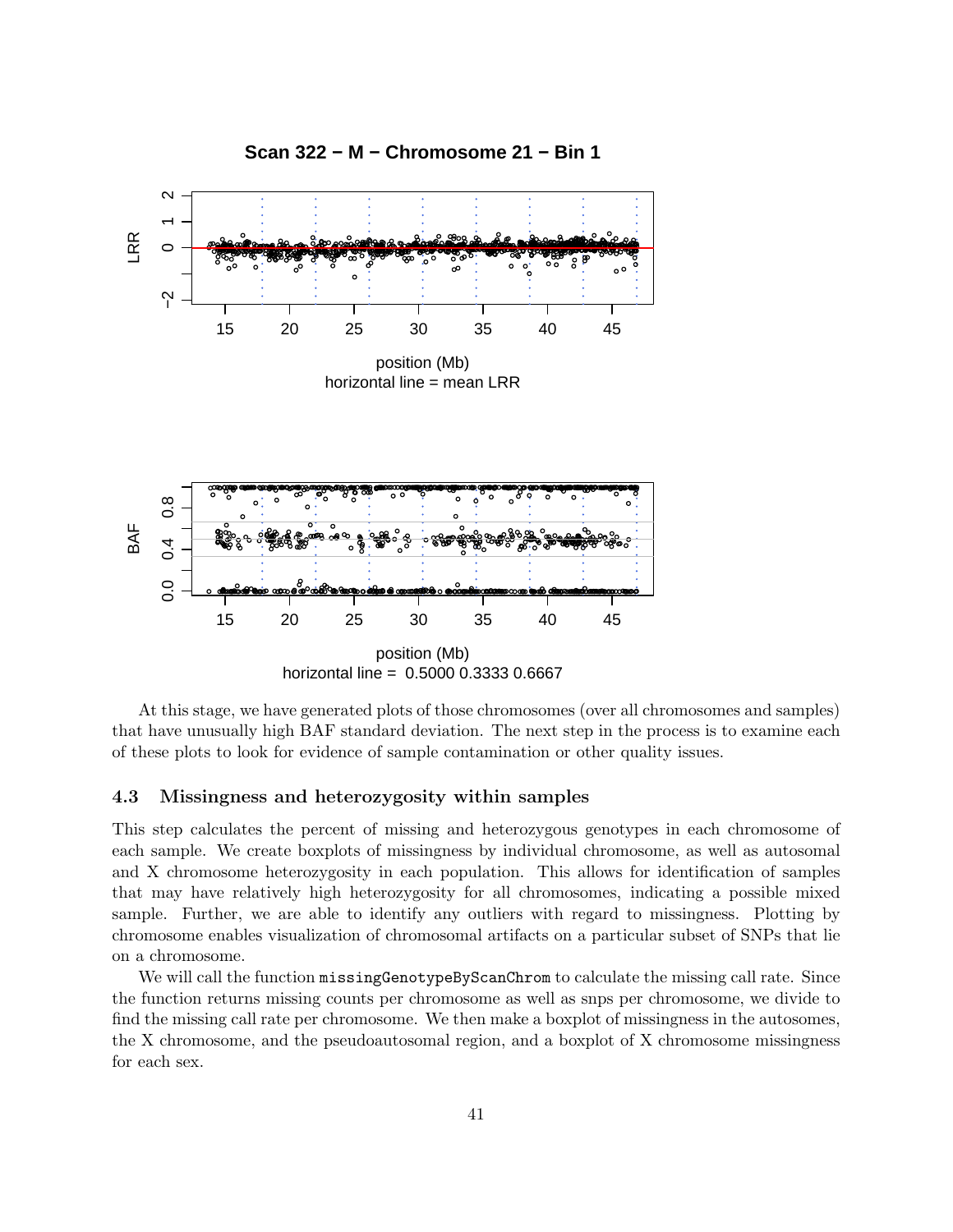```
> miss <- missingGenotypeByScanChrom(genoData)
> miss.rate <- t(apply(miss$missing.counts, 1, function(x) {
+ x / miss$snps.per.chr}))
> miss.rate <- as.data.frame(miss.rate)
> cols <- names(miss.rate) %in% c(1:22, "X", "XY")
> boxplot(miss.rate[,cols], main="Missingness by Chromosome",
```

```
+ ylab="Proportion Missing", xlab="Chromosome")
```
**Missingness by Chromosome**



Chromosome

> boxplot(miss.rate\$X ~ scanAnnot\$sex,

- + main="X Chromosome Missingness by Sex",
- + ylab="Proportion Missing")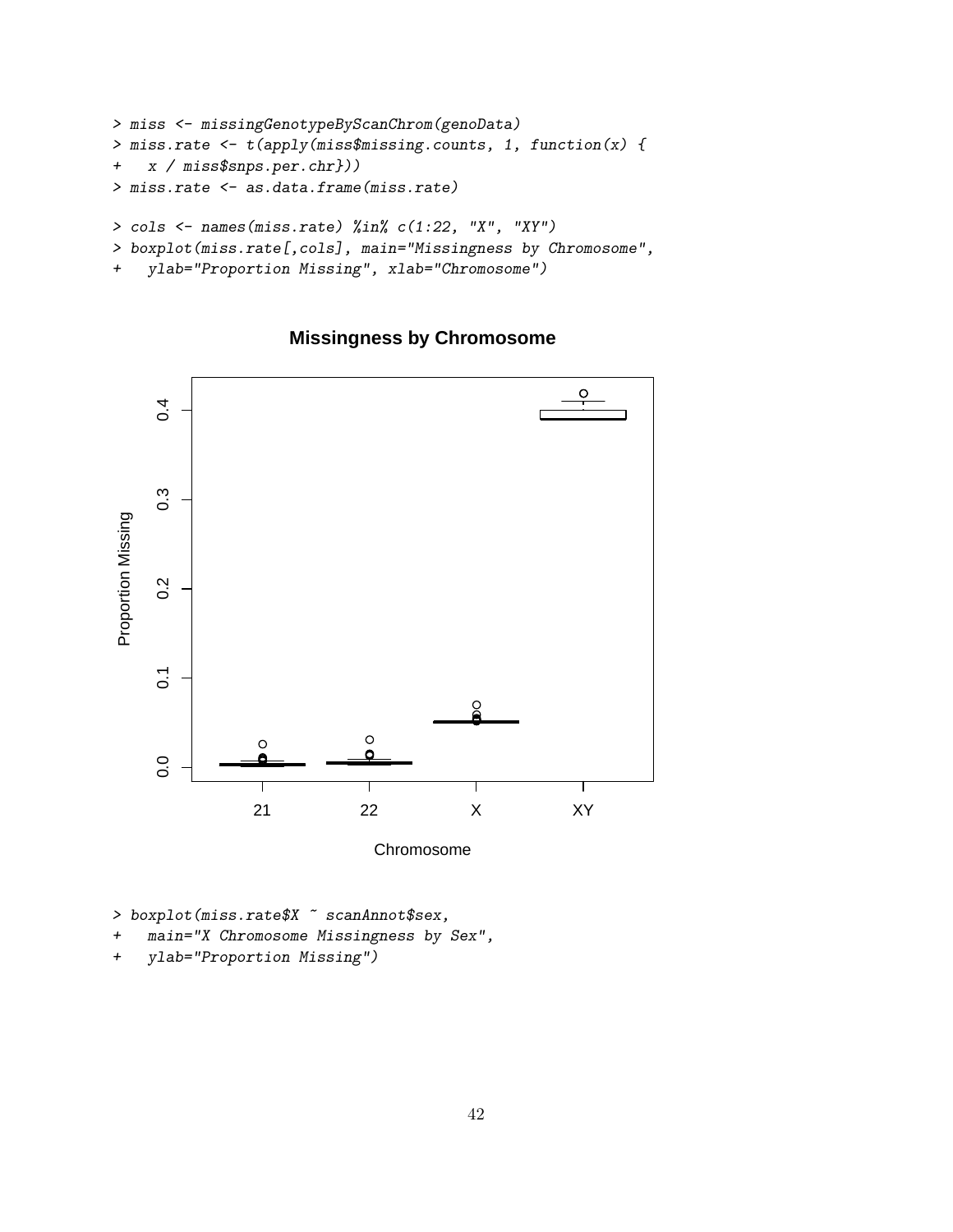# **X Chromosome Missingness by Sex**



scanAnnot\$sex

We will call the function hetByScanChrom to calculate the heterozygosity. We store the heterozygosity calculations in the sample annotation.

```
> # Calculate heterozygosity by scan by chromosome
```
> het.results <- hetByScanChrom(genoData)

```
> close(genoData)
```

```
> # Ensure heterozygosity results are ordered correctly
```

```
> allequal(scanAnnot$scanID, rownames(het.results))
```
[1] TRUE

```
> # Write autosomal and X chr heterozygosity to sample annot
> scanAnnot$het.A <- het.results[,"A"]
> scanAnnot$het.X <- het.results[,"X"]
> varMetadata(scanAnnot)["het.A", "labelDescription"] <-
+ "fraction of heterozygotes for autosomal SNPs"
> varMetadata(scanAnnot)["het.X", "labelDescription"] <-
+ "fraction of heterozygotes for X chromosome SNPs"
```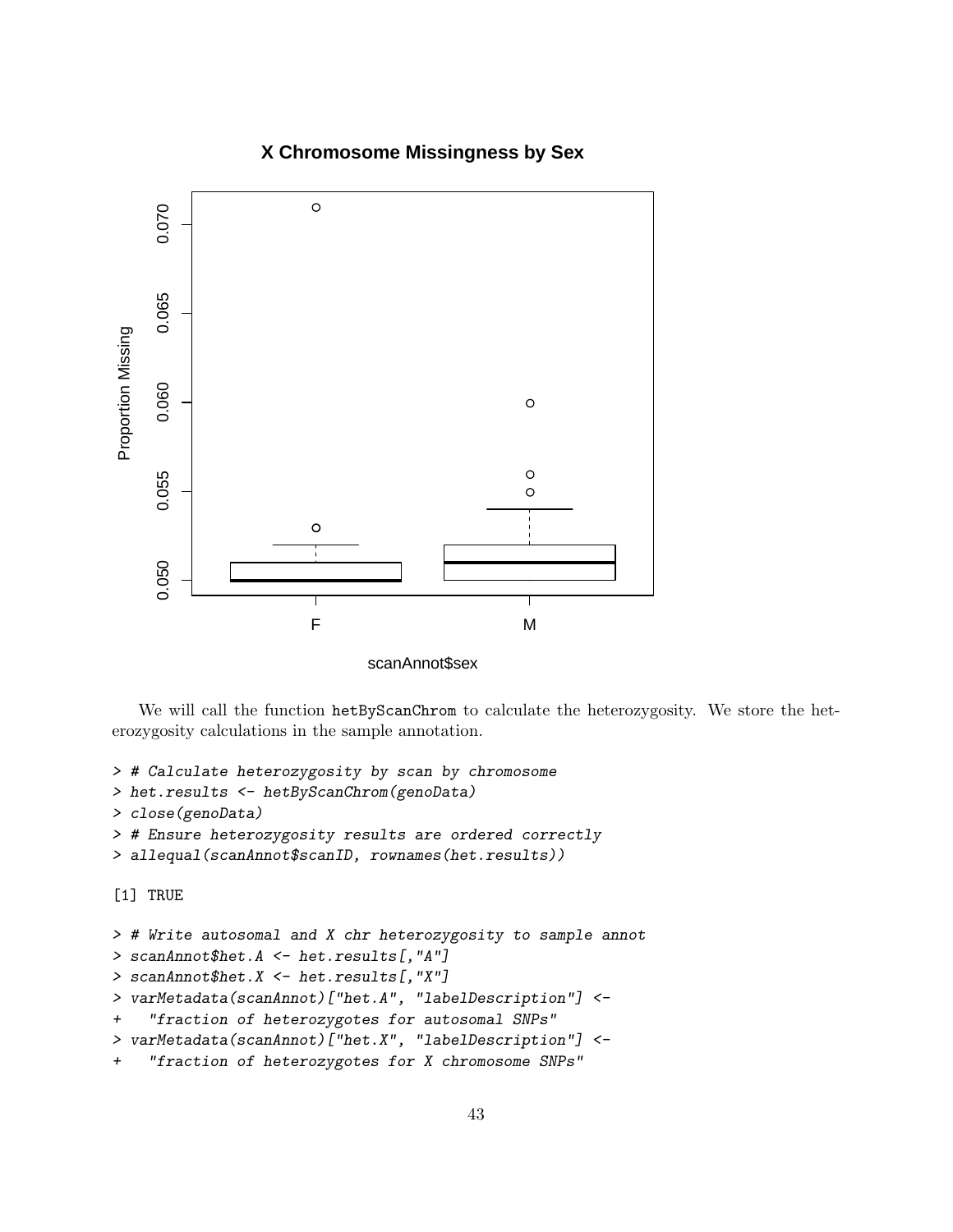There are two plots for heterozygosity. First is a boxplot of heterozygosity over the autosomes, subsetted by population. We recommend examining BAF plots for high heterozygosity outliers, to look for evidence of sample contamination (more than 3 bands on all chromosomes). Examination of low heterozygosity samples may also identify chromosomal anomalies with wide splits in the intermediate BAF band. Second is a boxplot of female heterozygosity on the X chromosome, subsetted by population.

```
> boxplot(scanAnnot$het.A ~ scanAnnot$race,
```

```
+ main="Autosomal Heterozygosity")
```


# **Autosomal Heterozygosity**

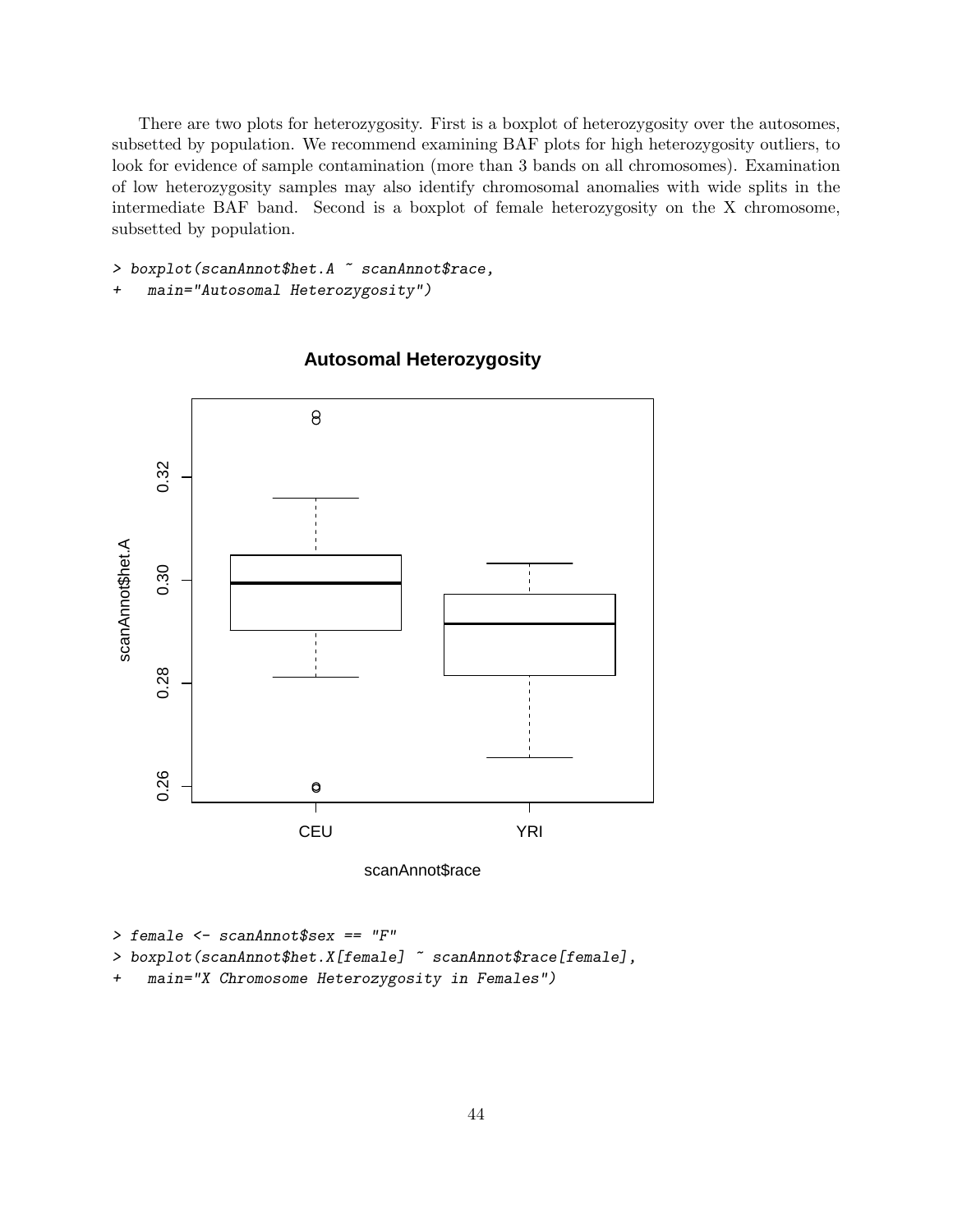

# **X Chromosome Heterozygosity in Females**

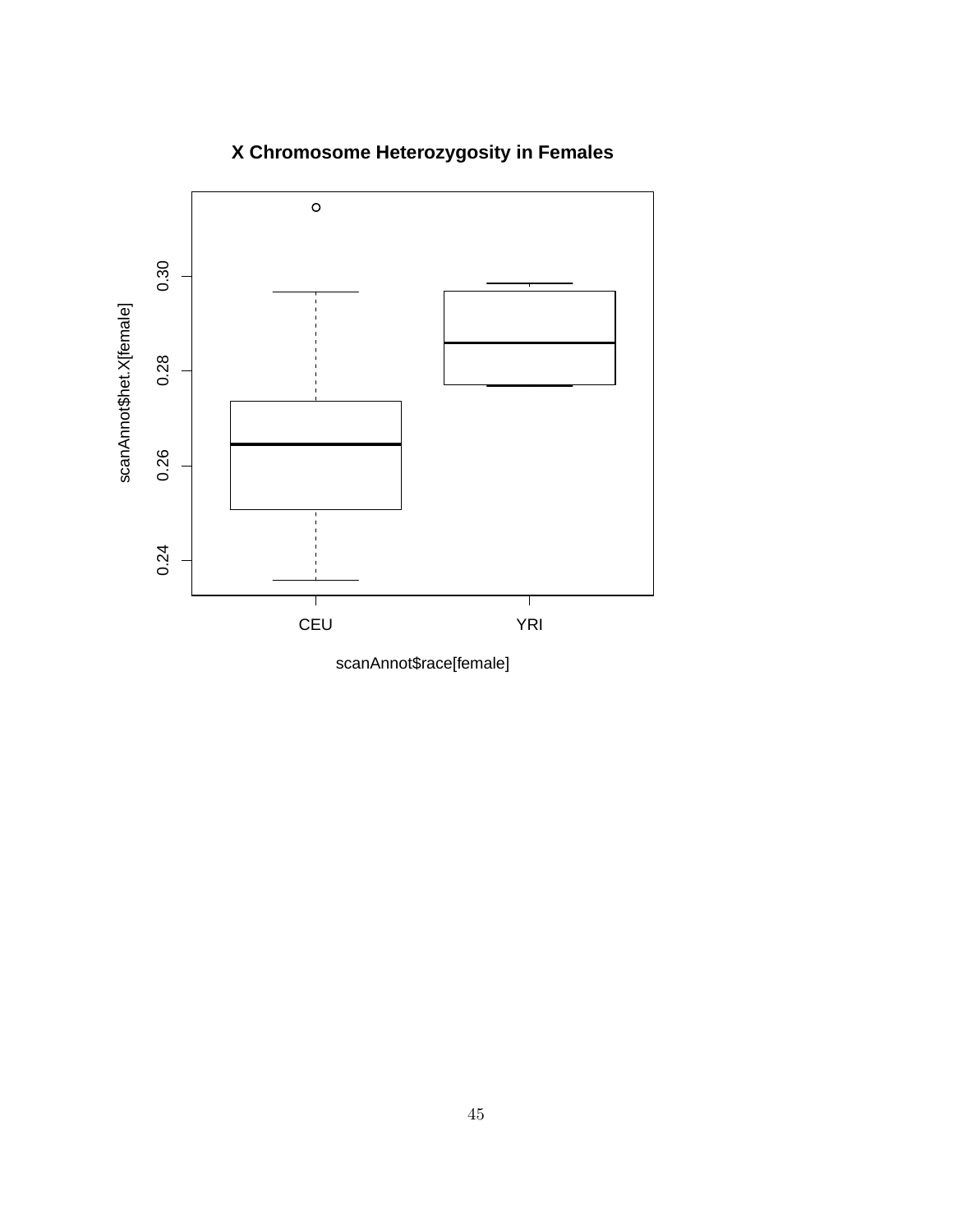# 5 Sample Identity Checks

This step performs a series of identity checks on the samples. First, samples are analyzed to determine if there exist any discrepancies between the annotated sex and genetic sex in the sample. Next, the relatedness among samples is investigated through IBD estimation. Finally, the samples are checked for potential population substructure, which if unidentified can threaten the validity of subsequent analyses.

#### 5.1 Mis-annotated Sex Check

This section looks for discrepancies between the annotated sex and genetic sex. Sex is usually inferred from X chromosome heterozygosity, but our experience is that this variable can give ambiguous results when used alone (for example, in XXY males or due to genotyping artifacts). Plots of the mean allelic intensities of SNPs on the X and Y chromosomes can identify mis-annotated sex as well as sex chromosome aneuploidies. It is important to have accurate sex annotation not only for completeness but also for analyses which treat male and female samples separately. Any found sex mis-annotations are presented to the investigators in order to resolve discrepancies. If a genetic and recorded sex do not match, a collective decision must be made regarding the inclusion of those genetic data. In some cases a recording error explains the discrepancy, but more often the discrepancy is unexplained. These cases are assumed to be a sample mis-identification and these samples are excluded from subsequent analyses.

In order to compare the mean X and Y chromosome intensities for all samples, we must calculate the mean intensity for each sample by chromosome. The function meanIntensityByScanChrom calculates for each sample the mean and standard deviation of the sum of the two allelic intensities for each probe on a given chromosome. A matrix with one row per sample and one column per chromosome with entries  $[i, j]$  corresponding to either the mean or standard deviation of all probe intensities for the  $i^{th}$  sample and the  $j^{th}$  chromosome is returned from the function. Note that "X" and "Y" in the list names refer to the X and Y intensity values and not to the chromosomes.

```
> qxyfile <- system.file("extdata", "illumina_qxy.gds", package="GWASdata")
> intenGDS <- GdsIntensityReader(qxyfile)
> inten.by.chrom <- meanIntensityByScanChrom(intenGDS)
> close(intenGDS)
> names(inten.by.chrom)
[1] "mean.intensity" "sd.intensity" "mean.X" "sd.X"
[5] "mean.Y" "sd.Y"
```
Now we will use the calculated mean intensities by sample to identify any sex mis-annotation or sex chromosome aneuploidies. For the plots, we will create a color coding corresponding to the annotated sex, with blue for males and red for females. We also use the SNP annotation to find the probe counts for the X and Y chromosomes; we use these in the plot axis labels.

```
> mninten <- inten.by.chrom[[1]] # mean intensities
> dim(mninten)
```
[1] 77 6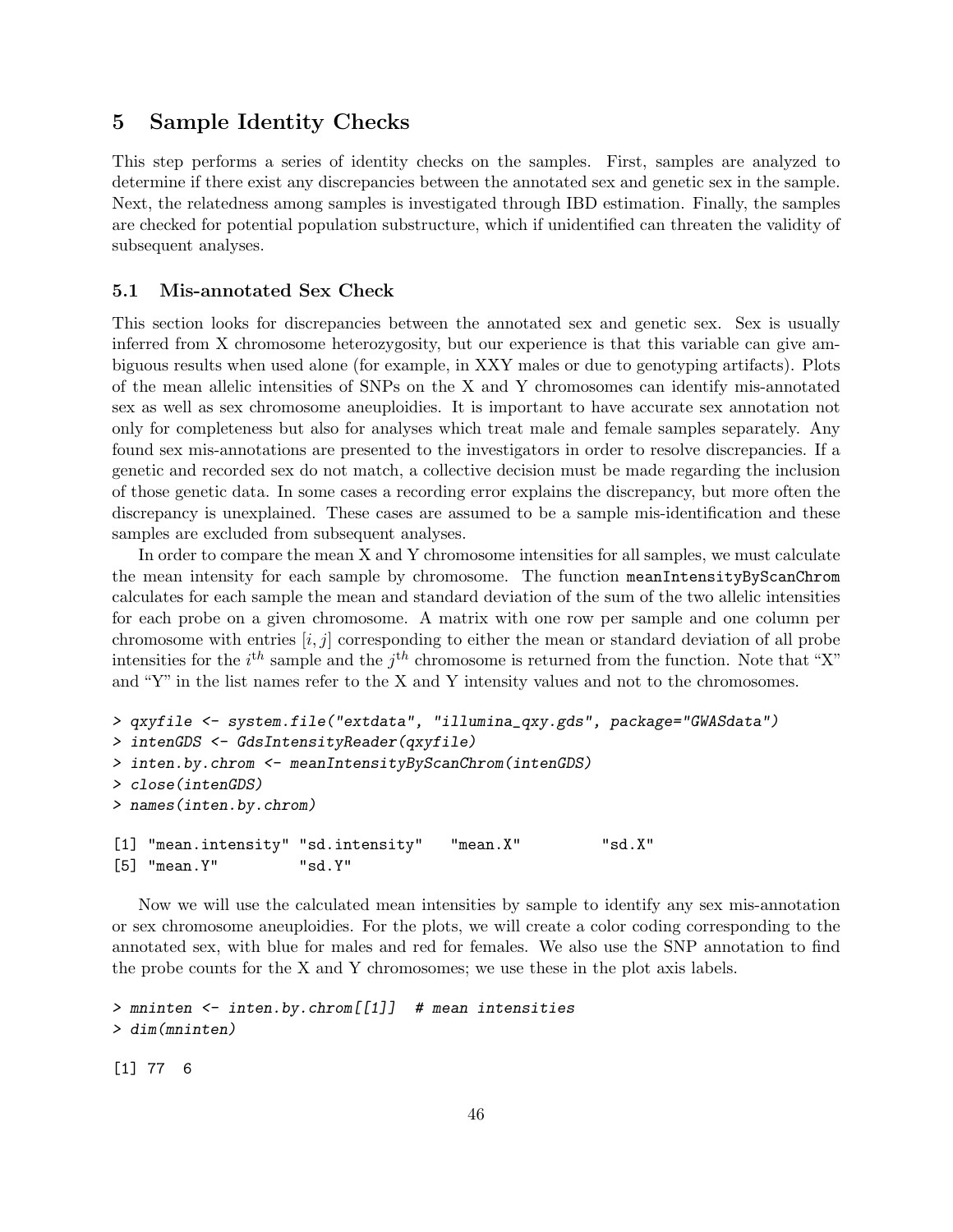```
> # Check to be sure sample ordering is consistent
> allequal(scanAnnot$scanID, rownames(mninten))
```
[1] TRUE

```
> # Assign each sex a color
> xcol <- rep(NA, nrow(scanAnnot))
> xcol[scanAnnot$sex == "M"] <- "blue"
> xcol[scanAnnot$sex == "F"] < - "red"> nx <- sum(snpAnnot$chromosome == 23)
> ny <- sum(snpAnnot$chromosome == 25)
```
For two of the plots we will create next, we use the autosome and X chromosome heterozygosity values calculated in an earlier step and stored in the sample annotation. Four plots will now be created: mean X chromosome intensity versus mean Y chromosome intensity, mean X chromosome intensity versus X chromosome heterozygosity, mean X chromosome heterozygosity versus mean Y chromosome intensity and mean autosomal heterozygosity versus mean X chromosome heterozygosity. The fourth plot applies to annotated females only, since males are expected to have zero heterozygosity on the X chromosome.

```
> #All intensities
> x1 <-mninten[,"X"]; y1 <- mninten[,"Y"]
> main1 <- "Mean X vs \nMean Y Chromosome Intensity"
> #Het on X vs X intensity
> x2 <- mninten[,"X"]; y2 <- scanAnnot$het.X
> main2 <- "Mean X Chromosome Intensity vs
+ Mean X Chromosome Heterozygosity"
> # Het on X vs Y intensity
> y3 <- mninten[,"Y"]; x3 <- scanAnnot$het.X
> main3 <- "Mean X Chromosome Heterozygosity vs
   Mean Y Chromosome Intensity"
> # X vs A het
> x4 <- scanAnnot$het.A[scanAnnot$sex == "F"]
> y4 <- scanAnnot$het.X[scanAnnot$sex == "F"]
> main4 <- "Mean Autosomal Heterozygosity vs
+ Mean X Chromosome Heterozygosity"
> cols <- c("blue","red")
> mf <- c("male", "female")
> xintenlab <- paste("X intensity (n=", nx, ")", sep="")
> yintenlab <- paste("Y intensity (n=", ny, ")", sep="")
> pdf("DataCleaning-sex.pdf")
> par(mfrow=c(2,2))> plot(x1, y1, xlab=xintenlab, ylab=yintenlab,
   main=main1, col=xcol, cex.main=0.8)
> legend("topright",mf,col=cols,pch=c(1,1))
> plot(x2, y2, col=xcol, xlab=xintenlab,
```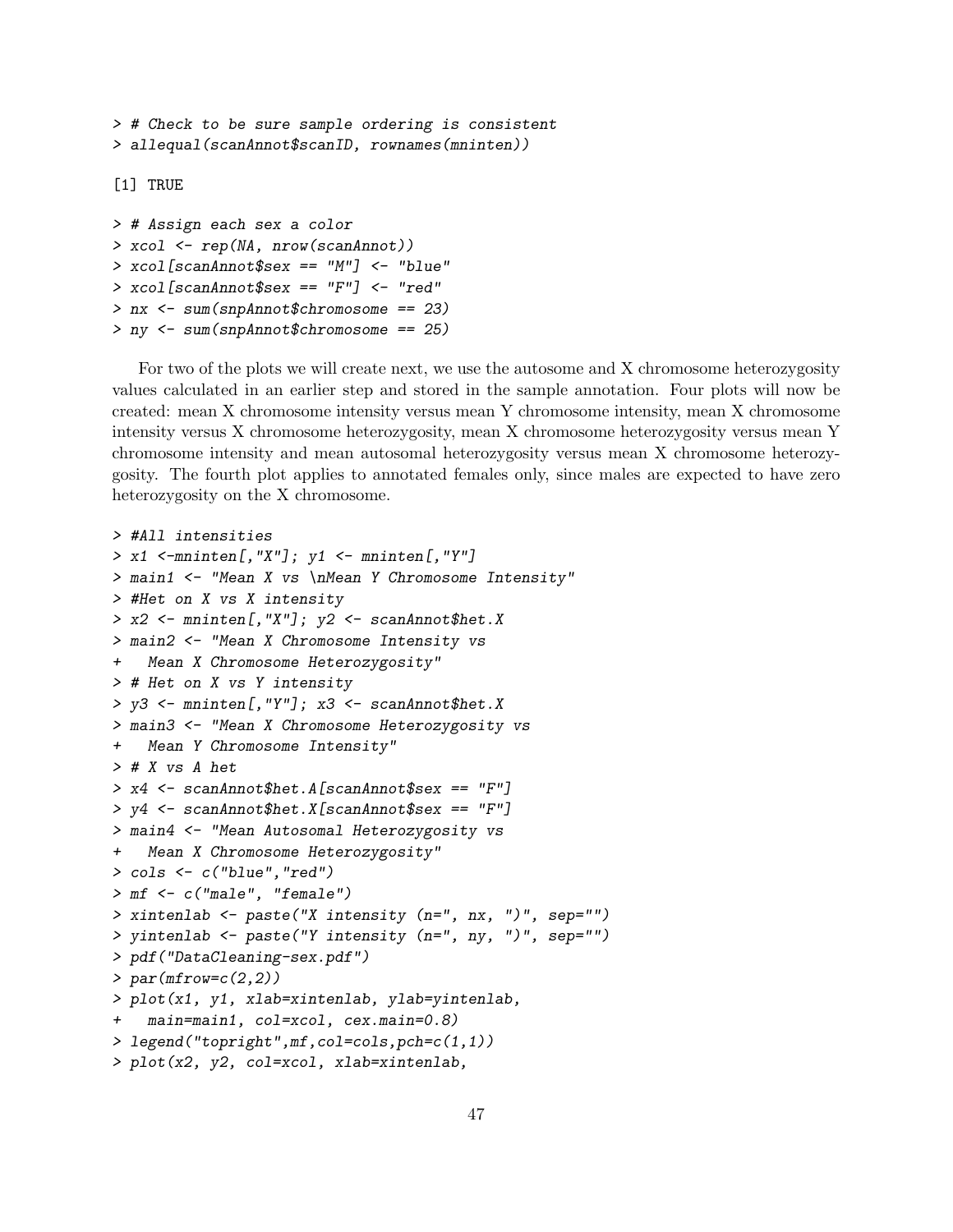```
+ ylab="X heterozygosity", main=main2, cex.main=0.8)
> plot(x3, y3, col=xcol, ylab=yintenlab,
+ xlab="X heterozygosity", main=main3, cex.main=0.8)
> plot(x4,y4, col="red", xlab="Autosomal heterozygosity",
   ylab="X heterozygosity", main=main4, cex.main=0.8)
> dev. of f()
```


#### 5.2 Relatedness and IBD Estimation

In most studies, there are discrepancies between pedigrees provided and relatedness inferred from the genotype data. To infer genetic relatedness, we estimate coefficients of identity by descent (IBD). It is important to identify and record unannotated relationships so that analyses assuming all subjects are unrelated can use a filtered subset of samples. From our experience, it is difficult to accurately estimate low levels of relatedness, but higher levels can be more reliably determined.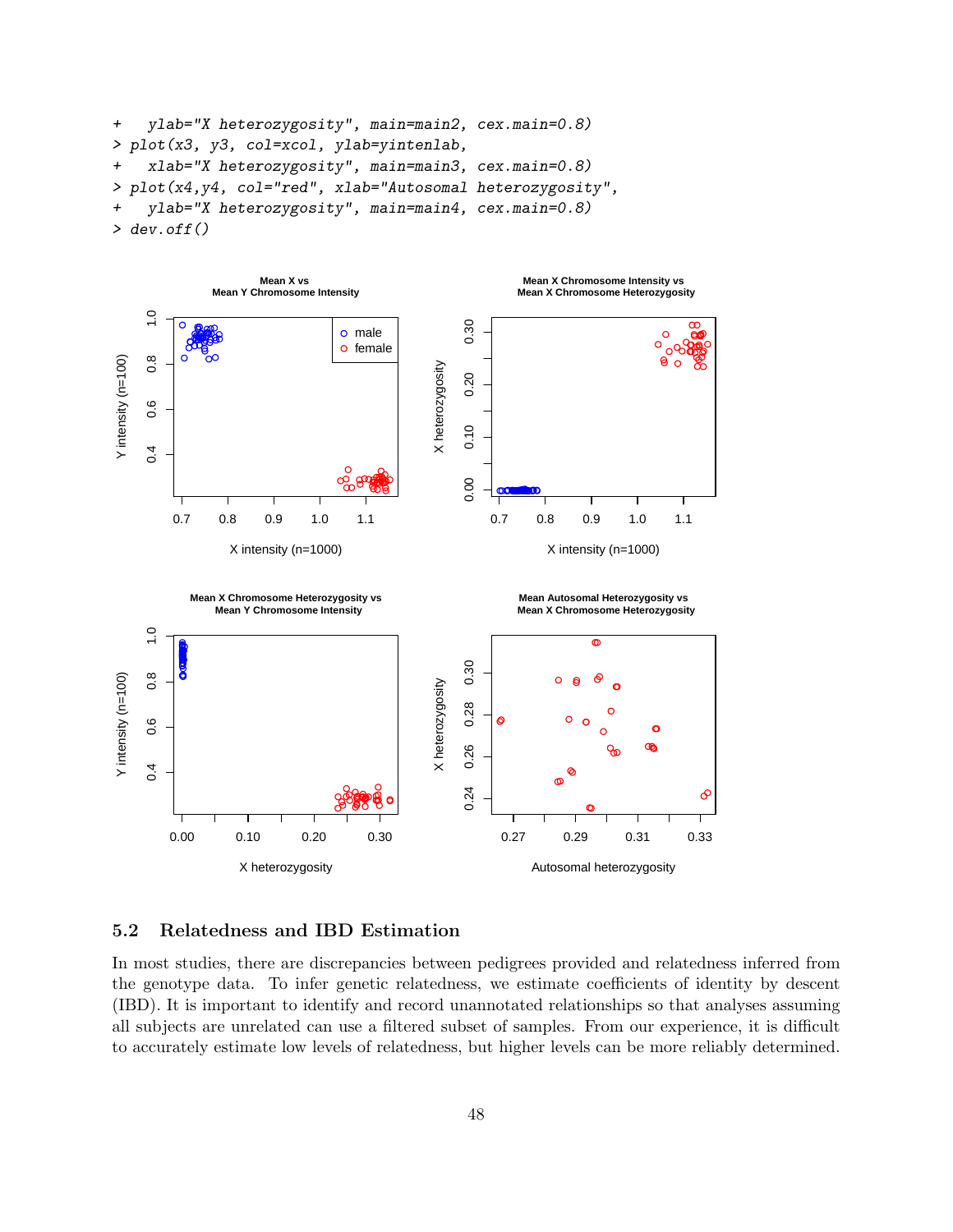Users are encouraged to employ analyses which take into accounts the IBD estimates themselves rather than discrete relationship coefficients for any relationships.

The SNPRelate package includes three methods for calculating IBD: maximum likelihood estimation (MLE), which is accurate but computationally intensive, PLINK Method of Moments (MoM), which is faster but does not perform well with multiple ancestry groups analyzed together, and KING, which is robust to population structure<sup>[3](#page-48-0)</sup>. This example will use the KING method.

```
> library(SNPRelate)
> gdsfile <- system.file("extdata", "illumina_geno.gds", package="GWASdata")
> gdsobj <- snpgdsOpen(gdsfile)
> ibdobj <- snpgdsIBDKING(gdsobj)
IBD analysis (KING method of moment) on genotypes:
Excluding 1,300 SNPs on non-autosomes
Excluding 39 SNPs (monomorphic: TRUE, MAF: NaN, missing rate: NaN)
Working space: 77 samples, 1,961 SNPs
   using 1 (CPU) core
No family is specified, and all individuals are treated as singletons.
Relationship inference in the presence of population stratification.
KING IBD: the sum of all selected genotypes (0,1,2) = 134860CPU capabilities: Double-Precision SSE2
Tue Oct 29 20:14:28 2019 (internal increment: 65536)
[..................................................] 0%, ETC: ---
[==================================================] 100%, completed, 0s
Tue Oct 29 20:14:28 2019   Done.
> snpgdsClose(gdsobj)
> names(ibdobj)
[1] "sample.id" "snp.id" "afreq" "IBS0" "kinship"
> dim(ibdobj$kinship)
[1] 77 77
> ibdobj$kinship[1:5,1:5]
           [0,1] [0,2] [0,3] [0,4] [0,5][1,] 0.50000000 0.50000000 0.2430314 0.2435009 0.01695652
[2,] 0.50000000 0.50000000 0.2425829 0.2430556 0.01611498
[3,] 0.24303136 0.24258290 0.5000000 0.4995645 0.26872822
[4,] 0.24350087 0.24305556 0.4995645 0.5000000 0.27000000
[5,] 0.01695652 0.01611498 0.2687282 0.2700000 0.50000000
```
<span id="page-48-0"></span><sup>3</sup>Manichaikul et al, Robust relationship inference in genome-wide association studies, Bioinformatics, 26(22):2867–2873, 2010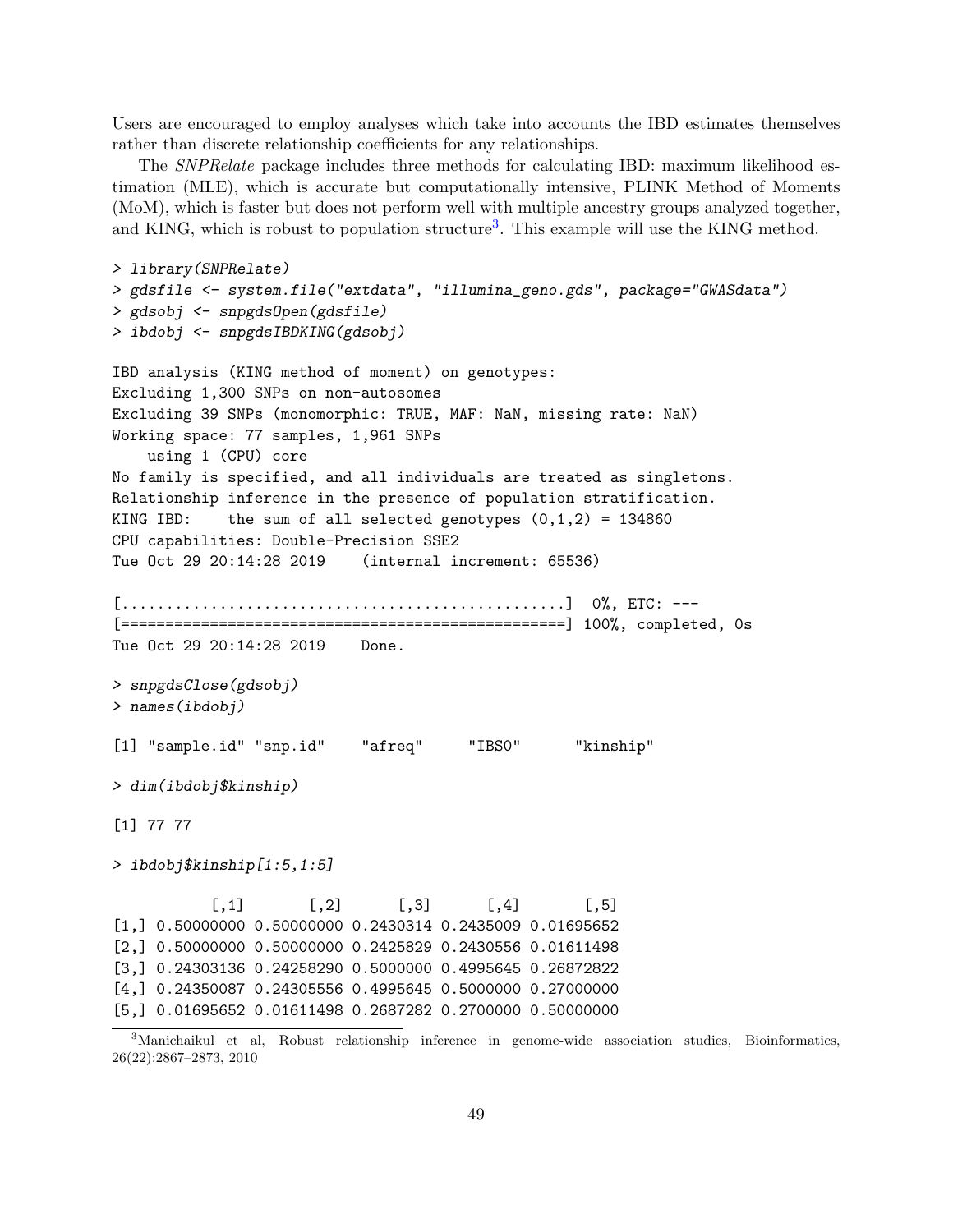We find the expected relationships between samples based on the pedigree data that is stored in the sample annotation file. We will create a subset of the sample annotation that has one line per sample and columns that hold family, father and mother ids, where an entry of 0 indicates no familial data. Then the function pedigreeCheck is called, which determines if there are any duplicates, singleton families, mothers/fathers whose sex does not match, impossible relationships, subfamilies, or missing entries.

```
> ped <- pData(scanAnnot)[,c("family", "subjectID", "father", "mother", "sex")]
> dim(ped)
[1] 77 5
> names(ped) <- c("family", "individ", "father", "mother", "sex")
> ped[1:5, ]
 family individ father mother sex
1 1341 200191449 0 0 F
2 1341 200191449 0 0 F
3 1341 200030290 200099417 200191449 F
4 1341 200030290 200099417 200191449 F
5 1341 200099417 0 0 M
> (chk <- pedigreeCheck(ped))
$duplicates
```

|    |      | family individ copies |                | match |
|----|------|-----------------------|----------------|-------|
| 1  |      | 1341 200191449        | 2              | TRUE  |
| 2  |      | 1341 200030290        | $\overline{2}$ | TRUE  |
| 3  |      | 1341 200099417        | 2              | TRUE  |
| 4  |      | 1341 200015835        | $\overline{2}$ | TRUE  |
| 5  | 1340 | 200099636             | 2              | TRUE  |
| 6  |      | 1340 200076256        | 2              | TRUE  |
| 7  |      | 1408 200074814        | 2              | TRUE  |
| 8  |      | 1408 200094287        | 2              | TRUE  |
| 9  |      | 1408 200019401        | $\overline{2}$ | TRUE  |
| 10 |      | 1334 200016815        | 2              | TRUE  |
| 11 |      | 1334 200118596        | 2              | TRUE  |
| 12 |      | 1334 200019634        | 2              | TRUE  |
| 13 |      | 1344 200071490        | 2              | TRUE  |
| 14 |      | 1344 200116780        | 2              | TRUE  |
| 15 |      | 1344 200005043        | 2              | TRUE  |
| 16 |      | 1347 200121301        | 2              | TRUE  |
| 17 |      | 1347 200009887        | 2              | TRUE  |
| 18 |      | 1347 200044196        | 2              | TRUE  |
| 19 |      | 1362 200024383        | 2              | TRUE  |
| 20 |      | 1362 200187448        | $\overline{2}$ | TRUE  |
| 21 |      | 1362 200169440        | 2              | TRUE  |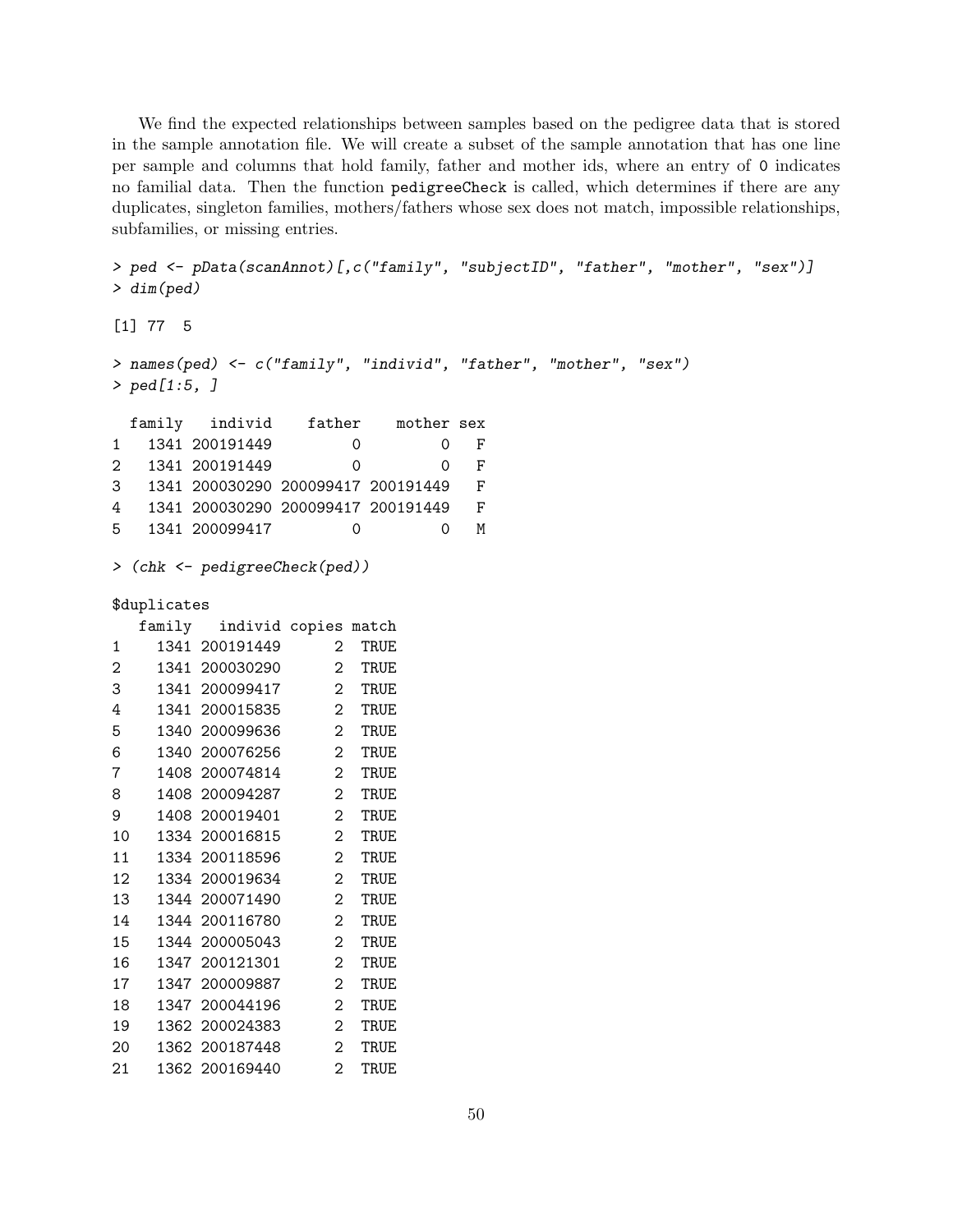| 22 | 1362 200018192 | 2                 | TRUE |
|----|----------------|-------------------|------|
| 23 | 1362 200118709 | 2                 | TRUE |
| 24 | 4 200047857    | 2                 | TRUE |
| 25 | 4 200073630    | 2                 | TRUE |
| 26 | 5 200102386    | 2                 | TRUE |
| 27 | 5 200079101    | 2                 | TRUE |
| 28 | 5 200022488    | 2                 | TRUE |
| 29 | 9 200066330    | $\mathcal{D}_{1}$ | TRUE |
| 30 | 9 200033736    | 2                 | TRUE |
| 31 | 12 200066777   | 2                 | TRUE |
| 32 | 12 200160551   | 2                 | TRUE |
| 33 | 28 200003216   | 2                 | TRUE |
| 34 | 28 200034659   | 2                 | TRUE |
|    |                |                   |      |

| \$parent.no.individ.entry   |  |         |                                          |                  |  |
|-----------------------------|--|---------|------------------------------------------|------------------|--|
|                             |  |         | row.num family no_individ_entry parentID |                  |  |
| $\mathbf{1}$                |  | 13 1341 |                                          | mother 200039107 |  |
| $\mathcal{D}_{\mathcal{L}}$ |  | 14 1341 |                                          | mother 200039107 |  |

\$subfamilies.ident family subfamily individ 1 58 1 200122151 2 58 2 200105428

The functions that determine expected relationships require no duplicates in the pedigree, so we remove them with pedigreeDeleteDuplicates.

```
> dups <- chk$duplicates
> uni.ped <- pedigreeDeleteDuplicates(ped, dups)
> (chk <- pedigreeCheck(uni.ped))
$parent.no.individ.entry
 row.num family no_individ_entry parentID
1 8 1341 mother 200039107
$subfamilies.ident
 family subfamily individ
7 58 1 200122151
8 58 2 200105428
1 1362 1 200003297
2 1362 1 200169440
3 1362 1 200187448
6 1362 2 200018192
4 1362 2 200024383
5 1362 2 200118709
```
There is one parent with no individual entry, so we add a row for that parent.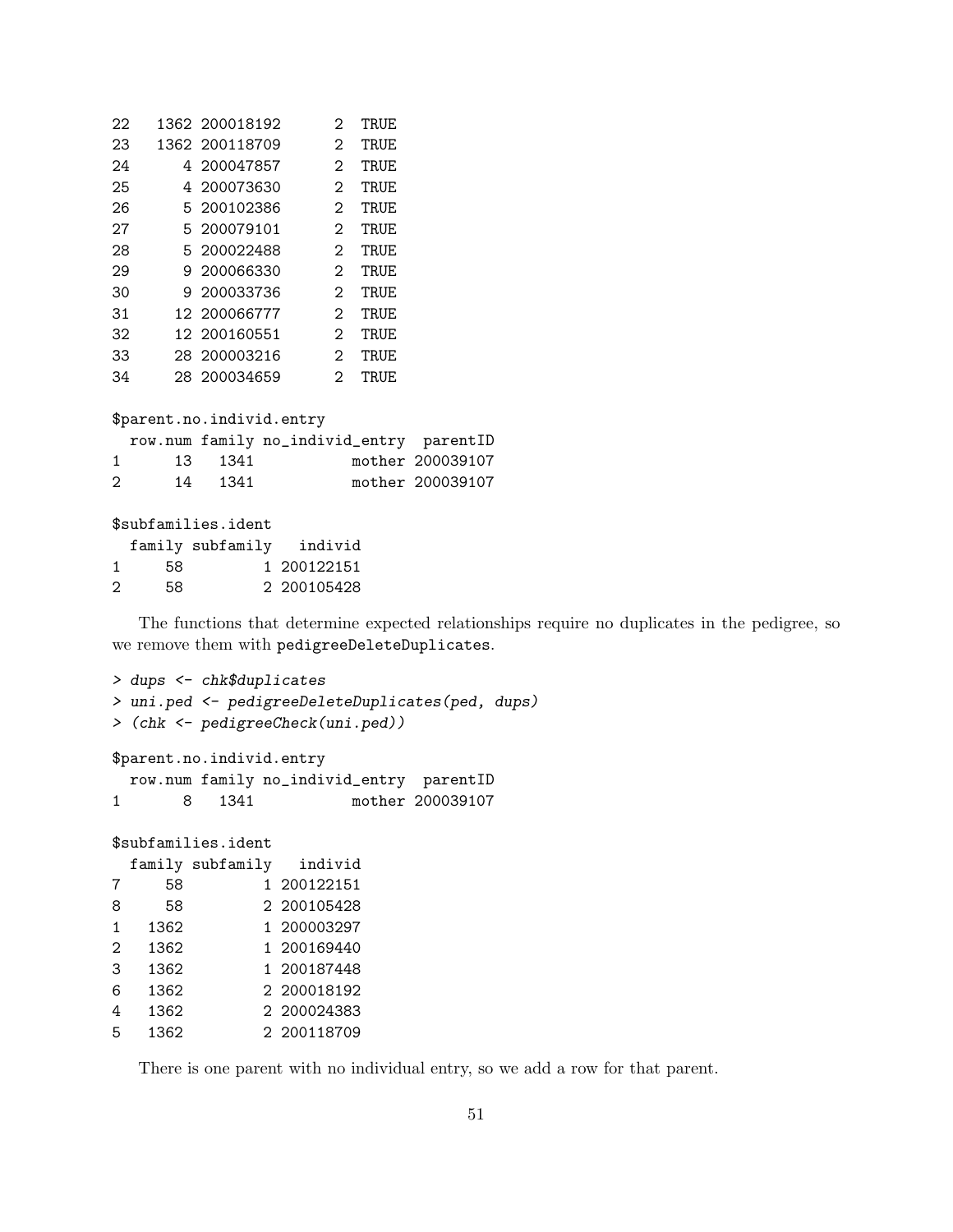```
> ni <- chk$parent.no.individ.entry
> parent <- data.frame(family=ni$family, individ=ni$parentID,
+ father=0, mother=0, sex="F",
+ stringsAsFactors=FALSE)
> ped.complete <- rbind(uni.ped, parent)
> (chk <- pedigreeCheck(ped.complete))
$subfamilies.ident
  family subfamily individ
13 58 1 200122151
14 58 2 200105428
2 1341 1 200030290
3 1341 1 200099417
1 1341 1 200191449
5 1341 2 200015835
6 1341 2 200039107
4 1341 2 200122600
7 1362 1 200003297
8 1362 1 200169440
9 1362 1 200187448
12 1362 2 200018192
10 1362 2 200024383
11 1362 2 200118709
```
There are multiple subfamilies identified, so we will need to assign new family IDs to the subfamilies. One subfamily has two unrelated people (likely founders), so we remove this family from the pedigree.

```
> ped.complete <- ped.complete[ped.complete$family != 58,]
> subf <- chk$subfamilies.ident
> table(subf$family)
 58 1341 1362
  2 6 6
> subf.ids <- subf$individ[subf$subfamily == 2]
> newfam <- ped.complete$individ %in% subf.ids
> ped.complete$family[newfam] <- paste0(ped.complete$family[newfam], "-2")
> table(ped.complete$family)
   12 1334 1340 1341 1341-2 1344 1347 1362 1362-2 1408 28
    3 3 3 3 3 3 3 3 3 3 3
    4 5 9
    3 3 3
```
> pedigreeCheck(ped.complete)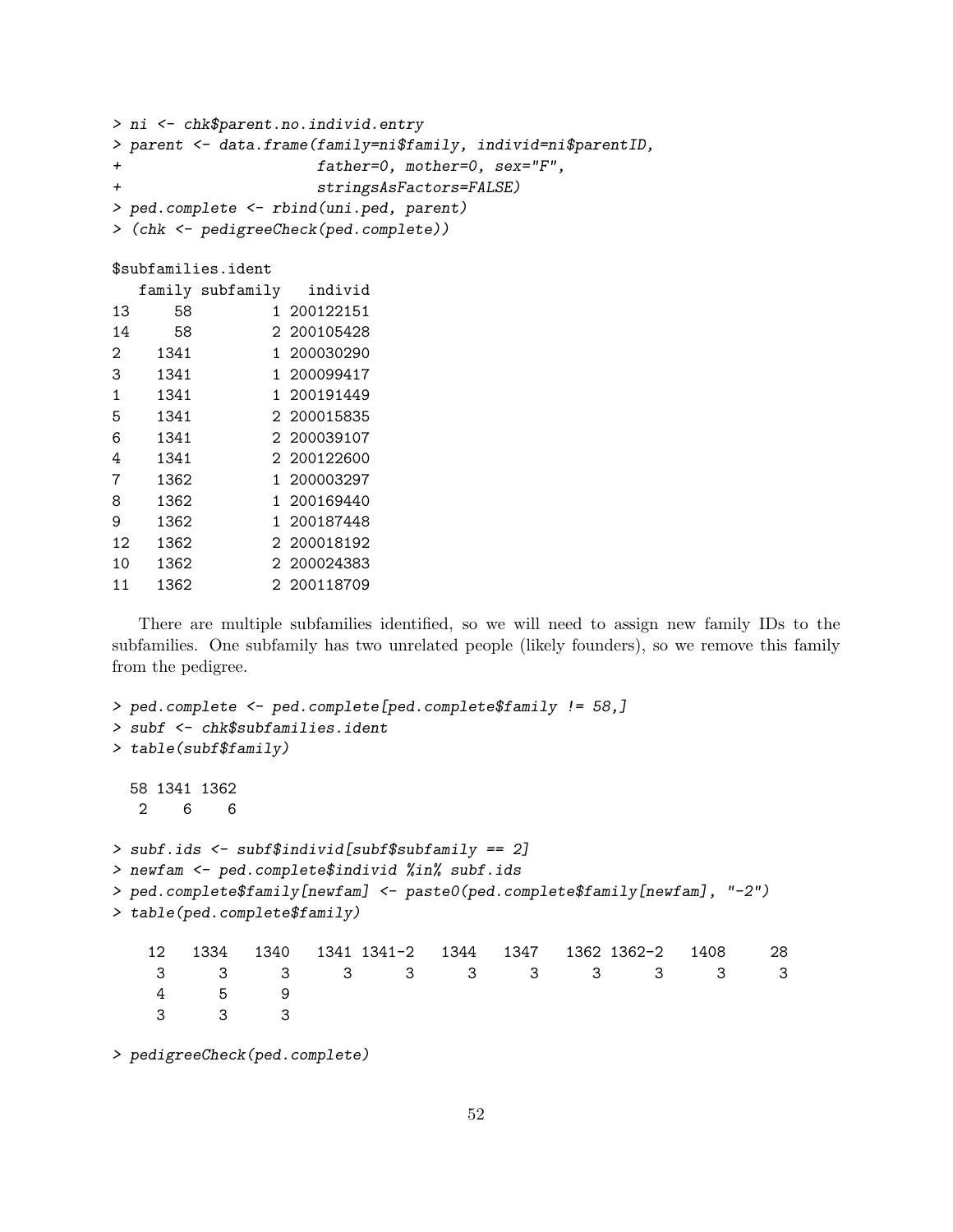NULL

The revised pedigree passes all checks. Now from the verified sample list excluding duplicate samples, we can calculate the expected relationships among the samples by calling the function pedigreePairwiseRelatedness. The relationships looked for as annotated include: unrelated (U), parent/offspring (PO), full siblings (FS), second-degree relatives (half-siblings, avuncular and grandparent-grandchild), and third-degree relatives (first cousins). Families where mothers and fathers are related are also looked for among the family annotations.

```
> rels <- pedigreePairwiseRelatedness(ped.complete)
> length(rels$inbred.fam)
```

```
[1] 0
```

```
> relprs <- rels$relativeprs
> relprs[1:5,]
  Individ1 Individ2 relation kinship family
1 200191449 200030290 PO 0.25 1341
2 200191449 200099417 U 0.00 1341
3 200030290 200099417 PO 0.25 1341
4 200099636 200032162 U 0.00 1340
5 200099636 200076256 PO 0.25 1340
```

```
> table(relprs$relation)
```
PO U 28 14

In order to plot the IBD coefficient estimates color coded by expected relationships, we retrieve a data.frame of sample pairs with  $KC > 1/32$ . The samples must be coded in terms of subject id and each pair of samples must be annotated with the expected relationship. We can also assign observed relationships based on the values of k0 and k1.

```
> samp <- pData(scanAnnot)[,c("scanID", "subjectID")]
> samp <- samp[match(ibdobj$sample.id, samp$scanID),]
> names(samp) <- c("scanID", "Individ")
> ibd <- snpgdsIBDSelection(ibdobj, kinship.cutoff=1/32)
> ibd <- merge(ibd, samp, by.x="ID1", by.y="scanID")
> ibd <- merge(ibd, samp, by.x="ID2", by.y="scanID", suffixes=c("1","2"))
> ibd$ii <- pasteSorted(ibd$Individ1, ibd$Individ2)
> relprs$ii <- pasteSorted(relprs$Individ1, relprs$Individ2)
> ibd <- merge(ibd, relprs[,c("ii","relation")], all.x=TRUE)
> names(ibd)[names(ibd) == "relation"] \leq "exp.rel"
> ibd$exp.rel[ibd$Individ1 == ibd$Individ2] <- "Dup"
> ibd$exp.rel[is.na(ibd$exp.rel)] <- "U"
> table(ibd$exp.rel, useNA="ifany")
```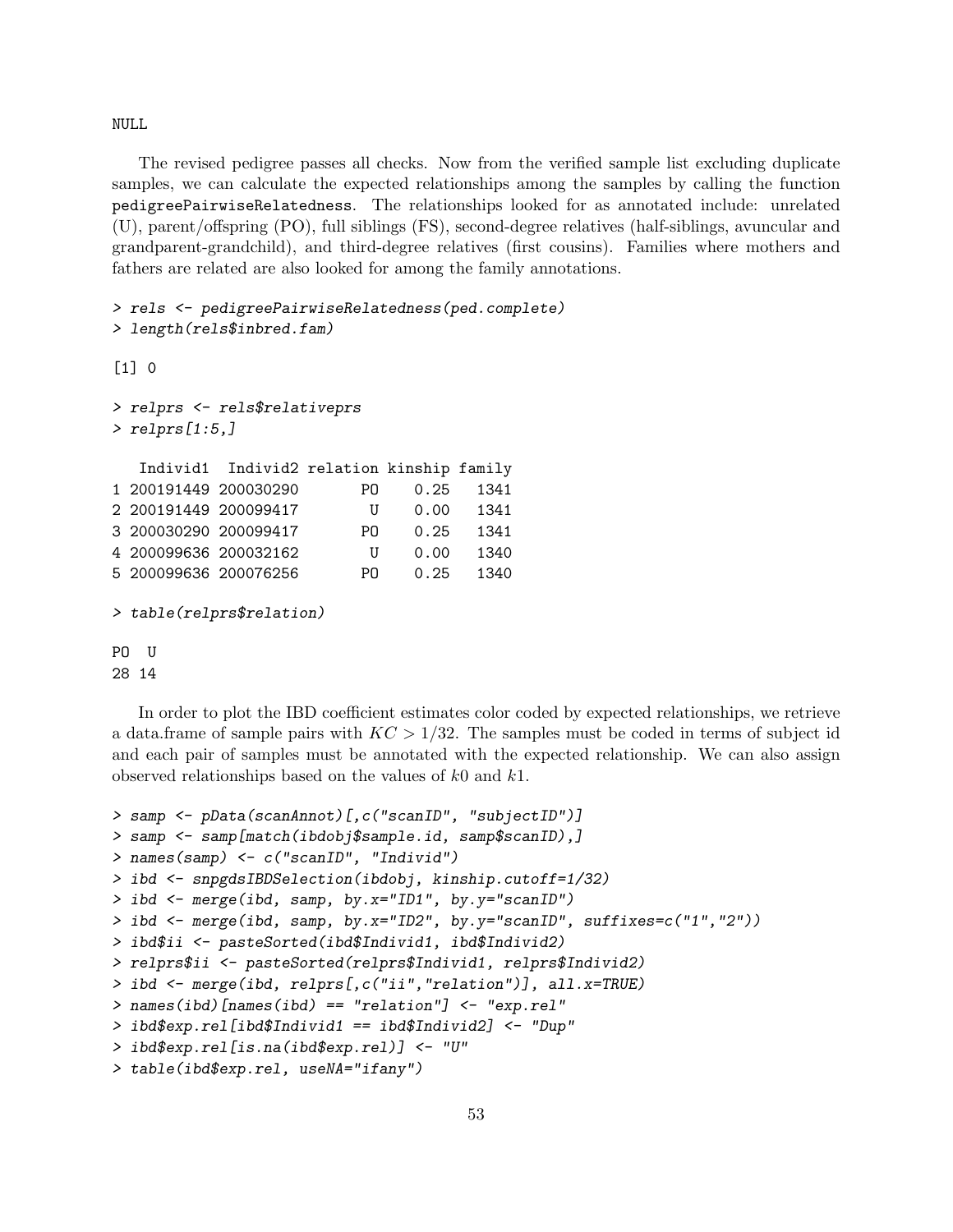```
Dup PO U
34 90 130
> # assign observed relationships
> ibd$obs.rel <- ibdAssignRelatednessKing(ibd$IBS0, ibd$kinship)
> table(ibd$obs.rel, useNA="ifany")
Deg3 Dup PO U
 66 34 90 64
```
Now the pedigree information is in the proper format for the IBD estimates to be plotted for each pair of samples, color coded by expected relationship.

```
> ## thresholds for assigning relationships using kinship coefficients
> ## in table 1 of Manichaikul (2010)
> cut. dup <- 1/(2^(3/2))> cut.deg1 < -1/(2^(5/2))> cut.deg2 < -1/(2^{(7/2)})> cut.deg3 \leftarrow 1/(2^(9/2))> cols <- c(Dup="magenta", PO="cyan", U="black")
> plot(ibd$IBS0, ibd$kinship, col=cols[ibd$exp.rel],
+ xlab="Fraction of IBS=0", ylab="Kinship coefficient")
> abline(h=c(cut.deg1, cut.deg2, cut.deg3, cut.dup), lty=2, col="gray")
> legend("topright", legend=names(cols), col=cols, pch=1)
```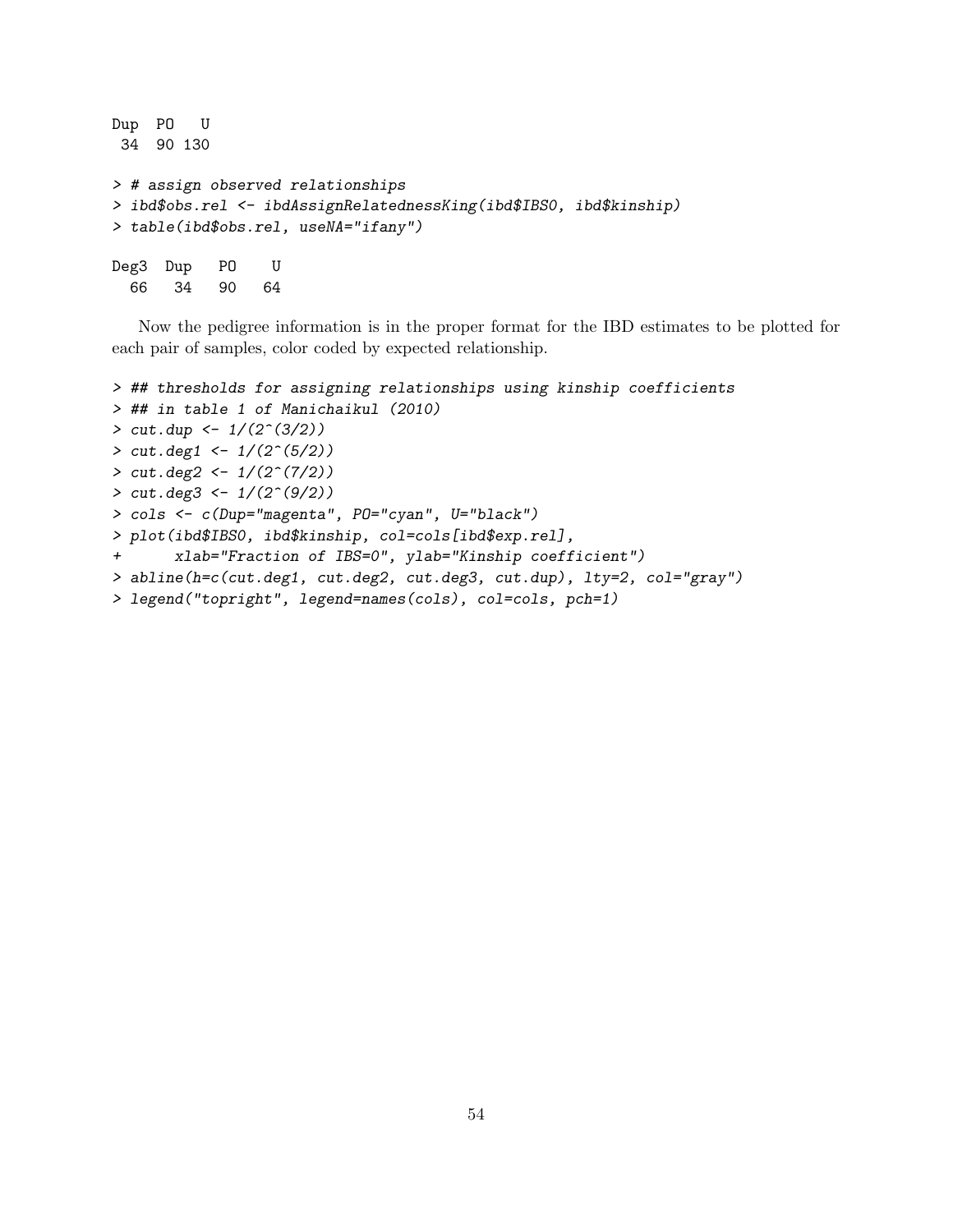

#### 5.3 Population Structure

#### Principal Component Analysis on all ethnic groups

In this section, we perform principal component analysis (PCA) in order to detect any population substructure that may exist among samples in a study. After calculating the eigenvectors for the samples, we plot the values for each of the first 4 eigenvectors in a pairwise fashion for each individual. By color coding the plots by annotated race and/or ethnicity, we can identify any individuals whose recorded self-identified race/ethnicity differs from their inferred genetic ancestry. Further, we can use the PCA-identified continental ancestry when stratifying samples by population group. It may also be useful to include the values of some eigenvectors as covariates in association tests.

For PCA, we use linkage disequilibrium (LD) pruning (snpgdsLDpruning) to select a set of SNPs within which each pair has a low level of LD (e.g.  $r^2 < 0.1$  in a sliding 10 Mb window), from a starting pool of autosomal SNPs with  $\text{missing} \cdot \text{n1} < 0.05$  and  $\text{MAF} < 0.05$ . We also remove SNPs in regions with known correlation (2q21 (LCT), HLA, 8p23, and 17q21.31). We must also ensure no duplicate samples are used for the principal component calculations.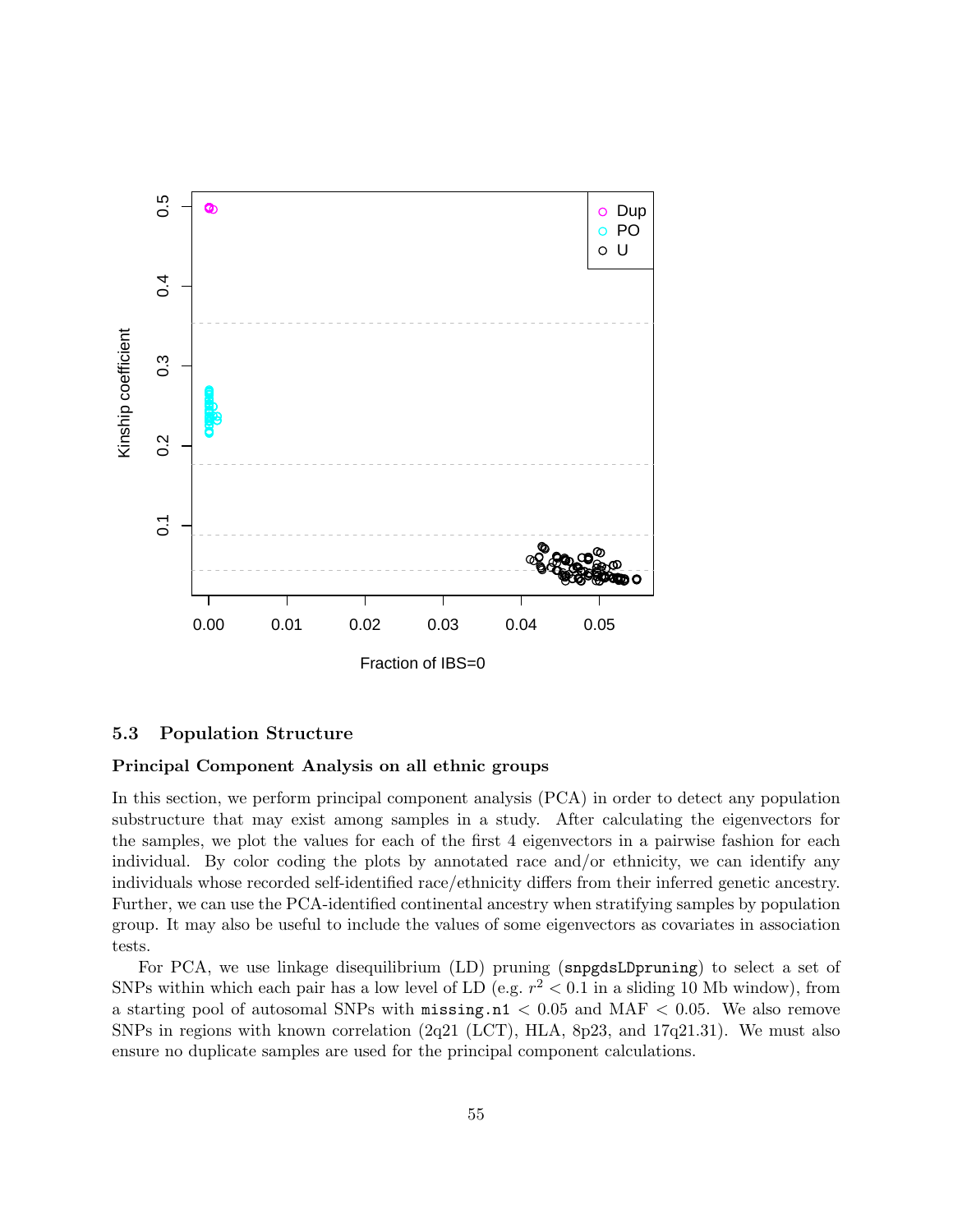```
> filt <- get(data(pcaSnpFilters.hg18))
> chrom <- getChromosome(snpAnnot)
> pos <- getPosition(snpAnnot)
> snpID <- getSnpID(snpAnnot)
> snp.filt <- rep(TRUE, length(snpID))
> for (f in 1:nrow(filt)) {
   snp.filt[chrom == filt$chrom[f] & filt$start.base[f] < pos
+ & pos < filt$end.base[f]] <- FALSE
+ }
> snp.sel <- snpID[snp.filt]
> length(snp.sel)
[1] 3300
> sample.sel <- scanAnnot$scanID[!scanAnnot$duplicated]
> length(sample.sel)
[1] 43
> gdsobj <- snpgdsOpen(gdsfile)
> snpset <- snpgdsLDpruning(gdsobj, sample.id=sample.sel, snp.id=snp.sel,
+ autosome.only=TRUE, maf=0.05, missing.rate=0.05,
+ method="corr", slide.max.bp=10e6,
+ ld.threshold=sqrt(0.1))
SNP pruning based on LD:
Excluding 1,300 SNPs (non-autosomes or non-selection)
Excluding 237 SNPs (monomorphic: TRUE, MAF: 0.05, missing rate: 0.05)
Working space: 43 samples, 1,763 SNPs
   using 1 (CPU) core
   sliding window: 10,000,000 basepairs, Inf SNPs
   |LD| threshold: 0.316228
   method: correlation
Chromosome 21: 9.20%, 92/1,000
Chromosome 22: 8.50%, 85/1,000
177 markers are selected in total.
> snp.pruned <- unlist(snpset, use.names=FALSE)
> length(snp.pruned)
```

```
[1] 177
```
The snpgdsPCA function is called with the SNP and sample subsets to calculate the first 32 eigenvectors.

> pca <- snpgdsPCA(gdsobj, sample.id=sample.sel, snp.id=snp.pruned)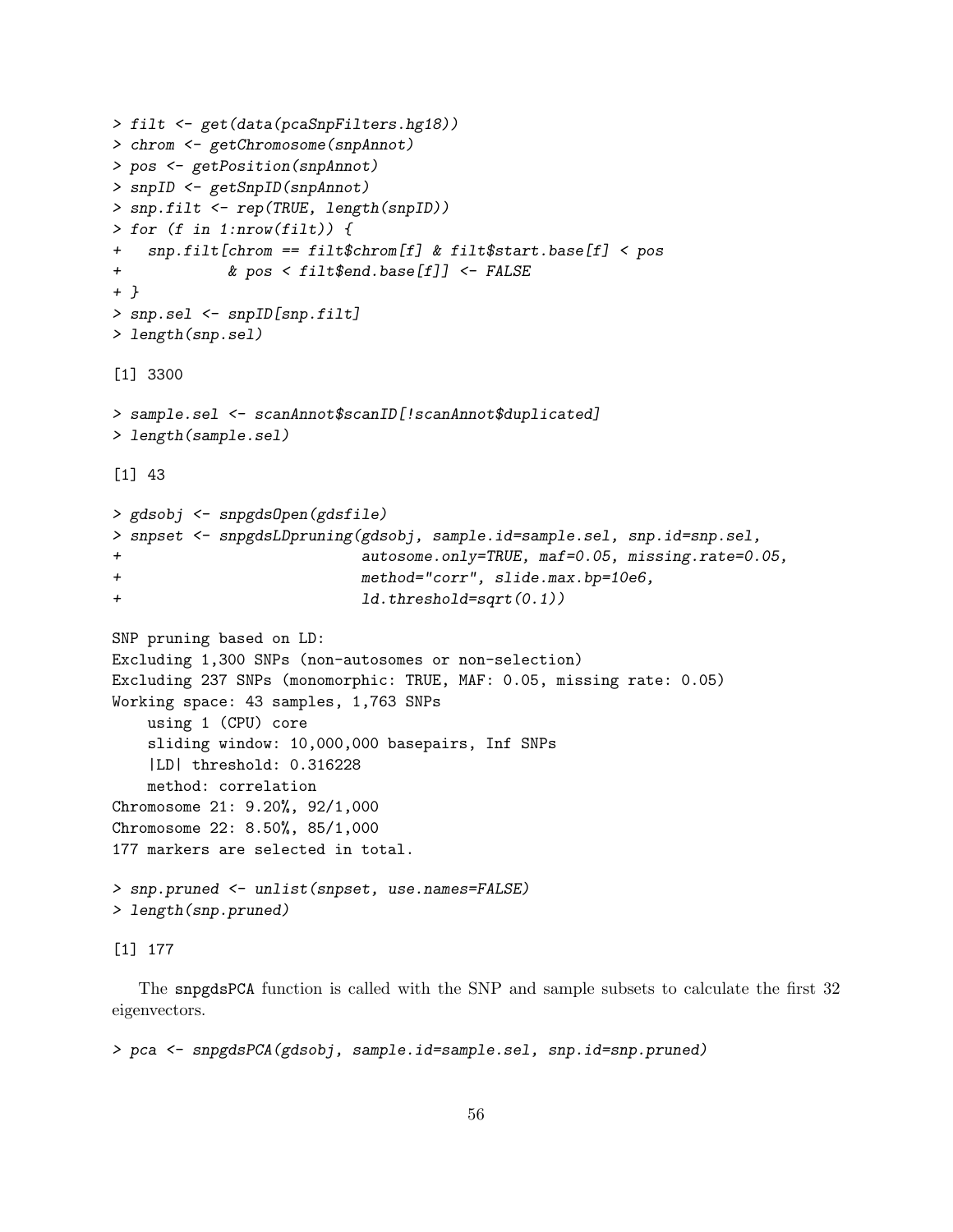Principal Component Analysis (PCA) on genotypes: Excluding 3,123 SNPs (non-autosomes or non-selection) Excluding 0 SNP (monomorphic: TRUE, MAF: NaN, missing rate: NaN) Working space: 43 samples, 177 SNPs using 1 (CPU) core PCA: the sum of all selected genotypes  $(0,1,2) = 6408$ CPU capabilities: Double-Precision SSE2 Tue Oct 29 20:14:29 2019 (internal increment: 75344) [..................................................] 0%, ETC: --- [==================================================] 100%, completed, 0s Tue Oct 29 20:14:29 2019 Begin (eigenvalues and eigenvectors) Tue Oct 29 20:14:29 2019 Done. > names(pca) [1] "sample.id" "snp.id" "eigenval" "eigenvect" "varprop" "TraceXTX" [7] "Bayesian" "genmat" > length(pca\$eigenval) [1] 43 > dim(pca\$eigenvect)

[1] 43 32

We will make a pairs plot showing the first four eigenvectors. A simple calculation is made to find the fraction of variance among the samples as explained by each eigenvector.

```
> # Calculate the percentage of variance explained
> # by each principal component.
> pc.frac <- pca$eigenval/sum(pca$eigenval)
> lbls <- paste("EV", 1:4, "\n", format(pc.frac[1:4], digits=2), sep="")
> samp <- pData(scanAnnot)[match(pca$sample.id, scanAnnot$scanID),]
> cols <- rep(NA, nrow(samp))
> cols[samp$race == "CEU"] <- "blue"
> cols[samp$race == "YRI"] <- "red"
> pairs(pca$eigenvect[,1:4], col=cols, labels=lbls,
+ main = "CEU: blue, YRI: red")
```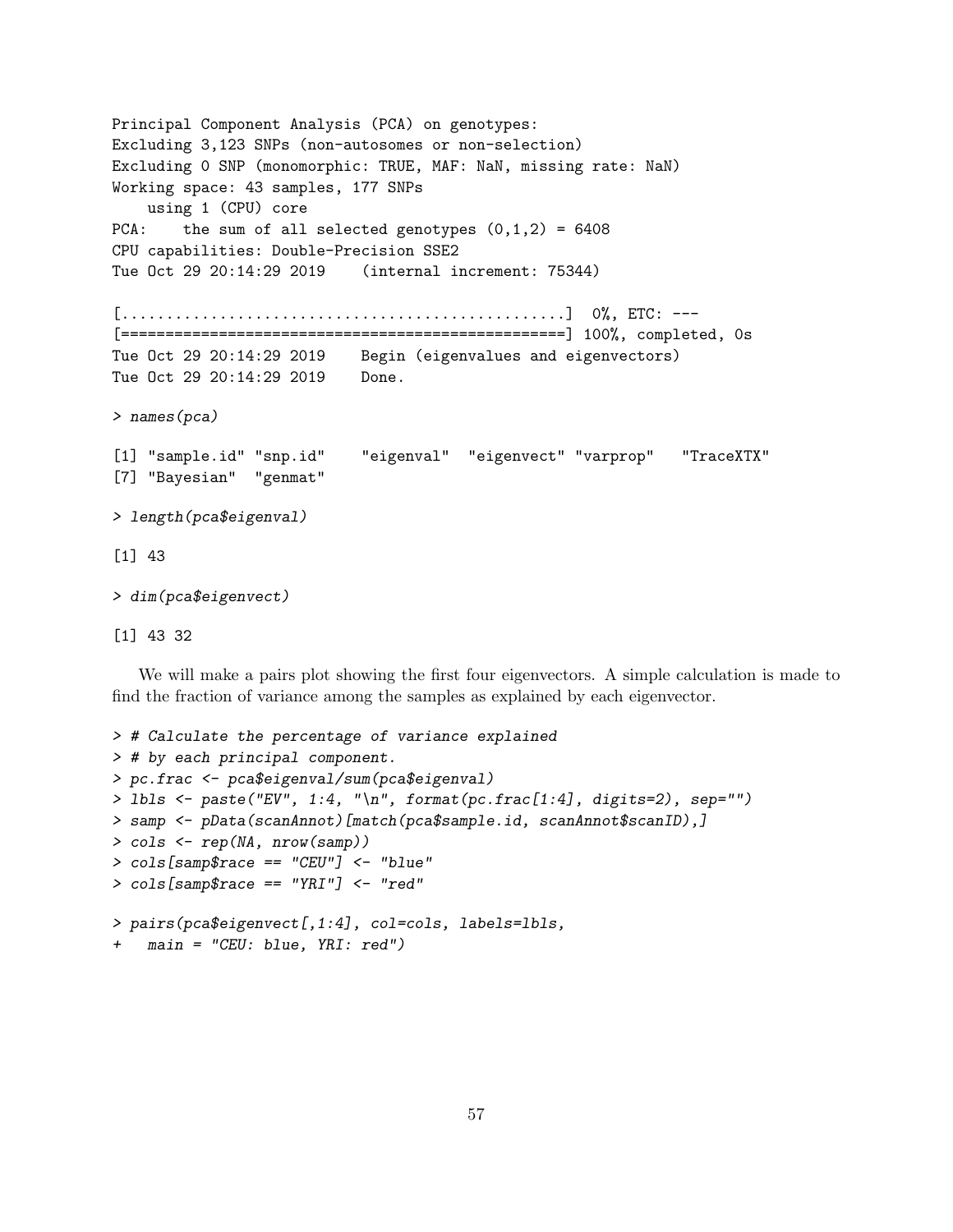



#### Parallel Coordinates Plot

A handy method of visualizing the effects of eigenvectors on clusters for a principal components analysis is the parallel coordinates plot. The genetic diversity in the YRI group is apparent in the later eigenvectors, while the remaining groups remain in clusters throughout.

```
> par.coord <- pca$eigenvect
> rangel \leq apply(par.coord, 2, function(x) range(x)[1])
> rangeh <- apply(par.coord, 2, function(x) range(x)[2])
> std.coord <- par.coord
> for (i in 1:14)
+ std.coord[,i] <- (par.coord[,i] - rangel[i])/(rangeh[i]-rangel[i])
> plot(c(0, 15), c(0, 1), type = 'n', axes = FALSE, ylab = '''', xlab = '''',+ main = "Parallel Coordinates Plot
+ CEU: blue, YRI: red")
> for (j in 1:13)
+ for (i in sample(1:nrow(std.coord)) )
```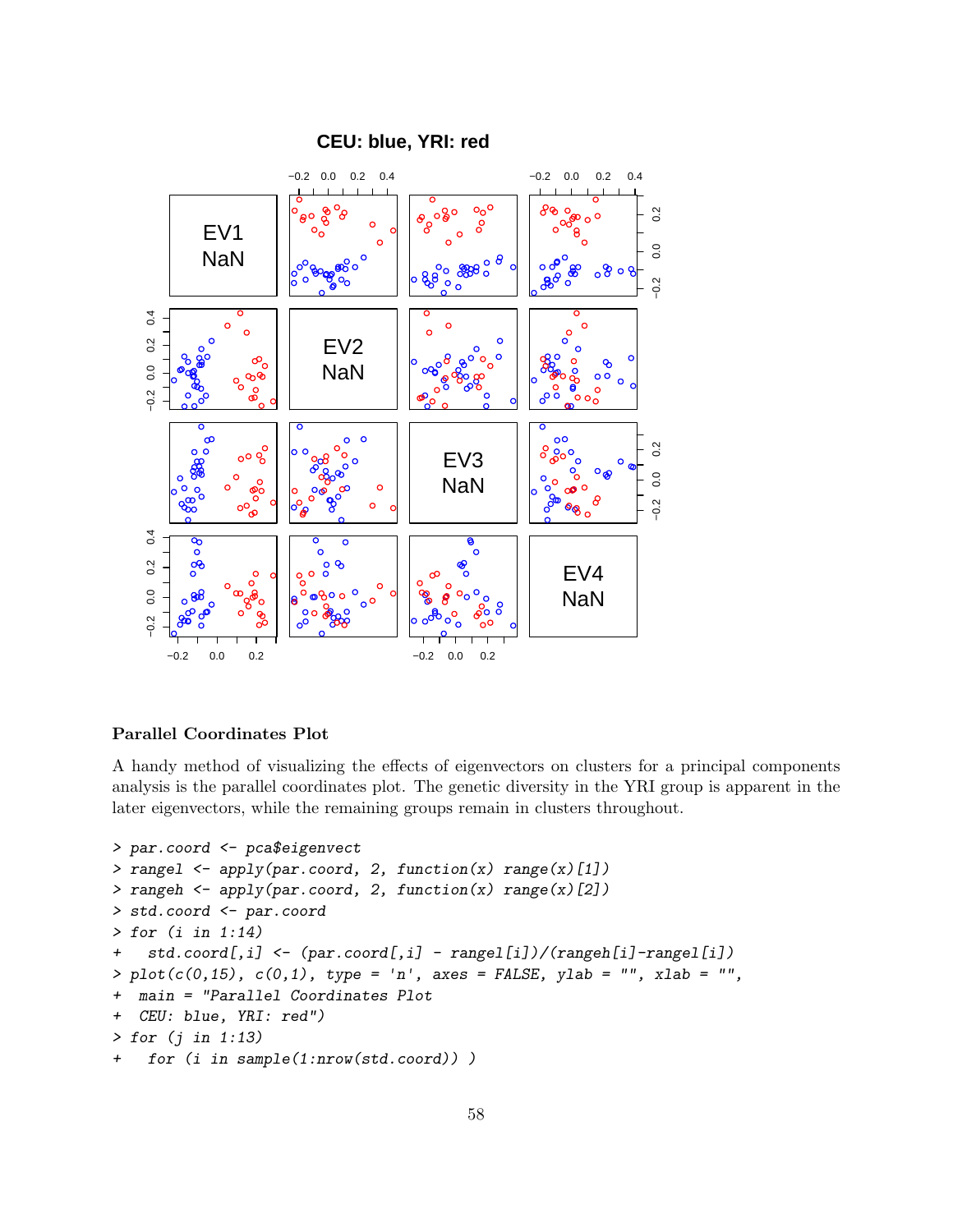```
+ lines(c(j,j+1), std.coord[i,c(j,j+1)], col=cols[i], lwd=0.25)
> axis(1, at = 1:14, labels = paste("PC",1:14, sep = "."))
```


### SNP-PC correlation

We confirm that there are no correlations between SNP regions and specific eigenvectors by examining plots of SNP correlation vs. position on the chromosome. Usually we check the first 8–12 eigenvectors, but here we plot only 1–4.

```
> corr <- snpgdsPCACorr(pca, gdsobj, eig.which=1:4)
> snpgdsClose(gdsobj)
> snp <- snpAnnot[match(corr$snp.id, snpID),]
> chrom <- getChromosome(snp, char=TRUE)
> pdf("DataCleaning-corr.pdf")
> par(mfrow=c(4,1))> for (i in 1:4) {
+ snpCorrelationPlot(abs(corr$snpcorr[i,]), chrom,
```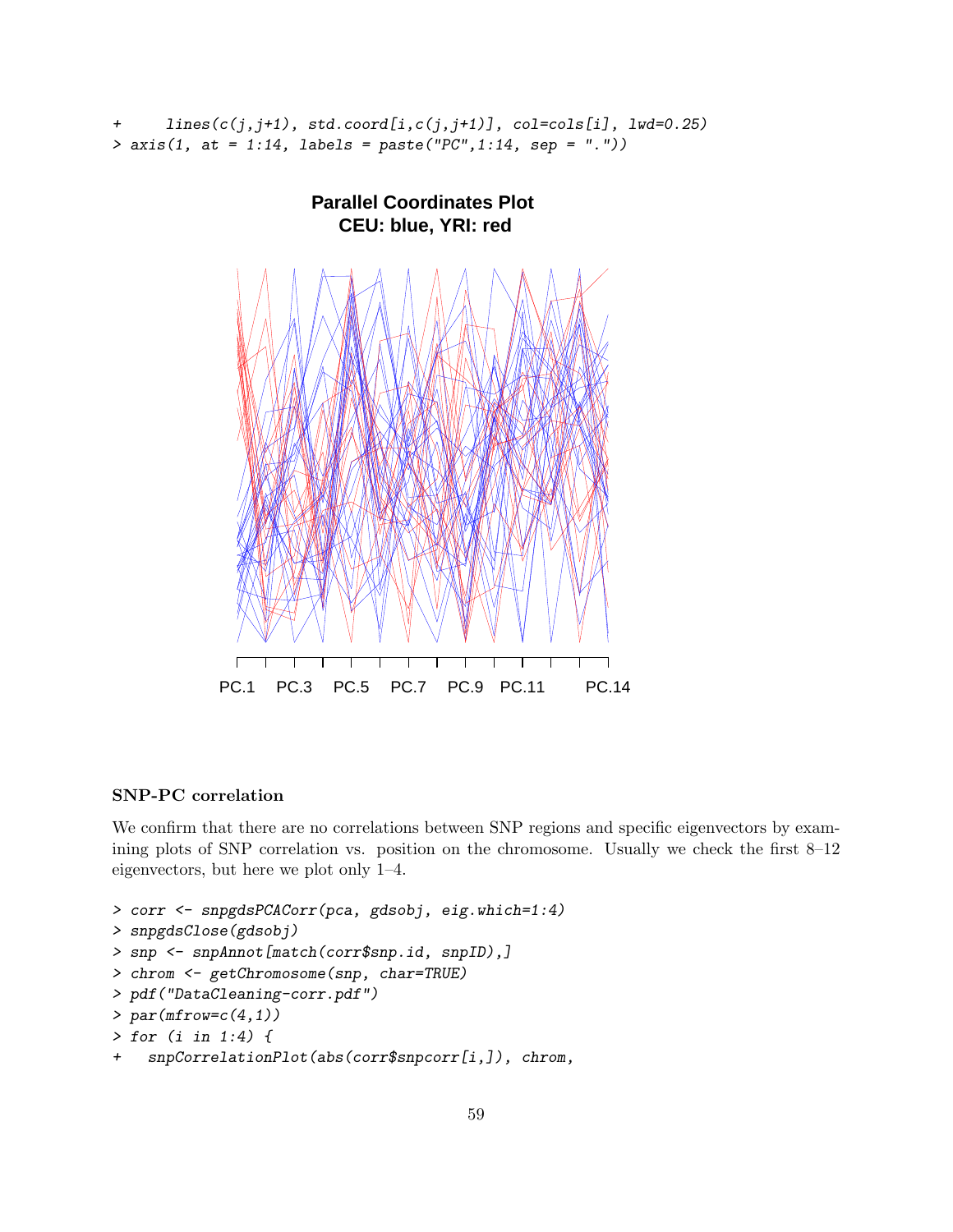+ } > dev.off()

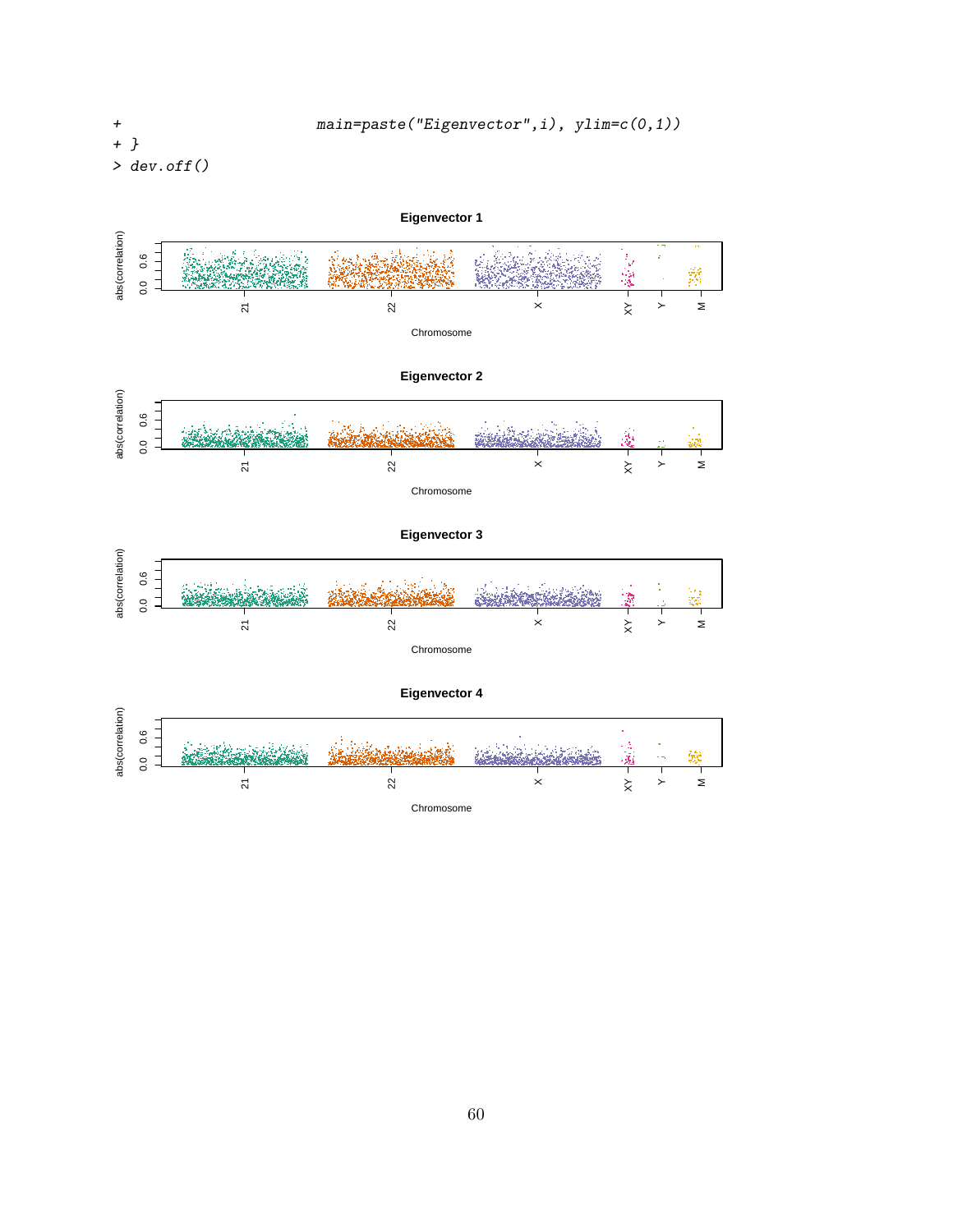# 6 Case-Control Confounding

We recommend checking for case-control confounding as part of the data cleaning process for GWAS. This involves checking both the principal components and the missing call rate for a relationship with case status.

### <span id="page-60-0"></span>6.1 Principal Components Differences

This step examines differences in principal components according to case-control status.

Collate PCA information with sample number, case-control status, and population group.

```
> princomp <- as.data.frame(pca$eigenvect)
> samples.nodup <- pData(scanAnnot)[!scanAnnot$duplicated,]
> princomp$scanID <- as.factor(samples.nodup$scanID)
> princomp$case.ctrl.status <- as.factor(samples.nodup$status)
> princomp$race <- as.factor(samples.nodup$race)
```
The code below gives what percent of variation is accounted for by the principal component for the first 32 PCs.

```
> pc.percent <- 100 * pca$eigenval[1:32]/sum(pca$eigenval)
> pc.percent
 [1] NaN NaN NaN NaN NaN NaN NaN NaN NaN NaN NaN NaN NaN NaN NaN NaN NaN NaN NaN
[20] NaN NaN NaN NaN NaN NaN NaN NaN NaN NaN NaN NaN NaN
> lbls <- paste("EV", 1:3, "\n", format(pc.percent[1:3], digits=2), "%", sep="")
> table(samples.nodup$status)
0 1
21 21
> cols <- rep(NA, nrow(samples.nodup))
> cols[samples.nodup$status == 1] <- "green"
> cols[samples.nodup$status == 0] <- "magenta"
```
We plot the principal component pairs for the first three PCs by case-control status. We then make boxplots for the first few PCs to show differences between cases and controls, along with a two-factor ANOVA accounting for case-control status and population group. Since we are using randomized case-control status, we do not expect to see a significant difference in principal components between cases and controls, when considering population group.

```
> pairs(pca$eigenvect[,1:3], col=cols, labels=lbls,
   main = "First Three EVs by Case-Control Status")
```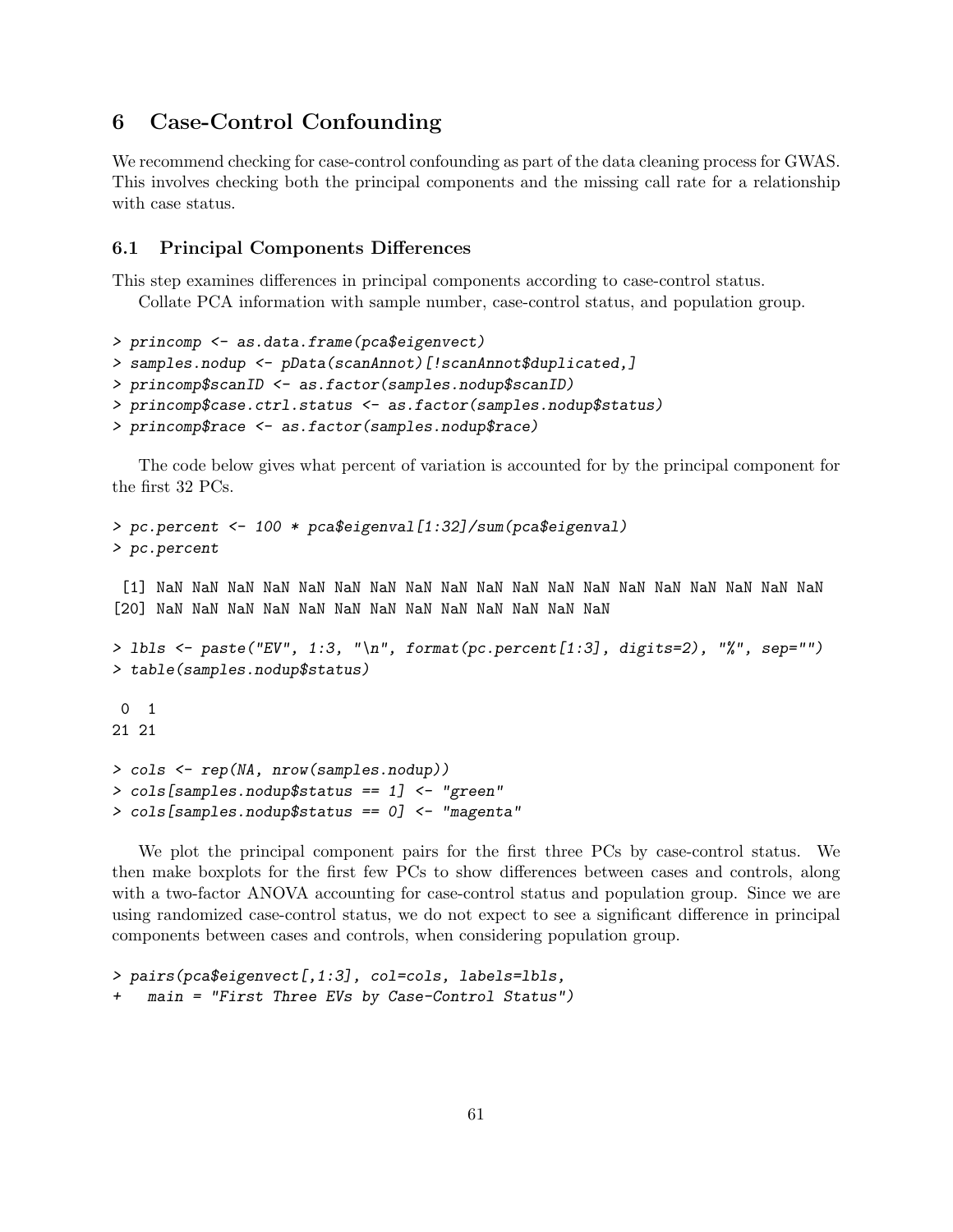

# **First Three EVs by Case−Control Status**

 $\rightarrow$  boxplot(princomp[, 1]  $\tilde{~}$  princomp\$case.ctrl.status,

+ ylab = "PC1", main = "PC1 vs. Case-control Status")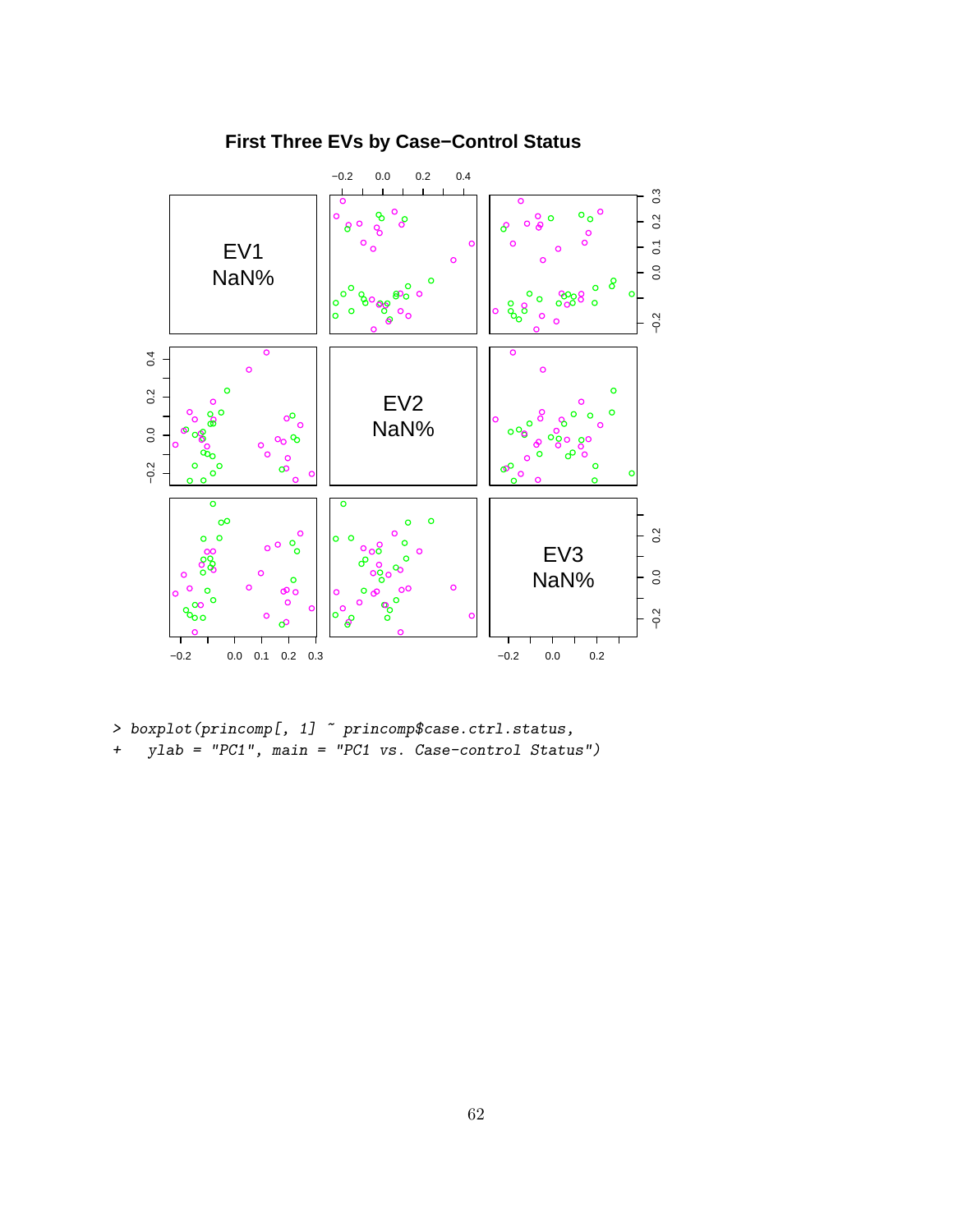

princomp\$case.ctrl.status

- $\rightarrow$  boxplot(princomp[, 2]  $\tilde{~}$  princomp\$case.ctrl.status,
- + ylab = "PC2", main = "PC2 vs. Case-control Status")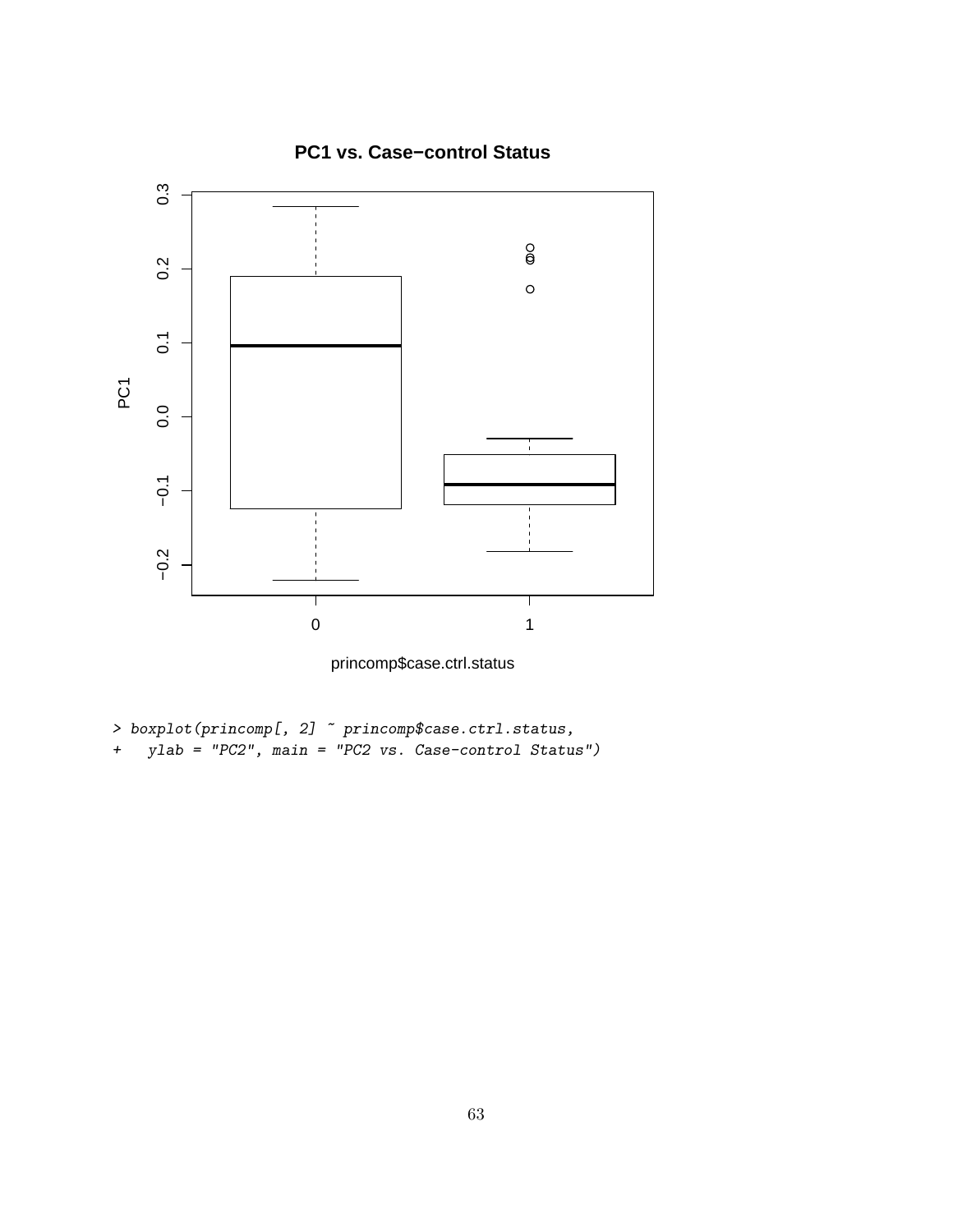

**PC2 vs. Case−control Status**

princomp\$case.ctrl.status

- $\rightarrow$  boxplot(princomp[, 3]  $\tilde{~}$  princomp\$case.ctrl.status,
- + ylab = "PC3", main = "PC3 vs. Case-control Status")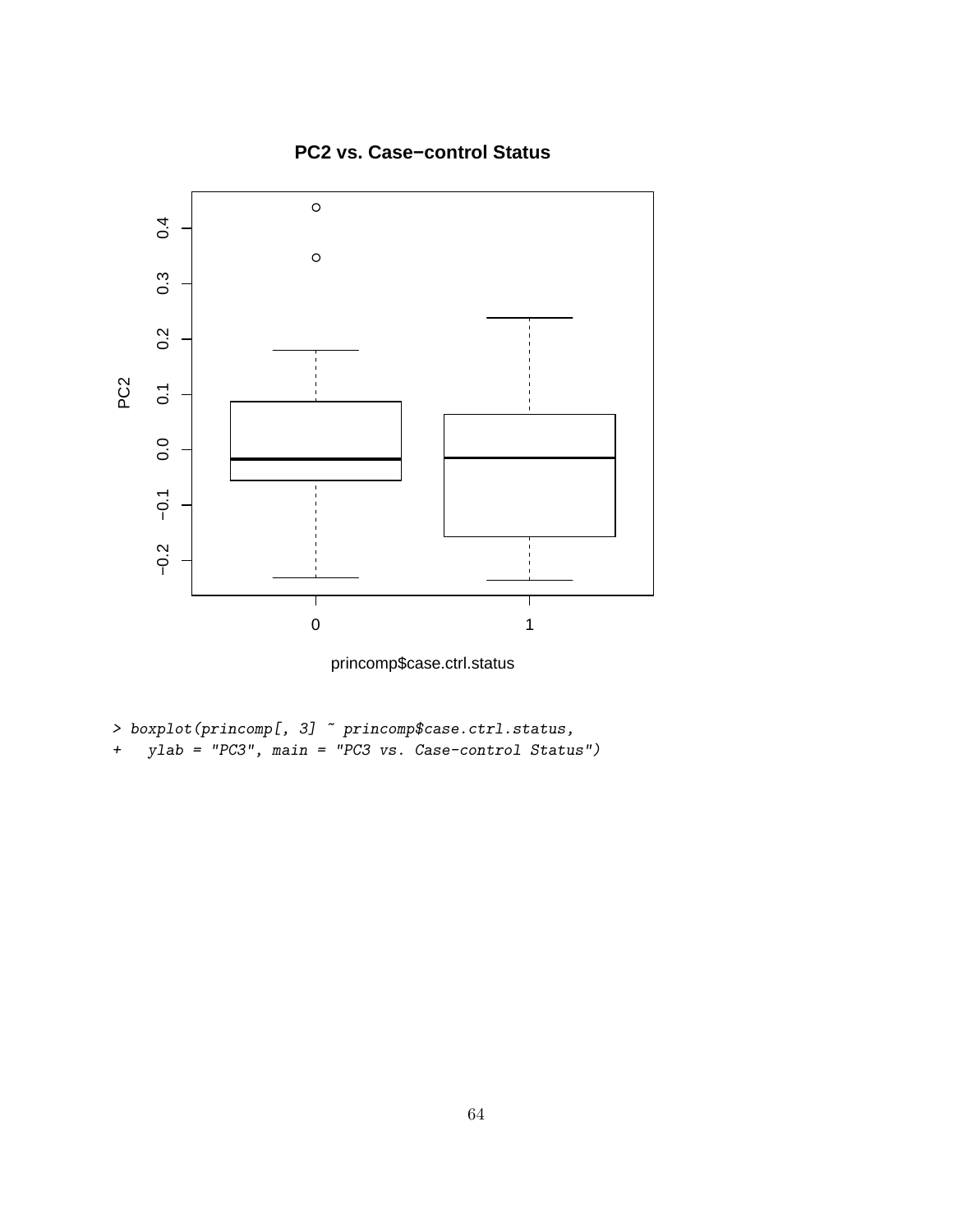### **PC3 vs. Case−control Status**

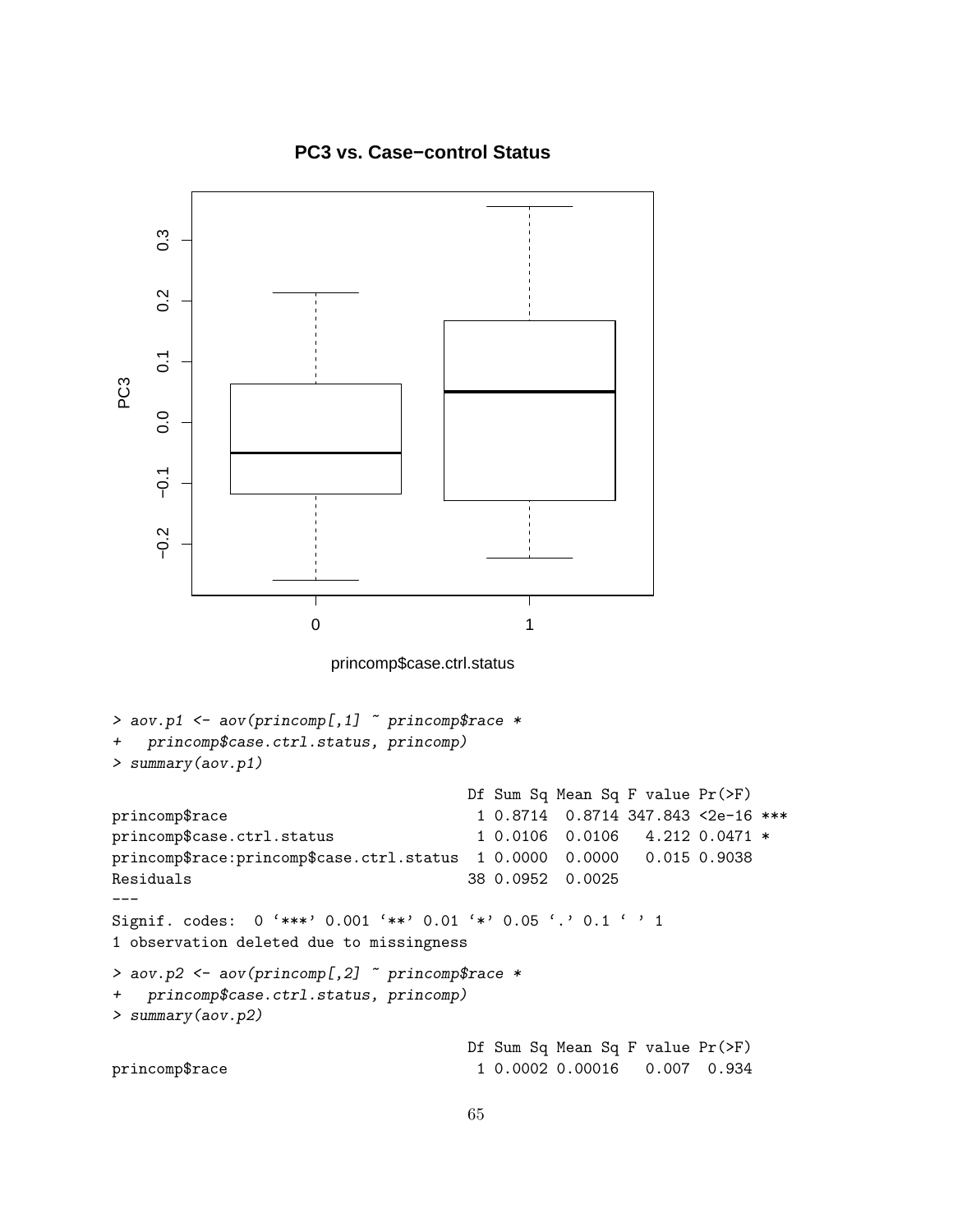```
princomp$case.ctrl.status 1 0.0344 0.03442 1.506 0.227
princomp$race:princomp$case.ctrl.status 1 0.0058 0.00580 0.254 0.617
Residuals 38 0.8684 0.02285
1 observation deleted due to missingness
> aov.p3 <- aov(princomp[,3] ~ princomp$race *
+ princomp$case.ctrl.status, princomp)
> summary(aov.p3)
                                Df Sum Sq Mean Sq F value Pr(>F)
princomp$race 1 0.0123 0.012288 0.498 0.485
princomp$case.ctrl.status 1 0.0212 0.021212 0.859 0.360
princomp$race:princomp$case.ctrl.status 1 0.0001 0.000067 0.003 0.959
Residuals 38 0.9384 0.024696
1 observation deleted due to missingness
```
#### 6.2 Missing Call Rate Differences

This step determines whether there are differences in missing call rates between cases and controls. As in section [6.1,](#page-60-0) we use simulated case-control status to demonstrate this step, since the HapMap II data does not contain information on cases and controls.

Investigate the difference in mean missing call rate by case-control status, using the sample annotation variable missing.e1. Here, since the case-control status was randomly assigned, we do not expect to see a difference in any of the missing call rates with respect to case-control status.

```
> lm.all <- lm(scanAnnot$missing.e1 ~ scanAnnot$status)
> summary(aov(lm.all))
                Df Sum Sq Mean Sq F value Pr(>F)
scanAnnot$status  1 0.0000647 6.474e-05  4.65 0.0343 *
Residuals 73 0.0010163 1.392e-05
Signif. codes: 0 '***' 0.001 '**' 0.01 '*' 0.05 '.' 0.1 ' ' 1
2 observations deleted due to missingness
> boxplot(scanAnnot$missing.e1 " scanAnnot$status, ylab =
    "Mean missing call rate", main="Mean missing call rate by case status")
```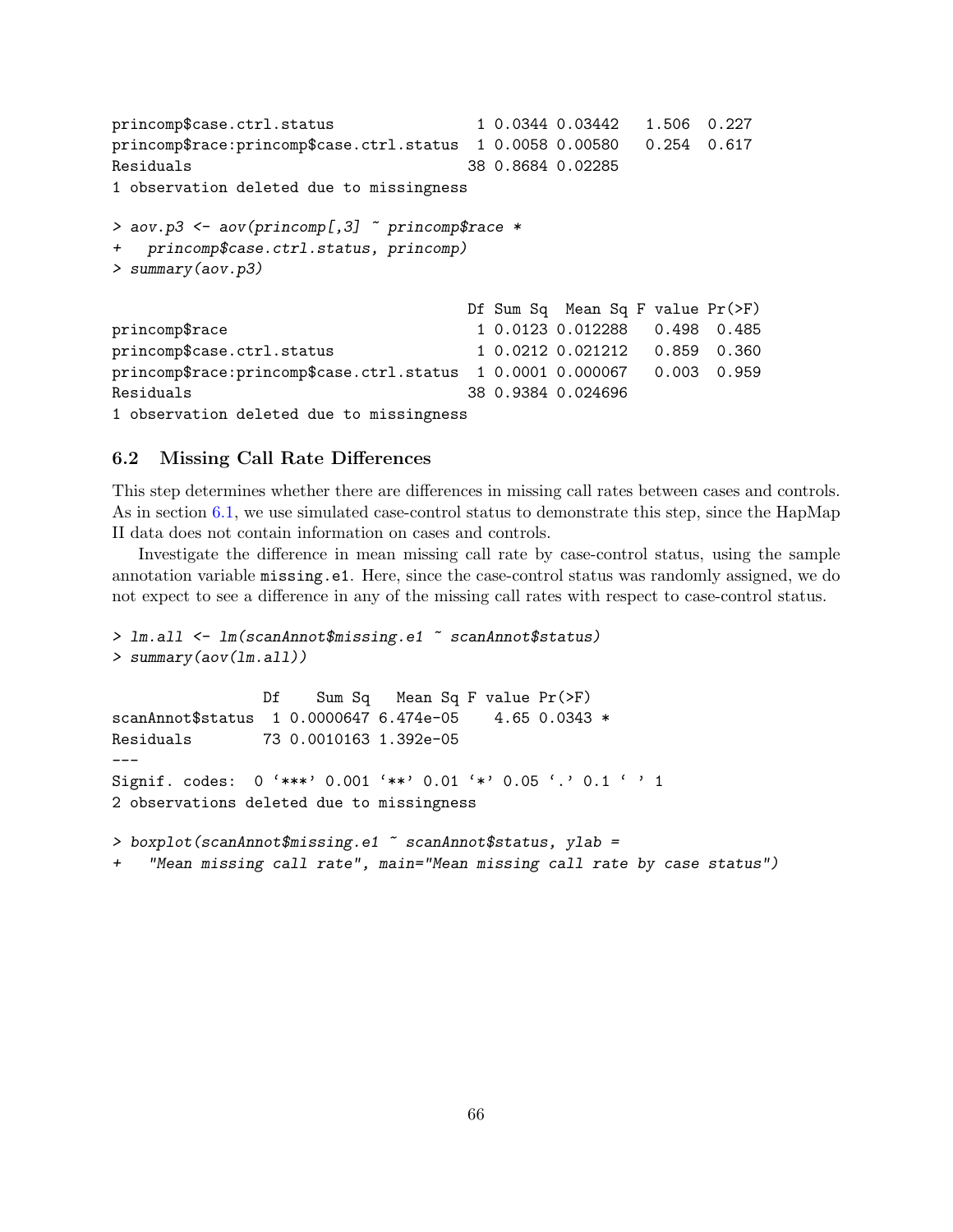



scanAnnot\$status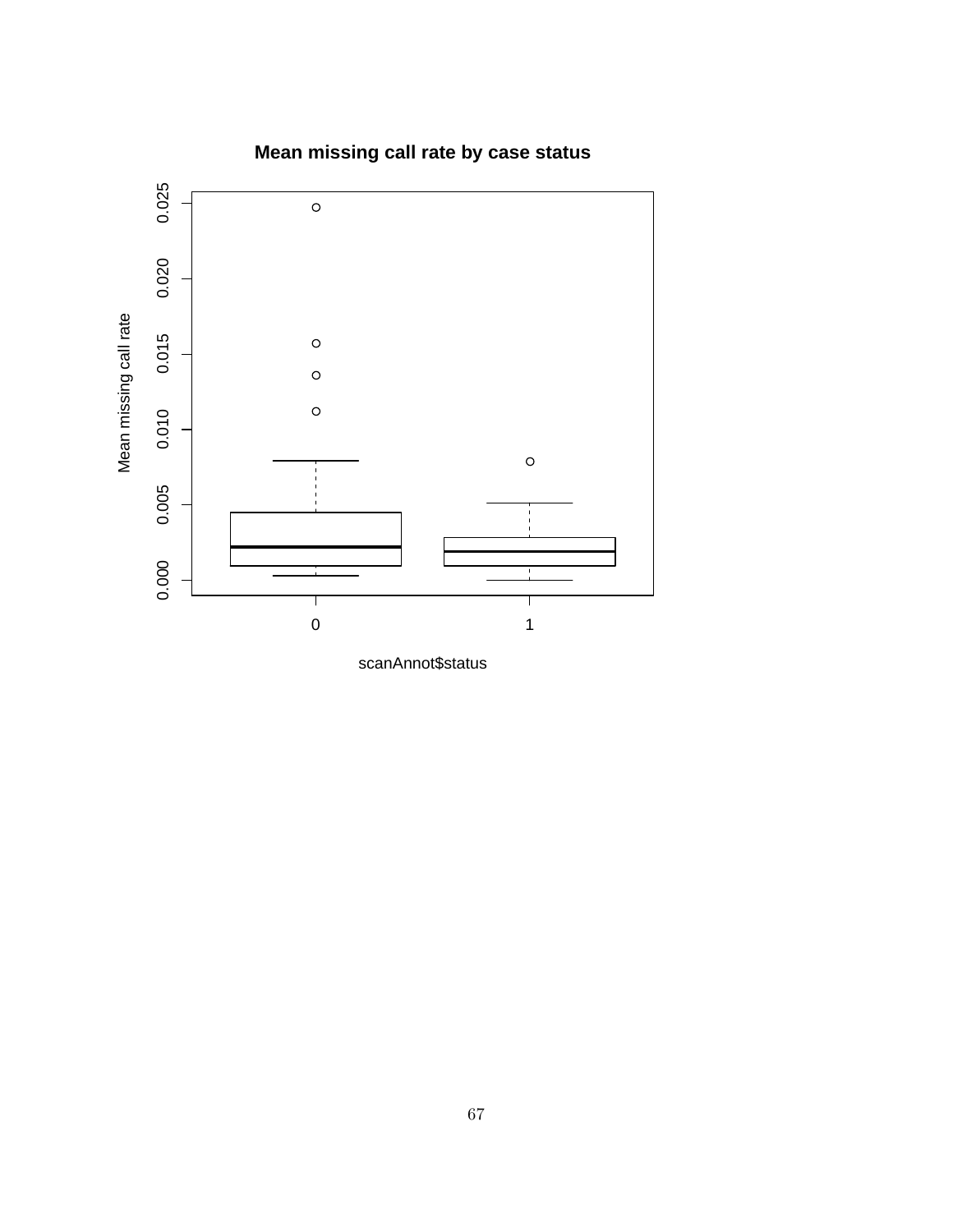# 7 Chromosome Anomaly Detection

This step looks for large chromosomal anomalies that may be filtered out during the final analysis.

### 7.1 B Allele Frequency filtering

Create an IntensityData object and a GenotypeData object.

```
> blfile <- system.file("extdata", "illumina_bl.gds", package="GWASdata")
> blgds <- GdsIntensityReader(blfile)
> blData <- IntensityData(blgds, snpAnnot=snpAnnot, scanAnnot=scanAnnot)
> genofile <- system.file("extdata", "illumina_geno.gds", package="GWASdata")
> genogds <- GdsGenotypeReader(genofile)
> genoData <- GenotypeData(genogds, snpAnnot=snpAnnot, scanAnnot=scanAnnot)
```
Identify some low quality samples by looking at the standard deviation of BAF.

```
> baf.sd <- sdByScanChromWindow(blData, genoData, var="BAlleleFreq")
```

```
> med.baf.sd <- medianSdOverAutosomes(baf.sd)
```

```
> low.qual.ids <- med.baf.sd$scanID[med.baf.sd$med.sd > 0.05]
```
Decide which SNPs to exclude based on genome build.

```
> chrom <- getChromosome(snpAnnot, char=TRUE)
> pos <- getPosition(snpAnnot)
> hla.df <- get(data(HLA.hg18))
> hla <- chrom == "6" & pos >= hla.df$start.base & pos <= hla.df$end.base
> xtr.df <- get(data(pseudoautosomal.hg18))
> xtr \le - chrom == "X" & pos >= xtr.df["X.XTR", "start.base"] &
+ pos <= xtr.df["X.XTR", "end.base"]
> centromeres <- get(data(centromeres.hg18))
> gap <- rep(FALSE, nrow(snpAnnot))
> for (i in 1:nrow(centromeres)) {
+ ingap <- chrom == centromeres$chrom[i] & pos > centromeres$left.base[i] &
+ pos < centromeres$right.base[i]
+ gap <- gap | ingap
+ }
> ignore <- snpAnnot$missing.n1 == 1 #ignore includes intensity-only and failed snps
> snp.exclude <- ignore | hla | xtr | gap
> snp.ok <- snpAnnot$snpID[!snp.exclude]
```
We use circular binary segmentation to find change points in BAF.

```
> scan.ids <- scanAnnot$scanID[1:10]
> chrom.ids <- 21:23
> baf.seg <- anomSegmentBAF(blData, genoData, scan.ids=scan.ids,
+ chrom.ids=chrom.ids, snp.ids=snp.ok, verbose=FALSE)
> head(baf.seg)
```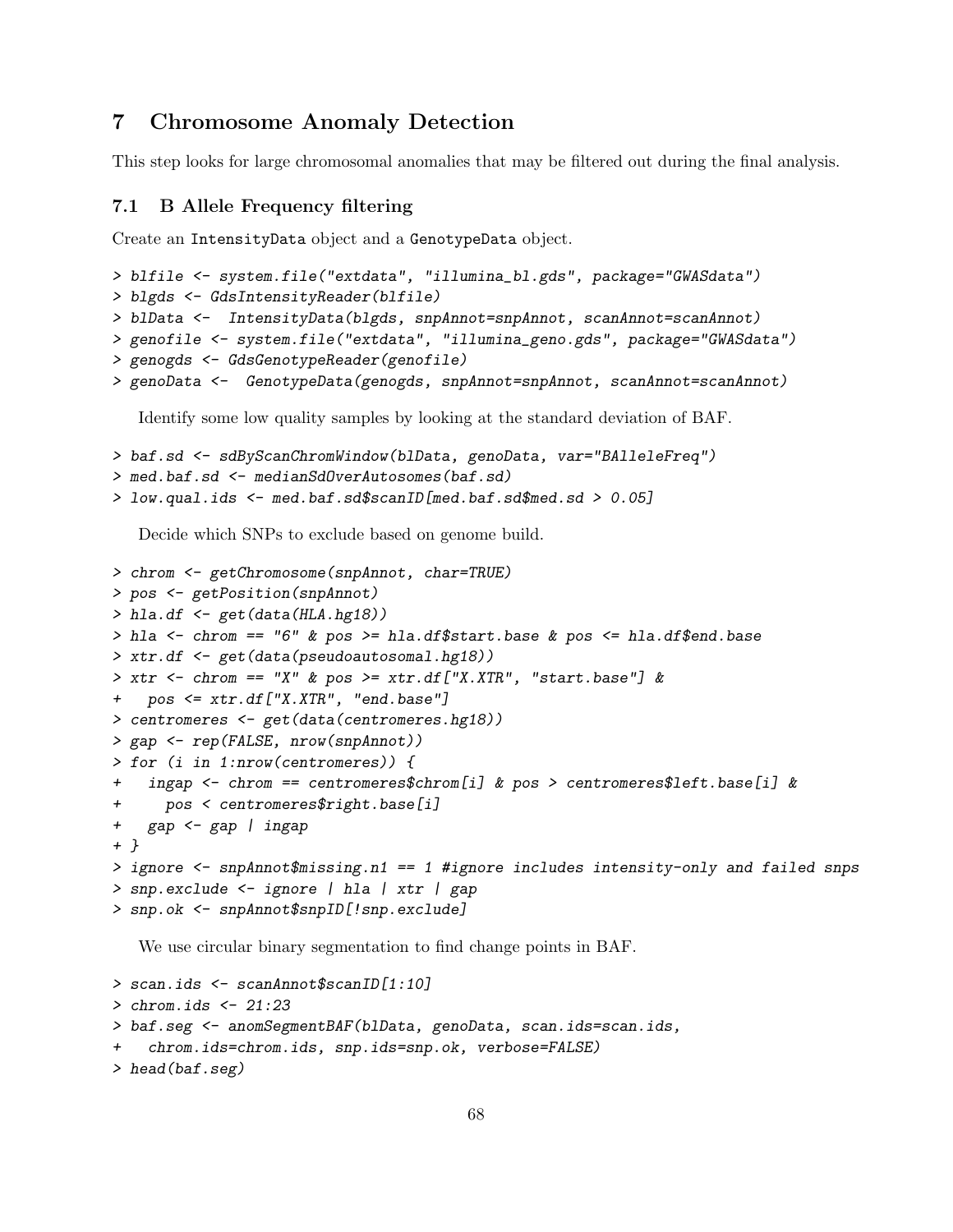|               |     |    |      | scanID chromosome left.index right.index num.mark seg.mean |     |        |
|---------------|-----|----|------|------------------------------------------------------------|-----|--------|
| $\mathbf{1}$  | 280 | 21 |      | 998                                                        | 294 | 0.1669 |
| $2^{\circ}$   | 280 | 22 | 1009 | 2000                                                       | 302 | 0.1524 |
| $\mathcal{S}$ | 280 | 23 | 2020 | 2987                                                       | 297 | 0.1587 |
| 4             | 281 | 21 | 4    | 998                                                        | 293 | 0.1516 |
| .5            | 281 | 22 | 1009 | 2000                                                       | 301 | 0.1410 |
| 6             | 281 | 23 | 2020 | 2987                                                       | 297 | 0.1452 |

Filter segments to detect anomalies, treating the low quality samples differently.

```
> baf.anom <- anomFilterBAF(blData, genoData, segments=baf.seg,
+ snp.ids=snp.ok, centromere=centromeres, low.qual.ids=low.qual.ids,
+ verbose=FALSE)
> names(baf.anom)
[1] "raw" "filtered" "base.info" "seg.info"
> baf.filt <- baf.anom$filtered
> head(baf.filt)
  scanID chromosome left.index right.index num.mark seg.mean sd.fac sex
19 286 22 1154 1163 10 0.401500 2.813941 M
23 287 22 1154 1163 10 0.371368 2.429629 M
  merge homodel.adjust left.base right.base frac.used
19 FALSE FALSE 21110596 21276825 1
23 FALSE TRUE 21110596 21276825 1
```
### 7.2 Loss of Heterozygosity

We look for Loss of Heterozygosity (LOH) anomalies by identifying homozygous runs with change in LRR. Change points in LRR are found by circular binary segmentation. Known anomalies from the BAF detection are excluded.

```
> loh.anom <- anomDetectLOH(blData, genoData, scan.ids=scan.ids,
+ chrom.ids=chrom.ids, snp.ids=snp.ok, known.anoms=baf.filt,
+ verbose=FALSE)
> names(loh.anom)
[1] "raw" "raw.adjusted" "filtered" "base.info" "segments"
[6] "merge"
> loh.filt <- loh.anom$filtered
> head(loh.filt)
NULL
```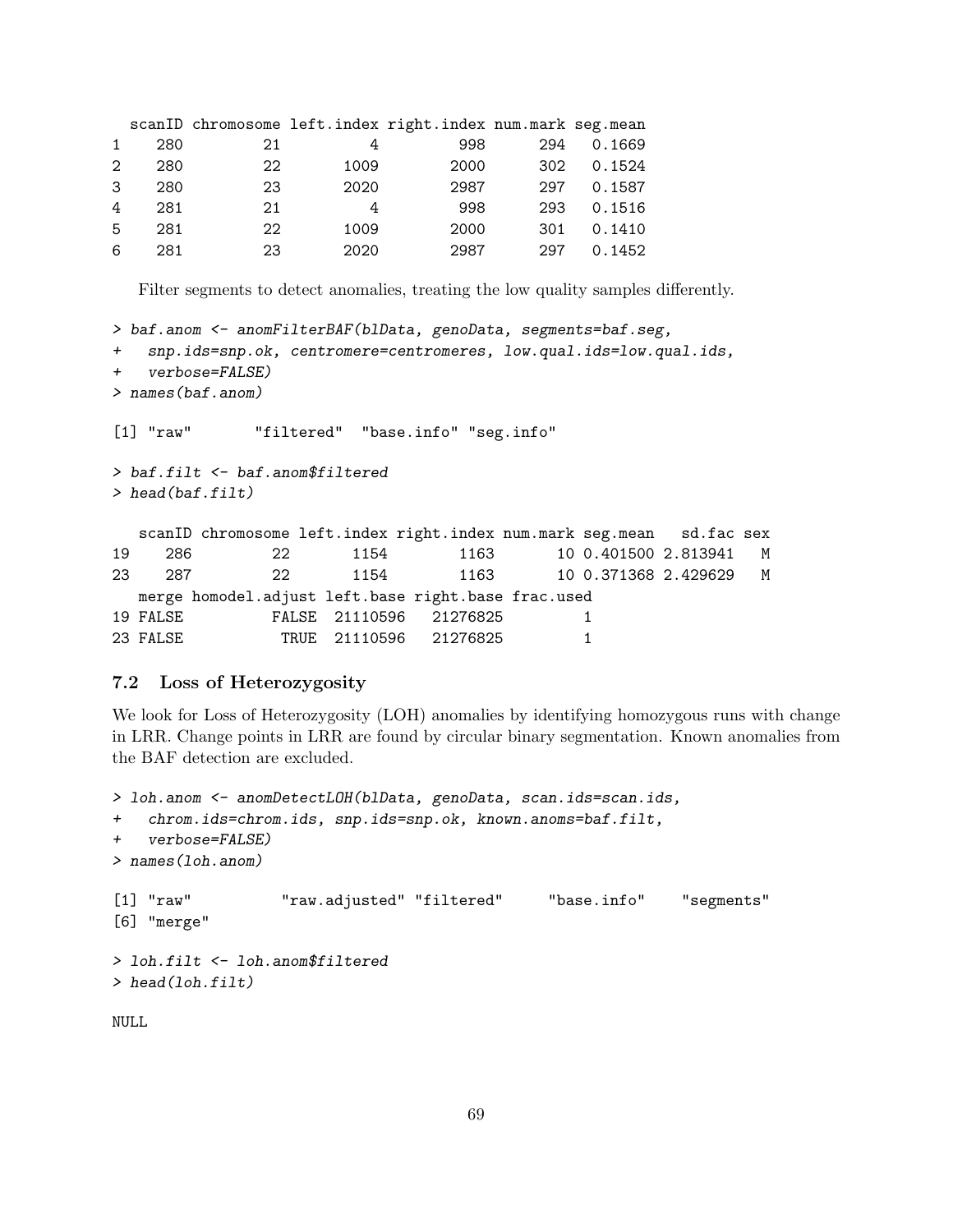#### 7.3 Statistics

Calculate statistics for the anomalous segments found with the BAF and LOH methods.

```
> # create required data frame
> baf.filt$method <- "BAF"
> if (!is.null(loh.filt)) {
   1oh.filt$method <- "LOH"
+ cols <- intersect(names(baf.filt), names(loh.filt))
+ anoms <- rbind(baf.filt[,cols], loh.filt[,cols])
+ } else {
+ anoms <- baf.filt
+ }
> anoms$anom.id <- 1:nrow(anoms)
> stats <- anomSegStats(blData, genoData, snp.ids=snp.ok, anom=anoms,
                    centromere=centromeres)
> names(stats)
[1] "scanID" "chromosome"
 [3] "left.index" "right.index"
 [5] "num.mark" "seg.mean"
 [7] "sd.fac" "sex"
[9] "merge" "homodel.adjust"
[11] "left.base" "right.base"
[13] "frac.used" "method"
[15] "anom.id" "nmark.all"
[17] "nmark.elig" "nbase"
[19] "non.anom.baf.med" "non.anom.lrr.med"
[21] "non.anom.lrr.mad" "anom.baf.dev.med"
[23] "anom.baf.dev.5" "anom.baf.dev.mean"
[25] "anom.baf.sd" "anom.baf.mad"
[27] "anom.lrr.med" "anom.lrr.sd"
[29] "anom.lrr.mad" "nmark.baf"
[31] "nmark.lrr" "cent.rel"
[33] "left.most" "right.most"
[35] "left.last.elig" "right.last.elig"
[37] "left.term.lrr.med" "right.term.lrr.med"
[39] "left.term.lrr.n" "right.term.lrr.n"
[41] "cent.span.left.elig.n" "cent.span.right.elig.n"
[43] "cent.span.left.bases" "cent.span.right.bases"
[45] "cent.span.left.index" "cent.span.right.index"
[47] "bafmetric.anom.mean" "bafmetric.non.anom.mean"
[49] "bafmetric.non.anom.sd" "nmark.lrr.low"
```
Plot the anomalies with relevant statistics, one anomaly per plot. Each plot has two parts: upper part is a graph of LRR and lower part is a graph of BAF.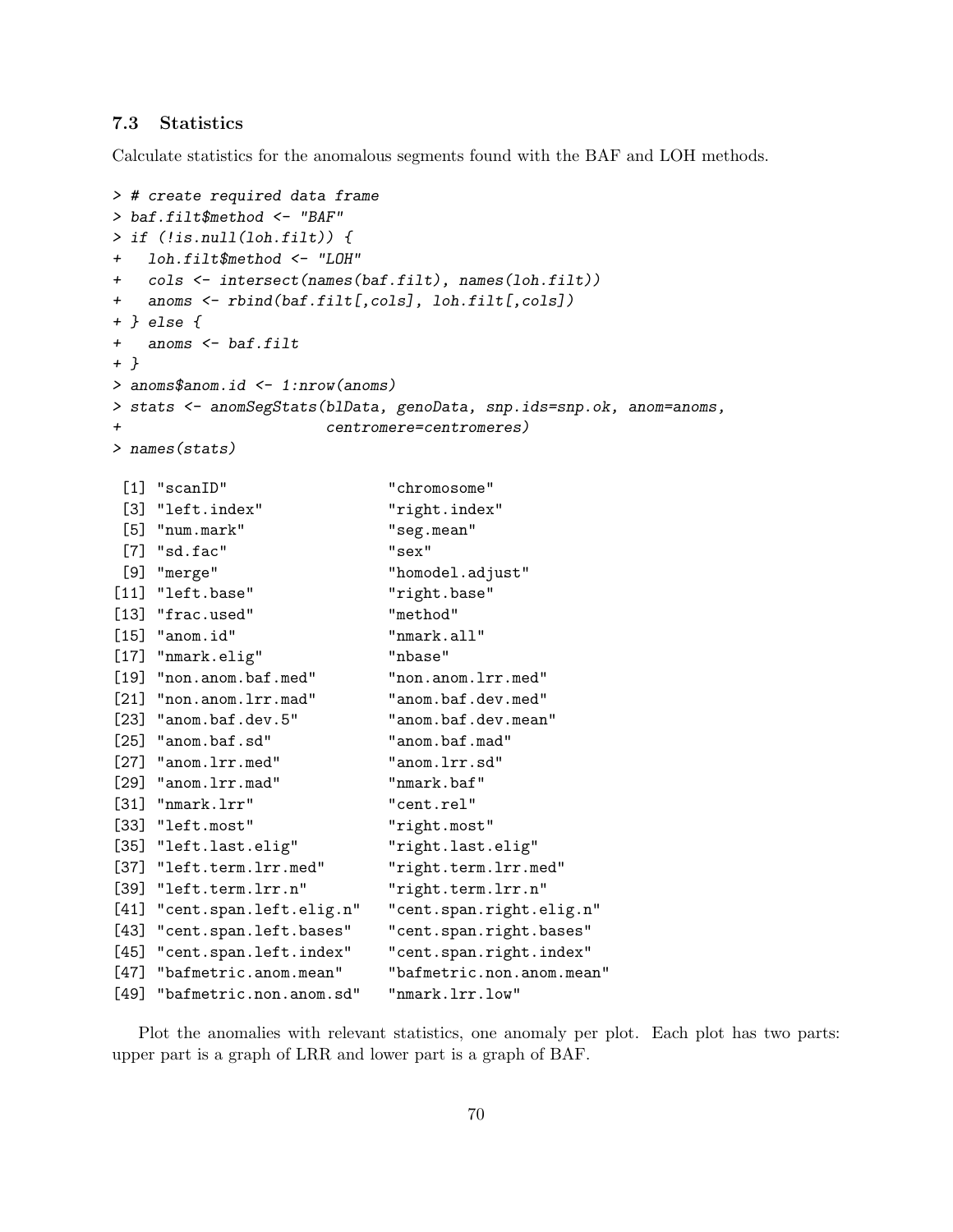```
> snp.not.ok <- snpAnnot$snpID[snp.exclude]
```
> anomStatsPlot(blData, genoData, anom.stats=stats[1,],

+ snp.ineligible=snp.not.ok, centromere=centromeres, cex.leg=1)



**anom 1 − scan 286 − M − chrom 22 − BAF**

**green=AA, orange=AB, purple=BB, pink=ineligible, black=other missing horiz solid red = non−anom median, horiz dashed red = anom median**



#### 7.4 Identify low quality samples

To identify low quality samples, one measure we use is the standard deviation of BAF and LRR. BAF results were found previously, now we find results for LRR. Unlike for BAF, all genotypes are included.

```
> lrr.sd <- sdByScanChromWindow(blData, var="LogRRatio", incl.hom=TRUE)
> med.lrr.sd <- medianSdOverAutosomes(lrr.sd)
```
We also need the number of segments found using circular binary segmentation in anomaly detection.

```
> baf.seg.info <- baf.anom$seg.info
> loh.seg.info <- loh.anom$base.info[,c("scanID", "chromosome", "num.segs")]
```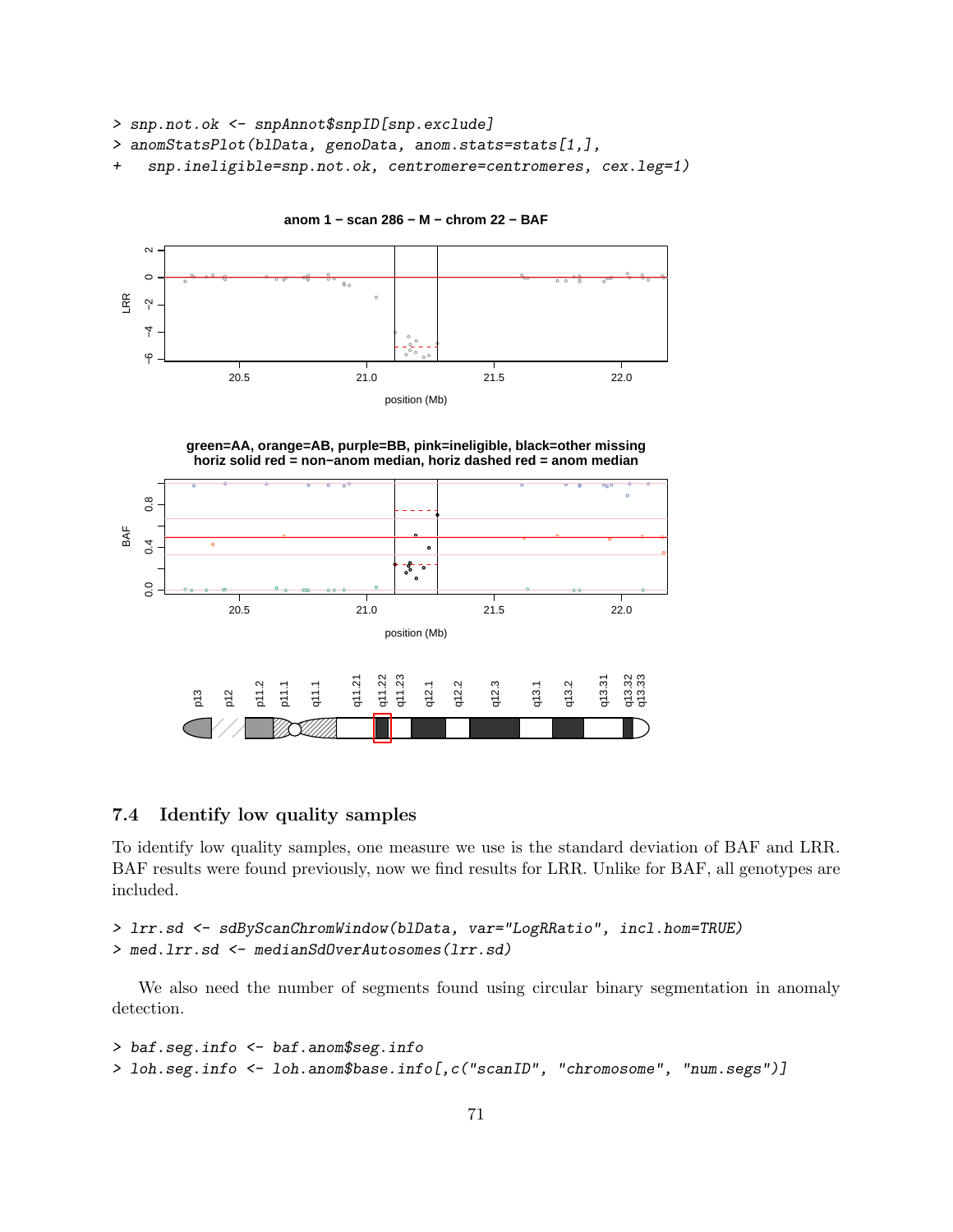We identify low quality samples separately for BAF and LOH, using different threshold parameters. A SnpAnnotationDataFrame with an "eligible" column is required. BAF detected anomalies for low quality BAF samples tend to have higher false positive rate. LOH detected anomalies for low quality LOH samples tend to have higher false positive rate.

```
> snpAnnot$eligible <- !snp.exclude
```

```
> baf.low.qual <- anomIdentifyLowQuality(snpAnnot, med.baf.sd, baf.seg.info,
```

```
+ sd.thresh=0.1, sng.seg.thresh=0.0008, auto.seg.thresh=0.0001)
```

```
> loh.low.qual <- anomIdentifyLowQuality(snpAnnot, med.lrr.sd, loh.seg.info,
```

```
+ sd.thresh=0.25, sng.seg.thresh=0.0048, auto.seg.thresh=0.0006)
```
Close the IntensityData and GenotypeData objects.

```
> close(blData)
> close(genoData)
```
#### 7.5 Filter anomalies

We can set genotypes in anomaly regions to missing for future analyses (such as Hardy-Weinberg equilibrium and association tests). We use the function setMissingGenotypes to create a new GDS file with anomaly regions set to NA. We recommend inspecting the plots from anomStatsPlot for large anomalies (e.g.,  $> 5$  Mb) to identify those anomalies that case genotyping errors. We can also exclude certain samples, such as duplicates, low quality samples, and samples with unresolved identity issues.

```
> # anomalies to filter
> anom.filt <- stats[,c("scanID", "chromosome", "left.base", "right.base")]
> # whole.chrom column is required and can be used for sex chromosome
> # anomalies such as XXX
> anom.filt$whole.chrom <- FALSE
> # select unique subjects
> subj <- scanAnnot$scanID[!scanAnnot$duplicated]
> subj.filt.file <- "subj_filt.gds"
> setMissingGenotypes(genofile, subj.filt.file, anom.filt,
+ file.type="gds", sample.include=subj, verbose=FALSE)
> (gds <- GdsGenotypeReader(subj.filt.file))
File: /tmp/RtmpFCSFcv/Rbuild24e550dd7a52/GWASTools/vignettes/subj_filt.gds (60.7K)
+ [ ]
|--+ sample.id { Int32 43 LZMA_ra(87.2%), 157B }
|--+ snp.id { Int32 3300 LZMA_ra(25.9%), 3.3K }
|--+ snp.chromosome { UInt8 3300 LZMA_ra(3.45%), 121B } *
|--+ snp.position { Int32 3300 LZMA_ra(68.4%), 8.8K }
|--+ snp.rs.id { Str8 3300 LZMA_ra(33.6%), 11.0K }
|--+ snp.allele { Str8 3300 LZMA_ra(8.83%), 1.1K }
\--+ genotype { Bit2 3300x43, 34.6K } *
```

```
> close(gds)
```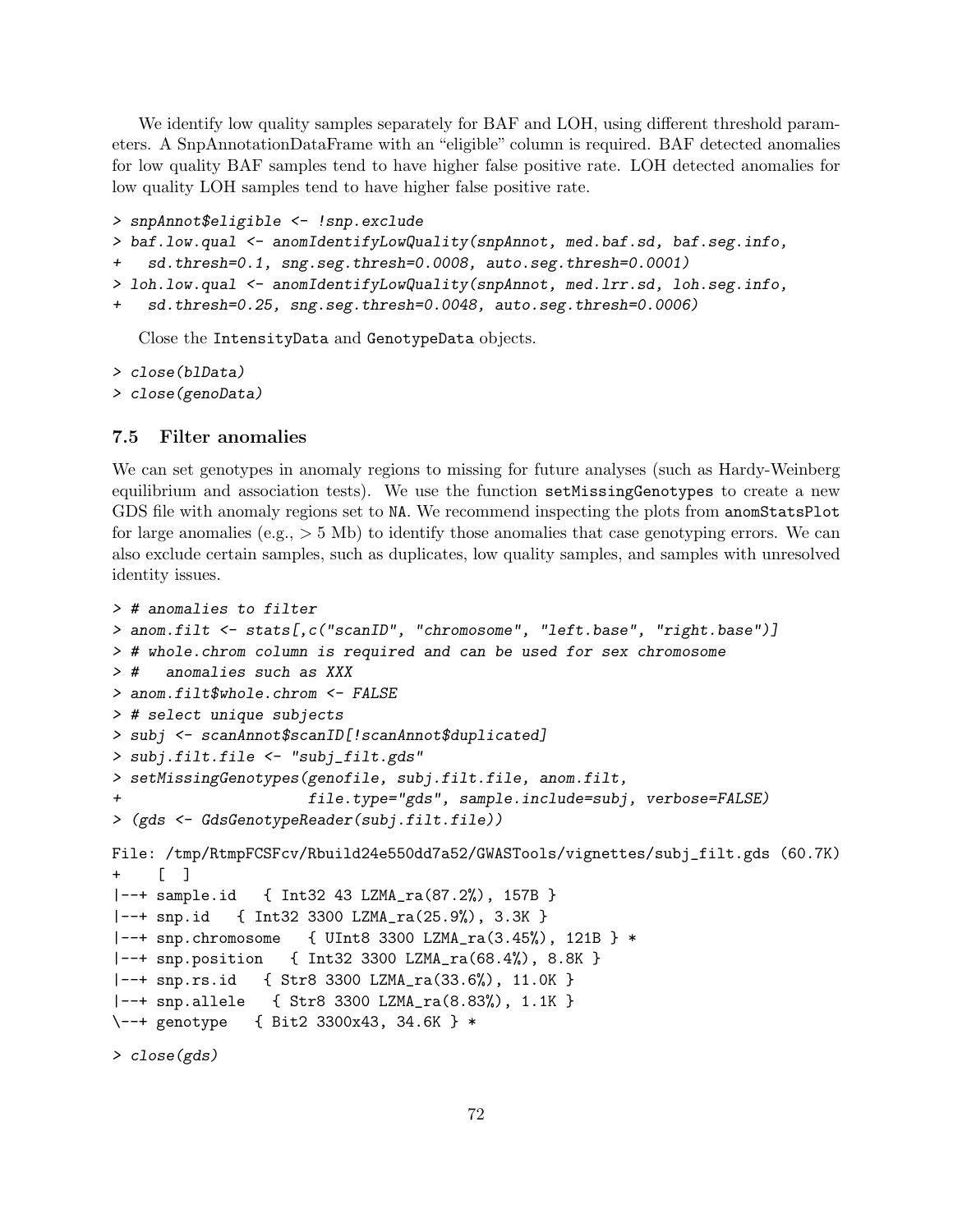# 8 SNP Quality Checks

This step finds SNPs that may not be suitable for use in GWAS studies due to genotyping artifacts. Three methods are used to look at the genotyping error rates for each SNP: duplicate sample discordance, Mendelian error rates and deviation from Hardy-Weinberg equilibrium.

### 8.1 Duplicate Sample Discordance

This step calculates the discordance of genotype calls between samples that are duplicates. Genotype discordance is evaluated by comparing the genotypes of samples that were genotyped more than once. We can examine the discordance rate with respect to samples or SNPs. The discordance rate for a pair of samples is the fraction of genotype calls that differ over all SNPs for which both calls are non-missing. The discordance rate for a SNP is the number of calls that differ divided by the number of duplicate pairs in which both calls are non-missing.

Keep the samples with a low enough value for the missing call rate, missing.e1. The threshold chosen here is 0.05.

```
> scan.excl <- scanAnnot$scanID[scanAnnot$missing.e1 >= 0.05]
> length(scan.excl)
```
[1] 0

We make a vector of SNP snpIDs with missing.n1 = 1 to exclude from the comparison. We then call the duplicateDiscordance function and save the output file. This function finds subjectIDs for which there is more than one scanID. To look at the discordance results, we will calculate the percentage value and look at the summary of the values for each of the duplicate pairs. We will plot the rates color coded by continental ancestry, since experience has shown the values often differ based upon the population group.

```
> snp.excl <- snpAnnot$snpID[snpAnnot$missing.n1 == 1]
> length(snp.excl)
```
[1] 151

```
> genofile <- system.file("extdata", "illumina_geno.gds", package="GWASdata")
> genoGDS <- GdsGenotypeReader(genofile)
> genoData <- GenotypeData(genoGDS, snpAnnot=snpAnnot, scanAnnot=scanAnnot)
> dupdisc <- duplicateDiscordance(genoData, subjName.col="subjectID",
+ scan.exclude=scan.excl, snp.exclude=snp.excl)
> names(dupdisc)
[1] "discordance.by.snp" "discordance.by.subject" "correlation.by.subject"
> head(dupdisc$discordance.by.snp)
   snpID discordant npair n.disc.subj discord.rate
```

|          |                                           |               | snpil discordant npair n.disc.subj discord.rate |
|----------|-------------------------------------------|---------------|-------------------------------------------------|
| 1 999465 | $\begin{array}{ccc} & 0 & 33 \end{array}$ |               |                                                 |
| 2 999493 |                                           | $0 \times 31$ |                                                 |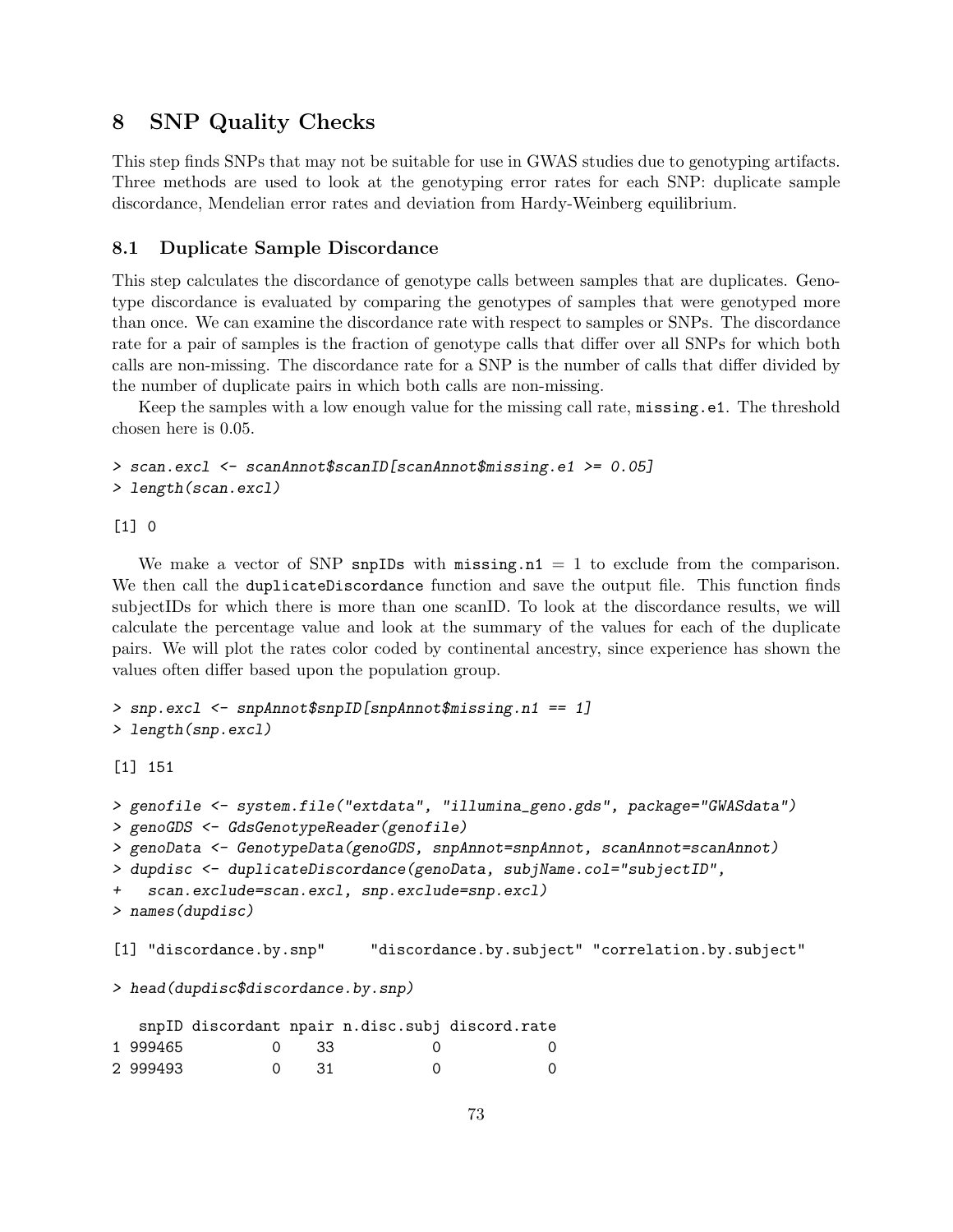```
3 999512 0 34 0 0
4 999561 0 34 0 0
5 999567 0 34 0 0
6 999569 0 34 0 0
> length(dupdisc$discordance.by.subject)
[1] 34
> dupdisc$discordance.by.subject[[2]]
           282 283
282 0.0000000000 0.0003265839
283 0.0003265839 0.0000000000
> # each entry is a 2x2 matrix, but only one value of each
> # is important since these are all pairs
> npair <- length(dupdisc$discordance.by.subject)
> disc.subj <- rep(NA, npair)
> subjID <- rep(NA, npair)
> race <- rep(NA, npair)
> for (i in 1:npair) {
+ disc.subj[i] <- dupdisc$discordance.by.subject[[i]][1,2]
+ subjID[i] <- names(dupdisc$discordance.by.subject)[i]
+ race[i] <- scanAnnot$race[scanAnnot$subjectID == subjID[i]][1]
+ }
> dat <- data.frame(subjID=subjID, disc=disc.subj, pop=race,
                  stringsAsFactors=FALSE)
> summary(dat$disc)
    Min. 1st Qu. Median Mean 3rd Qu. Max.
0.0000000 0.0000000 0.0000000 0.0002660 0.0003225 0.0019828
> # Assign colors for the duplicate samples based on population group.
> dat$col <- NA
> dat$col[dat$pop == "CEU"] <- "blue"
> dat$col[dat$pop == "YRI"] <- "red"
> dat <- dat[order(dat$disc),]
> dat$rank <- 1:npair
> # Plot the sample discordance rates color coded by race.
> plot(dat$disc, dat$rank, col=dat$col, ylab="rank",
   + xlab="Discordance rate between duplicate samples",
   main="Duplicate Sample Discordance by Continental Ancestry")
> legend("bottomright", unique(dat$pop), pch=rep(1,2), col=unique(dat$col))
```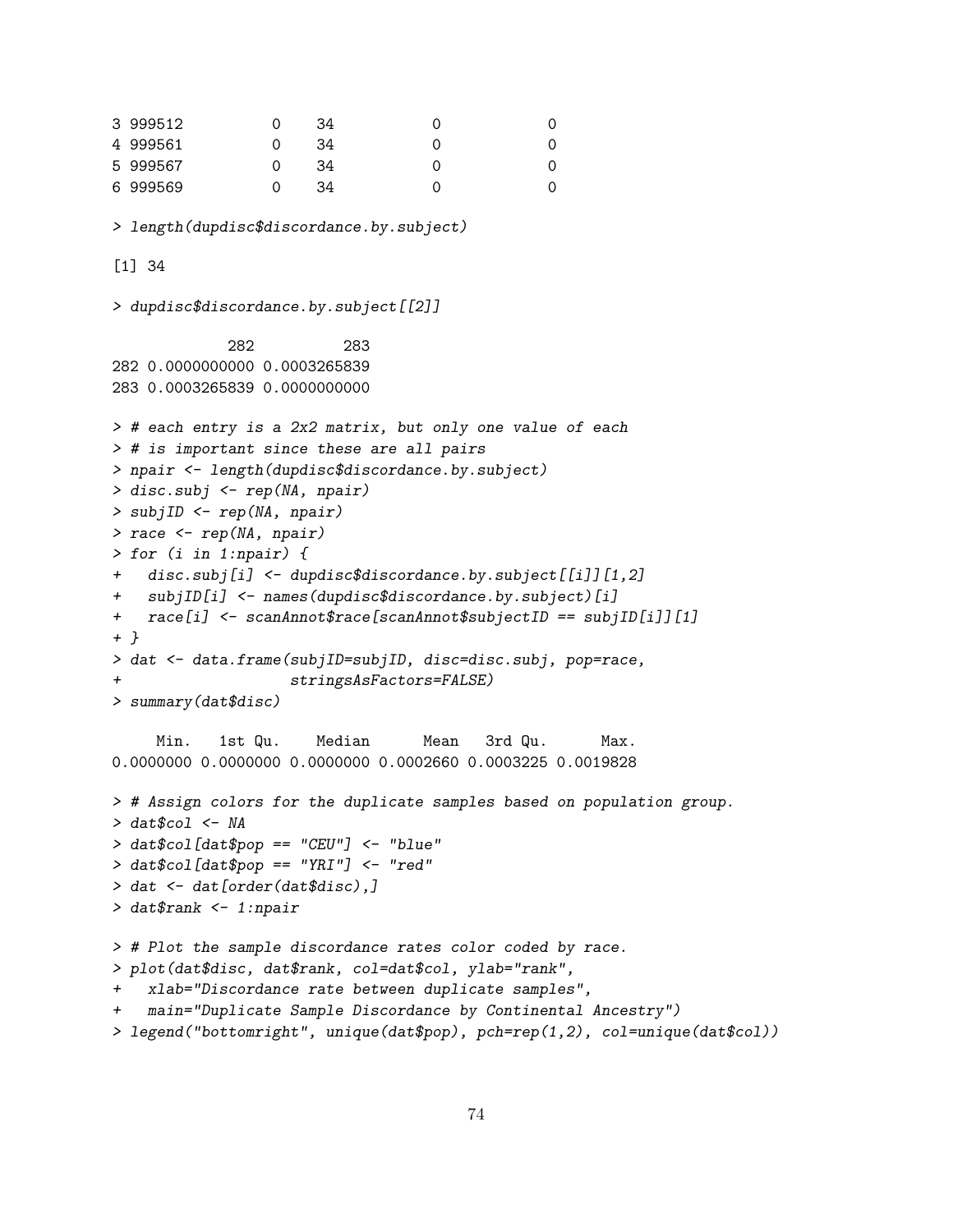

**Duplicate Sample Discordance by Continental Ancestry**

Discordance rate between duplicate samples

Genotyping error rates can be estimated from duplicate discordance rates. The genotype at any SNP may be called correctly, or miscalled as either of the other two genotypes. If  $\alpha$  and  $\beta$  are the two error rates, the probability that duplicate genotyping instances of the same participant will give a discordant genotype is  $2[(1 - \alpha - \beta)(\alpha + \beta) + \alpha\beta]$ . When  $\alpha$  and  $\beta$  are very small, this is approximately  $2(\alpha + \beta)$  or twice the total error rate. Potentially, each true genotype has different error rates (i.e. three  $\alpha$  and three  $\beta$  parameters), but here we assume they are the same. A rough estimate of the mean error rate is half the median discordance rate over all sample pairs.

Duplicate discordance estimates for individual SNPs can be used as a SNP quality filter. The challenge here is to find a level of discordance that would eliminate a large fraction of SNPs with high error rates, while retaining a large fraction with low error rates. The probability of observing  $> x$  discordant genotypes in a total of n pairs of duplicates can be calculated using the binomial distribution.

#### > duplicateDiscordanceProbability(npair)

```
error=1e-05 error=1e-04 error=0.001 error=0.01
dis>0 6.797706e-04 6.777101e-03 6.575540e-02 4.942376e-01
dis>1 2.243009e-07 2.234113e-05 2.147291e-03 1.459858e-01
```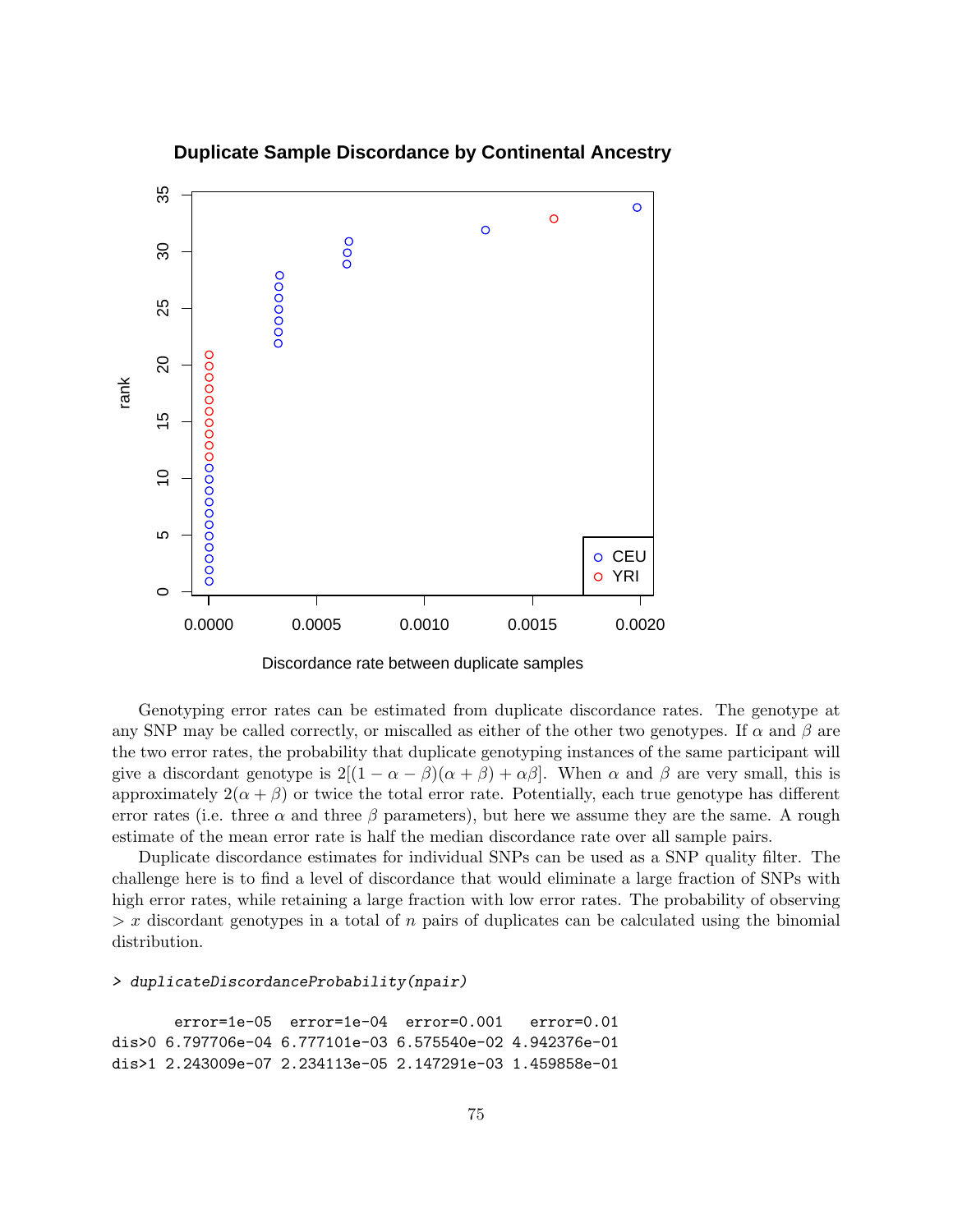```
dis>2 4.784862e-11 4.763922e-08 4.559737e-05 2.961468e-02
dis>3 7.366668e-15 7.382418e-11 7.051524e-07 4.476031e-03
dis>4 0.000000e+00 8.858958e-14 8.452530e-09 5.304432e-04
dis>5 0.000000e+00 9.581360e-17 8.167288e-11 5.100698e-05
dis>6 0.000000e+00 1.025893e-17 6.533692e-13 4.077516e-06
dis>7 0.000000e+00 1.019048e-17 4.402201e-15 2.758531e-07
```
## 8.2 Mendelian Error Checking

This step calculates and examines the Mendelian error rates. Mendelian errors are detected in parent-offspring trios or pairs as offspring genotypes that are inconsistent with Mendelian inheritance. We use the mendelErr function to calculate a Mendelian error rate per SNP. Lastly some checks are done on Mendelian error rates per family.

To call the Mendelian error checking function, we first must create a mendelList object. We will call mendelList that creates a list of trios, checking for any sex inconsistencies among annotated father and mother samples. Then, mendelListAsDataFrame puts this list into a data frame for easier checking. Finally, we can call the mendelErr function to find the Mendelian errors for SNPs with missing.n1 less than 0.05.

```
> men.list <- with(pData(scanAnnot), mendelList(family, subjectID,
+ father, mother, sex, scanID))
> res <- mendelListAsDataFrame(men.list)
> head(res)
 offspring father mother
1 329 331 332
2 329 331 333
3 330 331 332
4 330 331 333
5 334 336 338
6 334 336 339
> dim(res)
[1] 82 3
> # Only want to use SNPs with missing.n1 < 0.05
> snp.excl <- snpAnnot$snpID[snpAnnot$missing.n1 >= 0.05]
> length(snp.excl)
[1] 206
> mend <- mendelErr(genoData, men.list, snp.exclude=snp.excl)
> names(mend)
[1] "trios" "all.trios" "snp"
> head(mend$trios)
```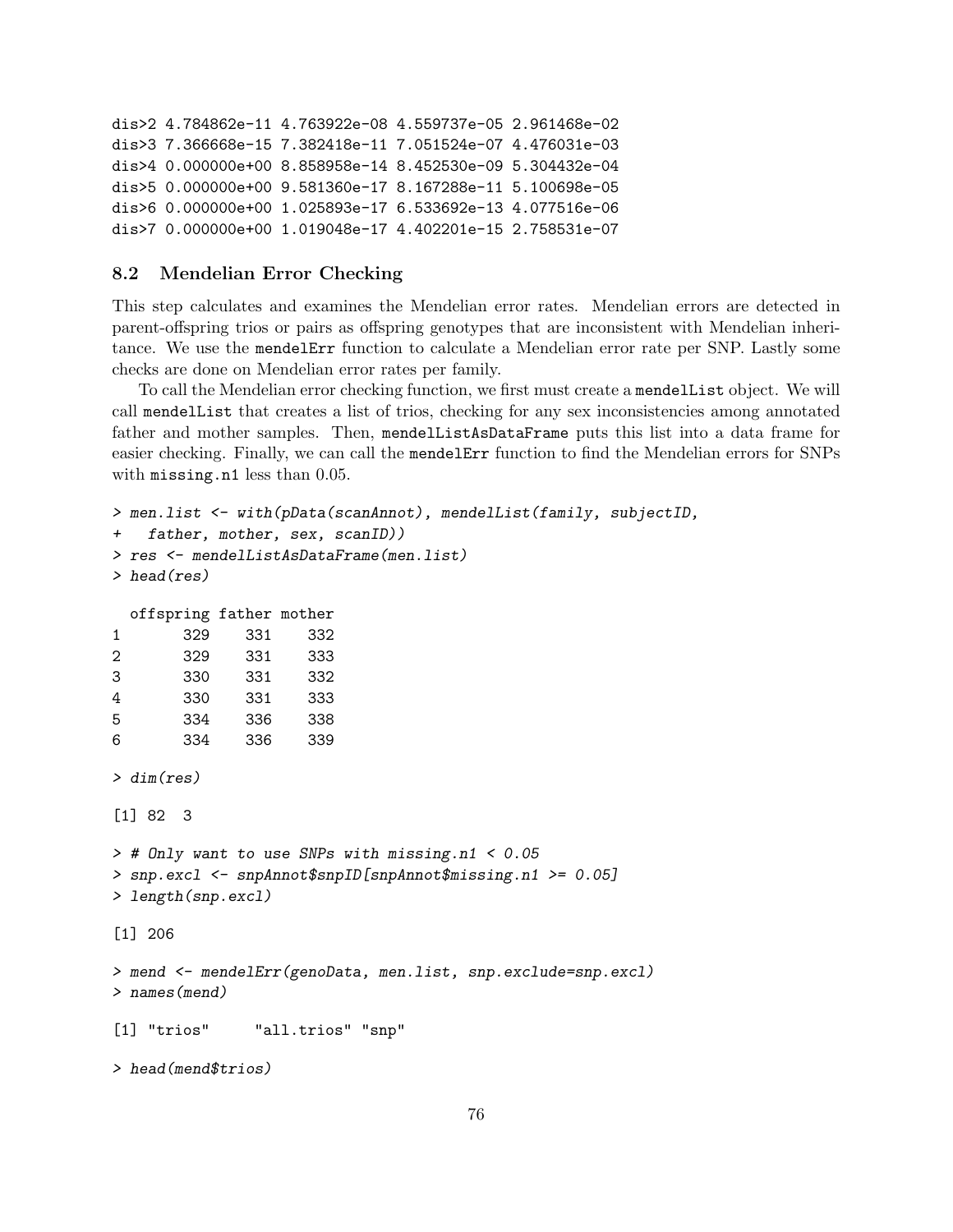|   | fam.id   |              |                          |          |                                   |                    |        |          |   |          |          |          | child.id Men.err.cnt Men.cnt mtDNA.err mtDNA.cnt chr1 chr2 chr3 chr4     |          |          |          |          |          |
|---|----------|--------------|--------------------------|----------|-----------------------------------|--------------------|--------|----------|---|----------|----------|----------|--------------------------------------------------------------------------|----------|----------|----------|----------|----------|
| 1 |          | 4 200047857  |                          |          | $\mathbf{1}$                      |                    | 3006.5 |          |   |          | $\Omega$ |          | 87.0                                                                     |          | 0        | $\Omega$ | 0        | $\Omega$ |
| 2 |          | 5 200102386  |                          |          | 2                                 |                    | 3003.0 |          | 0 |          |          |          | 86.5                                                                     |          | 0        | $\Omega$ | 0        | $\Omega$ |
| 3 |          | 9 200066330  |                          |          | 1.                                |                    | 3003.5 |          |   |          | 0        | 86.5     |                                                                          |          | 0        | 0        | 0        | $\Omega$ |
| 4 |          |              | 12 200013233<br>$\Omega$ |          |                                   | 2999.5<br>$\Omega$ |        |          |   | 82.0     |          | $\Omega$ | $\Omega$                                                                 | $\Omega$ | 0        |          |          |          |
| 5 |          | 28 200034659 |                          |          | $\Omega$                          |                    |        | 3002.5   |   | $\Omega$ |          |          | 64.0                                                                     |          | $\Omega$ | $\Omega$ | $\Omega$ | $\Omega$ |
| 6 |          |              | 1334 200016815           |          | 3                                 | 2988.5             |        | Ω        |   |          | 87.0     |          | 0                                                                        | 0        | 0        | $\Omega$ |          |          |
|   |          |              |                          |          |                                   |                    |        |          |   |          |          |          | chr5 chr6 chr7 chr8 chr9 chr10 chr11 chr12 chr13 chr14 chr15 chr16 chr17 |          |          |          |          |          |
| 1 | 0        | 0            | 0                        | 0        | 0                                 |                    | 0      | 0        |   | 0        |          | 0        | 0                                                                        |          | O        | Ω        |          | O)       |
| 2 | $\Omega$ | $\Omega$     | $\Omega$                 | $\Omega$ | 0                                 |                    | 0      | 0        |   | 0        |          | 0        | 0                                                                        |          | 0        | 0        |          |          |
| 3 | 0        | $\Omega$     | $\Omega$                 | 0        | $\Omega$                          |                    | Ω      | $\Omega$ |   | $\Omega$ |          | 0        | $\Omega$                                                                 |          | 0        | Ω        |          |          |
| 4 | $\Omega$ | $\Omega$     | $\Omega$                 | $\Omega$ | $\Omega$                          |                    | 0      | $\Omega$ |   | $\Omega$ |          | $\Omega$ | $\Omega$                                                                 |          | 0        | Ω        |          |          |
| 5 | $\Omega$ | $\Omega$     | $\Omega$                 | $\Omega$ | 0                                 |                    | Ω      | 0        |   | $\Omega$ |          | $\Omega$ | $\Omega$                                                                 |          | $\Omega$ | Ω        |          |          |
| 6 | Ω        | Ω            | ი                        | 0        | 0                                 |                    | 0      |          |   | 0        |          | $\Omega$ | $\Omega$                                                                 |          | $\Omega$ | $\Omega$ |          | O        |
|   | chr18    | chr19        |                          |          | chr20 chr21 chr22 chrX chrXY chrY |                    |        |          |   |          |          |          |                                                                          |          |          |          |          |          |
| 1 | $\Omega$ |              | 0                        | $\Omega$ | 0                                 | 0.0                | 0.0    |          | 1 |          | $\Omega$ |          |                                                                          |          |          |          |          |          |
| 2 | $\Omega$ |              | $\Omega$                 | $\Omega$ | $\Omega$                          | 2.0                | 0.0    |          | 0 |          | $\Omega$ |          |                                                                          |          |          |          |          |          |
| 3 | 0        |              | 0                        | $\Omega$ | 0                                 | 1.0                | 0.0    |          | 0 |          | $\Omega$ |          |                                                                          |          |          |          |          |          |
| 4 | Ω        |              | 0                        | $\Omega$ | $\Omega$                          | 0.0                | 0.0    |          | 0 |          | $\Omega$ |          |                                                                          |          |          |          |          |          |
| 5 | Ω        |              | 0                        | $\Omega$ | $\Omega$                          | 0.0                | 0.0    |          | 0 |          | $\Omega$ |          |                                                                          |          |          |          |          |          |
| 6 | 0        |              | Ω                        |          | 1                                 | 1.5                | 0.5    |          | Ω |          |          |          |                                                                          |          |          |          |          |          |

> names(mend\$snp)

[1] "check.cnt" "error.cnt"

### Mendelian Errors per SNP

The Mendelian error rate is calculated for each SNP by dividing the number of errors per SNP for all trios by the number of trios used in the error checking.

```
> # Calculate the error rate
> err <- mend$snp$error.cnt / mend$snp$check.cnt
> table(err == 0, useNA="ifany")
FALSE TRUE
   11 3083
> plot(err, rank(err), xlab="Error Rate (fraction)",
+ ylab="rank", main="Mendelian Error Rate per SNP, ranked")
```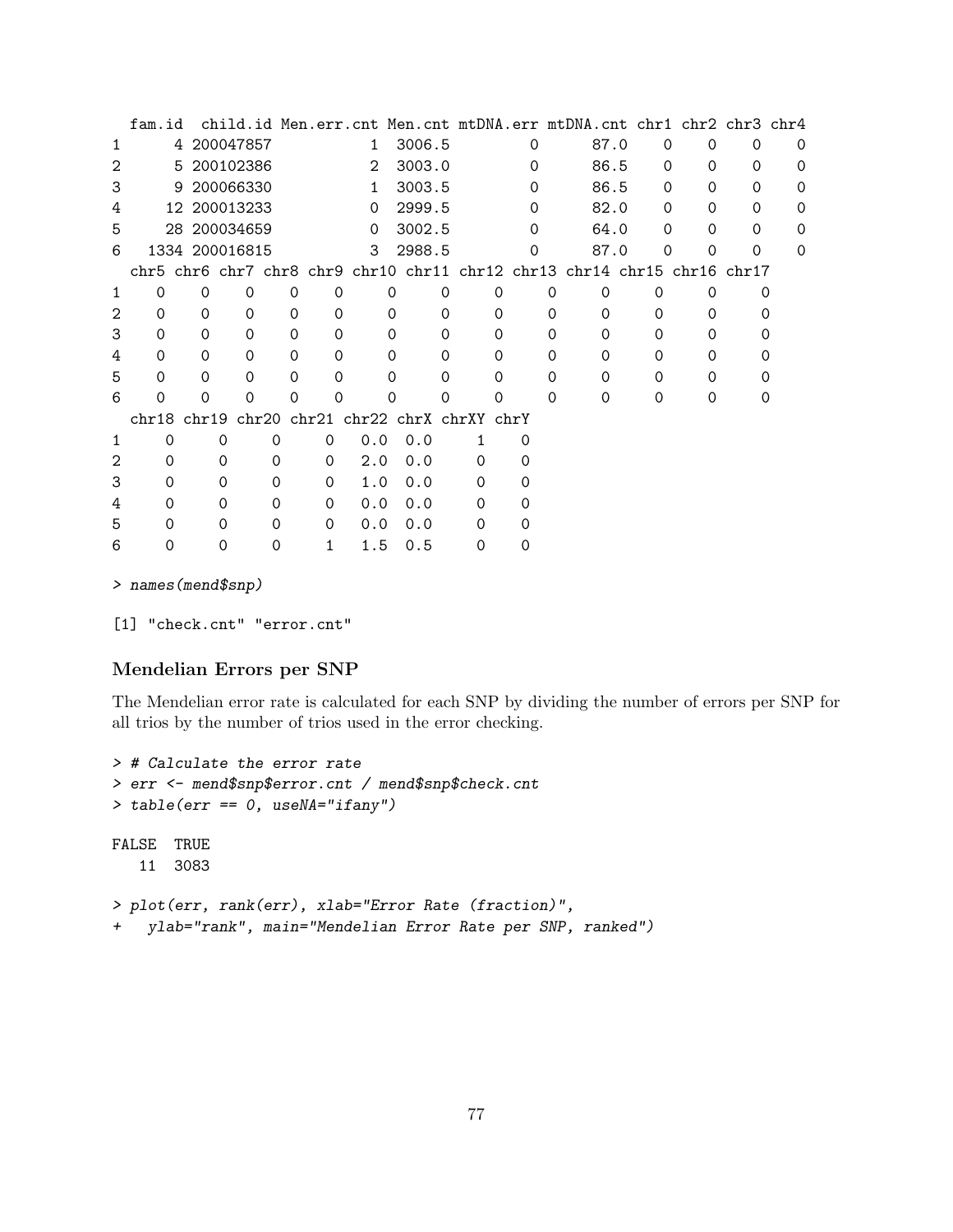## **Mendelian Error Rate per SNP, ranked**



Next we will look at the Mendelian error rates among the trios we have in the HapMap data. Looking at the summary of the number of families with at least one error over all SNPs, we can see the maximum number of errors per SNP. Next, we can look at subsets of SNPs with greater than 0 and 1 errors per SNP. Finally, for those SNPs that have valid trios to detect errors, we get the fraction of SNPs with no errors.

```
> fam <- mend$snp$error.cnt
> n <- mend$snp$check.cnt
> summary(fam)
   Min. 1st Qu. Median Mean 3rd Qu. Max.
0.000000 0.000000 0.000000 0.003555 0.000000 1.000000
> # SNPs with errors
> length(fam[n > 0 & fam > 0])
[1] 11
> # SNPs for which more than one family has an error
> length(fam[n > 0 & fam > 1])
```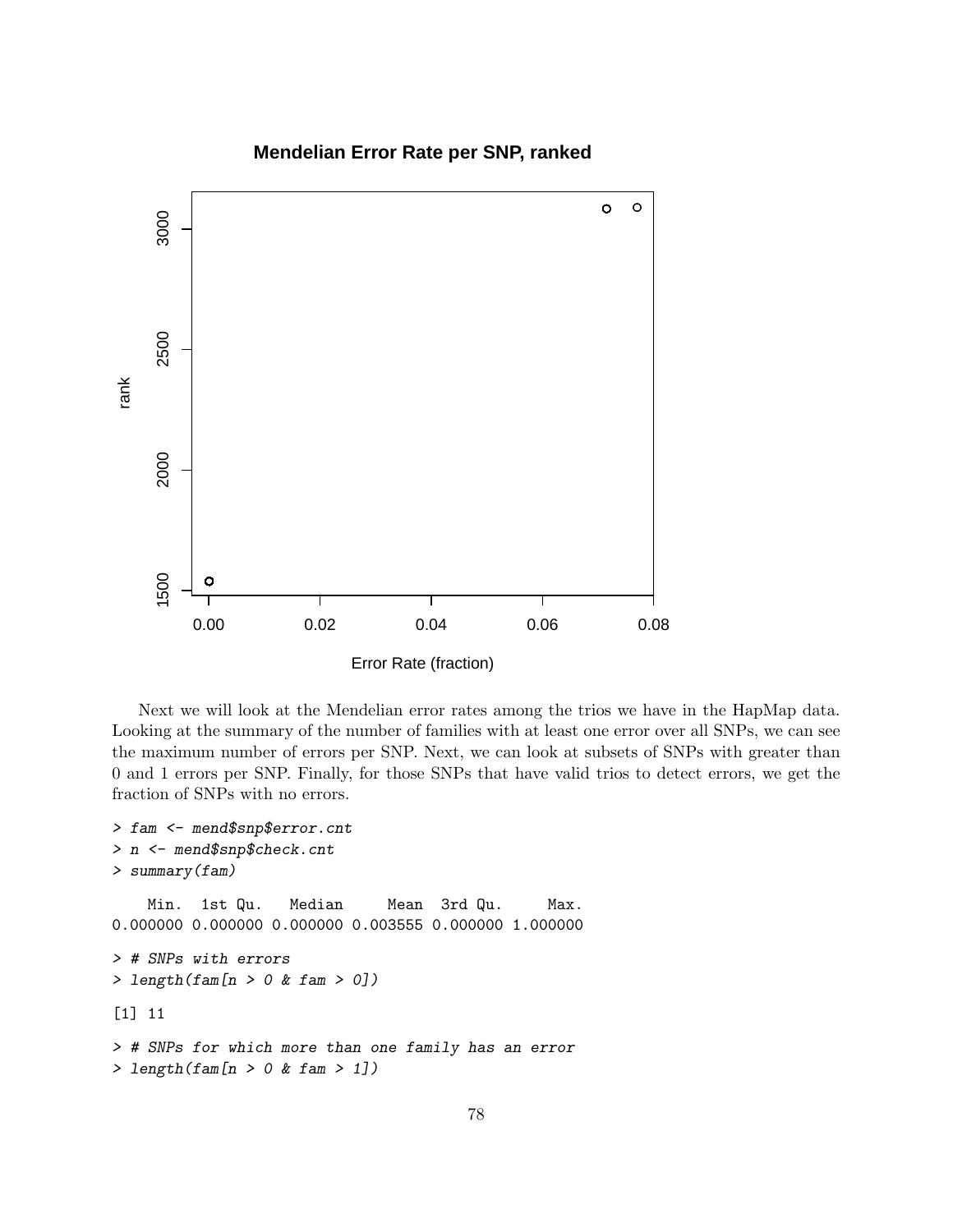```
> # Get the SNPs with valid trios for error detection
> val \leq length(fam[n > 0])
> noerr <- length(fam[n > 0 & fam == 0])
> # Divide to get fraction with no errors
> noerr / val
```
[1] 0.9964447

[1] 0

We add the Mendelian error values to the SNP annotation. The number of families with at least one error per SNP, mend\$snp\$error.cnt, gets saved as mendel.err.count. The number of valid families for checking, mend\$snp\$check.cnt, gets saved as mendel.err.sampsize.

```
> snp.sel <- match(names(mend$snp$error.cnt), snpAnnot$snpID)
> snpAnnot$mendel.err.count[snp.sel] <- mend$snp$error.cnt
> snpAnnot$mendel.err.sampsize[snp.sel] <- mend$snp$check.cnt
> allequal(snpAnnot$snpID, sort(snpAnnot$snpID))
[1] TRUE
> # The high number of NA values is due to the filtering out of SNPs
> # before the Mendelian error rate calculation
> sum(is.na(snpAnnot$mendel.err.count))
[1] 206
> sum(is.na(snpAnnot$mendel.err.sampsize))
[1] 206
> varMetadata(snpAnnot)["mendel.err.count", "labelDescription"] <-
+ paste("number of Mendelian errors detected in trios averaged over",
          "multiple combinations of replicate genotyping instances")
> varMetadata(snpAnnot)["mendel.err.sampsize", "labelDescription"] <-
```
+ "number of opportunities to detect Mendelian error in trios"

To further investigate SNPs with a high Mendelian error rate, we will make genotype cluster plots for the 9 SNPs with the highest Mendelian error rate. green indicates a sample with an "AA" genotype, orange is an "AB" genotype and purple is a "BB" genotype. The black X marks indicate a sample with a missing genotype for that SNP. We expect the plots to lack defined genotype clusters, leading to a poor call rate.

```
> # Get a vector of SNPs to check
> snp <- pData(snpAnnot)
> snp$err.rate <- snp$mendel.err.count /
+ snp$mendel.err.sampsize
> snp <- snp[order(snp$err.rate, decreasing=TRUE),]
```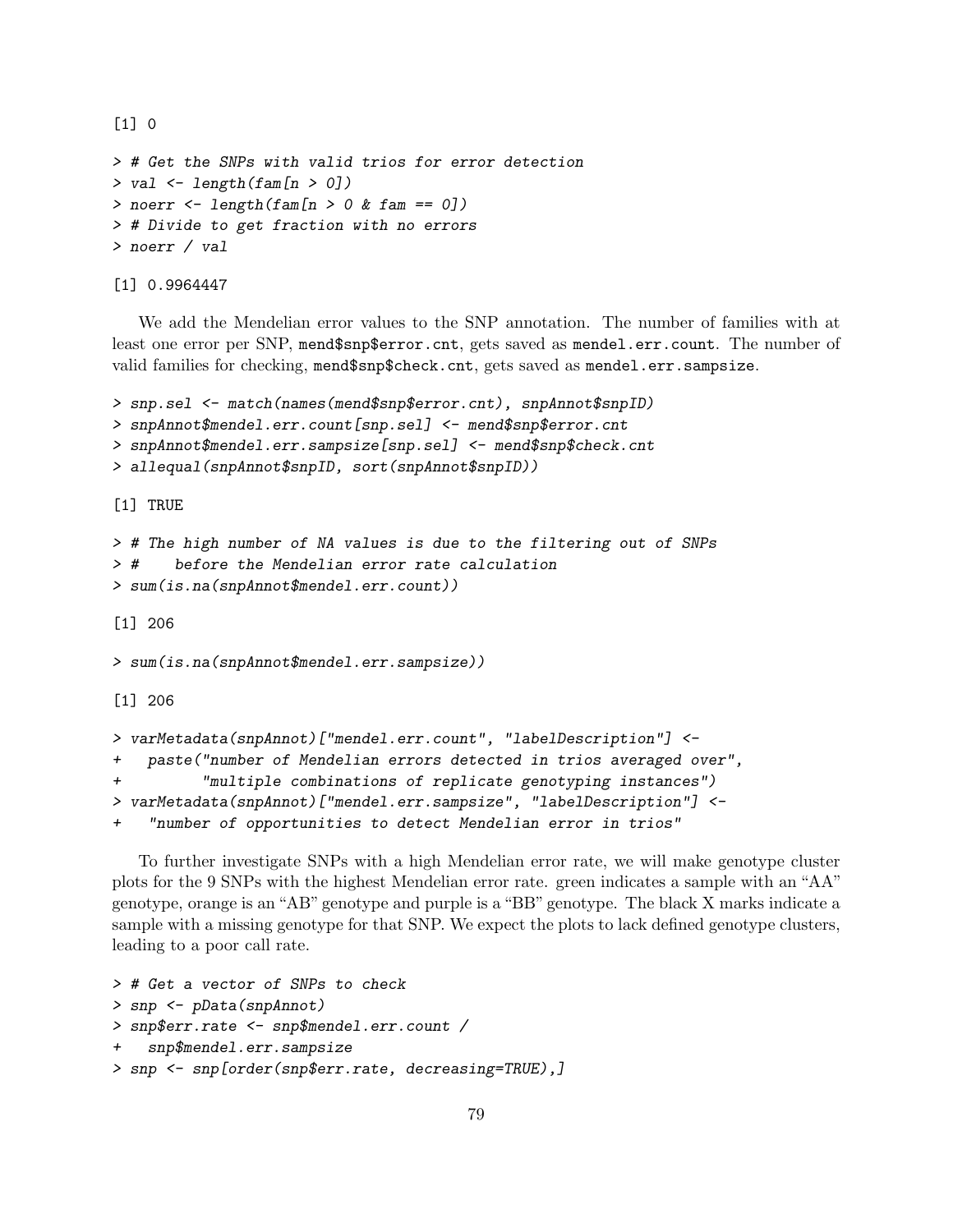```
> snp <- snp[1:9,]
> xyfile <- system.file("extdata", "illumina_qxy.gds", package="GWASdata")
> xyGDS <- GdsIntensityReader(xyfile)
> xyData <- IntensityData(xyGDS, snpAnnot=snpAnnot, scanAnnot=scanAnnot)
> pdf(file="DataCleaning-mendel.pdf")
> par(mfrow = c(3,3))> mtxt <- paste("SNP", snp$rsID, "\nMendelian Error Rate",
+ format(snp$err.rate, digits=5))
> genoClusterPlot(xyData, genoData, snpID=snp$snpID, main.txt=mtxt,
+ cex.main=0.9)
> dev.off()
```

```
> close(xyData)
```
0.0 0.2 0.4 0.6 0.8 1.0

 $0.4$ 

Theta



0.0 0.2 0.4 0.6 0.8 1.0

80

Theta

 $\overline{0}$ 

0.0 0.2 0.4 0.6 0.8 1.0

Theta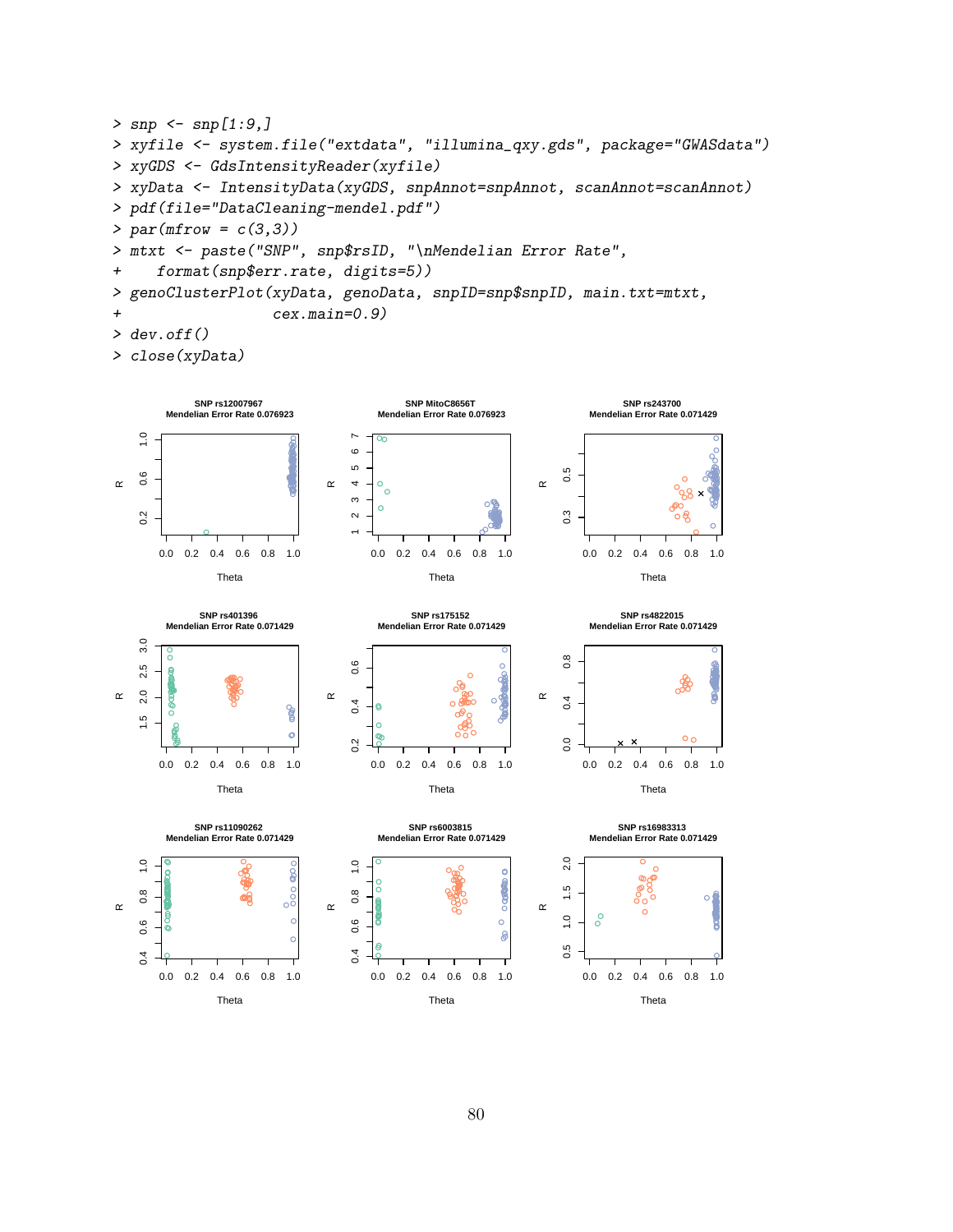### Mendelian Errors per Family

This section does some analyses on the Mendelian Errors for each family (trio). The variable all.trios contains results of all combinations of duplicate samples. The variable trios contains the averages of unique trios (averages of duplicates from all.trios).

```
> # Calculate the fraction of SNPs with an error for each trio
> trios <- mend$trios
> trios$Mend.err <- trios$Men.err.cnt/trios$Men.cnt
> summary(trios$Mend.err)
    Min. 1st Qu. Median Mean 3rd Qu. Max.
0.0000000 0.0000000 0.0000000 0.0001909 0.0002916 0.0010038
> # Start by pulling out the vectors needed from `trios'
> tmp <- trios[, c("fam.id", "Mend.err")]; dim(tmp)
[1] 14 2
> # Change fam.id to match the sample annotation column name
> names(tmp) <- c("family", "Mend.err.rate.fam")
> # Merge the variables into the sample annotation file
> scanAnnot$mend.err.rate.fam <- NA
> for (i in 1:nrow(tmp)) {
    ind <- which(is.element(scanAnnot$family, tmp$family[i]))
+ scanAnnot$mend.err.rate.fam[ind] <- tmp$Mend.err.rate.fam[i]
+ }
> head(scanAnnot$mend.err.rate.fam)
[1] 0 0 0 0 0 0
> varMetadata(scanAnnot)["mend.err.rate.fam", "labelDescription"] <-
    "Mendelian error rate per family"
```
The Mendelian error rate per family, broken up by continental ancestry, could illuminate issues with SNPs that may not be accurately called across all ethnicities for the minor allele. We will plot the Mendelian error rate per family, color coded by population group. The error rates are higher for the YRI families as a whole, which is expected due to the higher level of genetic diversity.

```
> # Get the families that have non-NA values for the family
> # Mendelian error rate
> fams <- pData(scanAnnot)[!is.na(scanAnnot$mend.err.rate.fam) &
    !duplicated(scanAnnot$family), c("family",
    "mend.err.rate.fam", "race")]
> dim(fams)
```
[1] 12 3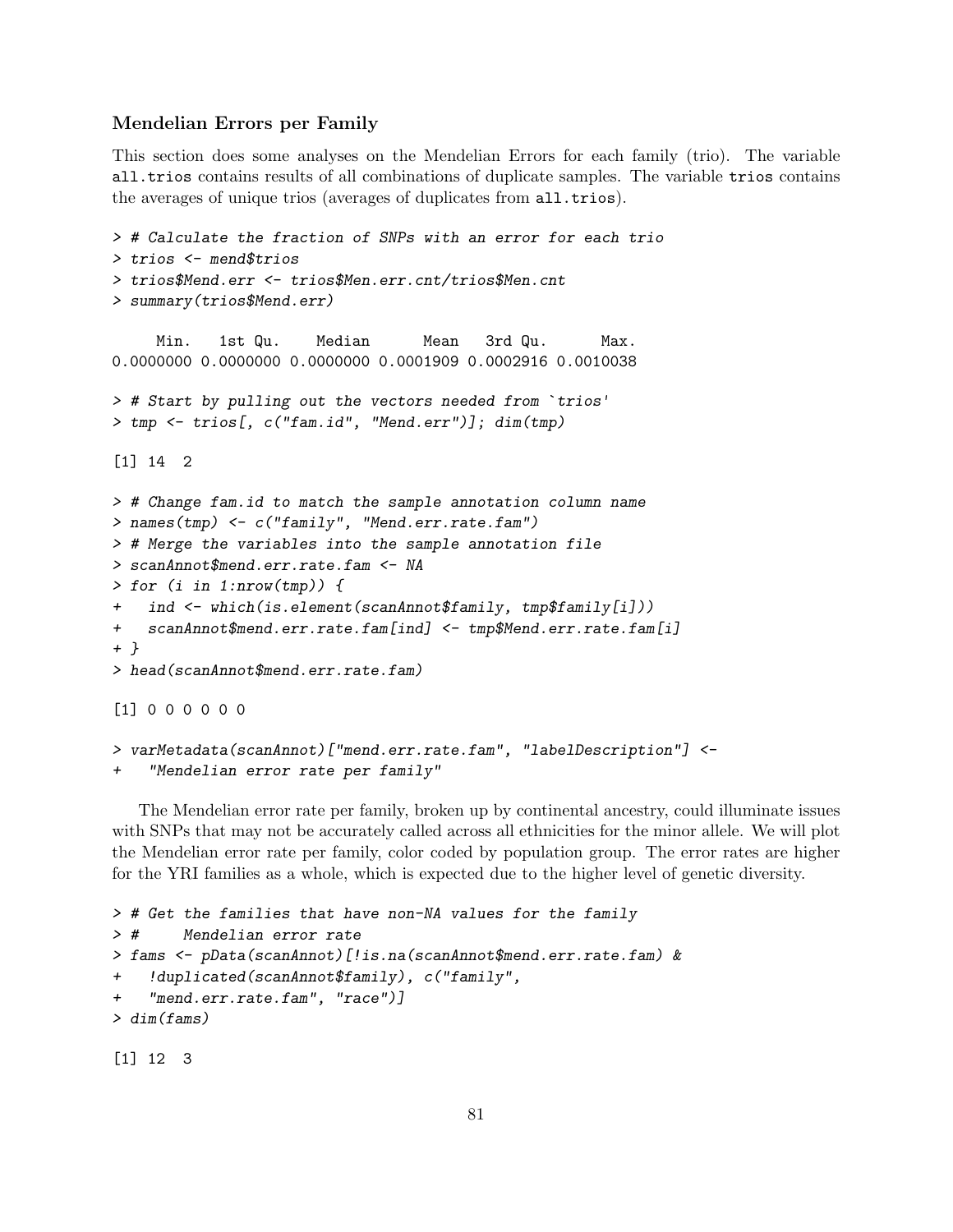```
> table(fams$race, useNA="ifany")
CEU YRI
 7 5
> # Assign colors for the different ethnicities in these families
> pcol <- rep(NA, nrow(fams))
> pcol[fams$race == "CEU"] <- "blue"
> pcol[fams$race == "YRI"] <- "red"
> plot(fams$mend.err.rate.fam*100, rank(fams$mend.err.rate.fam),
+ main="Mendelian Error rate per Family, ranked",
+ xlab="Mendelian error rate per family (percent)",
+ ylab="rank", col=pcol)
> legend("bottomright", c("CEU", "YRI"), pch=c(1,1), col=c("blue", "red"))
```
**Mendelian Error rate per Family, ranked**



Mendelian error rate per family (percent)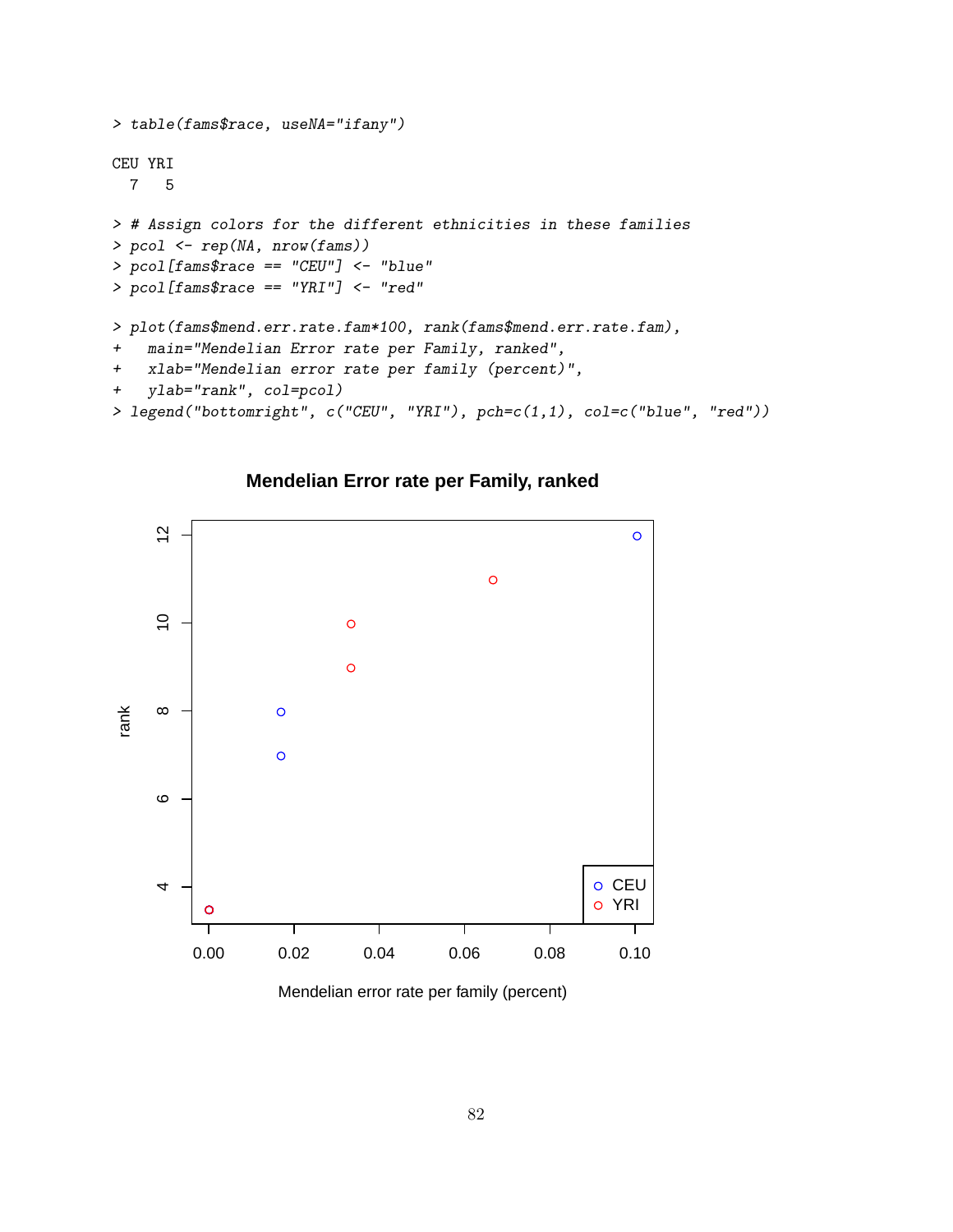### 8.3 Hardy-Weinberg Equilibrium Testing

This section uses Fisher's exact test to examine each SNP for departure from Hardy-Weinberg Equilibrium. For each SNP, p-values are obtained; those SNPs with extremely low values will be considered for filtering. QQ-plots of the p-values are made for both the autosomes and X chromosome.

To run the Hardy-Weinberg test, we will filter out duplicates and non-founders. We will run exactHWE for the samples with European continental ancestry only, although the process is just the same for all population groups. The X chromosome must be run separately from the autosomes since it filters out males.

```
> head(pData(scanAnnot)[,c("father", "mother")])
```

```
father mother
1 0 0
2 0 0
3 200099417 200191449
4 200099417 200191449
5 0 0
6 0 0
> nonfounders <- scanAnnot$father != 0 &
+ scanAnnot$mother != 0
> table(nonfounders)
nonfounders
FALSE TRUE
  51 26
> scan.excl <- scanAnnot$scanID[scanAnnot$race != "CEU" |
+ nonfounders | scanAnnot$duplicated]
> length(scan.excl)
[1] 60
> chr <- getChromosome(genoData)
> auto <- range(which(chr %in% 1:22))
> X \leftarrow range(which(chr == 23))> hwe <- exactHWE(genoData, scan.exclude=scan.excl, snpStart=auto[1], snpEnd=auto[2])
> hweX <- exactHWE(genoData, scan.exclude=scan.excl, snpStart=X[1], snpEnd=X[2])
> hwe <- rbind(hwe, hweX)
> close(genoData)
```
We will look at the values calculated from the function call to exact HWE, which include p-values, minor allele frequency, and genotype counts for each SNP on each of the chromosome types.

> names(hwe)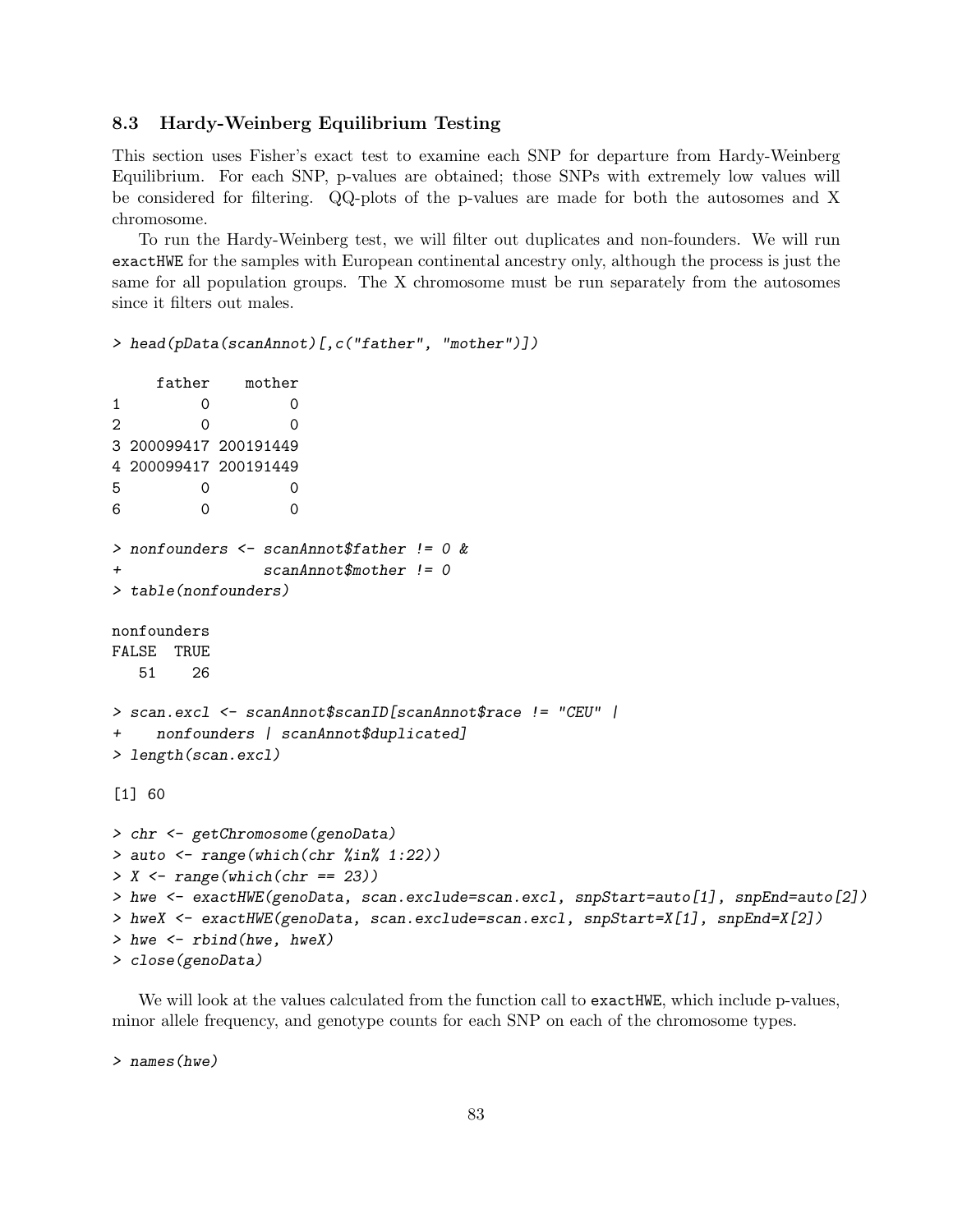[1] "snpID" "chr" "nAA" "nAB" "nBB" [6] "MAF" "minor.allele" "f" "pval" > dim(hwe) [1] 3000 9 > # Check on sample sizes for autosomes and X chromosome > hwe\$N <- hwe\$nAA + hwe\$nAB + hwe\$nBB > summary(hwe\$N[is.element(hwe\$chr,1:22)]) Min. 1st Qu. Median Mean 3rd Qu. Max. 0.00 17.00 17.00 16.93 17.00 17.00 > summary(hwe\$N[is.element(hwe\$chr,23)]) Min. 1st Qu. Median Mean 3rd Qu. Max. 0.000 8.000 8.000 7.597 8.000 8.000 > hwe\$pval[1:10] [1] NA NA 1.0000000 1.0000000 1.0000000 0.5372636 0.1788856 [8] 1.0000000 1.0000000 1.0000000  $>$  sum(is.na(hwe\$pval[hwe\$chr == 23])) # X [1] 300 > hwe\$MAF[1:10] [1] NaN 0.00000000 0.13333333 0.26470588 0.05882353 0.20588235 [7] 0.11764706 0.23529412 0.35294118 0.35294118 > hwe[1:3, c("nAA", "nAB", "nBB")] nAA nAB nBB 1 0 0 0 2 0 0 17 3 0 4 11

Next we want to estimate the inbreeding coefficient per SNP calculated using the minor allele frequencies and the total sample number count. A histogram shows the distribution is centered around 0, which indicates there is most likely no significant population substructure.

```
> summary(hwe$f)
```
Min. 1st Qu. Median Mean 3rd Qu. Max. NA's  $-1.0000 -0.1806 -0.0667 -0.0405 0.1005 1.0000 515$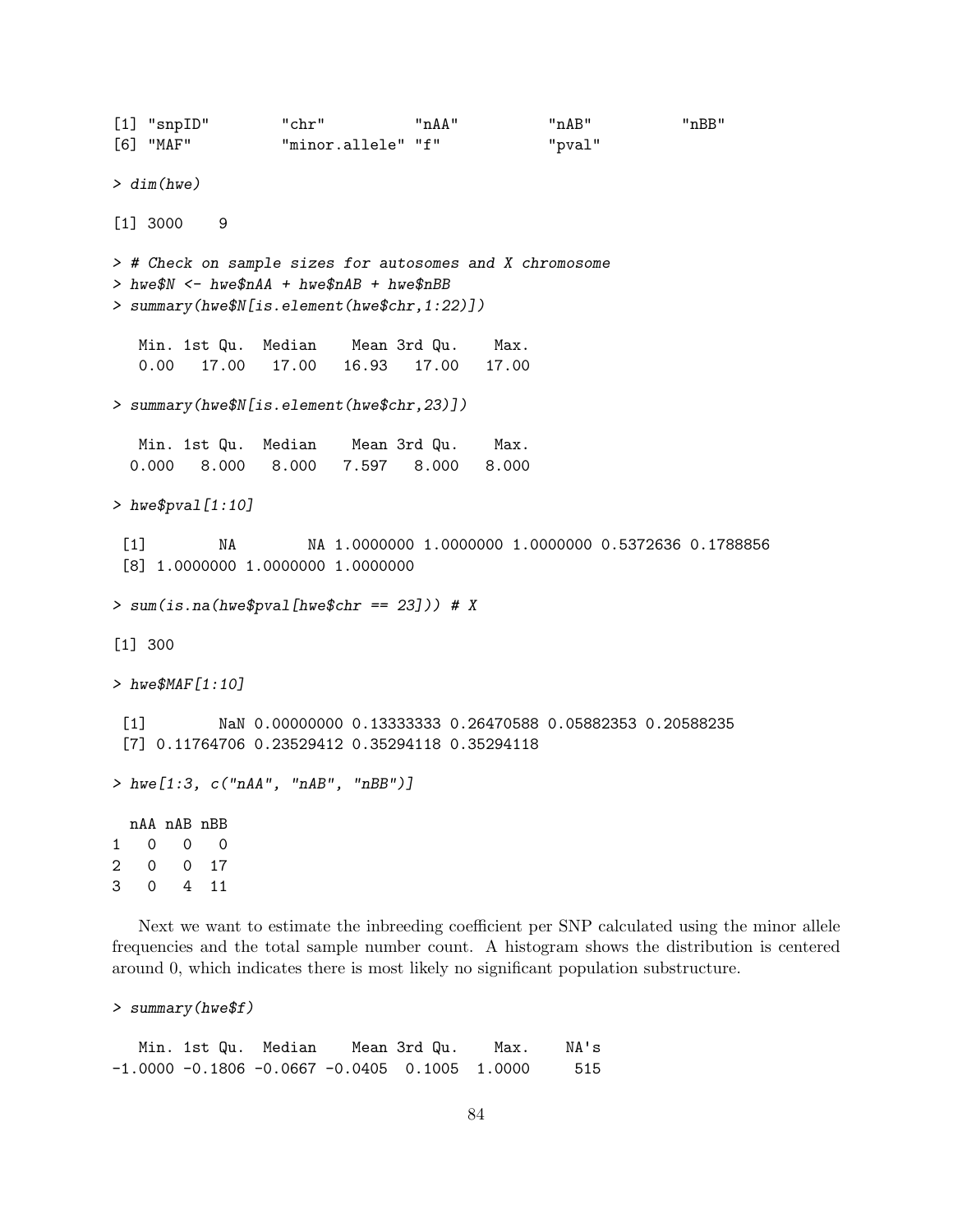> hist(hwe\$f, main="Histogram of the Inbreeding Coefficient

+ For CEU Samples", xlab="Inbreeding Coefficient")



# **Histogram of the Inbreeding Coefficient For CEU Samples**

Inbreeding Coefficient

> # Check the MAF of those SNPs with f=1 >  $chkf$  <-  $hwef!is.na(hweff)$  &  $hweff==1,$ ];  $dim(chkf)$ 

[1] 9 10

> summary(chkf\$MAF)

Min. 1st Qu. Median Mean 3rd Qu. Max. 0.05882 0.05882 0.05882 0.10212 0.12500 0.25000

To see at what value the SNPs begin to deviate from the Hardy-Weinberg expected values, we will make QQ-plots that exclude SNPs where  $MAF = 0$ . We plot of the observed p-values vs. the expected p-values for the autosomes and X chromosome separately by calling the function qqPlot.

> hwe.0 <- hwe[hwe\$MAF >  $0,$ ]; dim(hwe.0)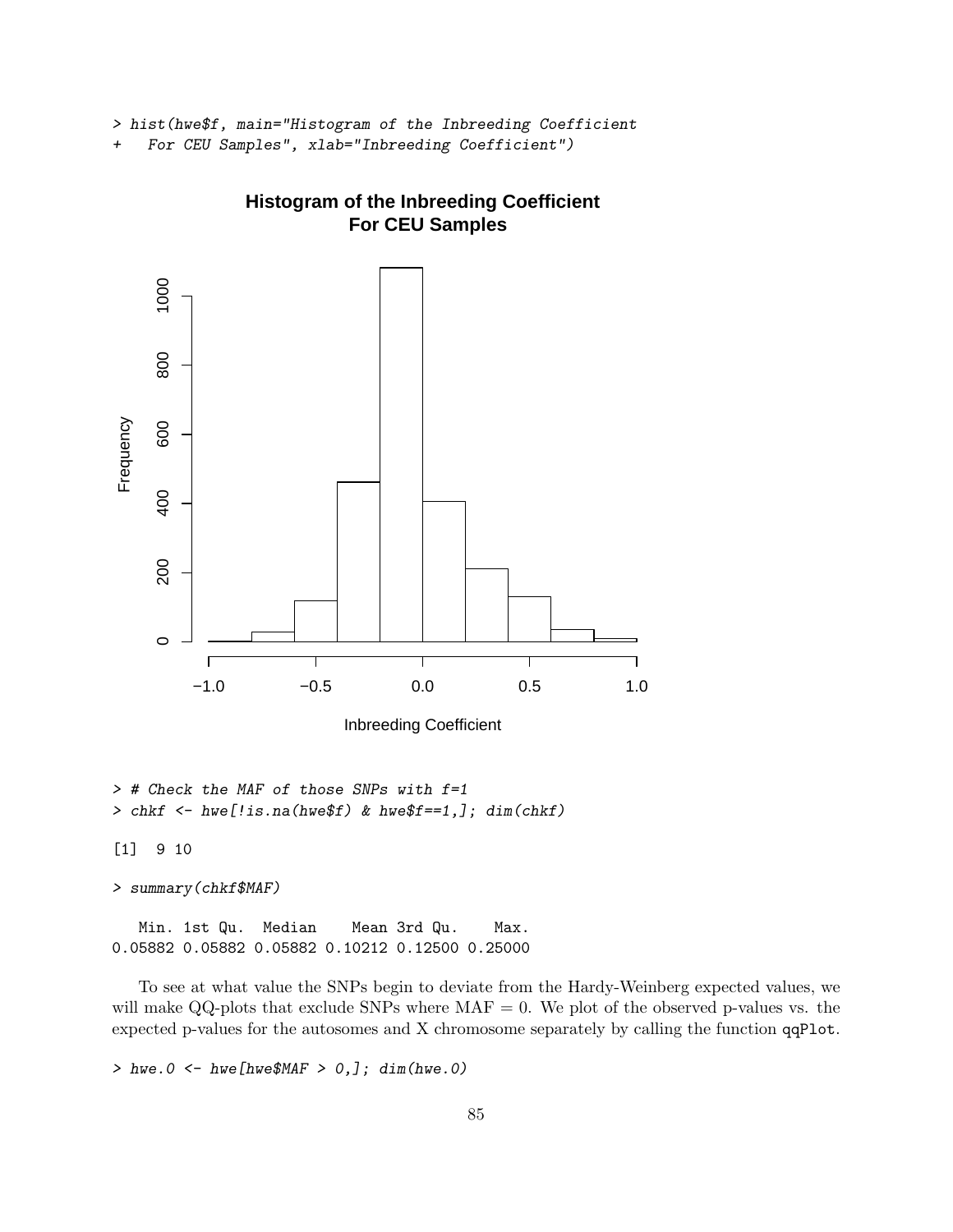```
[1] 2539 10
> # Only keep the autosomal SNPs for first plot
> pval <- hwe.0$pval[is.element(hwe.0$chr, 1:22)]
> length(pval)
[1] 1785
> pval <- pval[!is.na(pval)]
> length(pval)
[1] 1785
> # X chromosome SNPs for plot 2
> pval.x <- hwe.0$pval[is.element(hwe.0$chr, 23)]
> length(pval.x)
[1] 700
> pval.x <- pval.x[!is.na(pval.x)]
> length(pval.x)
[1] 700
> pdf(file = "DataCleaning-hwe.pdf")
> par(mfrow=c(2,2))> qqPlot(pval=pval, truncate = FALSE, main="Autosomes, all")
> qqPlot(pval=pval, truncate = TRUE, main="Autosomes, truncated")
> qqPlot(pval=pval.x, truncate = FALSE, main="X chromosome, all")
> qqPlot(pval=pval.x, truncate = TRUE, main="X chromosome, truncated")
> dev.off()
```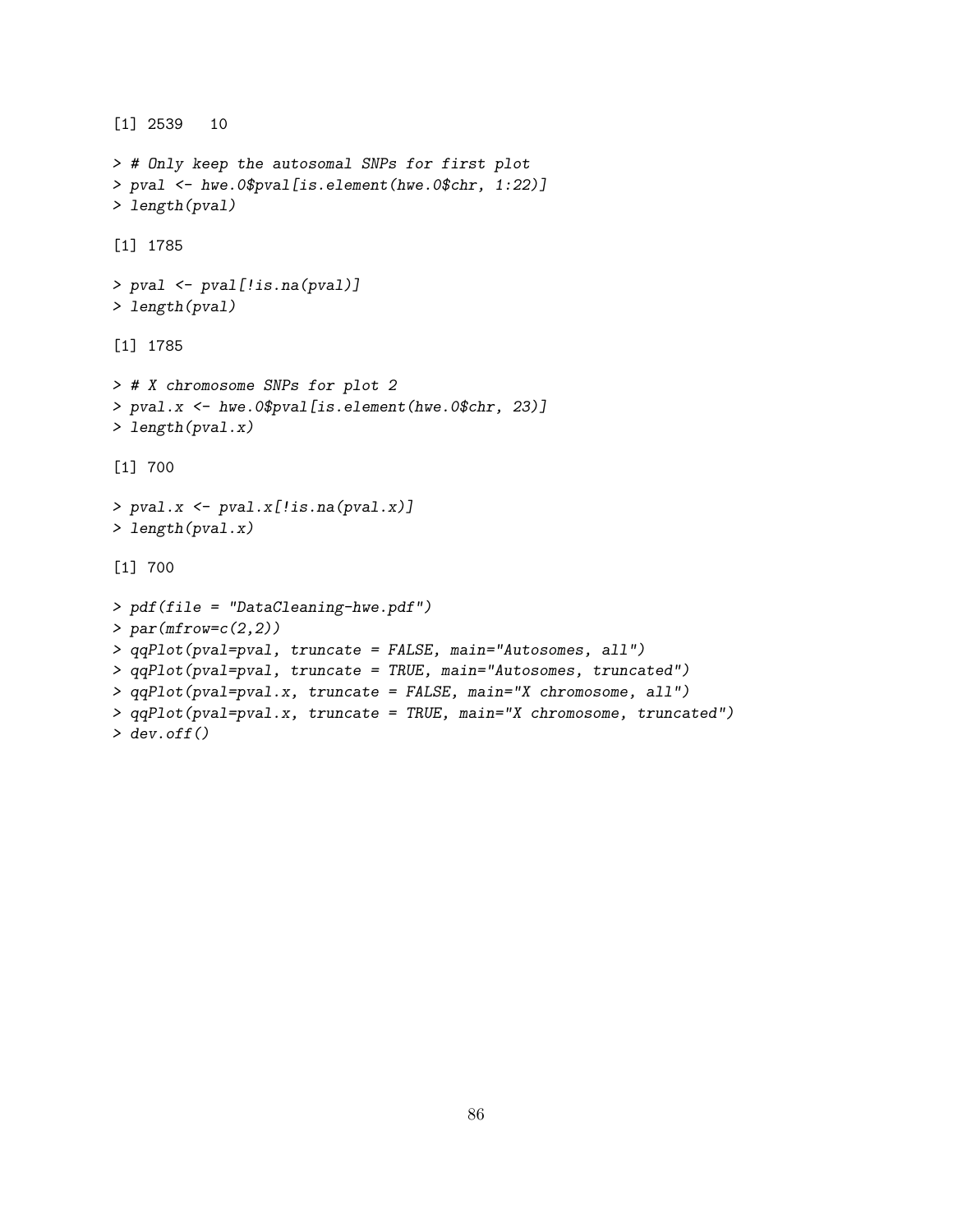

We plot the p-values against MAF for all SNPs with MAF greater than zero.

```
> plot(hwe.0$MAF, -log10(hwe.0$pval),
```
- + xlab="Minor Allele Frequency", ylab="-log(p-value)",
- + main="Minor Allele Frequency vs\nP-value")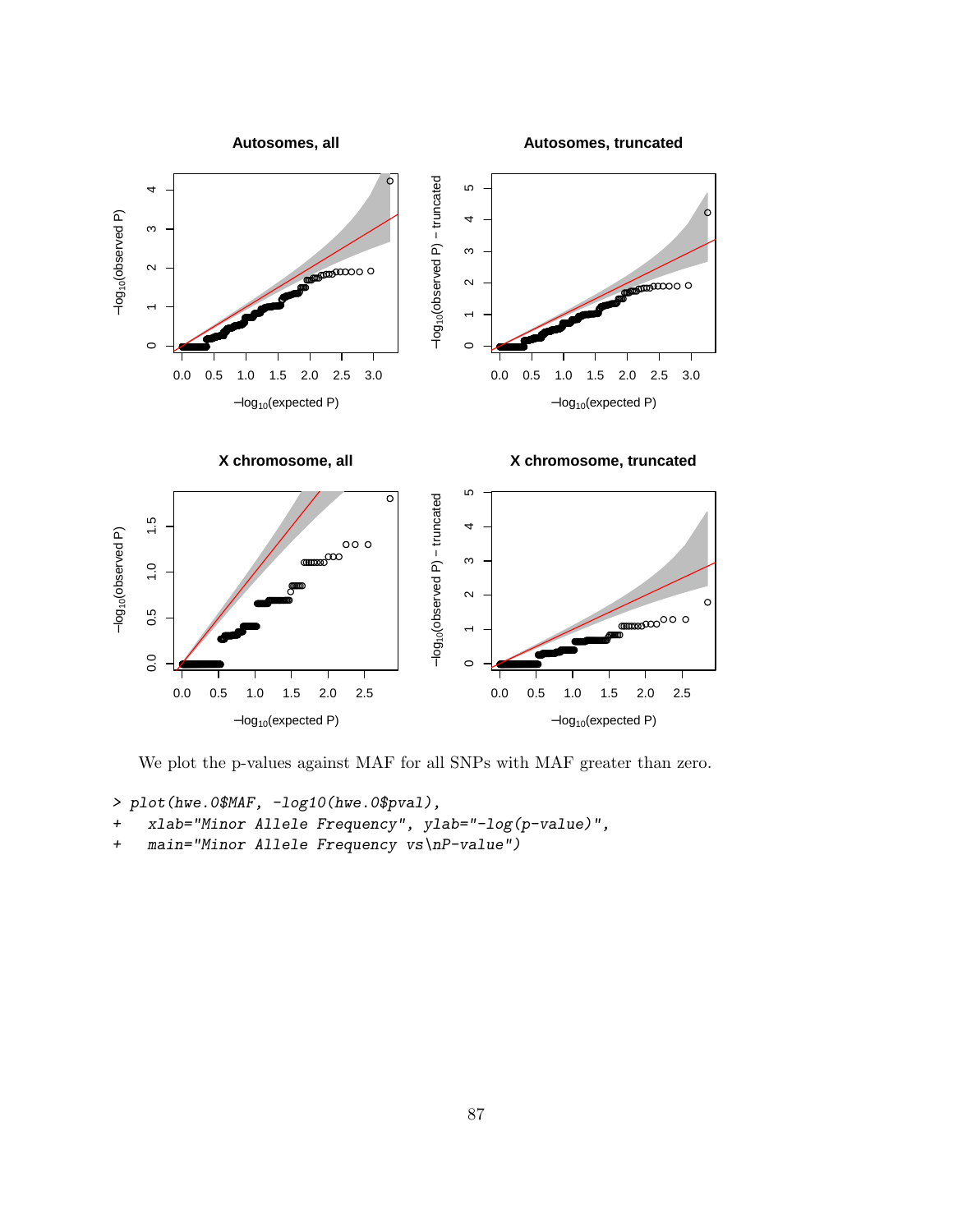

Minor Allele Frequency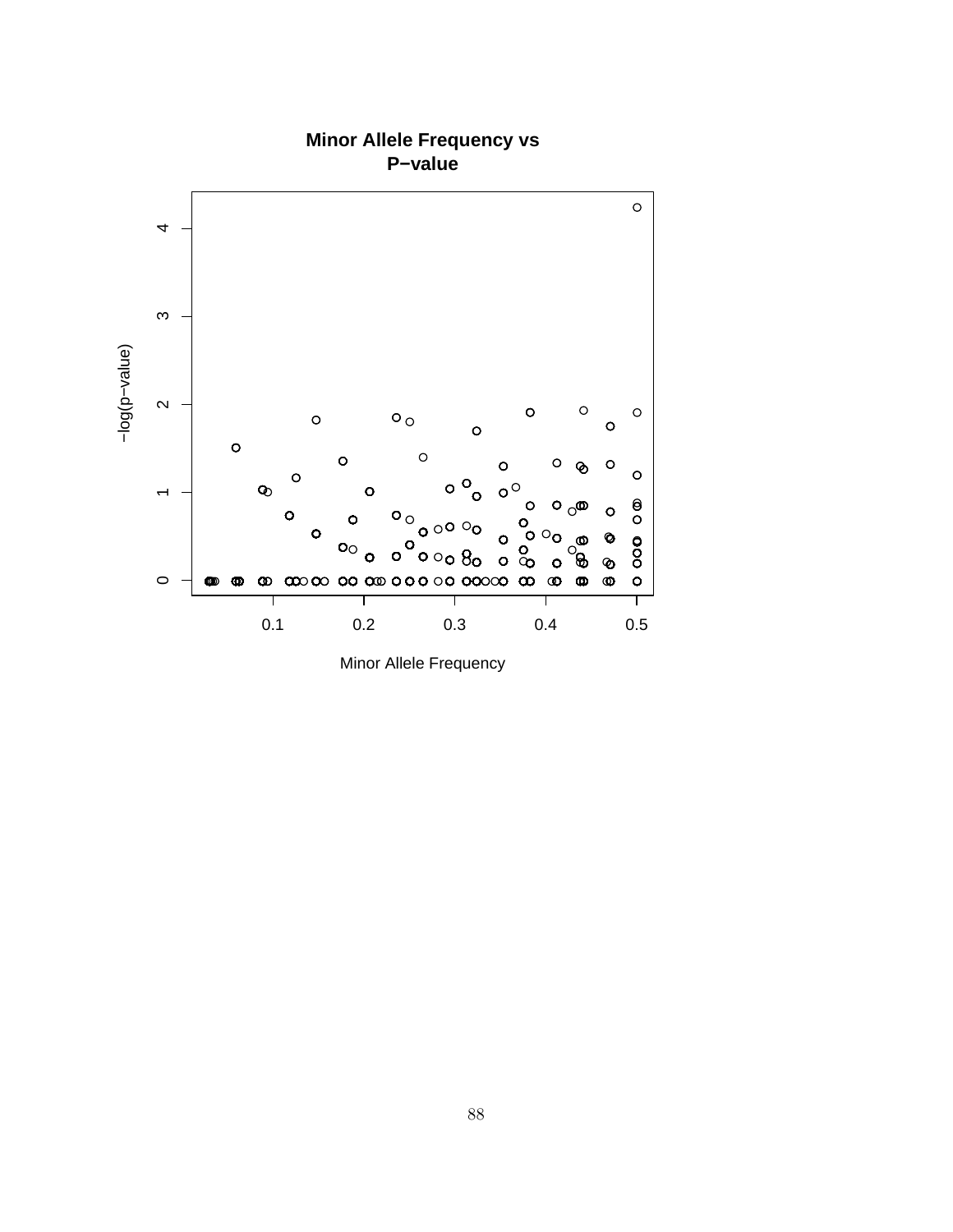# 9 Preliminary Association Tests

The final step in the data cleaning process is to perform preliminary association tests. This step creates and examines QQ, 'Manhattan' signal, and genotype cluster plots. If significant SNPs appear as a result of the association test, SNP cluster plots must be examined to determine if the association is driven from a poorly clustering SNP. Note that HapMap data do not come with phenotypic outcomes, thus, for purposes of the tutorial we use simulated binary outcomes instead. The tests conducted are usually logistic regression based tests; the samples are filtered by quality criteria and only unrelated subjects are included. In the code below we do not include any covariates in the logistic regression as these data are not part of a case control study. For data in the GENEVA project and other GWA studies we discuss which variables should be considered for inclusion as covariates in the preliminary association tests. The determination is made by analyzing a model including these covariates but without genotypes; covariates with significant effects are then included in the final model.

#### 9.1 Association Test

To run the association test, we call the function assocRegression. (For survival analysis, the function assocCoxPH may be used.) We will use a logistic regression model with status as the outcome, and sex and the first principal component as covariates.

We will use the filtered GDS file with unique subjects only that we made in section [7.5.](#page-71-0) Here we use all unique subjects, but we would use the argument scan.exclude for those samples we wish to filter out for the association test (such as low-quality or related samples). Typically, we do not filter out SNPs for the association test – we run all SNPs and then filter the results. The omission of filters may cause some SNPs to return significant p-values for association. In this example, we will use the snpStart and snpEnd arguments to select a few SNPs on each chromosome.

```
> genoGDS <- GdsGenotypeReader(subj.filt.file)
> subjAnnot <- scanAnnot[scanAnnot$scanID %in% getScanID(genoGDS),]
> subjAnnot$sex <- as.factor(subjAnnot$sex)
> subjAnnot$EV1 <- pca$eigenvect[match(subjAnnot$scanID, pca$sample.id), 1]
> genoData <- GenotypeData(genoGDS, scanAnnot=subjAnnot)
> chr <- getChromosome(genoData)
> assoc.list <- lapply(unique(chr), function(x) {
+ ## Y chromsome only includes males, cannot have sex as a covariate
+ covar <- ifelse(x == 25, "EV1", c("sex", "EV1"))
+ start \leftarrow which(chr == x)[1]
+ assocRegression(genoData, outcome="status", covar=covar, model.type="logistic",
+ snpStart=start, snpEnd=start+50)
+ })
> assoc <- do.call(rbind, assoc.list)
> close(genoData)
```
After running the association test on the selected subset of SNPs and samples we must analyze the results to determine if any probes with significant p-values are spurious or truly associated with the phenotype of interest. Quantile-quantile, 'Manhattan' and SNP cluster plots will all be used to further understand those probes with significant p-values.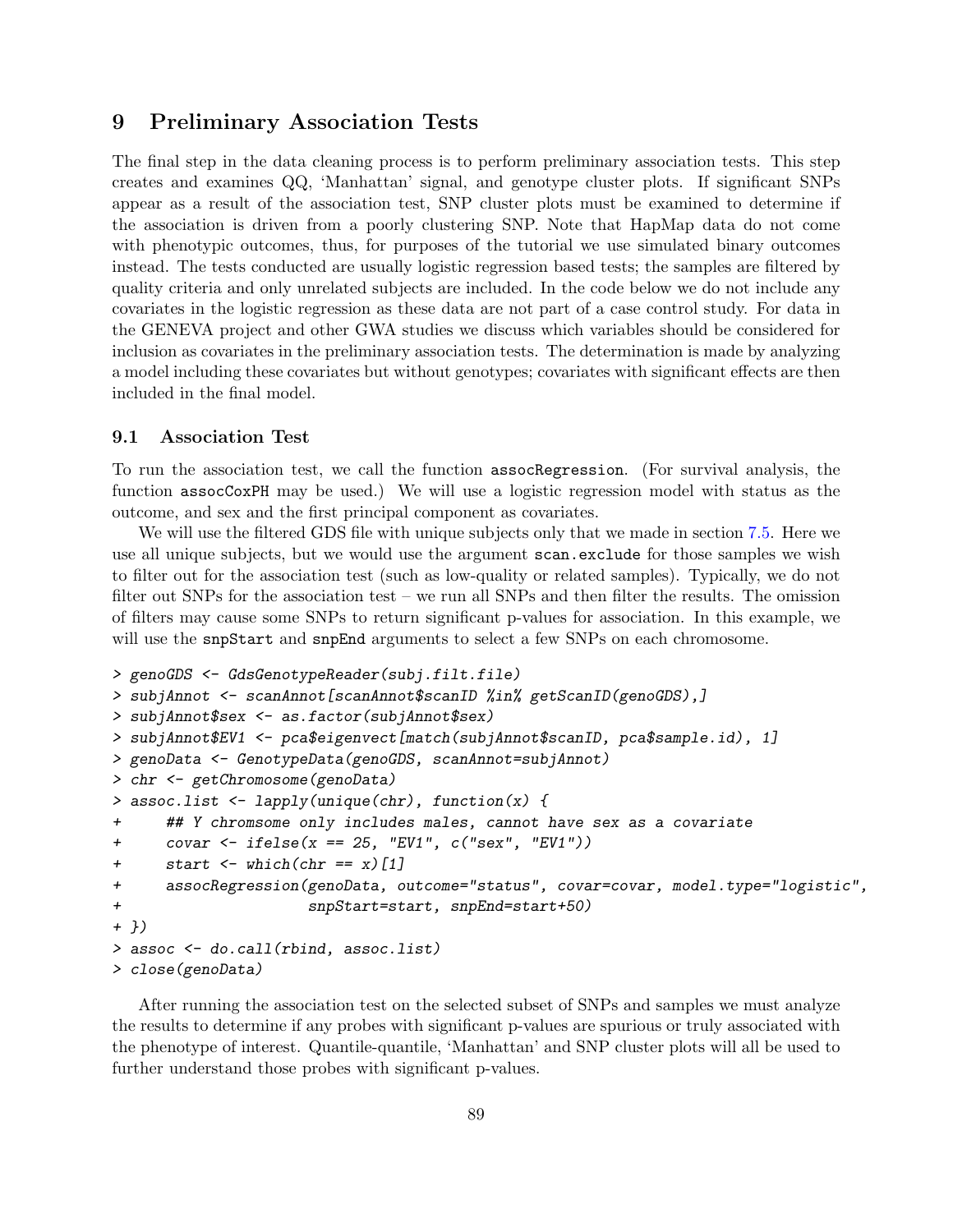## 9.2 QQ Plots

We create QQ plots of the ordered Wald test p-values versus the ordered expected p-values. Given that the samples were split randomly between cases and controls, not surprisingly there are no outliers visible in the QQ plot.

```
> qqPlot(pval=assoc$Wald.pval,
+ truncate=TRUE, main="QQ Plot of Wald Test p-values")
```


## **QQ Plot of Wald Test p−values**

## 9.3 "Manhattan" Plots of the P-Values

To create the 'Manhattan' plots, we will call the function manhattanPlot. We take the negative log transformation of the p-values and plot them for each probe.

```
> chrom <- getChromosome(snpAnnot, char=TRUE)
```

```
> snp.sel <- getSnpID(snpAnnot) %in% assoc$snpID
```

```
> manhattanPlot(assoc$Wald.pval, chromosome=chrom[snp.sel])
```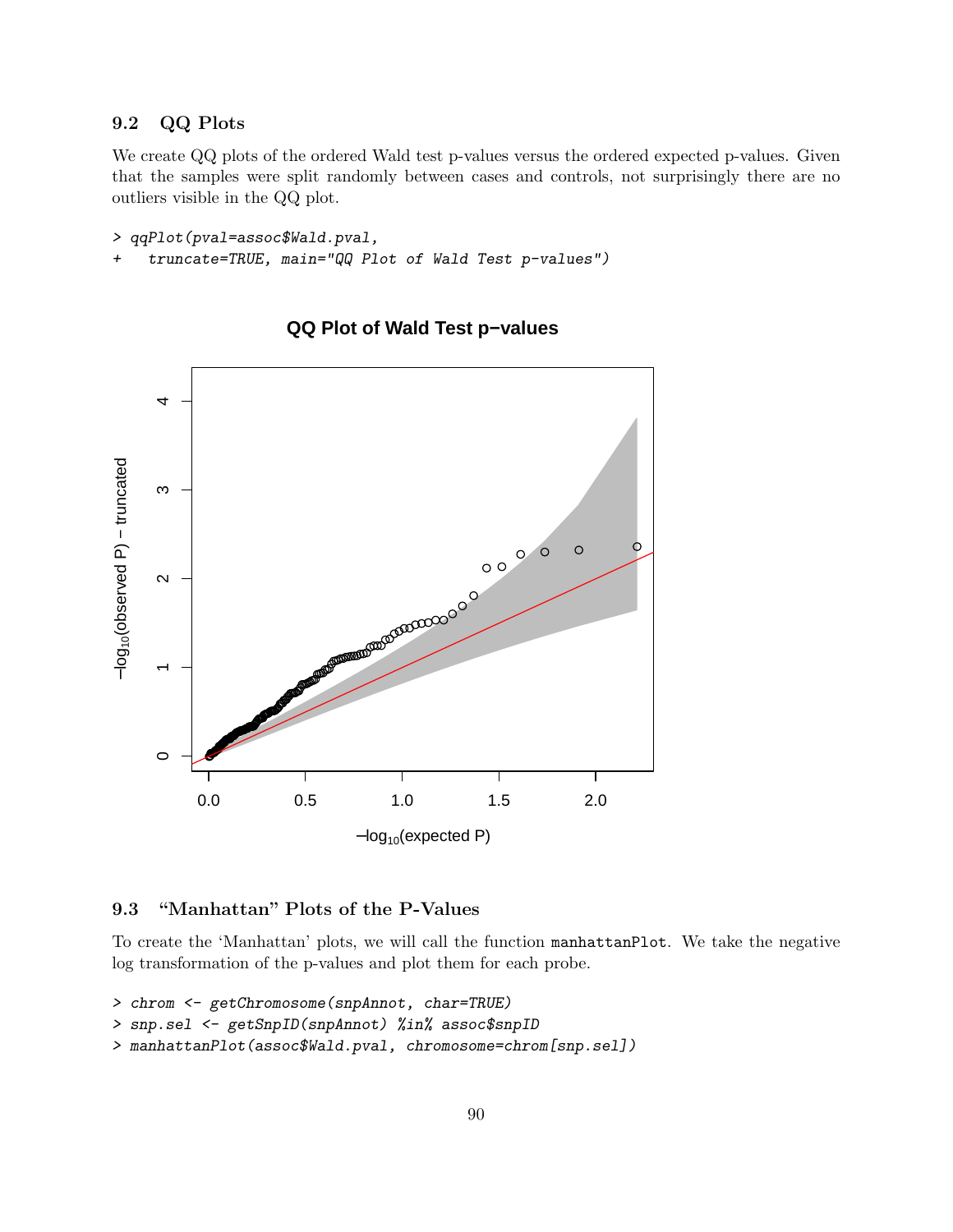

## 9.4 SNP Cluster Plots

Next, we will create SNP cluster plots for the probes with significant p-values. It is important to examine cluster plots of all top hits, as poor clusters not picked up by other quality checking steps may still show up as having low p-values. We plot SNPs with the 9 most significant p-values from the Wald test.

```
> # Identify SNPs with lowest p-values
> snp <- pData(snpAnnot)[snp.sel, c("snpID", "rsID")]
> snp$pval <- assoc$Wald.pval
> snp <- snp[order(snp$pval),]
> snp \leq snp[1:9,]> xyfile <- system.file("extdata", "illumina_qxy.gds", package="GWASdata")
> xyGDS <- GdsIntensityReader(xyfile)
> xyData <- IntensityData(xyGDS, snpAnnot=snpAnnot, scanAnnot=scanAnnot)
> genofile <- system.file("extdata", "illumina_geno.gds", package="GWASdata")
> genoGDS <- GdsGenotypeReader(genofile)
```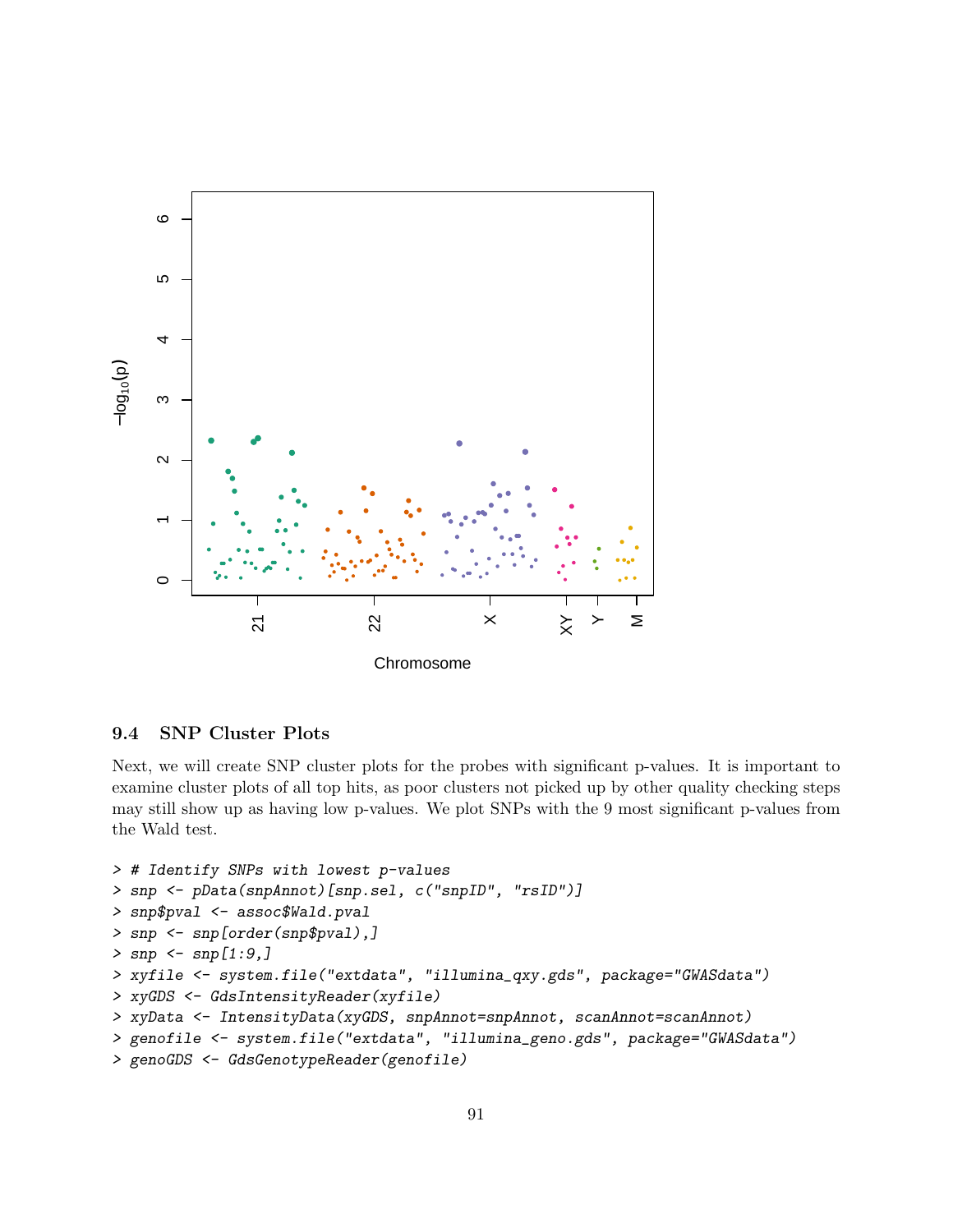```
> genoData <- GenotypeData(genoGDS, snpAnnot=snpAnnot, scanAnnot=scanAnnot)
> pdf(file="DataCleaning-cluster.pdf")
> par(mfrow = c(3,3))> mtxt <- paste("SNP", snp$rsID, "\np =", format(snp$pval, digits=4))
> genoClusterPlot(xyData, genoData, snpID=snp$snpID, main.txt=mtxt)
> dev. of f()
```
- > close(xyData)
- > close(genoData)



These cluster plots look like high-quality SNPs with well-defined clusters (orange=AA, green=AB, fuschia=BB).